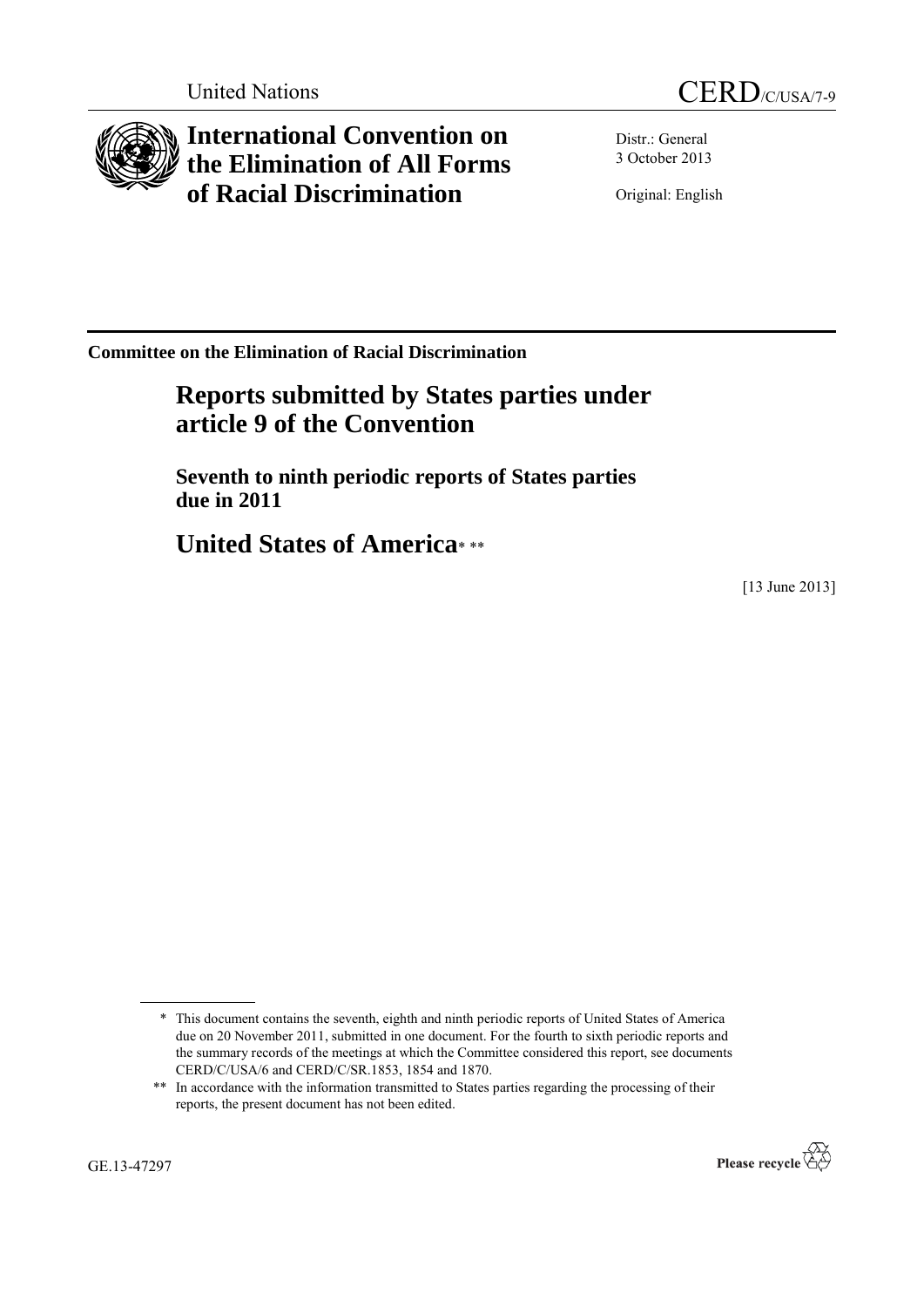# CERD/C/USA/7-9

# Contents

|              |           | Paragraphs  | Page   |
|--------------|-----------|-------------|--------|
|              |           |             | 3      |
| $\mathbf{I}$ |           | $1 - 6$     | 6      |
| II.          |           | $7 - 216$   | $\tau$ |
|              |           | $7 - 16$    | 7      |
|              |           | $17 - 33$   | 11     |
|              | Article 3 | $34 - 46$   | 19     |
|              |           | $47 - 57$   | 22     |
|              |           | $58 - 203$  | 26     |
|              |           | $204 - 209$ | 66     |
|              |           | $210 - 216$ | 67     |
| Ш            |           | 217         | 69     |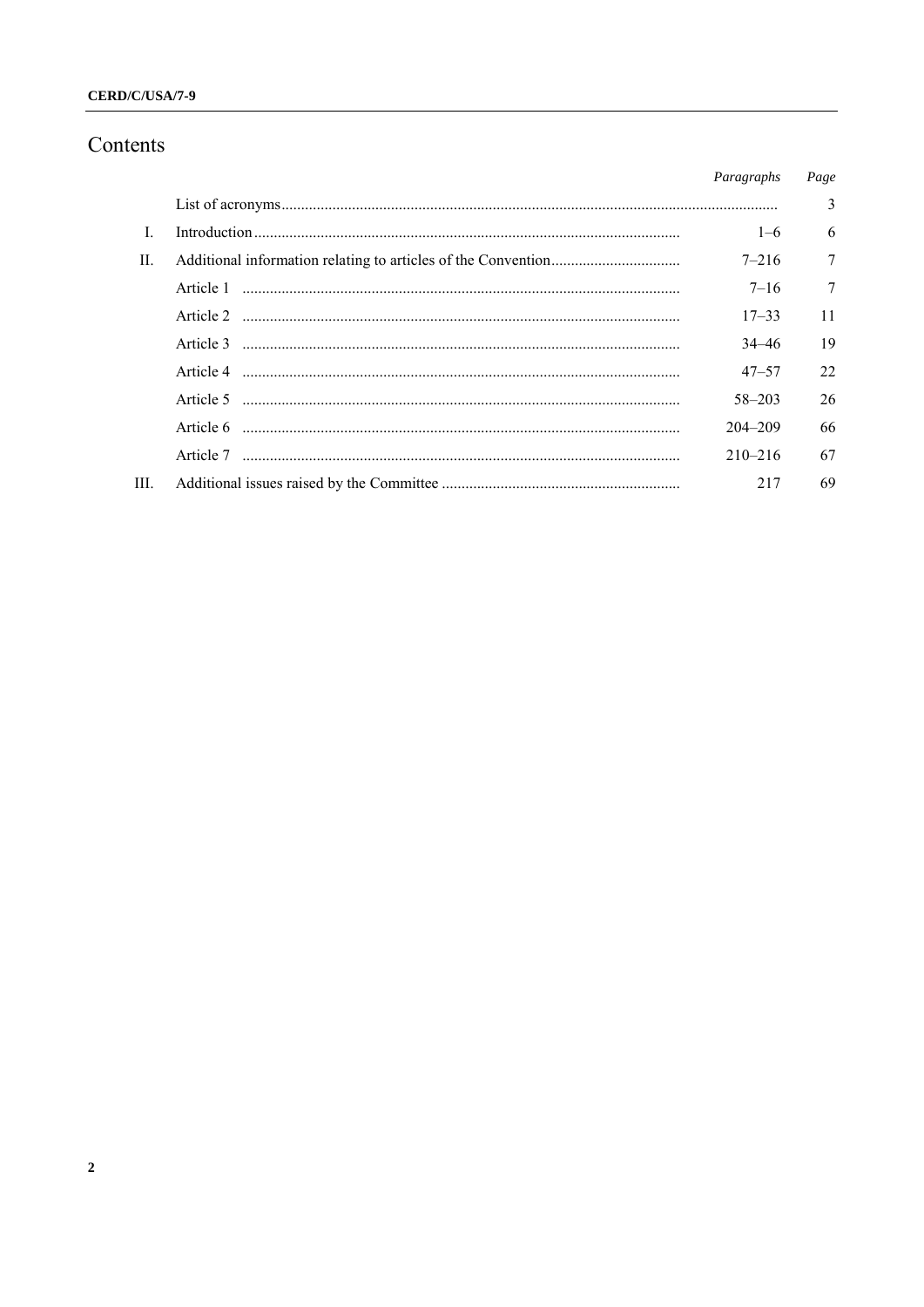# **List of acronyms**

| ABA          | American Bar Association                                                                  |
|--------------|-------------------------------------------------------------------------------------------|
| <b>ACA</b>   | Patient Protection and Affordable Care Act                                                |
| <b>ACHP</b>  | Advisory Council on Historic Preservation                                                 |
| AFFH         | Affirmatively Furthering Fair Housing Program (a program of HUD)                          |
| AI/AN        | American Indian and Alaska Native                                                         |
| <b>ATD</b>   | Alternatives to Immigration Detention (a program of ICE, in DHS)                          |
| ATJ          | Access to Justice Initiative (an initiative of DOJ)                                       |
| <b>BHMP</b>  | <b>Baltimore Housing Mobility Program</b>                                                 |
| <b>BIA</b>   | Bureau of Indian Affairs (in DOI)                                                         |
| <b>BJS</b>   | Bureau of Justice Statistics (in DOJ)                                                     |
| <b>CBP</b>   | U.S. Customs and Border Protection (in DHS)                                               |
| CDC          | Centers for Disease Control and Prevention (in HHS)                                       |
| <b>CERD</b>  | International Convention on the Elimination of All Forms of Racial<br>Discrimination      |
| <b>COPS</b>  | Office of Community Oriented Policing Services (in DOJ)                                   |
| <b>CRIPA</b> | Civil Rights of Institutionalized Persons Act of 1980                                     |
| <b>CRCL</b>  | Office for Civil Rights and Civil Liberties (in DHS)                                      |
| <b>CRS</b>   | Community Relations Service (in DOJ)                                                      |
| <b>CRT</b>   | Civil Rights Division (in DOJ)                                                            |
| <b>DDPA</b>  | Durban Declaration and Programme of Action                                                |
| <b>DHAP</b>  | Disaster Housing Assistance Program (a program of HUD)                                    |
| <b>DHS</b>   | U.S. Department of Homeland Security                                                      |
| DHS/CRCL     | Office for Civil Rights and Civil Liberties (in DHS)                                      |
| DHS/FEMA     | Federal Emergency Management Agency (in DHS)                                              |
| DOI          | U.S. Department of Interior                                                               |
| DOJ          | U.S. Department of Justice                                                                |
| DOJ/CRS      | Community Relations Service (in DOJ)                                                      |
| DOJ/CRT      | Civil Rights Division (in DOJ)                                                            |
| DOJ/CRT/OSC  | Office of Special Counsel for Immigration Related Unfair<br>Employment Practices (in DOJ) |
| DOJ/OVC      | Office for Victims of Crime (in DOJ)                                                      |
| DOL          | U.S. Department of Labour                                                                 |
| DOL/OFCCP    | Office of Federal Contract Compliance (in DOL)                                            |
| <b>DOS</b>   | U.S. Department of State                                                                  |
| DOS/DRL      | Bureau of Democracy, Human Rights and Labour (in DOS)                                     |
| ED           | U.S. Department of Education                                                              |
| ED/OCR       | Office for Civil Rights (in ED)                                                           |
| <b>EEOA</b>  | Equal Education Opportunities Act of 1974                                                 |
| EEOC         | <b>Equal Employment Opportunity Commission</b>                                            |
| EJIWG        | Federal Working Group on Environmental Justice                                            |
|              |                                                                                           |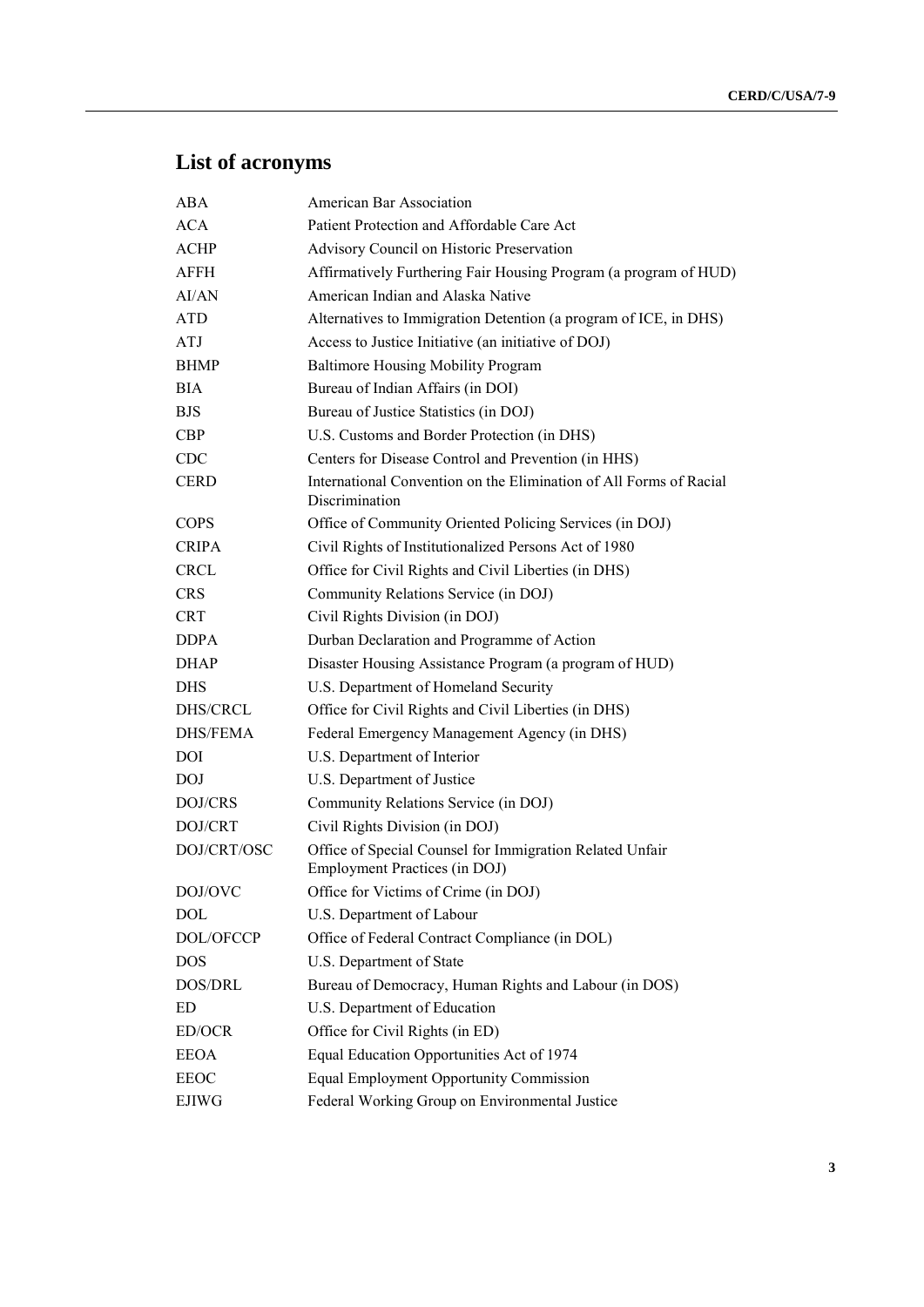| ELL             | English Language Learner                                                                                           |
|-----------------|--------------------------------------------------------------------------------------------------------------------|
| EPA             | U.S. Environmental Protection Agency                                                                               |
| <b>ESEA</b>     | Elementary and Secondary Education Act                                                                             |
| <b>FBI</b>      | Federal Bureau of Investigation (in DOJ)                                                                           |
| <b>FDNY</b>     | New York City Fire Department                                                                                      |
| <b>FEPA</b>     | Fair Employment Practice Agency                                                                                    |
| <b>FHA</b>      | Fair Housing Act                                                                                                   |
| <b>FHAP</b>     | Fair Housing Assistance Program (a program of HUD)                                                                 |
| <b>FLETC</b>    | Federal Law Enforcement Training Center (in DHS)                                                                   |
| FY.             | Fiscal Year (October 1 of one year to September 30 of the next)                                                    |
| <b>HAVA</b>     | Help American Vote Act                                                                                             |
| <b>HHS</b>      | U.S. Department of Health and Human Services                                                                       |
| HHS/OCR         | Office for Civil Rights (in HHS)                                                                                   |
| <b>HRSA</b>     | Health Resources Services Administration (in HHS)                                                                  |
| <b>HUD</b>      | U.S. Department of Housing and Urban Development HUD/FHEO<br>Office of Fair Housing and Equal Opportunity (in HUD) |
| <b>IACP</b>     | International Association of Chiefs of Police                                                                      |
| <b>ICCPR</b>    | International Covenant on Civil and Political Rights                                                               |
| ICE             | U.S. Immigration and Customs Enforcement (in DHS)                                                                  |
| <b>ICE/ODPP</b> | Office of Detention Policy and Planning (in ICE)                                                                   |
| <b>IHS</b>      | Indian Health Service (in HHS)                                                                                     |
| <b>IMAGE</b>    | Mutual Agreement between Government and Employees Program<br>(a program of ICE)                                    |
| <b>INA</b>      | Immigration and Nationality Act                                                                                    |
| <b>IOLTA</b>    | Interest on Lawyer's Trust Accounts                                                                                |
| <b>JLWOP</b>    | Juvenile Life without Parole sentences                                                                             |
| <b>KDHAP</b>    | Katrina Disaster Housing Assistance Program (a program of HUD)                                                     |
| LEA             | Local educational agency                                                                                           |
| <b>LEP</b>      | Limited English Proficient                                                                                         |
| <b>LSC</b>      | <b>Legal Services Corporation</b>                                                                                  |
| <b>MIECHV</b>   | Tribal Maternal, Infant, and Early Childhood Home Visiting Grant<br>Program                                        |
| MOU             | Memorandum of Understanding                                                                                        |
| <b>MOVE</b> Act | Military and Overseas Voter Empowerment Act of 2009                                                                |
| <b>NAGPRA</b>   | Native American Graves Protection and Repatriation Act                                                             |
| <b>NDHR</b>     | National Healthcare Disparities Report (a publication of HHS)                                                      |
| NDRF            | National Disaster Recovery Framework                                                                               |
| NGO             | Non-governmental organization                                                                                      |
| <b>NPA</b>      | National Partnership for Action to End Health Disparities                                                          |
| <b>NSEERS</b>   | National Security Entry-Exit Registration System                                                                   |
| <b>NVRA</b>     | National Voter Registration Act of 1993                                                                            |
| OMH             | Office of Minority Health (in HHS)                                                                                 |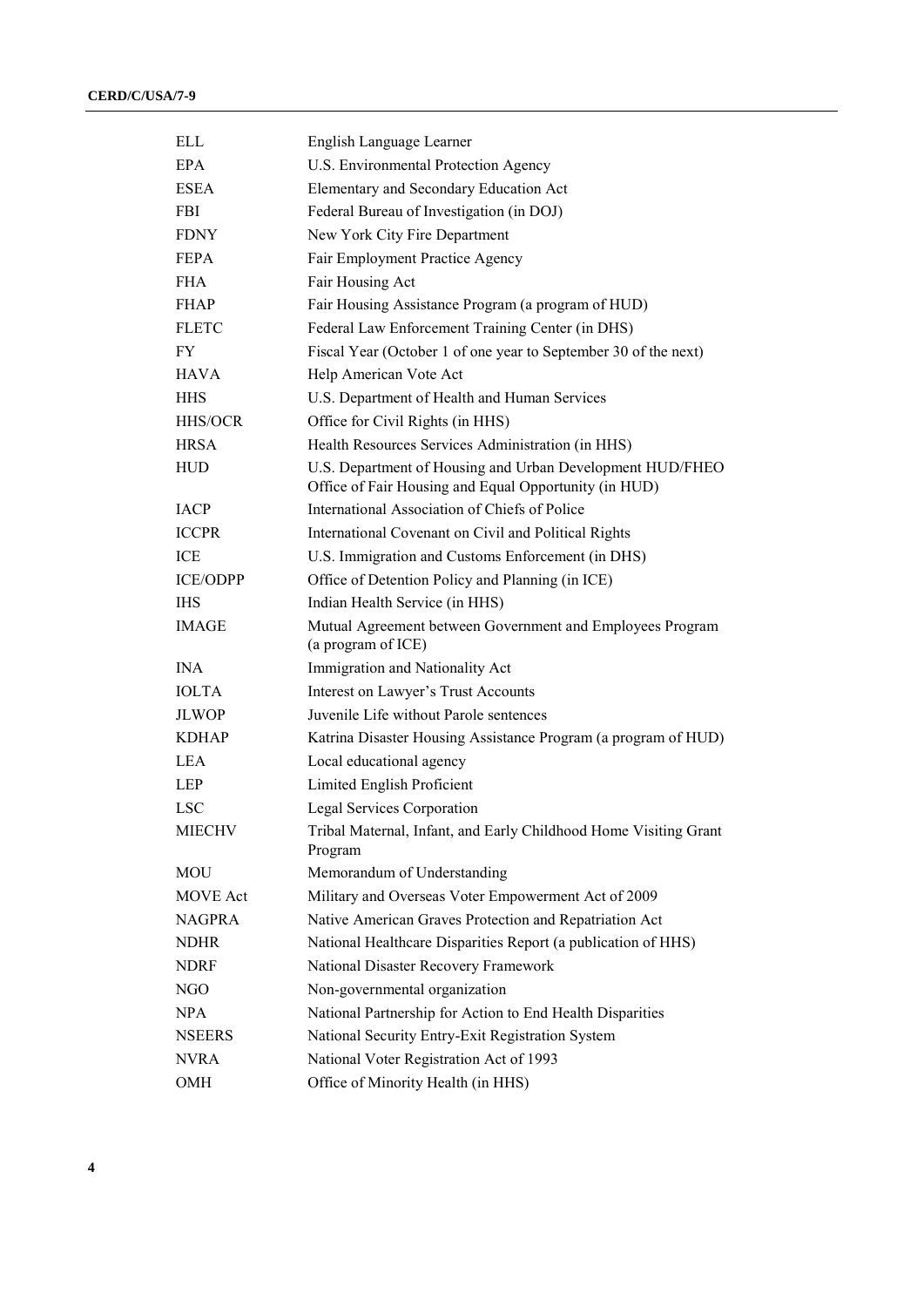| OSC           | Office of Special Counsel for Immigration-Related Unfair<br>Employment Practices (in DOJ) |
|---------------|-------------------------------------------------------------------------------------------|
| <b>OVW</b>    | Office of Violence Against Women (in DOJ)                                                 |
| <b>PBNDS</b>  | Performance-Based National Detention Standards                                            |
| <b>RFRA</b>   | Religious Freedom Restoration Act                                                         |
| <b>RLUIPA</b> | Religious Land Use and Institutionalized Persons Act                                      |
| <b>RTT</b>    | Race to the Top Program (a program of ED)                                                 |
| SBA.          | <b>Small Business Administration</b>                                                      |
| <b>STD</b>    | Sexually transmitted disease                                                              |
| <b>TSA</b>    | Transportation Security Administration (in DHS)                                           |
| <b>UOCAVA</b> | Uniformed and Overseas Citizens Absentee Voting Act of 1986                               |
| <b>UPR</b>    | Universal Periodic Review                                                                 |
| <b>USCIS</b>  | U.S. Citizenship and Immigration Services (in DHS)                                        |
| <b>USDA</b>   | U.S. Department of Agriculture                                                            |
| VA.           | U.S. Veterans Administration                                                              |
| <b>VAP</b>    | Victim Assistance Program (a program of ICE, in DHS)                                      |
| <b>VAWA</b>   | Violence Against Women Act                                                                |
| <b>VPI</b>    | Voluntary Principles on Security and Human Rights Initiative                              |
| <b>VRA</b>    | Voting Rights Act of 1965                                                                 |
| WIA           | Workforce Investment Act                                                                  |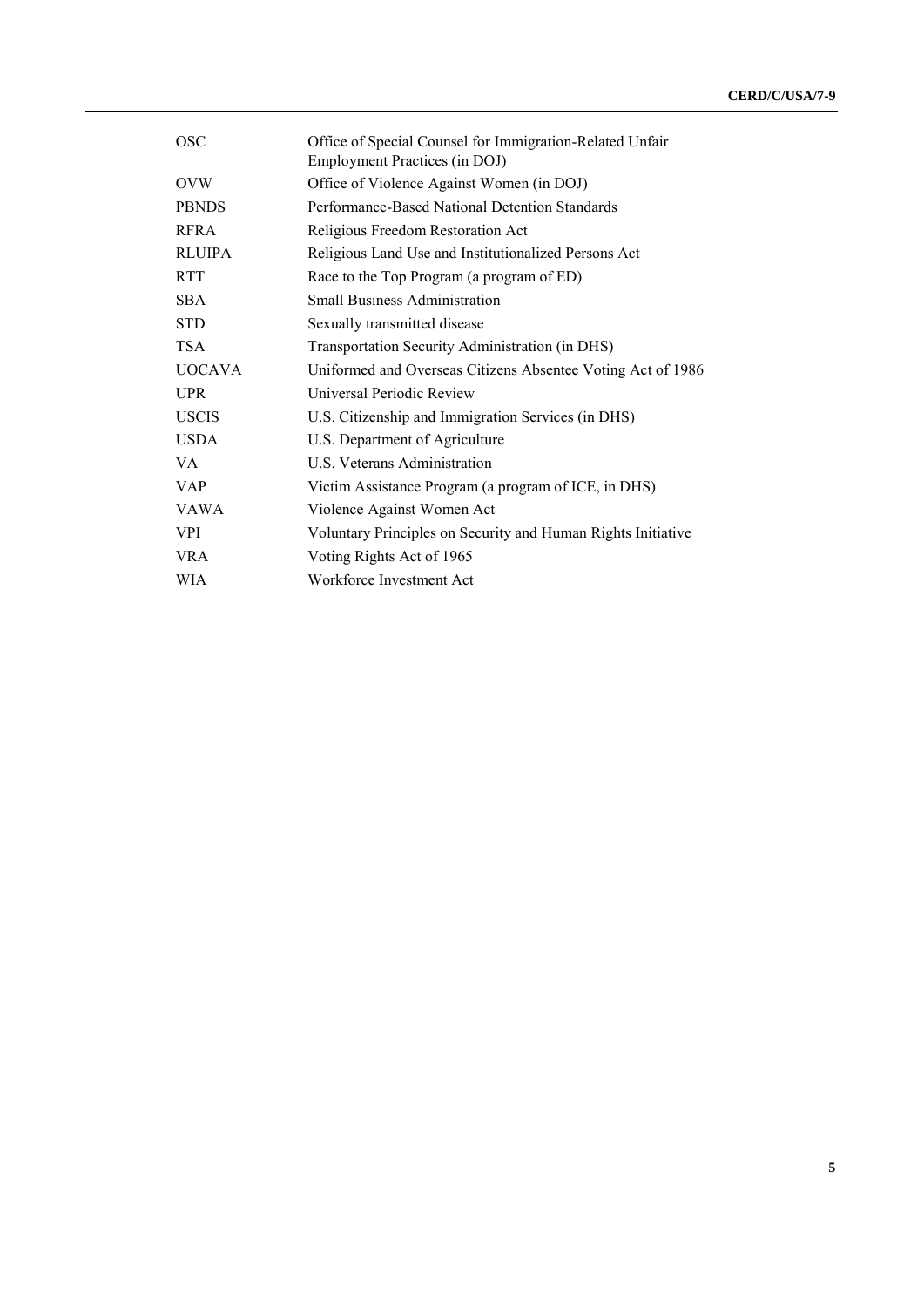# **I. Introduction**

1. The Government of the United States of America welcomes the opportunity to report to the Committee on the Elimination of Racial Discrimination ("Committee") on measures giving effect to the undertakings of the United States under the International Convention on the Elimination of All Forms of Racial Discrimination (CERD), pursuant to article 9 thereof, and on related measures to address racial discrimination in the United States. This document, accompanied by the common core document and annex submitted on 30 December 2011, responds to the Committee's request for the seventh, eighth, and ninth periodic reports of the United States.

2. The United States has always been a multi-racial and multi-ethnic society, and its pluralism is increasing. We have made great strides over the years in overcoming the legacies of slavery, racism, ethnic intolerance, and destructive laws, policies, and practices relating to members of racial and ethnic minorities. Indeed, fifty years ago, the idea of having a Black/African American President of the United States would not have seemed possible; today, it is a reality. We recognize, however, that the path toward racial equality has been uneven, racial and ethnic discrimination still persists, and much work remains to meet our goal of ensuring equality for all. Our nation's Founders, who enshrined in our Constitution their ambition "to form a more perfect Union," bequeathed to us not a static condition, but a perpetual aspiration and mission. This report shares our progress in implementing our undertakings under the CERD and on related measures to address racial discrimination.

3. This report and the accompanying common core document and Annex that the United States submitted in 2011 were prepared by the U.S. Department of State (DOS) with extensive input and assistance from numerous departments and agencies of the federal government. In preparing the report, we also solicited input from state, local, tribal and territorial jurisdictions and representatives of non-governmental organizations and public interest groups. Additionally, where possible throughout this report we have endeavoured to highlight and address examples of concerns raised by civil society regarding CERD implementation and initiatives that respond to those concerns. Our external consultation has taken many forms, including consultations related to United States participation in the universal periodic review and other outreach efforts. Both as a result of external consultation as well as our own internal reviews, we recognize that more can and should be done in many areas to implement our CERD obligations and related commitments more effectively.

4. Collaboration among federal government departments and agencies on the drafting of U.S. treaty reports has also resulted in the recognition that more can be done to support better coordination throughout the United States on strengthening understanding and respect for human rights. To this end, numerous federal government departments and agencies are participating in a newly established mechanism known as the Equality Working Group. The Group was launched in March 2012 by the Civil Rights Division of the Department of Justice (DOJ/CRT) in partnership with the Department of State's Bureau of Democracy, Human Rights, and Labour (DOS/DRL) to enhance the government's domestic implementation of our international human rights obligations and commitments relating to non-discrimination and equal opportunity, with an initial focus on those commitments that relate to combating racial discrimination, including under the CERD.

5. The United States submitted its initial, second and third periodic reports as a single document to the Committee in September 2000, hereinafter "Initial U.S. Report" or "Initial Report," and made its presentation to the Committee on August 3 and 6, 2001. The fourth, fifth, and sixth periodic reports of the United States were also submitted as one document in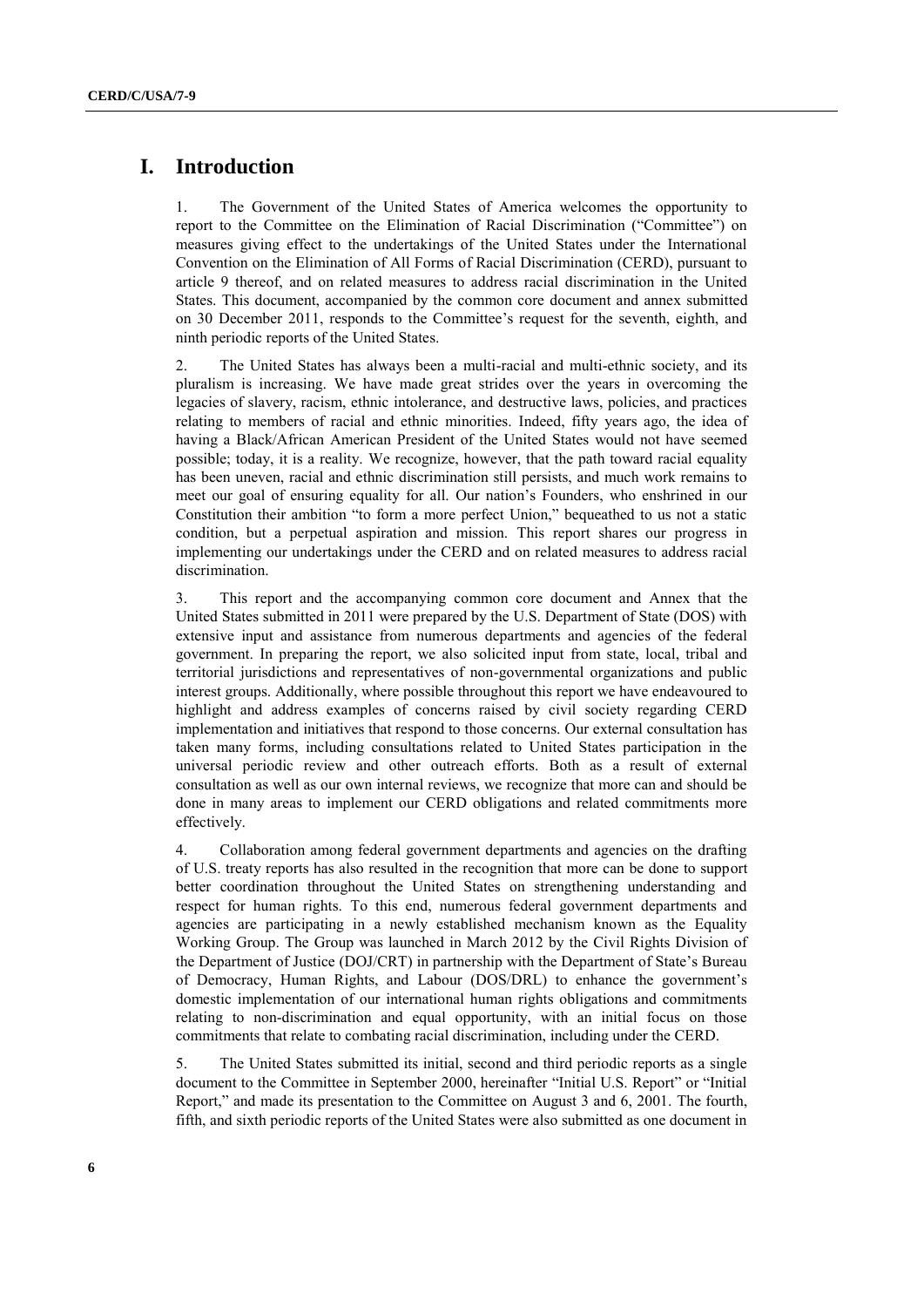April 2007 (hereinafter the "2007 Report"); the United States made its presentation to the Committee in February 2008, the Committee issued its concluding observations in May of 2008, and the United States submitted a one-year follow-up report on January 13, 2009. This report provides an update on progress since the submission of the prior reports. All these documents, and the Committee's observations with regard to these reports, may be viewed at [http://www.state.gov/j/drl/reports/treaties/index.htm.](http://www.state.gov/j/drl/reports/treaties/index.htm)

6. In an effort to be responsive to the Committee's reporting guidelines,  $CERD/C/2007/1$ , many subheadings in this report track those guidelines. However, given recent reports containing related information, including the common core document and annex as well as the comprehensive report on the International Covenant on Civil and Political Rights (ICCPR) submitted to the Human Rights Committee on December 30, 2011 (hereinafter "2011 U.S. ICCPR Report"), and given our desire to seek to respect the recommended 40-page limit, we have included cross references to other reports. Due to page constraints, some issues may not be addressed in the order or level of detail suggested in the Committee's guidelines. In addition, there are cases where we may not agree with the legal or factual premises underlying a given request for information or where concluding observations do not bear directly on obligations under the Convention; nevertheless, in the interest of promoting dialogue and cooperation, we have provided requested information to the degree possible. The Committee's concluding observations are addressed throughout the report.

# **II. Additional information relating to articles of the Convention**

# **Article 1**

#### **A. Definitions of racial discrimination in domestic law and the Convention**

7. Definition of racial discrimination in domestic law. Existing U.S. constitutional and statutory law and practice provide strong and effective protections against discrimination on the bases covered by article 1 of the Convention in all fields of public endeavour, and provide remedies for those who, despite these protections, become victims of discrimination.<sup>1</sup> For discussion of U.S. constitutional provisions and laws providing protections against racial and ethnic discrimination, please see sections II and III of the common core document.

8. Prohibition of discriminatory effects or disparate impact. With regard to paragraph 10 of the Committee's concluding observations, although establishing a race discrimination violation of the U.S. Constitution requires proof of discriminatory intent, many U.S. civil rights statutes and regulations go further, prohibiting policies or practices that have discriminatory effects or disparate impact on members of racial or ethnic minorities or other protected classes. In cases involving disparate impact analysis, the inquiry is whether evidence establishes that a facially neutral policy, practice, or procedure causes a significantly disproportionate negative impact on the protected group and lacks a substantial legitimate justification. When facts support the use of disparate impact analysis,

As noted in the 2007 Report, although the definition used in Article  $1(1)$  of the Convention contains two specific terms ("descent" and "ethnic origin") not typically used in U.S. federal civil rights legislation and practice, no indication exists in the negotiating history of the Convention that those terms encompass characteristics not already subsumed in the terms "race," "colour," and "national origin" as those terms are used in existing U.S. law. The United States thus interprets and intends to carry out its obligations under the Convention on that basis.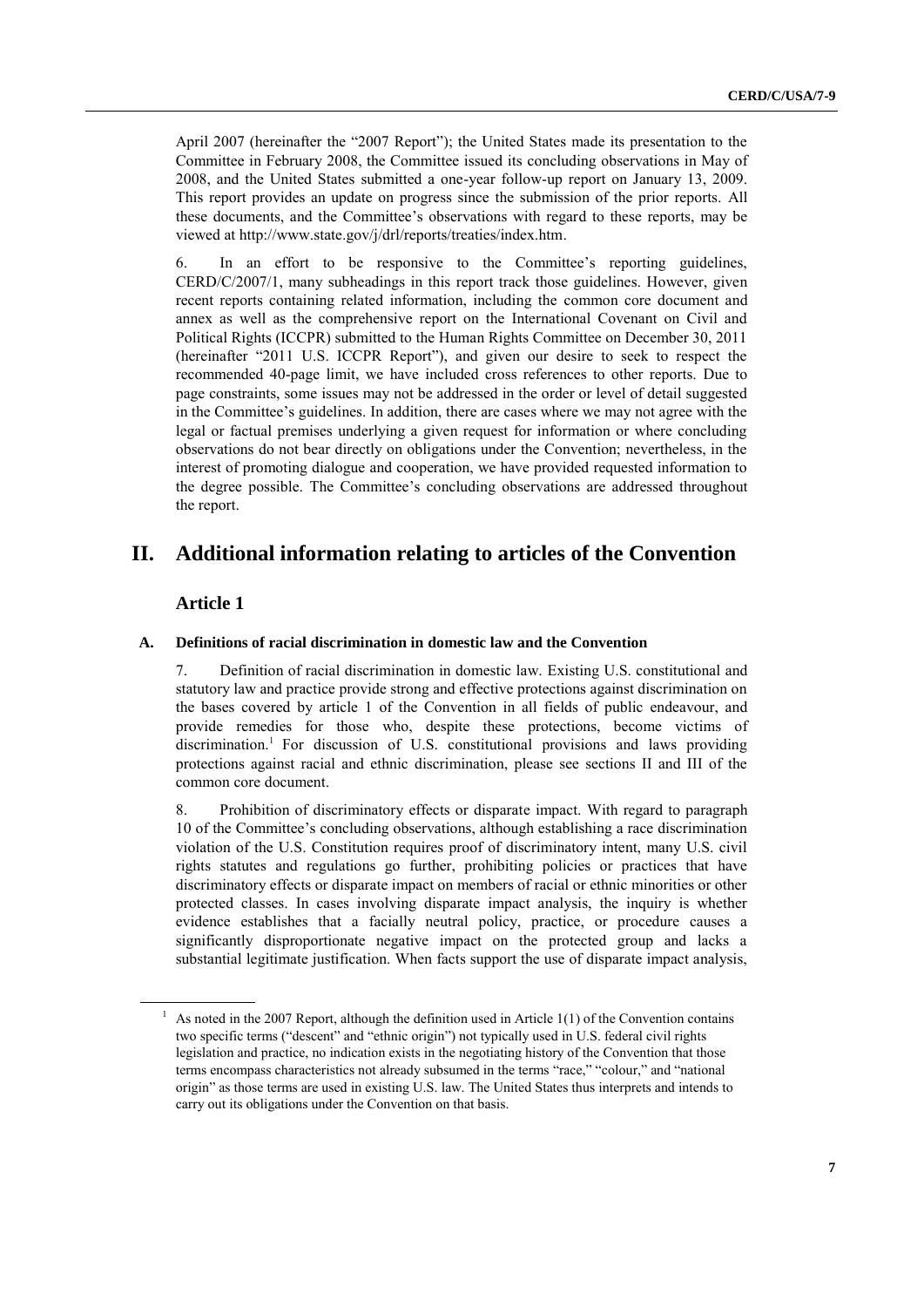the United States is committed to using these valuable tools to address indirect discrimination. Laws that address disparate impact discrimination include:

- Title VII of the Civil Rights Act of 1964 (Title VII), prohibiting disparate impact in employment, as seen in the recent holding that New York City's use of examinations for fire-fighters had an unlawful disparate impact on Blacks/African Americans and Hispanics/Latinos. U.S. v. City of New York, NY, 683 F. Supp. 2d 77 (E.D.N.Y. 2009).
- The Voting Rights Act, which prohibits certain voting practices and procedures, including redistricting plans that have disparate impact on the basis of race, colour, or membership in a language minority group. For example, a recent enforcement action led to an agreement with Shannon County, South Dakota to ensure the voting rights of Lakota-speaking Native American voters with limited English proficiency.
- Title VI of the 1964 Civil Rights Act, 42 U.S.C. 2000d, and its implementing regulations, which prohibit practices that have the effect of discriminating by state or local governments or private entities receiving federal financial assistance, including schools, hospitals and health care facilities, law enforcement agencies, courts, and creditors such as banks and credit card companies.<sup>2</sup> For example, in 2010, the Department of Health and Human Services Office for Civil Rights (HHS/OCR) secured a settlement requiring the University of Pittsburgh Medical Center to ensure that closure of a hospital in a predominately Black/African American community did not have a disparate impact on the residents of that area. Other examples are noted below in the discussion under articles 2 and 5.
- The Fair Housing Act (Title VIII of the Civil Rights Act of 1968), which prohibits discrimination in the sale, rental, and financing of dwellings based, inter alia, on race, colour, or national origin; and the Equal Credit Opportunity Act, which prohibits creditors from discriminating against credit applicants on the basis of, inter alia, race, colour, or national origin. For example, in 2011, DOJ obtained its largest fair lending settlement, requiring Countrywide Financial Corporation to provide \$335 million to some 230,000 Black/African American and Hispanic/Latino borrowers who were steered into sub-prime loans or forced to pay more for their mortgages than similarly-qualified White borrowers.

9. As part of its recently reinvigorated civil rights enforcement, in 2010 DOJ/CRT issued a letter to chief justices and administrators of state courts, clarifying the obligation under Title VI of courts that receive federal financial assistance to provide language assistance services to people with limited English language ability in all proceedings and court operations. DOJ also provides technical assistance to federal agencies to strengthen their Title VI enforcement efforts.

10. Examples of recent policy developments concerning disparate impact include the following. In 2013 the Department of Housing and Urban Development (HUD) published a

<sup>&</sup>lt;sup>2</sup> In 2001, the Supreme Court held in Alexander v. Sandoval, 532 U.S. 275 (2001), that section 602 of Title VI, authorizing promulgation of regulations to enforce the disparate impact provisions of the statute, failed to provide for a private right of action to bring certain disparate impact claims in federal court. Thus, such claims must be brought by the government. Private individuals may file administrative complaints alleging disparate impact with the federal agency that provides funds to the recipient, and such complaints can result in voluntary settlements with the agency, agency decisions to terminate funds, or agency referrals to DOJ for litigation. In 2011, the President sent a legislative proposal to Congress that included restoration of the private right of action under Title VI.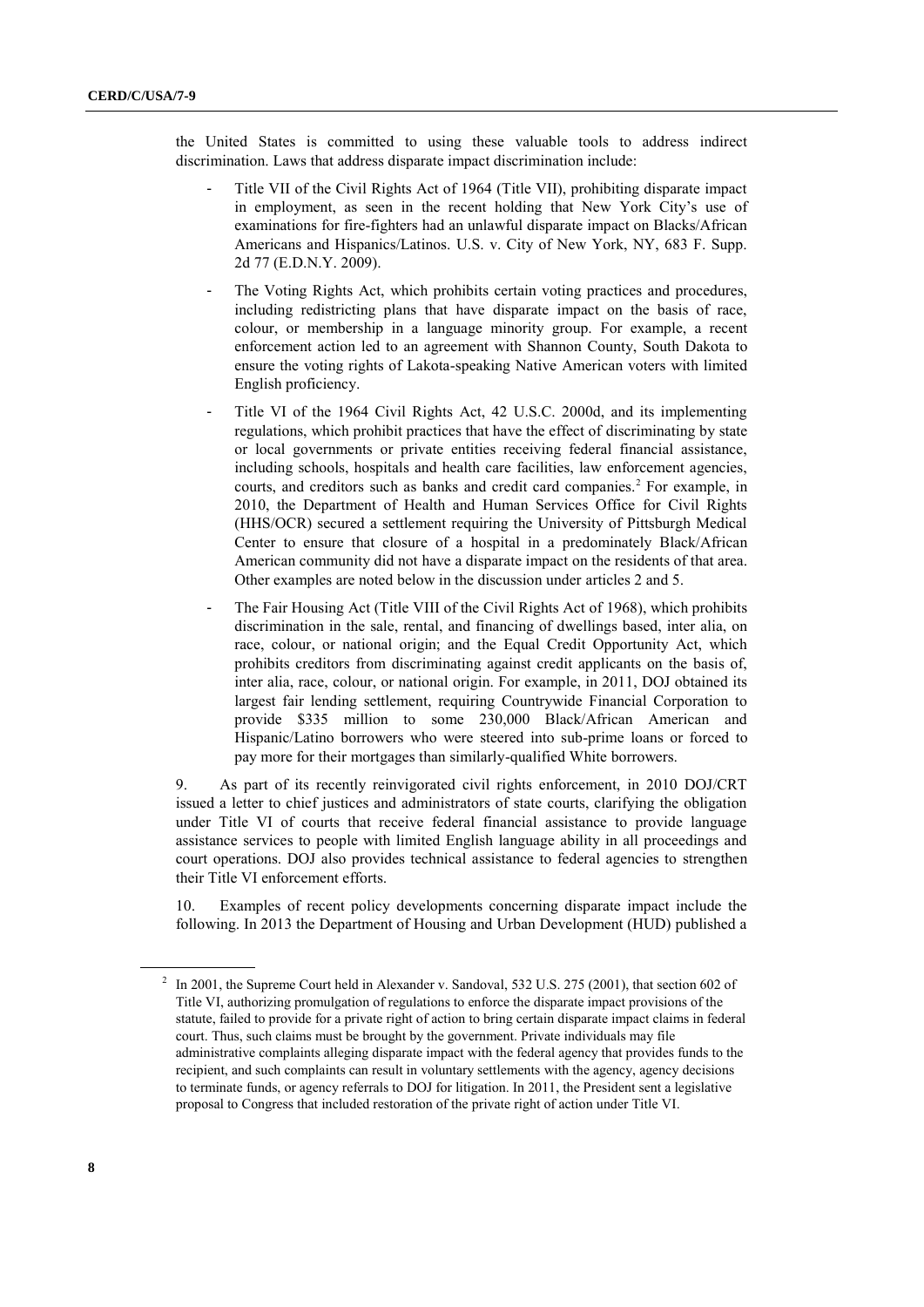final rule on the implementation of a discriminatory effects standard with regard to housing, designed to promote enforcement against housing practices that have an unjustified discriminatory effect, [http://portal.hud.gov/hudportal/documents/huddoc?id=discriminatory](http://portal.hud.gov/hudportal/documents/huddoc?id=discriminatory%20effectrule.pdf)  [effectrule.pdf.](http://portal.hud.gov/hudportal/documents/huddoc?id=discriminatory%20effectrule.pdf) In April 2012, the Equal Employment Opportunity Commission (EEOC) issued guidance, inter alia, on the application of disparate impact analysis in cases involving employer use of arrest and conviction records in employment decisions – decisions that often have a disproportionate impact on racial minorities, http://www.eeoc. gov/laws/guidance/arrest\_conviction.cfm. Further examples of enforcement of laws against activities with unjustified discriminatory effect or disproportionate impact are found in the common core document and in the 2011 U.S. ICCPR Report (discussion under article 2).

11. Understanding of the phrase "public life." The United States understands that identification of the rights protected under the Convention by reference in article 1 to the fields of "public life" reflects a distinction between spheres of public conduct that are customarily subject to government regulation, and spheres of private conduct that may not be. With regard to this issue, and also in response to paragraph 11 of the Committee's concluding observations, at the time it became party to the CERD, the United States carefully evaluated the treaty to ensure that it could fully implement all of the obligations it would assume. In this case, the definition of "racial discrimination" under article 1 (1) of the Convention, the obligation imposed in article  $2(1)(d)$  to bring to an end all racial discrimination "by any persons, groups or organizations," and the specific requirements of paragraphs 2 (1) (c) and (d) and articles 3 and 5 could be read as imposing a requirement on States parties to take action to prohibit and punish purely private conduct of a nature generally held to lie beyond the proper scope of governmental regulation under U.S. law. For this reason, in close collaboration with the U.S. Senate, the United States crafted a formal reservation that U.S. undertakings in this regard are limited by the reach of constitutional and statutory protections under U.S. law as they may exist at any given time. We believe this reservation continues to be necessary, although we note that antidiscrimination laws in this area have broad reach. As described in greater detail in paragraph 154 of the common core document and also discussed below in the context of article 2, the protections against discrimination in the U.S. Constitution and federal laws reach significant areas of non-government activity, ranging from reliance on U.S. civil rights laws to prohibit private actors from engaging in racial or ethnic (national origin) discrimination in activities such as the sale or rental of private property, employment at private businesses, admission to private schools, and access to public facilities; or the use of the Immigration and Nationality Act's (INA) anti-discrimination provisions to protect authorized immigrants from discriminatory practices by private employers based on the workers' immigration status, how they look or speak, or where they are from. Similarly, many state anti-discrimination laws cover discriminatory practices by private employers, landlords, creditors, and educational institutions.

12. Differential treatment based on citizenship or immigration status. The United States strongly shares the Committee's view that citizens and noncitizens alike should enjoy protection of their human rights and fundamental freedoms. Although the Convention by its terms does not apply to "distinctions, exclusions, restrictions or preferences made by a State Party between citizens and non-citizens," as a general matter the United States believes that every State must be vigilant in protecting the rights that noncitizens enjoy in the State, regardless of immigration status, as a matter of applicable domestic and international law.

13. As the common core document makes clear, the United States has one of the most open immigration systems in the world. Aliens within the United States, regardless of their immigration status, enjoy substantial protections under the U.S. Constitution. Many of these protections are shared on an equal basis with citizens, including protections against racial and national origin discrimination. The guarantee of equal protection of the laws under the Fifth and Fourteenth Amendments to the Constitution applies in some respects to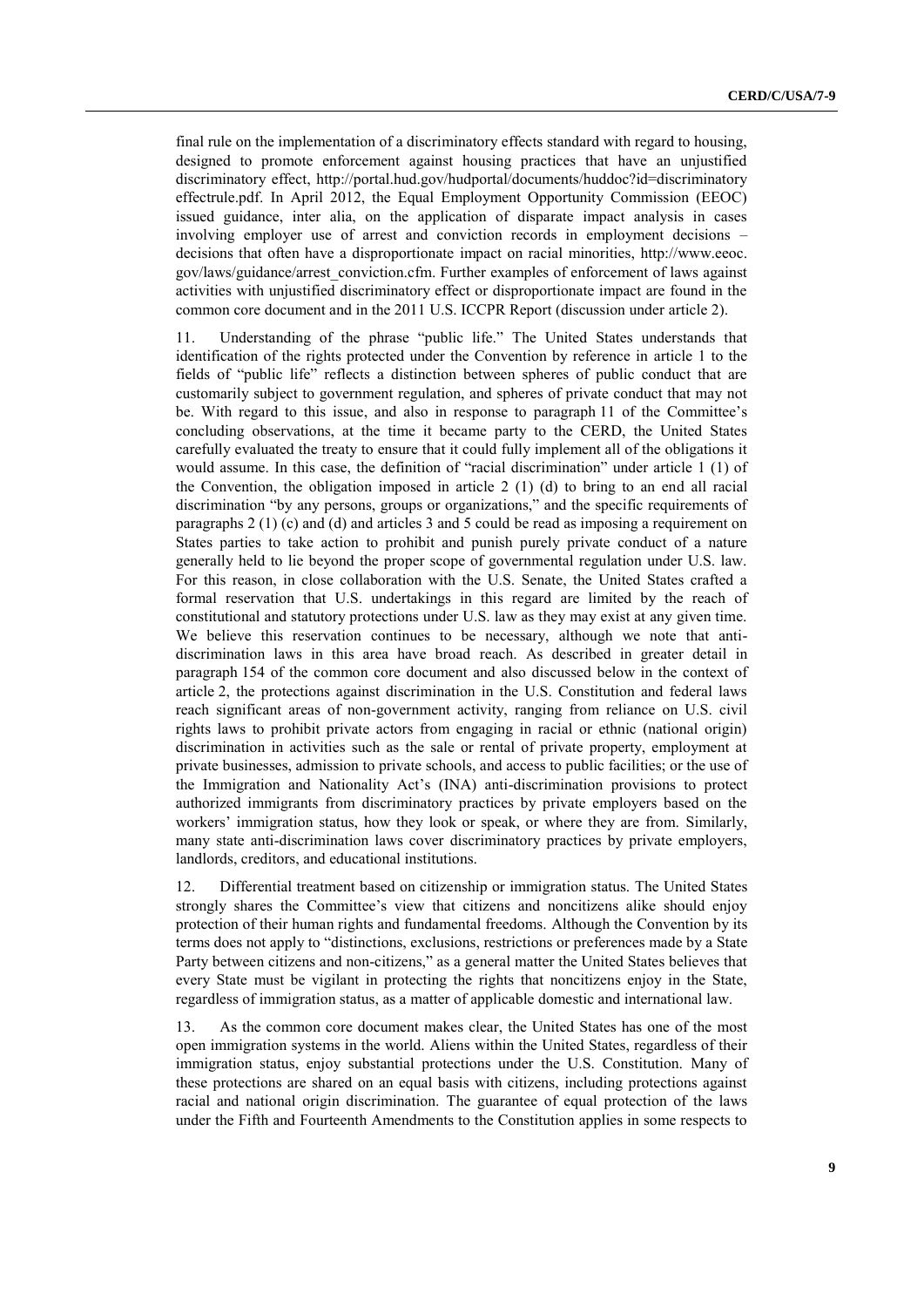aliens who have made an entry into the United States, even if such entry was unlawful. In addition to constitutional protections, which, for example, make it unlawful to deny elementary and secondary school children in the United States a free public education on the basis of their immigration status, see, e.g., Plyler v. Doe, 457 U.S. 202 (1982), many federal statutes prohibit discrimination against noncitizens. These include (1) section  $274B(a)(1)$  of the INA, 8 U.S.C. 1324b (a)(1) (prohibiting employment discrimination against certain work authorized individuals, including some noncitizens, on the basis of national origin or citizenship status with respect to hiring, firing, or recruitment for a fee); (2) the protections of federal labour law; and (3) anti-discrimination employment laws, see EEOC Compliance Manual, Sec. 2, Threshold Issues, [http://www.eeoc.gov/policy/docs/](http://www.eeoc.gov/policy/docs/%20threshold.html#2-III-A-4)  [threshold.html#2-III-A-4](http://www.eeoc.gov/policy/docs/%20threshold.html#2-III-A-4) ("Individuals who are employed in the United States are protected by the EEO statutes regardless of their citizenship or immigration status."). In addition, the federal prohibition against discrimination based on race, colour, or national origin under Title VI of the Civil Rights Act applies to citizens and noncitizens alike. See DOJ/CRT Title VI Legal Manual, p. 6, [http://www.justice.gov/crt/ about/cor/coord/vimanual.pdf.](http://www.justice.gov/crt/%20about/cor/coord/vimanual.pdf)

14. The United States prioritizes elimination of racial discrimination against all individuals, both citizens and noncitizens alike. For example, in 2011 DOJ and the Department of Education (ED) issued guidance reminding public schools of their obligation under Plyler to enrol all students regardless of their or their parents' immigration status. DOJ and ED have since provided technical assistance to schools to help them fulfil these obligations. They have also investigated schools that are reportedly not following the rules leading, inter alia, to a recent settlement agreement with a Georgia school district that improperly notified parents that their children would be withdrawn from school for failure to provide social security numbers and failed to make enrolment procedures accessible to parents with limited English proficiency. Also in 2011, Alabama passed an immigration law (H.B. 56) that required the disclosure to schools of the immigration status of enrolling children and their parents. DOJ immediately travelled to Alabama to meet with parents, students, teachers, and other community leaders. DOJ challenged the law in Federal court, and private parties in a separate case also challenged the law. Ultimately, the court held that the disclosure provision (Section 28) of H.B. 56 violated the Equal Protection Clause of the U.S. Constitution and enjoined the operation of that section. United States v. Alabama, 691 F.3d 1269 (11th Cir. 2012); Hispanic Interest Coalition of Alabama v. Governor of Alabama, 691 F.3d 1236 (11th Cir. 2012).

15. DOJ investigates employment discrimination against noncitizens under the INA; the Office of Special Counsel for Immigration-Related Unfair Employment Practices (OSC) of DOJ/CRT works with local communities to prevent violations of, and to seek out and prosecute those who violate, anti-discrimination laws with regard to noncitizens. The United States also devotes substantial resources to assisting and providing services to noncitizens, for example, through the Department of Labour (DOL) Migrant Worker Partnership Program, designed to facilitate protection of the rights of noncitizens working in the United States. In addition, the EEOC enforces prohibitions against employment discrimination based on race and national origin without regard to immigration status; in recognition of the need to serve this vulnerable population more effectively, it created an Immigrant Worker Team in 2011 to develop policies for enforcement and outreach to immigrant groups. EEOC continues to prioritize serving vulnerable immigrant workers in its 2012 Strategic Plan and Strategic Enforcement Plan identifying agency priorities through FY 2016. For further discussion, see paragraphs 101-108 (Law with regard to Aliens) of the 2011 U.S. ICCPR Report and the discussion of noncitizens under article 5, below.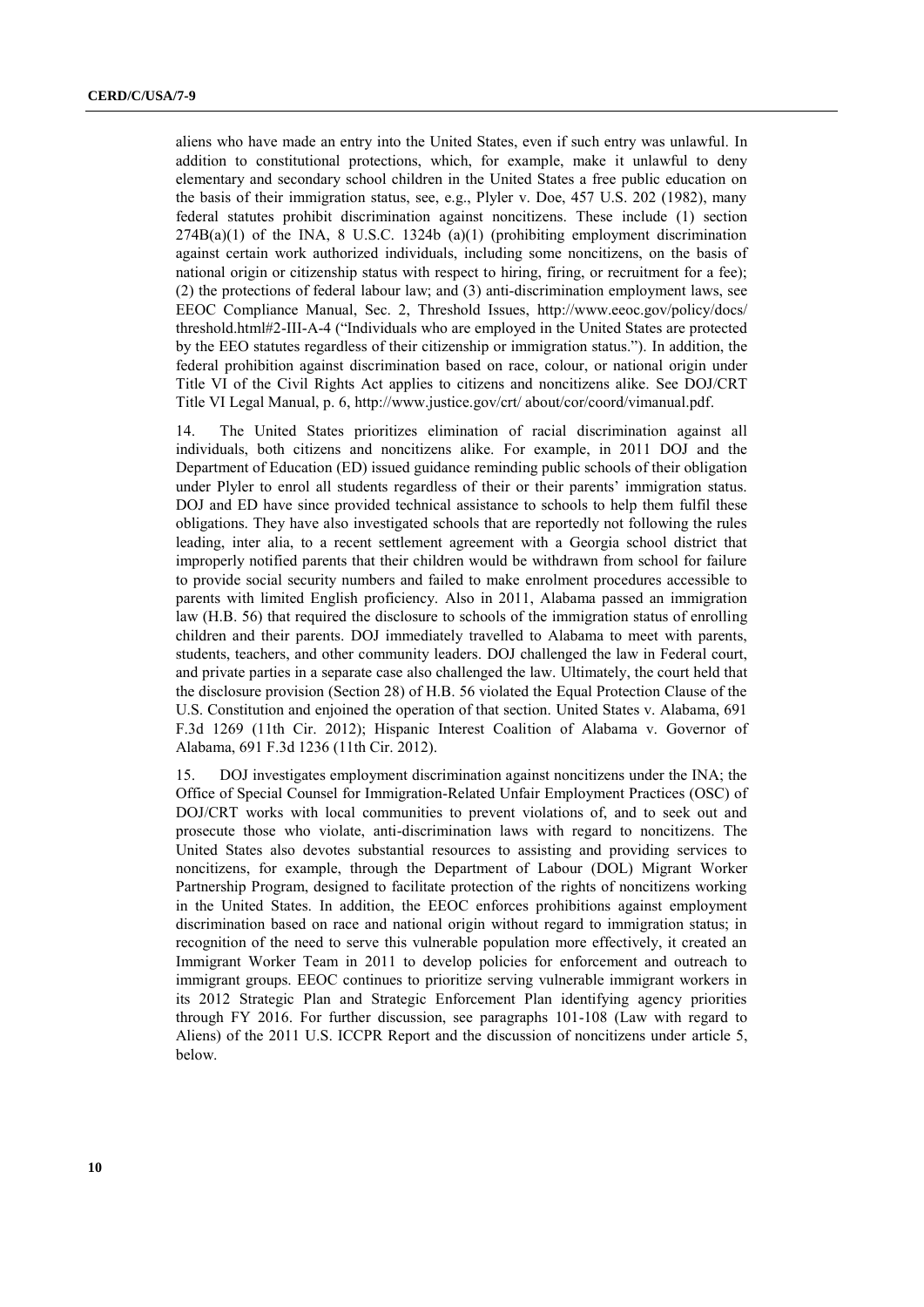#### **B. Information on special measures**

16. The United States legal system provides for special measures when circumstances so warrant. See the discussion under article 2 below and the discussion in paragraphs 197 to 206 of the common core document. Recently, DOJ actively defended the undergraduate admission program of the University of Texas, which was challenged by two unsuccessful White candidates for undergraduate admission. The Texas program adopts a holistic approach – examining race as one component among many – when selecting among applicants who are not otherwise eligible for automatic admission by virtue of being in the top ten percent of their high school classes. The U.S. Court of Appeals for the Fifth Circuit upheld the University's limited use of race as justified by a compelling interest in diversity and as narrowly tailored to achieve a critical mass of minority students. The Supreme Court heard arguments in the case, Fisher v. Texas, in October 2012, and is expected to decide the case by June 2013. In its amicus curiae brief, the Solicitor General argued, on a brief signed by several federal agencies, that, like the University, the United States has a compelling interest in the educational benefits of diversity, and that the University's use of race in freshman class admissions to achieve the educational benefits of diversity is constitutional.

## **Article 2**

#### **A. Brief description of legal framework and general policies**

17. Racial discrimination by the government is prohibited at all levels. Prohibitions cover all public authorities and institutions as well as private organizations, institutions, and employers under many circumstances. For a description of the general legal framework and policies addressing racial discrimination, see paragraphs 142-175 of the common core document.

18. Recent laws relating to discrimination, including discrimination based on race, colour, and national origin, or minority groups, include:

- The Lilly Ledbetter Fair Pay Act, signed by President Obama in 2009, provides that the statute of limitations for bringing a wage discrimination claim, including claims alleging wage discrimination based on race or national origin, runs from the time an individual is "affected by application of a discriminatory compensation decision including each time wages, benefits, or other compensation is paid." The law overrides a Supreme Court decision in Ledbetter v. Goodyear Tire & Rubber Co., 500 U.S. 618 (2007).
- The Genetic Information Non-discrimination Act of 2008 governs the use of genetic information in health insurance and employment decisions. Protected genetic information includes genetic services (tests, counselling and education), genetic tests of family members, and family medical history. As it relates to racial and ethnic discrimination, this law prohibits an insurer or employer from refusing to insure or employ someone with a genetic marker for disease associated with certain racial or ethnic groups, such as sickle cell trait.
- The Matthew Shepard and James Byrd, Jr. Hate Crimes Prevention Act of 2009 (Shepard-Byrd Act) creates a new federal prohibition on hate crimes, 18 U.S.C. 249; simplifies the jurisdictional predicate for prosecuting violent acts undertaken because of, inter alia, the actual or perceived race, colour, religion, or national origin of any person; and, for the first time, allows federal prosecution of violence undertaken because of the actual or perceived gender, disability, sexual orientation or gender identity of any person.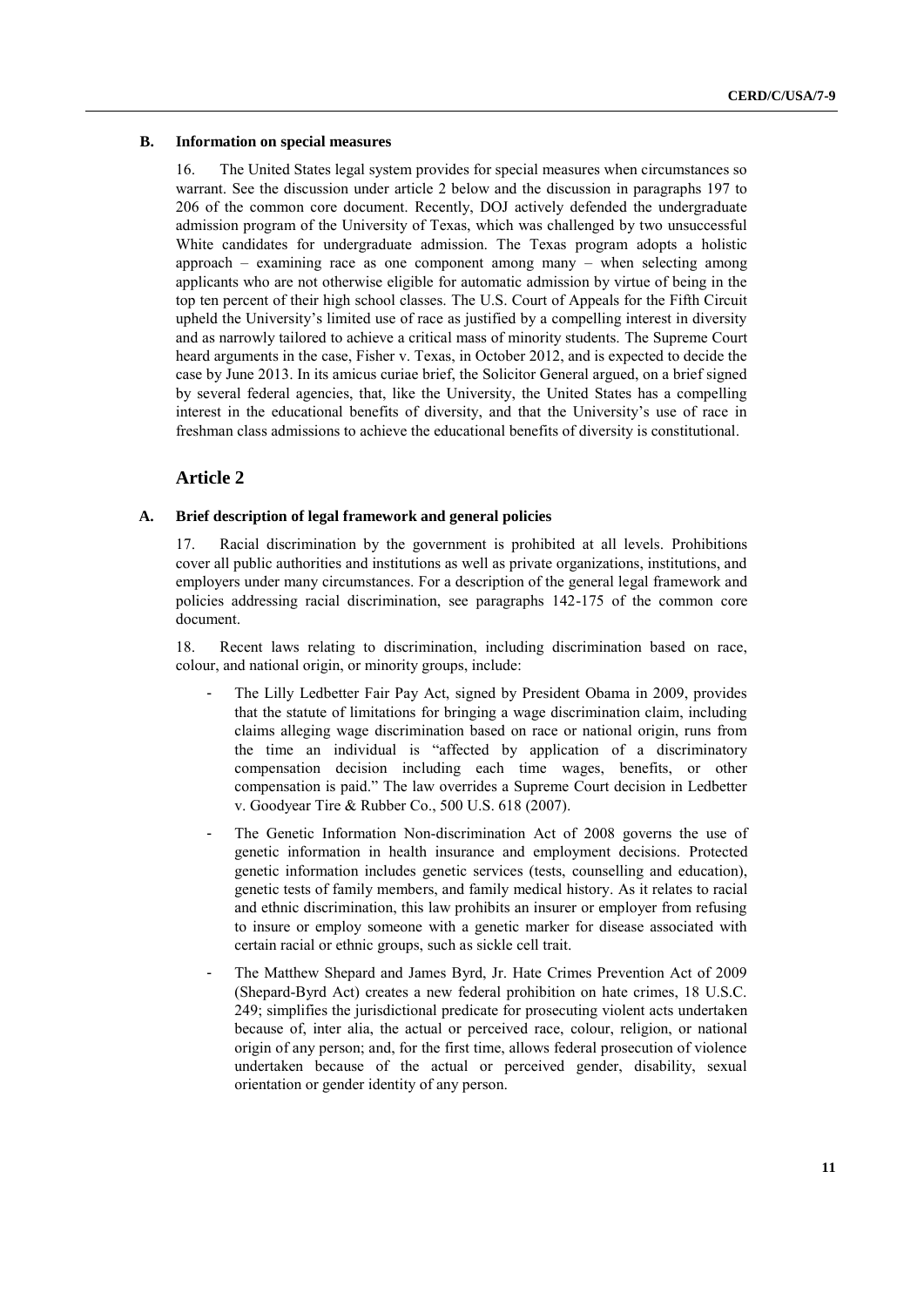- The American Recovery and Reinvestment Act of 2009 provided funding for programs that will help reduce discrimination and improve the lives of members of minority populations through education, training, and programs to end homelessness.
- The Patient Protection and Affordable Care Act (ACA) of 2010 provides many Americans access to health insurance. Section 1557 extends the application of federal civil rights laws to any health program or activity receiving federal financial assistance, any program or activity administered by an executive agency, or any entity established under Title 1 of the ACA.
- The Tribal Law and Order Act of  $2010<sup>3</sup>$  gives tribes greater authority to prosecute and punish criminals; expands recruitment, retention, and training for Bureau of Indian Affairs (BIA) and tribal officers; includes new guidelines and training for domestic violence and sex crimes; strengthens tribal courts and police departments; and enhances programs to combat drug and alcohol abuse and help at-risk youth.
- The Claims Resolution Act of 2010 provides funding and statutory authorities for settlement agreements reached in the In re Black Farmers Discrimination Litigation (brought by Black/African American farmers who filed late claims in an earlier case concerning discrimination by the U.S. Department of Agriculture (USDA) in the award and servicing of farm loans), and also for several settlement agreements reached with regard to indigenous issues – the Cobell lawsuit (alleging U.S. government mismanagement of individual Indian money accounts), and four major Native American water rights cases.
- The Fair Sentencing Act of 2010 reduces sentencing disparities between powder cocaine and crack cocaine offenses, capping a long effort to address the fact that those convicted of crack cocaine offenses are more likely to be members of racial minorities.
- The financial reform legislation of 2010 includes a new consumer protection bureau that will help address the unjustified disproportionate effect of the foreclosure crisis on communities of colour.
- The Violence Against Women Reauthorization Act of 2013, signed by President Obama in March of this year, reauthorizes critical grant programs created by the original Violence Against Women Act (VAWA) and subsequent legislation, establishes new programs, and strengthens federal laws. Section 3 prohibits discrimination on the basis of, inter alia, actual or perceived race or national origin in any VAWA-funded program or activity.

#### **B. Specific information on the legislative, judicial, administrative or other measures taken**

19. To give effect to the undertaking to engage in no act or practice of racial discrimination against persons, groups of persons or institutions and to ensure that public authorities and public institutions act in conformity with this obligation. Federal agencies actively enforce federal non-discrimination laws against public authorities and institutions at all levels of government. The Violent Crime Control and Law Enforcement Act of 1994, 42 U.S.C. 14141; the Omnibus Crime Control and Safe Streets Act of 1968, 42 U.S.C.

<sup>3</sup> Note that the term "tribe" or "tribal" as used in this report means an Indian or Alaska Native tribe, band, nation, pueblo, village, or community that the Secretary of the Interior acknowledges to exist as an Indian tribe pursuant to the Federally Recognized Indian Tribe List Act of 1994, 25 U.S.C. 479a.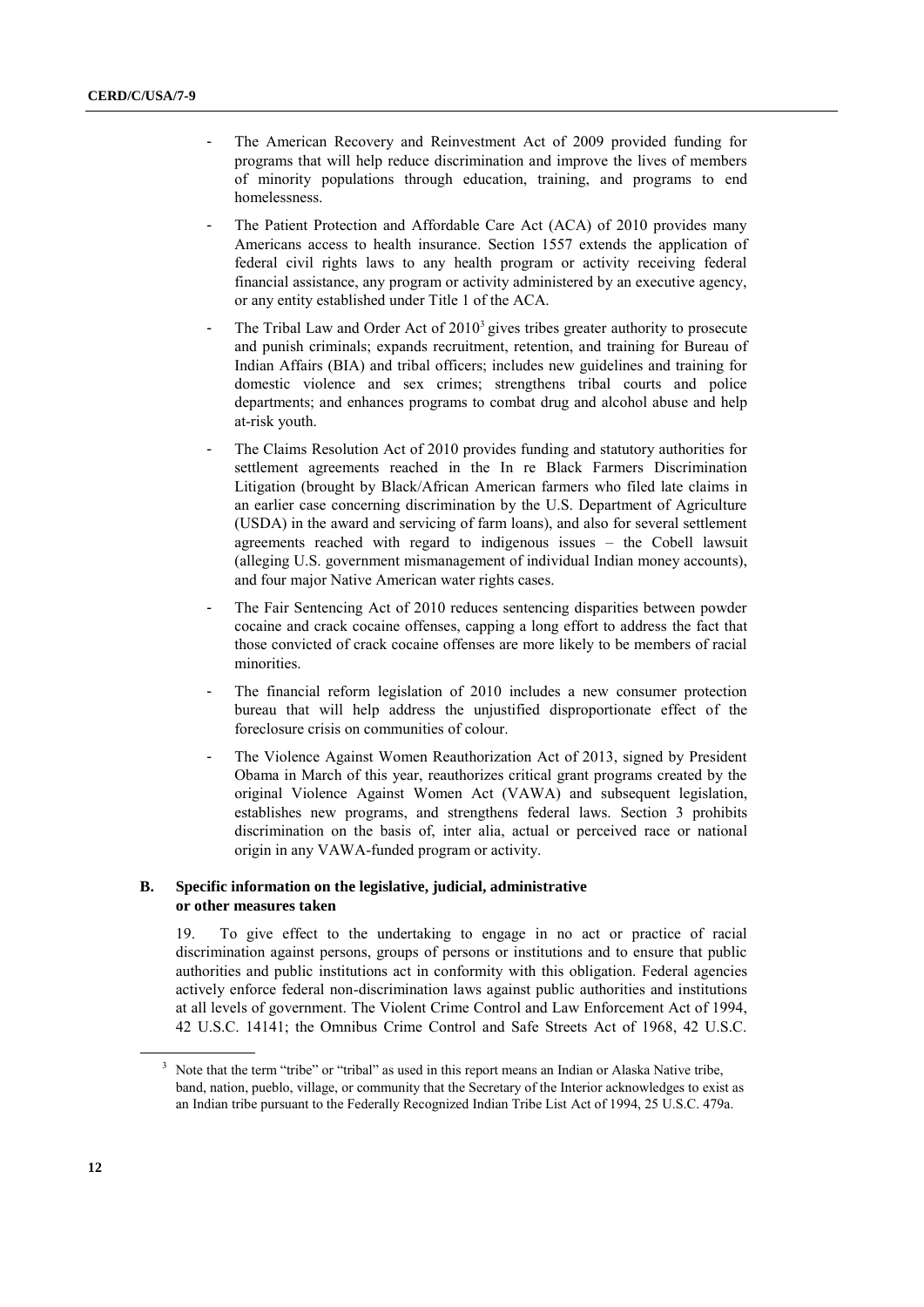3789d; and Title VI of the Civil Rights Act, 42 U.S.C. 2000d, authorize the Attorney General to bring civil actions to eliminate patterns or practices of law enforcement misconduct, including racial discrimination. DOJ/CRT investigates police departments, prisons, jails, juvenile correction facilities, mental health facilities, and related institutions to ensure compliance with the law and brings lawsuits to enforce the laws, where necessary. For example, a recent investigation of the New Orleans Police Department (NOPD) found a pattern or practice of unconstitutional conduct or violations of federal law in numerous areas, including: racial and ethnic profiling; failures to provide effective policing services to persons with limited English proficiency; unconstitutional stops, searches and arrests; gender-biased policing; and use of excessive force. In 2012, DOJ/CRT reached one of the most comprehensive reform agreements in its history to address these findings. See [http://www.justice.gov/crt/about/spl/nopd.php.](http://www.justice.gov/crt/about/spl/nopd.php) DOJ/CRT's work under 42 U.S.C.14141 and Title VI also seeks to ensure due process and equal protection in the administration of juvenile justice. For example, in 2012, DOJ entered into a settlement with the Juvenile Court of Memphis and Shelby County in Tennessee to address the disproportionate representation of Black/African-American children in almost every phase of the juvenile justice system and the system's need to respect all children's due process rights.

20. In the area of education, DOJ/CRT monitors and enforces approximately 200 federal school desegregation cases and actively combats discrimination against English Language Learner (ELL) students and their parents through enforcement of the Equal Educational Opportunities Act of 1973 (EEOA) and Title VI. During the last four years, CRT has pursued relief in 43 desegregation cases that integrate faculties, expand access to advanced courses, eliminate race-based extra-curricular activities, disrupt the "school-to-prison pipeline",<sup>4</sup> halt segregative student transfers, open magnet schools, and close de facto single-race schools. During that time, CRT also reached 16 settlement agreements to ensure that states and school districts provide equal opportunities for students of all national origins regardless of their English language abilities.

21. DOJ/CRT also has sought to address one part of the "school-to-prison pipeline" problem by preventing students of colour from being excluded from school as a result of discriminatory suspensions and expulsions. In September 2010, CRT brought national attention to this critical issue by co-hosting with ED a first-of-its kind conference convening researchers, advocates and policy-makers to address best practices for keeping students in school.

22. DOJ/CRT also investigates and prosecutes cases of pattern or practice of employment discrimination by state or local government employers under Title VII. CRT filed 32 lawsuits under Title VII between 2009 and 2012, obtaining substantial relief for victims. It also launched a new pattern or practice initiative designed to use publicly available information in a systematic way to identify employers that should be investigated for potential pattern or practice of discrimination, without a referral from the EEOC. Primarily as a result of this initiative, by the end of October 2012, CRT was pursuing 28 active pattern or practice investigations, all of which had been initiated since January 2009.

<sup>&</sup>lt;sup>4</sup> Student discipline policies that may require student suspension or expulsion for infractions relating to alcohol, drugs, weapons, violence, or other violations of school rules (i.e., "zero tolerance" policies) can interrupt a student's education, lead to increased rates of students dropping out of school, and diminish students' chances for success. In too many cases, these school-imposed sanctions may lead to students being placed in (or drawn into) the criminal justice system, a pathway sometimes referred to as the "school-to-prison pipeline." This issue is discussed in more detail in the discussion related to paragraph 34 of the Committee's observations below.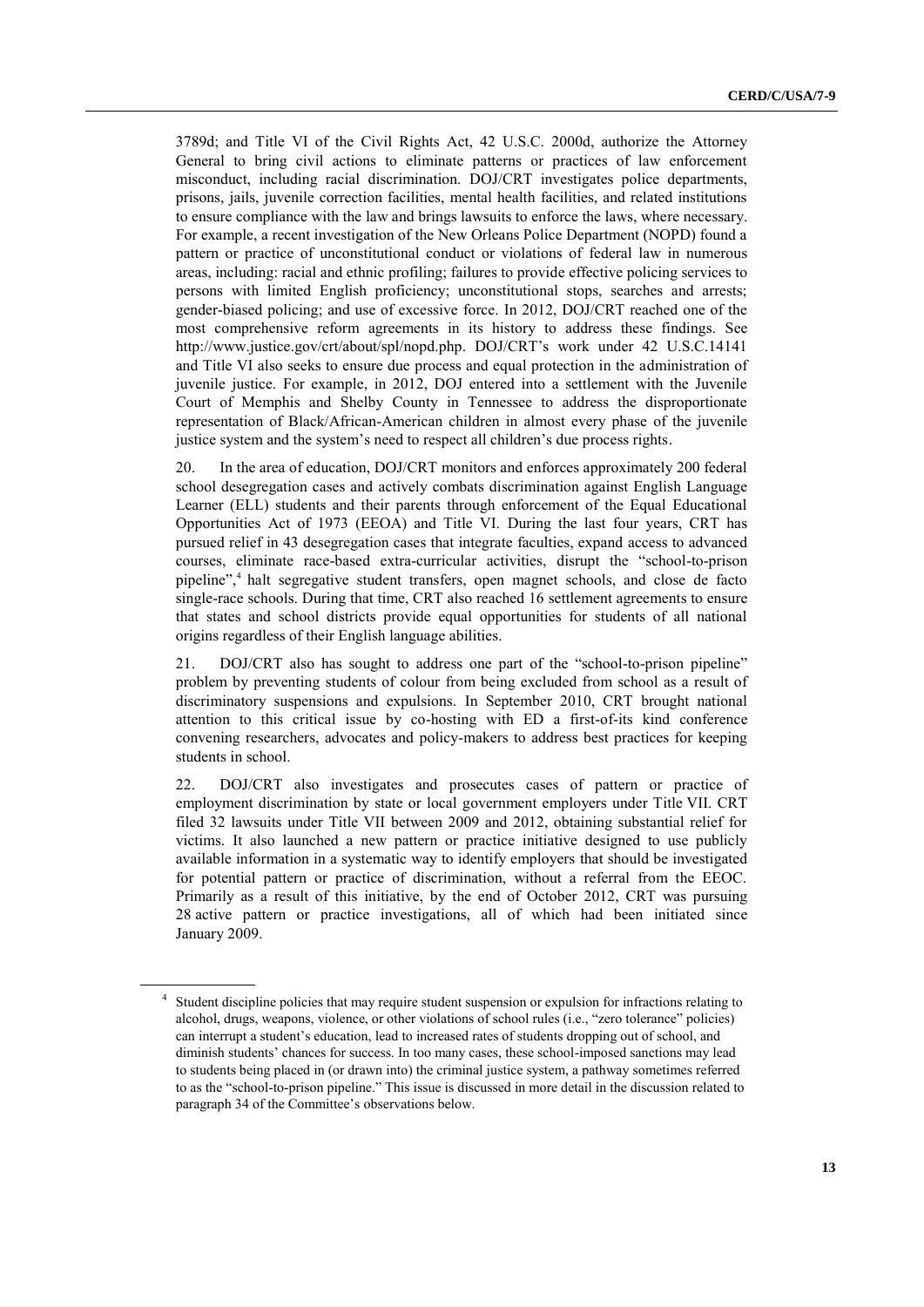23. In the area of voting, in addition to its usual work under Section 5 of the Voting Rights Act, since early 2011 DOJ/CRT has received approximately 2,200 redistricting plans for review under Section 5 to make sure they do not discriminate on the basis of, inter alia, race or ethnicity. In the past two years alone, CRT has blocked 14 voting changes because the jurisdiction had failed to show that the change complied with the Section 5 standards. These included 12 redistricting plans and two new photo identification requirements for voting.

24. DOJ/CRT has placed a priority on investigating allegations of discrimination against Arab Americans, South Asian Americans, and others perceived to be members of these groups. Many such complaints have been resolved informally. Others have resulted in lawsuits or settlements.

25. Other agencies, such as ED, HUD, DOL, EEOC, HHS and the Department of Homeland Security (DHS) also enforce non-discrimination laws related to race, colour, and national origin against public entities. Descriptions of these laws and their enforcement are found in other sections of this report and in paragraphs 159-175 of the common core document.

26. To give effect to the undertaking to prohibit and bring to an end racial discrimination by any persons, groups, or organizations: Civil rights laws, including 42 U.S.C. 1981 and 1982 and Titles II and VII of the Civil Rights Act of 1964, prohibit private actors from engaging in racial discrimination in making contracts or property transactions, such as the sale or rental of private property, the formation or terms of employment contracts, admission to private schools, and access to public facilities. In addition, enforcement against private parties who engage in discrimination is pursued under the Fair Housing Act and the Equal Credit Opportunity Act; Title VI of the 1964 Civil Rights Act (entities that receive federal funds); Executive Order 11246 (federal contractors and subcontractors); and the INA (discrimination on the basis of national origin or, for certain classes of "protected individuals," citizenship status). See paragraphs 159-175 of the common core document and other sections of this report for examples of such cases.

27. To give effect to the undertaking not to sponsor, defend or support racial discrimination by any persons or organizations. The U.S. government does not sponsor, defend, or support racial discrimination, and the Constitution, laws, and policies provide protections in this regard at all levels in the United States. See, e.g., [http://www.justice.gov/](http://www.justice.gov/%20iso/opa/ag/speeches/2012/ag-speech-1208101.html)  [iso/opa/ag/speeches/2012/ag-speech-1208101.html.](http://www.justice.gov/%20iso/opa/ag/speeches/2012/ag-speech-1208101.html)

28. To review and if necessary amend or rescind governmental, national and local policies. Laws, regulations and policies in the United States are under continuous legislative and administrative review and revision, as well as judicial review, at all levels of government. For example:<sup>5</sup>

Universal periodic review (UPR) implementation – Federal government agencies are reviewing implementation of recommendations accepted by the United States during its first Universal Periodic Review before the UN Human Rights Council in November 2010, including through the creation of several thematic working

<sup>&</sup>lt;sup>5</sup> Inclusion on this list of examples does not reflect an assessment that any underlying policy had "the effect of creating or perpetuating racial discrimination," as used in Article 2(1)(c) of the CERD, but they have been included here as examples of reviews that may ultimately result in improved promotion of racial equality, including by reducing or eliminating discrimination on the basis of race, colour or national origin. The list here, as with other discussions throughout the report, is illustrative, but not exhaustive.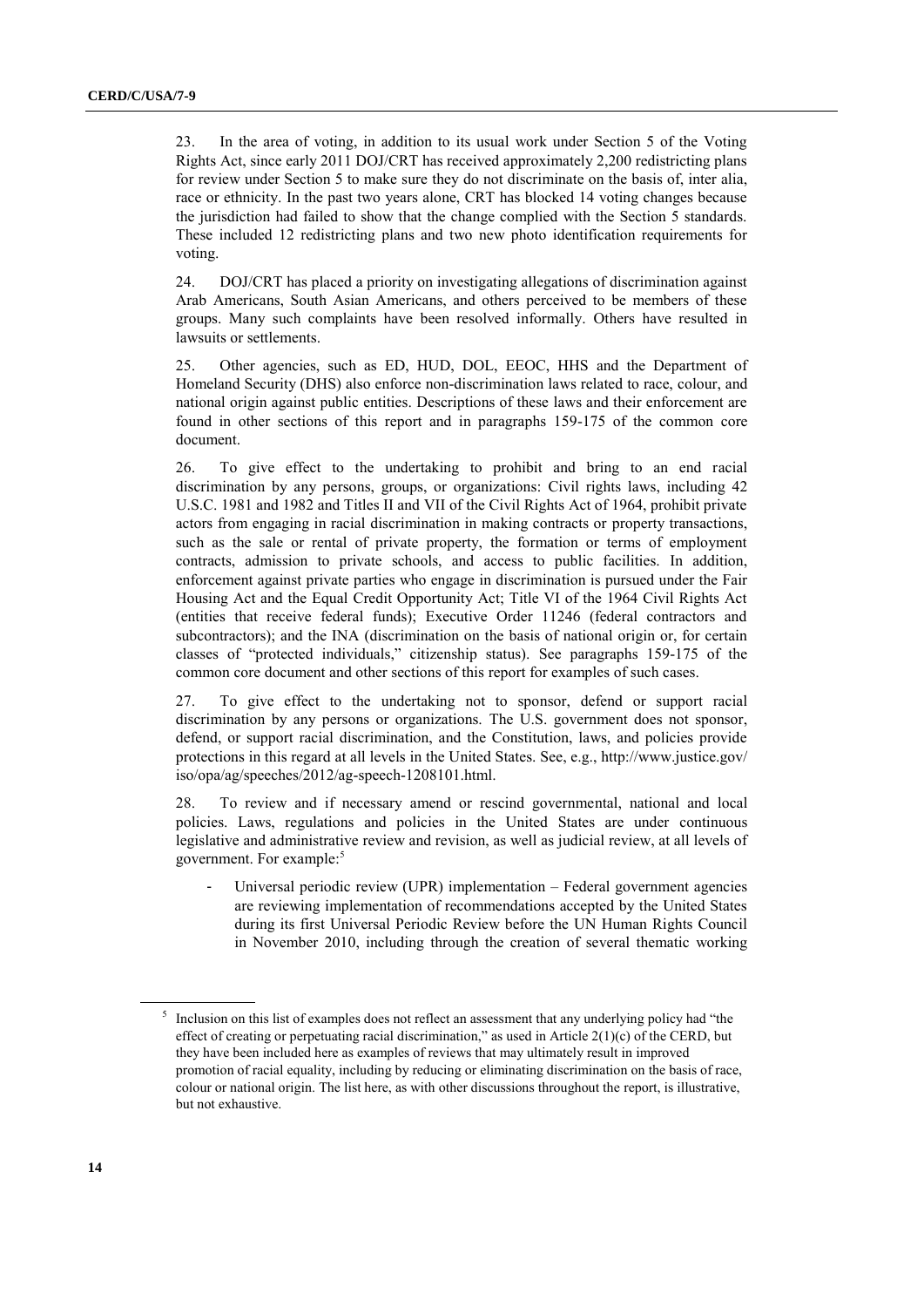groups focusing on a range of issues, including, inter alia, civil rights, criminal justice, indigenous issues, and immigration.

- The President created the National Equal Pay Enforcement Task Force to improve compliance with, public education regarding, and enforcement of equal pay laws. Task Force recommendations were announced in July 2010.
- Equality Working Group As described above, this initiative is designed to enhance the government's domestic implementation of our international human rights treaty obligations and commitments that relate to non-discrimination and equal opportunity, including those in the CERD.
- DOJ DOJ has indicated that it is reviewing the 2003 DOJ Guidance Regarding the Use of Race by Federal Law Enforcement Agencies.
- Following up on the report of the National Prison Rape Elimination Commission, in May 2012, DOJ issued a rule that sets national standards to prevent, detect, and respond to sexual abuse in confinement facilities. The rule, which is the first-ever federal effort to set standards to protect inmates in all correctional facilities at the federal, state, and local levels, is binding on the Federal Bureau of Prisons, and states that do not comply with the standards are subject to a 5 per cent reduction in funds otherwise received for prison operations.
- In 2011, the President sent a comprehensive legislative proposal to Congress that included restoration of the private right of action under Title VI (discussed in footnote 2 above). The language was included in S. 3322, introduced in the U.S. Senate in June 2012.
- For the purpose of reviewing thousands of redistricting plans under Section 5 of the Voting Rights Act to make sure they do not discriminate based on, inter alia, race or ethnicity, in 2011 DOJ made significant substantive updates to its Section 5 procedures for the first time since 1987 and also updated its guidance to states and local jurisdictions, [http://www.justice.gov/crt/about/vot/Policy\\_Guidance.php.](http://www.justice.gov/crt/about/vot/Policy_Guidance.php)
- The Attorney General has established and convened a Cabinet-Level Re-entry Council, a government-wide Council involving HUD, EEOC and other agencies to address both short- and long-term issues related to re-entry of those returning from prison and jail.
- DHS U.S. Immigration and Customs Enforcement (ICE) is engaged in an ongoing review and reform of immigration detention management policies and practices to ensure conditions of confinement consistent with the unique civil, rather than penal, authorities and purpose of immigration detention. The ICE Office of Detention Policy and Planning (ODPP) was established to spearhead ICE's detention reform initiative through both short- and long-term improvements (see the discussion of immigration detention under article 5, below).
- ICE is engaged in on-going data collection and research, data analysis, monitoring, oversight, and policy development to ensure that its immigration enforcement efforts, such as the Criminal Alien Program, Secure Communities, and the 287(g) program, do not become conduits for discriminatory policing. Steps taken by ICE include provision of awareness video briefings for state and local law enforcement to explain civil rights dimensions of immigration enforcement (including racial profiling, domestic violence and trafficking, limited English proficiency, etc.).
- As a result of a review, including consultation with affected communities, in April 2010 the Administration rescinded the DHS Transportation Security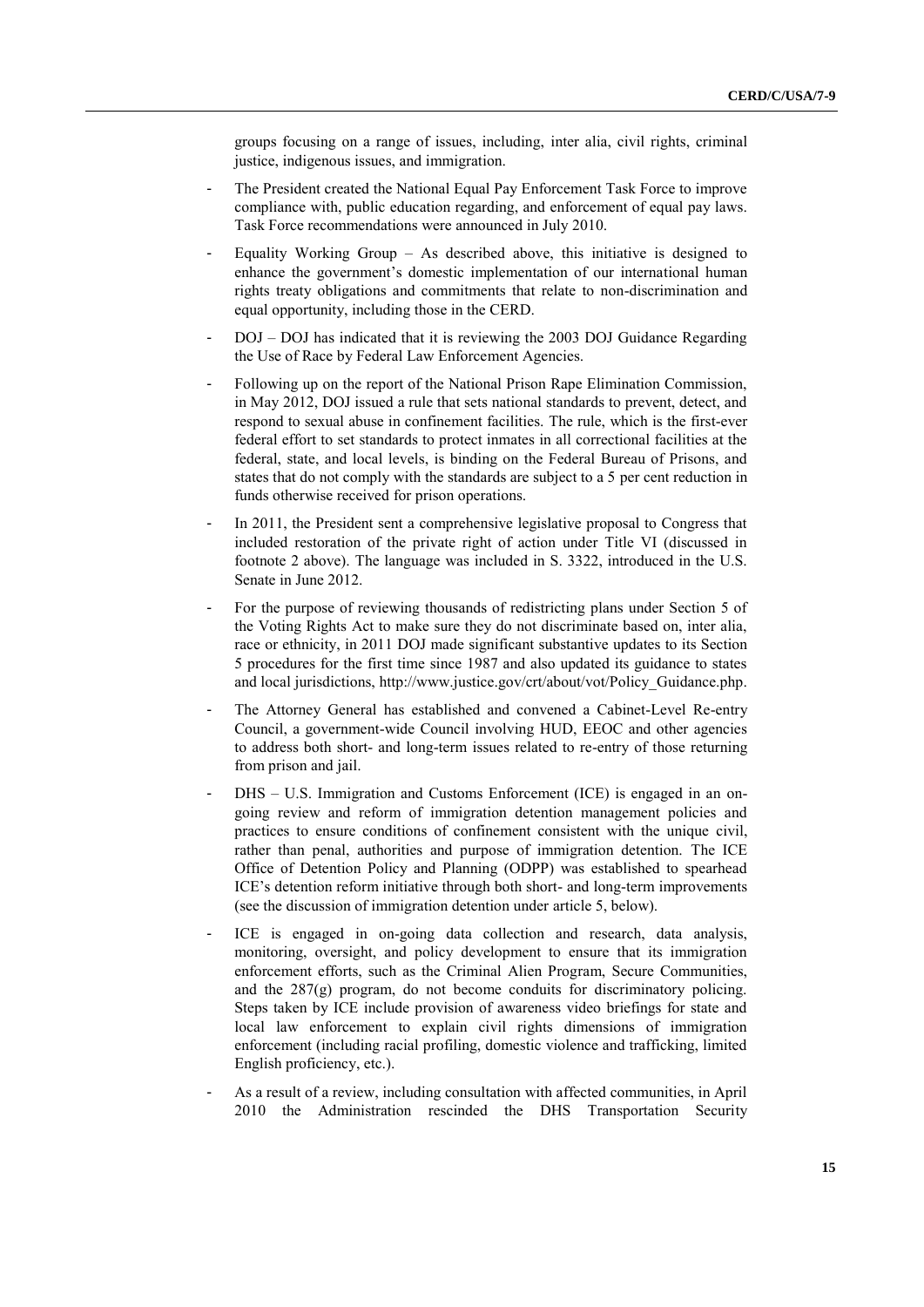Administration (TSA) policy subjecting airline passengers from certain countries to secondary screening. Under the revised policy, passengers are selected for screening based on real-time, threat-based intelligence information covering all passengers traveling to the United States.

- As part of the Quadrennial Homeland Security Review, in July 2010 DHS realigned department program activities and organizational structure with mission goals. This review, which included dialogues with more than 20,000 stakeholders from all 50 states and the District of Columbia, incorporates civil rights and civil liberties protections.
- $EEOC EEOC$  has put in place a new strategic plan and accompanying enforcement plan to emphasize systemic and high impact litigation and to focus on national priority issues. Enforcement priorities for 2013-2016 include targeting "class-based recruitment and hiring practices that discriminate against racial and ethnic groups," and protecting immigrant, migrant, and other vulnerable workers, particularly with respect to "disparate pay, job segregation, harassment, trafficking, and discriminatory policies affecting vulnerable workers." This plan also requires increased coordination between EEOC and state and local government Fair Employment Practice Agencies (FEPAs) to enforce federal laws. See http://www. eeoc.gov/eeoc/plan/.
- The EEOC reviewed the quality and complaint processing times of agency decisions with regard to discrimination claims made against federal agencies.
- ED ED will work with Congress on reauthorization of the Elementary and Secondary Education Act (ESEA) to promote the use of academic standards that prepare students to succeed in college and the workplace and accountability systems that recognize student growth and school progress, while continuing to close the achievement gap between students of different races and ethnicities. In March 2010, ED issued its recommendations for ESEA reauthorization, entitled A Blueprint for Reform.
- ED and DOJ issued guidance in December 2011 on the voluntary use of race in K-12 schools and higher education. The guidance helps ensure that integration does not end when a desegregation case is dismissed and that the benefits of educational diversity remain achievable for all students. ED's Office for Civil Rights (ED/OCR) also issued guidance concerning institutions' obligations under Title VI of the Civil Rights Act of 1964, as amended, and other laws to protect students from student-on-student harassment on the basis of race, colour, national origin, and other factors – guidance that clarifies the relationship between bullying and discriminatory harassment.
- HHS As a result of an extensive review, in April 2011 HHS released its Action Plan to Reduce Racial and Ethnic Health Disparities. At the same time, the National Partnership for Action to End Health Disparities released its Stakeholder Strategy for Achieving Health Equity – a roadmap for eliminating health disparities through cooperative action.
- HUD In 2011-12, HUD conducted an in-depth process involving stakeholders to update its regulations regarding its Affirmatively Furthering Fair Housing (AFFH) program, designed to combat racial and ethnic discrimination in housing. In 2013, HUD is drafting a proposed rule that will provide greater clarity on how jurisdictions and public housing authorities can improve access and advance the ability for all residents to make true housing choices. HUD is also working closely with communities and regions receiving regional planning grants to support decisions and actions that promote AFFH.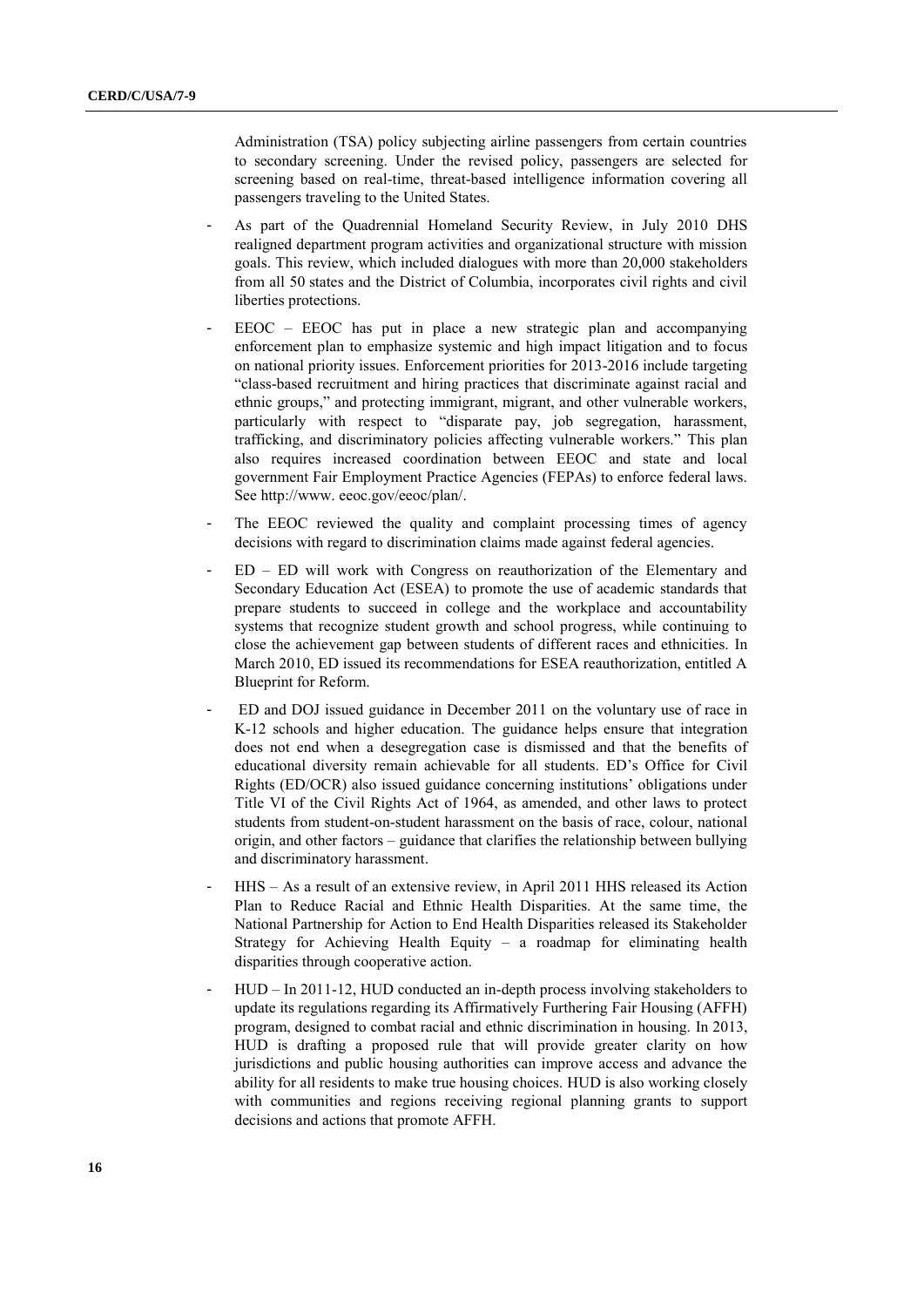- DOL Each year, DOL's Office of Federal Contract Compliance (OFCCP) audits the employment policies and practices of approximately 4,000 companies doing business with the federal government to ensure that these companies do not discriminate on the basis of, inter alia, race, colour, or national origin and to ensure that they take affirmative steps to recruit, hire, and promote minorities and women. In 2010, OFCCP enhanced its enforcement capability by hiring 200 additional investigators. It has also greatly increased its outreach to community organizations and the public and proposed changes to enhance the effectiveness of its audit process.
- EPA EPA has led the government's efforts to re-energize the Federal Working Group on Environmental Justice (EJ IWG) under Executive Order 12898. In August 2011, 17 cabinet secretaries, agency administrators, and White House office heads signed a Memorandum of Understanding formally recommitting all agencies to environmental justice and establishing priorities, structures, and procedures for the IWG. The IWG conducted 20 community listening sessions across the country and, in 2012, 15 federal agencies issued final agency environmental justice strategies, implementation plans, and/or progress reports.

29. Legislative and judicial actions: The basic U.S. legal framework to address discrimination is described in paragraphs 142-148 and 153-155 of the common core document. Recent enactment of laws expanding human rights protections is noted above under article 2, section A. Judicial actions are described throughout this report.

30. To encourage, where appropriate, non-governmental organizations and institutions that combat racial discrimination and foster mutual understanding: Due to the open nature of U.S. society and its ever-increasing racial and ethnic diversity, a plethora of national, state, and local nongovernmental organizations and movements exist to promote racial and ethnic tolerance and coexistence in the United States. Government entities at all levels reach out to and work with such organizations in pursuing equal protection goals. For example, the newly established Equality Working Group creates a forum for dialogue between civil society and the federal government on issues of equality and human rights. DOJ's Community Relations Service (DOJ/CRS) engages with non-governmental organizations as it pursues its mission of mediation, technical assistance, and training to assist communities in avoiding racial and ethnic conflict, and to help resolve disputes when they occur. Other agencies throughout the federal government also work with nongovernmental organizations, seeking their input and offering training and education to members of the public. States, local jurisdictions and tribal and territorial governments also engage with such organizations. Examples are noted in this report and in the Common core document and its annex.

#### **C. Coordination among bodies mandated with combating racial discrimination**

31. The issue of a national human rights institution, noted in paragraph 12 of the Committee's concluding observations, is discussed in the common core document in the section on Framework within which Human Rights are Promoted at the National Level. Although the United States does not have a single independent national human rights institution in accordance with the Paris Principles, multiple complementary protections and mechanisms serve to reinforce the ability of the United States to guarantee respect for human rights, including through our independent judiciary at both federal and state levels. Within the federal government, numerous departments and agencies are responsible for implementing U.S. human rights treaty obligations through the enforcement of domestic law, with DOJ/CRT playing a lead coordinating role. Numerous state and local governments within the United States have state and/or local civil rights and/or human rights organizations or commissions, many of which participate in the International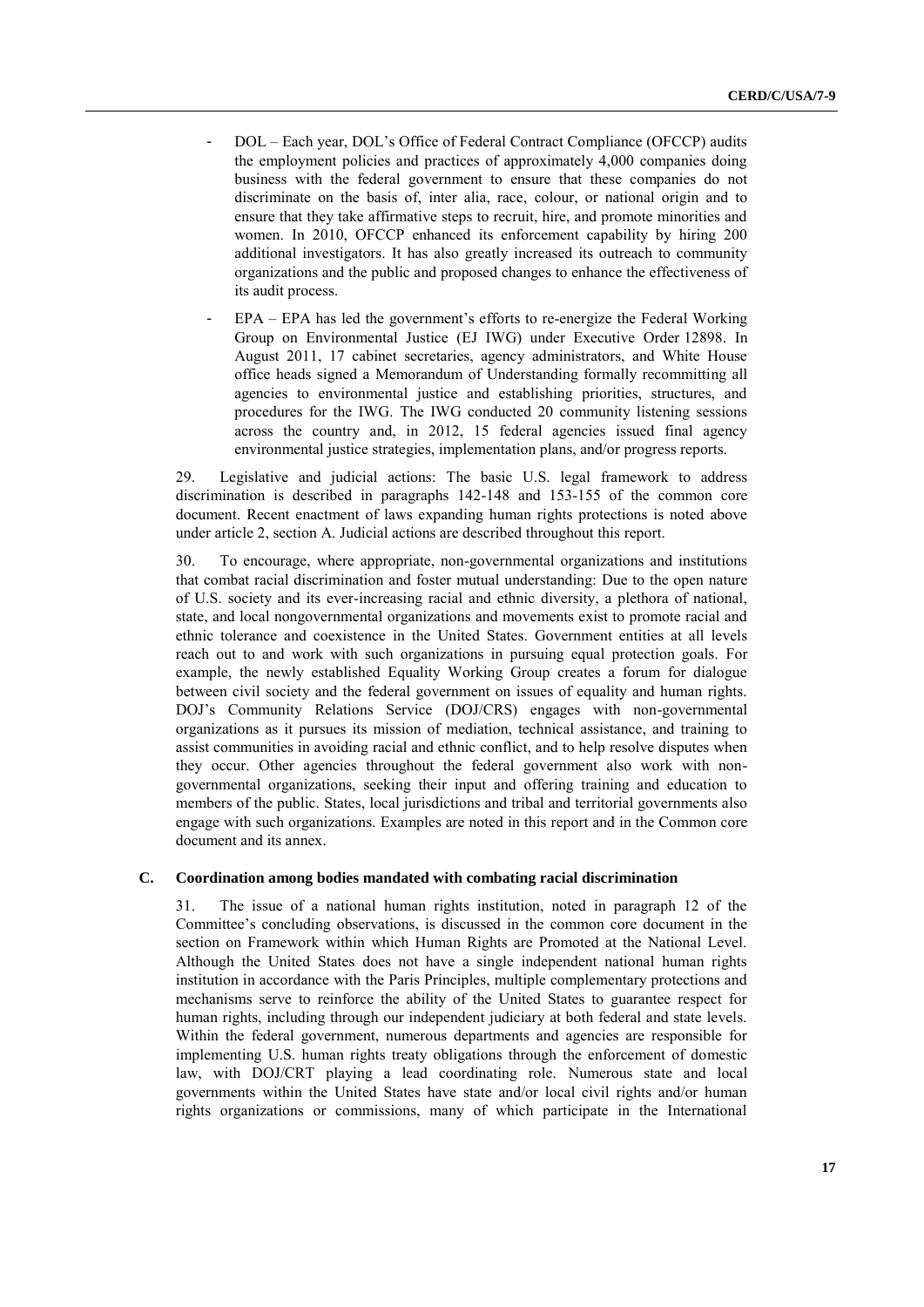Association of Official Human Rights Agencies. Some Indian tribes and territorial governments also have human rights organizations or commissions.<sup>6</sup> The United States continues to examine ways to improve human rights treaty implementation at all levels of government.

32. With regard to the recommendation in paragraph 13 of the Committee's concluding observations that the United States establish appropriate mechanisms to ensure a coordinated approach towards the implementation of the Convention at the federal, state, and local levels, the United States fully agrees that mechanisms designed to strengthen coordination are critical, and numerous such mechanisms do exist. The framework within which human rights are promoted and coordinated in the United States is described in paragraphs 124-130 of the common core document. All federal agencies with mandates related to non-discrimination, including DOJ, EEOC, ED, HUD, DHS, DOL and others, coordinate within the federal government, as well as with state and local authorities, human rights commissions, and non-governmental entities. For example, a hallmark of DOJ's civil rights work in this Administration is partnership and collaboration – strengthening relationships with other agencies, state Attorney General offices throughout the nation, and community and civil society partners to leverage resources and coordinate efforts to maximize impact. DOJ/CRT coordinates enforcement of Title VI of the Civil Rights Act of 1964 and assists other agencies with Title VI and other enforcement responsibilities, ensuring that recipients of federal financial assistance (including state and local governments) do not discriminate in their programs, including on the basis of race, colour and national origin. Over the last four years, DOJ has provided training, technical assistance, and counsel to civil rights offices in federal government agencies, and has reviewed other agencies' Title VI implementing regulations and guidance. DOJ has also created a Title VI Interagency Working Group, which facilitates interagency information sharing to strengthen Title VI enforcement efforts at the federal level. Additionally, several of the UPR Working Groups and the Equality Working Group were created with a view to further strengthening coordination and U.S. domestic implementation of human rights treaty obligations and commitments related to non-discrimination and equal opportunity.

#### **D. Special measures**

33. With regard to article 2, paragraph 2 and paragraph 15 of the Committee's concluding observations, the United States is committed to using all the tools at its disposal to address disparities in outcomes, across a host of indicators, that disproportionately impact members of racial and ethnic minorities, and the United States has in place measures that are race-based as well as measures that may be based on other factors, such as economic factors. Under the U.S. Constitution, classification by race is permissible in some circumstances for certain purposes, such as redressing past racial discrimination and promoting diversity in educational settings. A substantial number of federal ameliorative measures, including many described throughout this report, can be considered special measures for purposes of article 2, paragraph 2. Use of special measures is described further in paragraphs 197-206 of the common core document.

<sup>6</sup> Examples of activities at state, local, tribal and territorial levels are set forth in the annex A to the U.S. Common Core Document.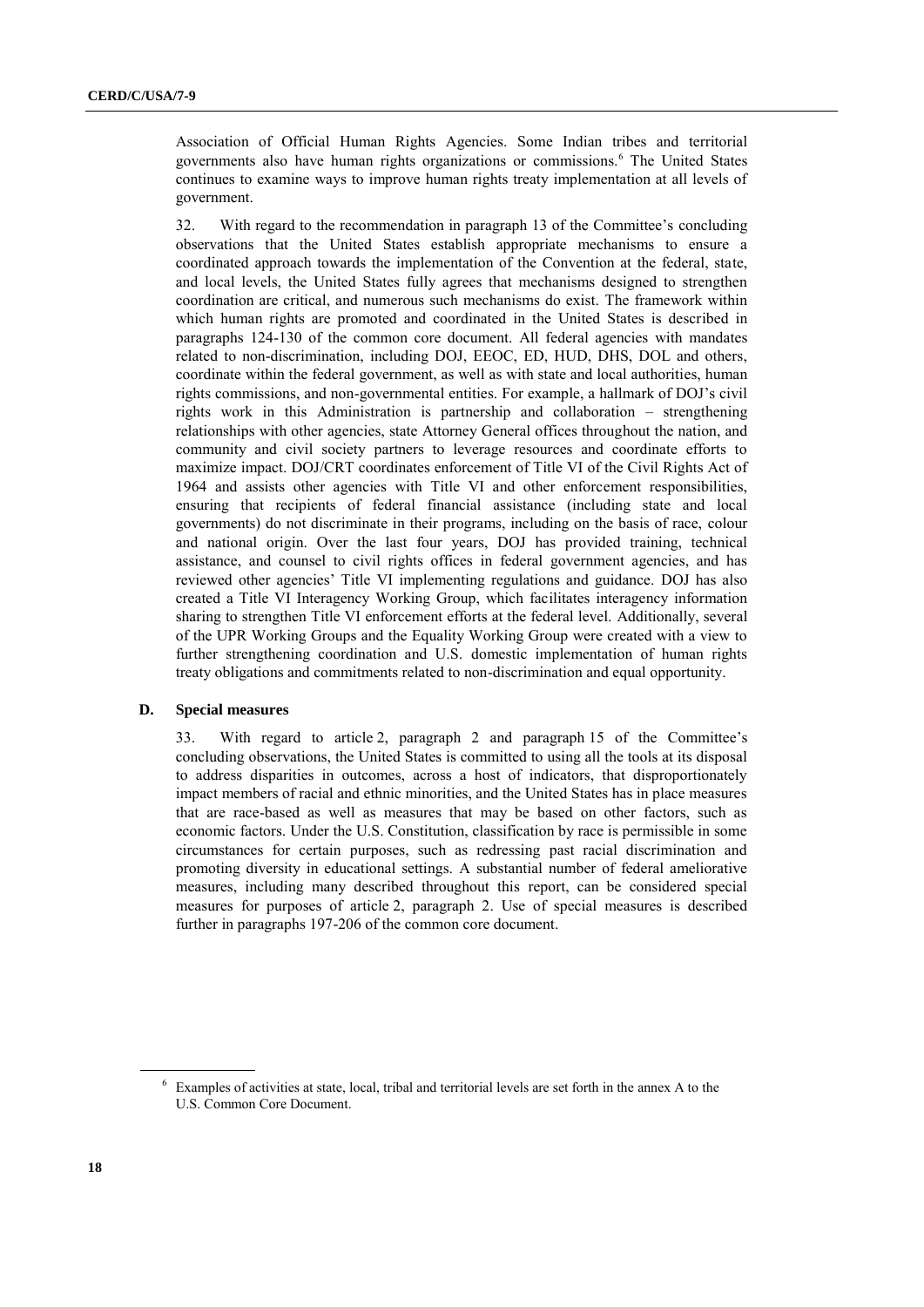# **Article 3**

#### **Information on the legislative, judicial, administrative or other measures that give effect to the provisions of article 3, in particular**

34. Measures to prevent, prohibit, and eradicate all practices of racial segregation. The United States condemns racial segregation and apartheid and undertakes to prevent, prohibit, and eradicate all practices of this nature. No such policies or practices are permitted, and it remains the U.S. position that such practices should be condemned and eradicated wherever found.

35. Measures to ensure proper monitoring of all trends that can give rise to racial segregation. As noted above, U.S. law reaches not only intentional discrimination but also certain facially neutral practices that may result in an unjustified disparate impact on members of a protected class. U.S. agencies, such as DOJ/CRT, the ED Office for Civil Rights (ED/OCR), the EEOC, and others, as well as state, territorial, tribal, and local agencies, monitor issues of segregation and discrimination to ensure that appropriate actions are taken under applicable law. The United States also collects census data in a manner that allows analysis by racial, ethnic, and other characteristics. Since the 2000 census, information has also been collected on Americans of Arab ancestry. Recognizing that racial segregation is a problem that in some cases has contributed to neighbourhoods of concentrated poverty, the Obama Administration has initiated programs, such as the Neighbourhood Revitalization Initiative, designed to support local communities in developing the tools needed to revitalize neighbourhoods of concentrated poverty into neighbourhoods of opportunity.

36. Measures to prevent and avoid as much as possible the discrimination prohibited under the Convention, in particular in the areas of education and housing. It is of concern that, in some cases, minorities are concentrated in areas or communities that may have substandard living conditions and/or services, and one of the missions of civil rights laws and authorities in the United States is to ensure that such situations are not the result of discriminatory policies or practices (direct or disparate impact) related to housing, education or other areas receiving federal financial assistance.

37. With regard to paragraphs 16 and 17 of the Committee's concluding observations, the causes and effects of de facto segregation and racial and ethnic disparities in housing and education, as well as in other aspects of American life, are issues of active study and concern. The United States continues its efforts to overcome not only current discrimination but also the lingering effects of racism, intolerance, and destructive policies relating to members of minorities. Although it has been more than 40 years since the passage of the Fair Housing Act, housing discrimination and segregation continue to taint communities across the country. Far too many home seekers are shut out by housing providers' prejudice and stereotypes instead of being welcomed into communities that are diverse and thriving. Continuing discrimination affects Blacks/African Americans, Latinos/Hispanics, Arab Americans, Asian Americans, and other minority groups. DOJ/CRT has reinvigorated fair housing enforcement in recent years, working to ensure that local governments and private housing providers offer safe and affordable housing on a non-discriminatory basis, [http://www.justice.gov/crt/publications/.](http://www.justice.gov/crt/publications/)

38. Housing: The Housing and Community Development Act of 1974 prohibits discrimination in allocation of community development funds on the basis, inter alia, of race, colour or national origin. Under the Fair Housing Act (FHA), HUD requires jurisdictions and other recipients not only to address discrimination, but also to take affirmative steps to overcome barriers to fair housing choice and equal access to opportunity. Thus, communities receiving federal funding must take specific actions to promote diverse, inclusive communities. HUD is working to clarify the FHA obligations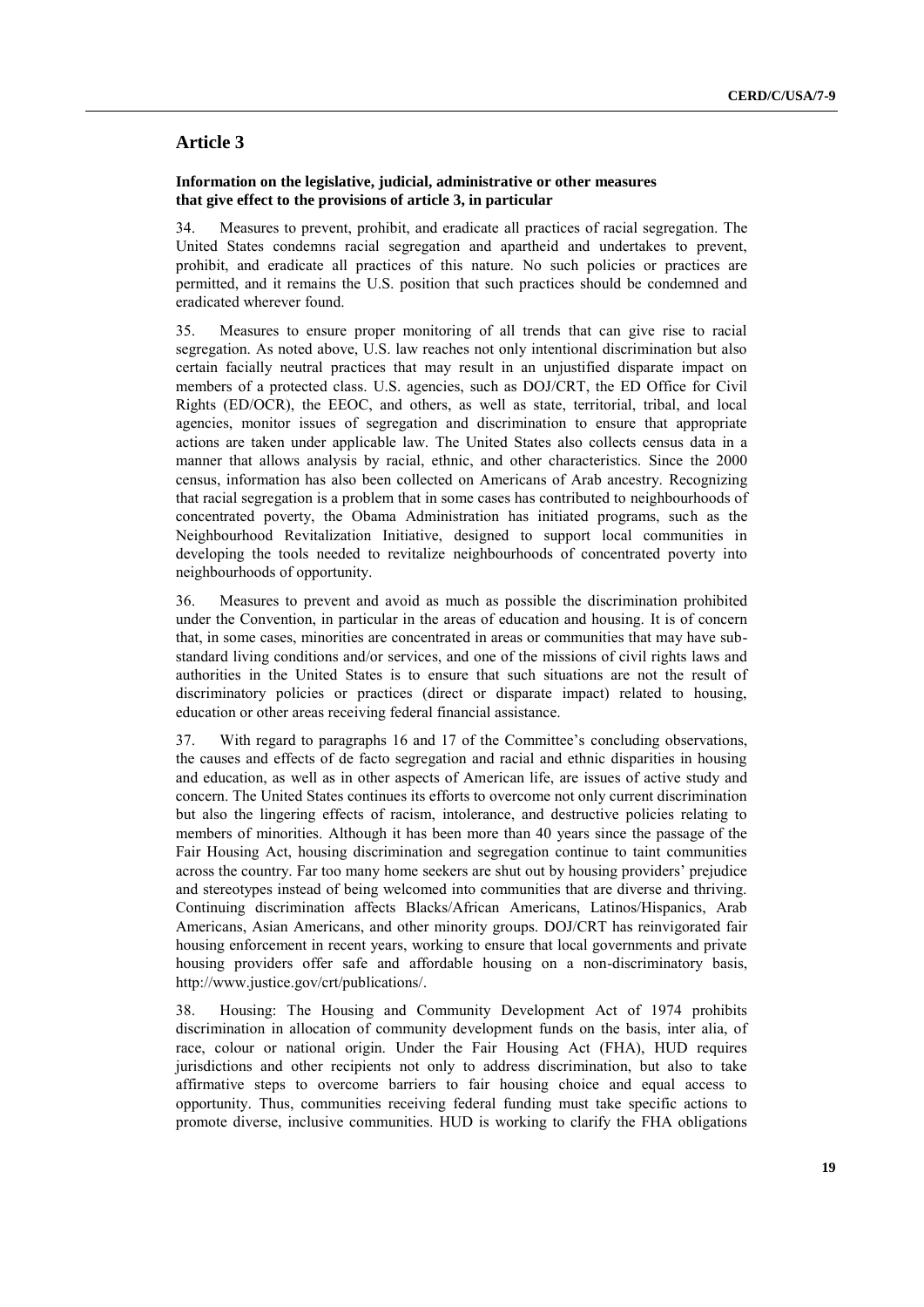and to provide more assistance and guidance for meeting them. HUD and DOJ are also emphasizing high impact litigation, and in 2011, DOJ and HUD achieved the largest residential fair lending settlement in U.S. history, requiring Countrywide Financial Corporation to pay \$335 million in compensation for Black/African American and Hispanic/Latino victims of discriminatory mortgage lending practices from 2004 through 2008. In 2012, HUD investigated 81 cases involving steering<sup>7</sup> and 11 cases involving redlining<sup>8</sup> along with other efforts to combat housing discrimination by private actors.

39. Federal housing assistance programs play an important role in covering the difference between the rents that low-income families are able to afford and the cost of rental housing. In 2012, the U.S. provided \$2.95 billion in Community Development Block Grants to support housing, \$1 billion for the HOME program, \$685 million in Native American Fair Housing Grants, and \$5.8 billion to public housing programs, [http://portal.hud.gov/hudportal/HUD?src=/fy2012budget.](http://portal.hud.gov/hudportal/HUD?src=/fy2012budget) Furthermore, 2,142,134 families received housing choice vouchers in 2012. In addition, HUD continues to help recipients of rental assistance in moving into higher-opportunity neighbourhoods. For example, the Baltimore Housing Mobility Program (BHMP) provides vouchers and counselling services to move individuals into neighbourhoods where less than 30 per cent of residents are members of a minority group, less than 10 per cent of residents live in poverty, and less than 5 per cent of all housing is public or HUD-assisted. In a recent study of BHMP, more than 95 per cent of new movers surveyed said that their new neighbourhoods were better or much better than their old neighbourhoods, and 63 per cent rated their new neighbourhoods as an excellent or very good place to raise children.

40. HUD is also creating new solutions to address the challenge of homelessness. In 2011, nearly 60 per cent of all sheltered homeless persons were minorities. Data from HUD's most recent count of homeless persons in January 2012 indicated a marginal decline in the estimated homeless population from 636,017 in 2009 to 633,782. In 2011, HUD estimated that there was a 7 per cent drop in homelessness among veterans, 40 per cent of whom are Black/African American or Hispanic/Latino. To help further combat homelessness, in 2009 Congress provided a one-time appropriation of \$1.5 billion for the Homelessness Prevention and Rapid Re-Housing Program, which served nearly 1,378,000 people with services to prevent homelessness or rapidly re-house those who experienced homelessness. HUD currently manages several programs directly addressing homelessness, including the Continuum of Care program, the Emergency Shelter Grant program, and two programs targeting homeless veterans in collaboration with the Department of Veterans Affairs and the Department of Defense. Furthermore, in 2010, the U.S. Interagency Council on Homelessness published Opening Doors: Federal Strategic Plan to Prevent and End Homelessness – a comprehensive approach by 19 federal agencies to prevent and end veteran, chronic, and family and youth homelessness. This Plan presents 52 strategies based on best practices from around the country that build on the lesson that housing, health, education, and human service programs must be fully engaged and coordinated to prevent and end homelessness, [http://www.usich.gov/.](http://www.usich.gov/about_us/)

<sup>&</sup>lt;sup>7</sup> Steering is the practice of directing persons to certain buildings, neighbourhoods, loans, or insurance products because of their race or other protected characteristic.

Redlining is "the practice of denying the extension of credit to specific geographic areas due to the income, race, or ethnicity of its residents [….] Reverse redlining is the practice of extending credit on unfair terms to those same communities." United Companies Lending Corp. v. Sargeant, 20 F. Supp.2d 192, 203 n.5 (D. Mass. 1998) (internal citations omitted), see also the United States Amicus Curiae Brief in Hargraves v. Capital City Mortgage Corp., 147 F. Supp. 2d 1 (D.D.C. 2001) (available at [http://www.justice.gov/crt/about/hce/documents/hargraves1.php\)](http://www.justice.gov/crt/about/hce/documents/hargraves1.php).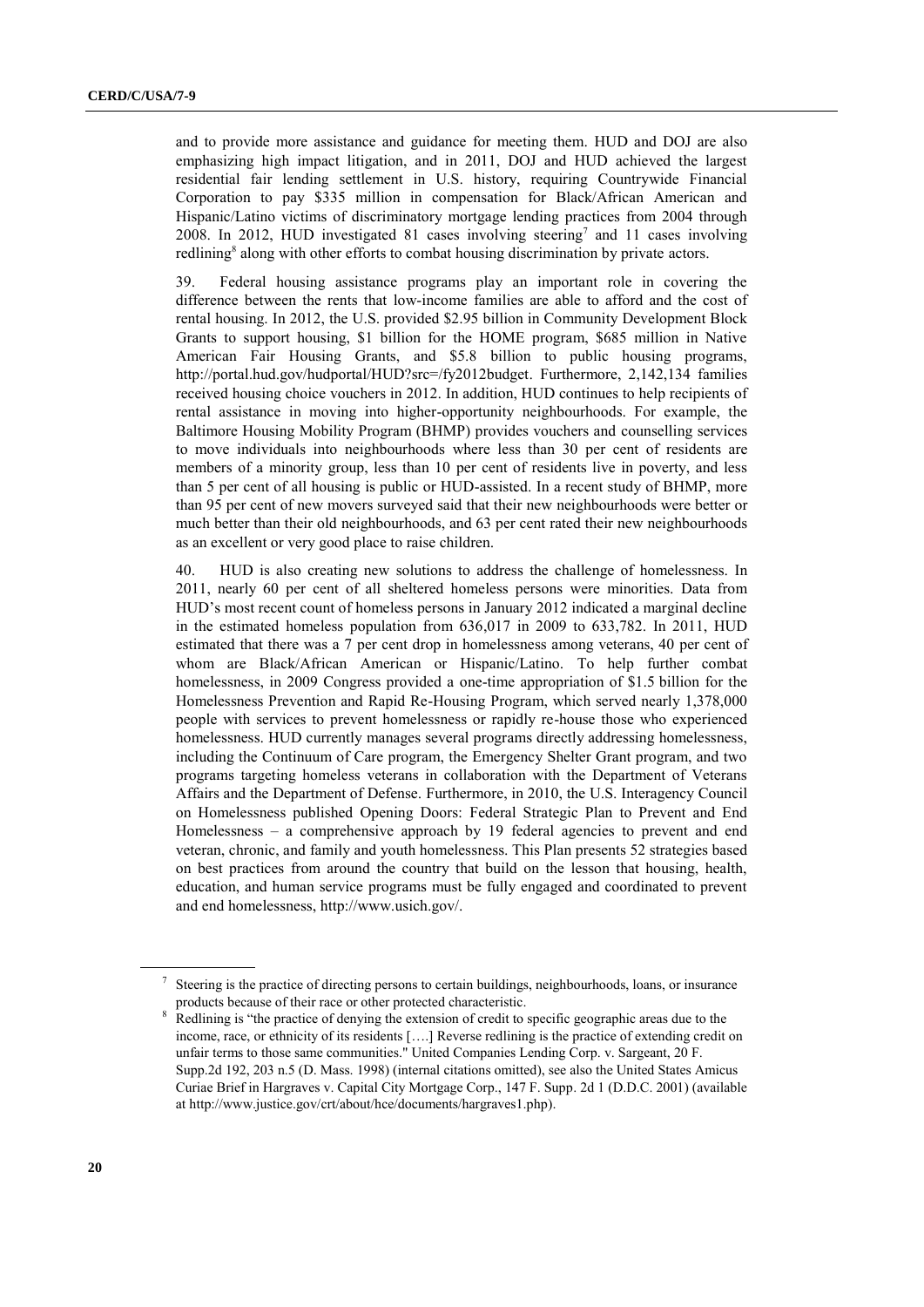41. Education: The United States also actively addresses de facto segregation in education – an issue not unrelated to residential segregation. Despite the promise of the Brown v Board of Education decision, far too many students still attend segregated schools with segregated faculties or unequal facilities. Even those enrolled in racially diverse schools too often are assigned to single-race classes, denied equal access to advanced courses, disciplined unfairly due to their race, or separated by race in prom and homecoming events. To ensure equal educational opportunities for all children, DOJ and ED enforce laws, such as Titles IV and VI of the Civil Rights Act of 1964, the Americans with Disabilities Act of 1990, the Patsy T. Mink Equal Opportunity in Education Act of 1972 (Title IX), and the Rehabilitation Act of 1973, that prohibit discrimination in education, including on the basis of race, colour and national origin. DOJ/CRT monitors and seeks further relief, as necessary, in approximately 200 school districts that had a history of segregation and remain under court supervision. For example, since May 2011, CRT has been actively litigating to ensure that the Cleveland, Mississippi school district meets its long overdue obligation under U.S. law to desegregate its schools. CRT has argued that schools on the west side of the railroad tracks, which had been de jure segregated White schools until 1969 when the federal court ordered them to desegregate, still retain their character and reputation as White schools more than forty years later, while the formerly legally segregated schools on the east side of the tracks remain all Black/African American. Only one mile separates the all Black/African American schools from the high school and middle school with substantial White enrolments. CRT successfully asked the court to order the district to devise a new plan to desegregate its middle school and high school student bodies, as well as the faculties in all its schools. At a recent hearing, DOJ/CRT objected to the district's proposed plan and urged the court to order the immediate and effective desegregation of the middle and high schools.

42. CRT also investigates new allegations of discrimination and harassment, including those based on race, colour, and national origin, at all educational levels and, when appropriate, brings cases or intervenes in private suits. One example concerns complaints of severe harassment of Asian American students at South Philadelphia High School, including violent physical attacks against the students on school grounds. CRT engaged the school district, the Asian American Legal Defense and Education Fund, local advocacy organizations, the Pennsylvania Human Relations Commission, students, and the community in an extensive investigation of the school district's policies and practices regarding student-on-student harassment, leading to a December 2010 settlement agreement with the district to address and prevent such harassment. Advocates and students report that the school climate at South Philadelphia High School has improved since the agreement's implementation.

43. ED receives and resolves civil rights complaints filed by members of the public, receiving more than 15,674 complaints in Fiscal Years (FYs) 2011 and 2012, including more than 4,056 complaints alleging discrimination based on race, colour, or national origin. ED also initiates compliance reviews where information suggests widespread discrimination. Between FY 2009 and 2012, ED initiated more than 60 reviews specifically targeting Title VI discrimination issues.

44. The United States also assists school districts in voluntarily ending de facto segregation and avoiding racial isolation and in promoting diversity by (1) providing technical assistance in achieving these compelling government interests in ways that comply with non-discrimination laws, and (2) providing financial incentives to school districts for programs like magnet schools – schools with specialized courses or curricula that attract students from different areas with differing educational, economic, racial and ethnic backgrounds. ED/OCR conducts hundreds of technical assistance and outreach activities each year and offers assistance on its website in 20 languages. ED also administers higher education programs that provide financial aid to students in need;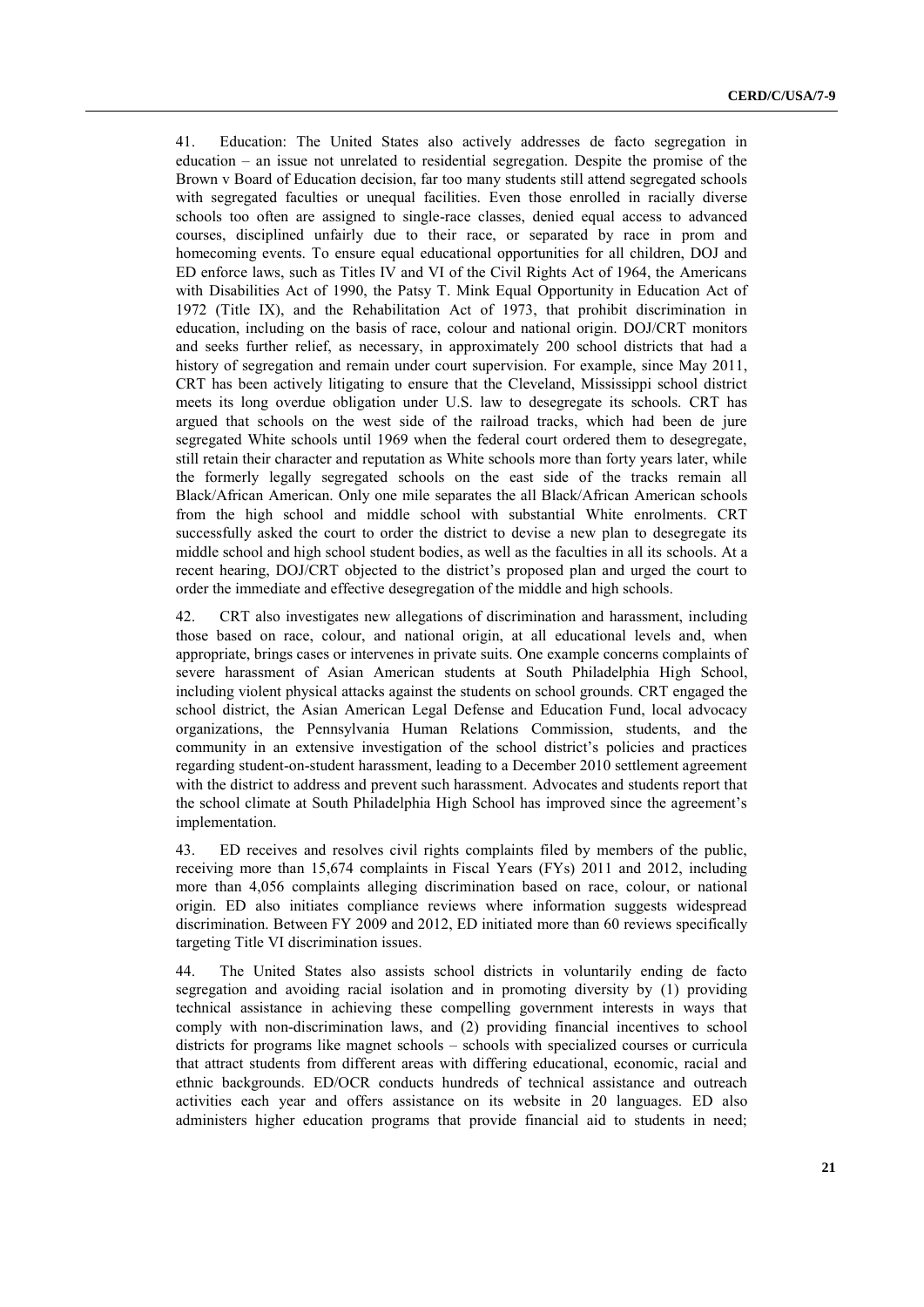promotes educational equality for students who are members of minority groups; assists school districts in offering educational opportunities to Native Hawaiians, American Indians, and Alaska Natives; and provides grants to strengthen higher education institutions that serve populations historically underserved (e.g., minority serving institutions and historically Black colleges and universities). In May 2011, ED/OCR and DOJ/CRT jointly released guidance to remind school districts of the federal obligation to provide equal educational opportunities to all children residing within district boundaries, regardless of the actual or perceived citizenship or immigration status of the children and their parents or guardians. In December 2011, DOJ and ED also released two guidance documents on the voluntary use of race to achieve diversity and avoid racial isolation, one for school districts and one for colleges and universities.

45. In 2011, ED formed the Equity and Excellence Commission to recommend ways school finance can be improved to increase equity and achievement. The Commission issued a report containing its findings and recommendations in February 2013. See http://www2.ed.gov/about/bdscomm/list/eec/ equity-excellence-commission-report.pdf. http://www2.ed.gov/about/bdscomm/list/eec/ The federal government is also working closely with civil society groups and state and local education authorities to address the factors that contribute to the achievement gap and to ensure equality for all children in public schools – particularly Black/African American and Hispanic/Latino children, and ELL students. In 2011, ED held a series of National Conversations on ELL education that brought together key stakeholders in six cities. President Obama and Dr. Jill Biden also convened the first White House Summit on Community Colleges in 2010 to discuss the role of community colleges in making higher education available to all. ED continued this dialogue by holding four regional community college summits and a Community College Virtual Symposium, which resulted in the production of four papers to assist community college leaders and practitioners in promoting college and career readiness for low-skill adults, aligning secondary and postsecondary education, reforming remedial education programs to meet student needs more effectively, and increasing employer engagement at community colleges. In April 2012, ED released Investing in America's Future: A Blueprint for Transforming Career and Technical Education, which emphasizes improved data systems and incentives to identify and close participation and achievement gaps where they exist in career and technical education programs.

46. Through the American Recovery and Reinvestment Act of 2009, the Administration made an unprecedented financial commitment of almost \$100 billion to education, including the Race to the Top (RTT) program. RTT provides incentives to states to implement large-scale, system-changing reforms to improve student achievement, narrow achievement gaps, and increase graduation and college enrolment rates. Recovery Act funds are also being used to increase available financial aid and loans for postsecondary school education, and to provide \$12 billion for community colleges to enrol workers who need further education and training.

## **Article 4**

#### **A. Information on the legislative, judicial, administrative or other measures that give effect to the provisions of article 4, including enactment and enforcement of laws**

47. With regard to article 4 and paragraph 18 of the Committee's concluding observations, the United States is deeply committed to combating racial discrimination. The United States has struggled to eliminate racial discrimination throughout our history, from abolition of slavery to our civil rights movement. We are not at the end of the road toward equal justice, but our nation is a far better and fairer place than it was in the past. The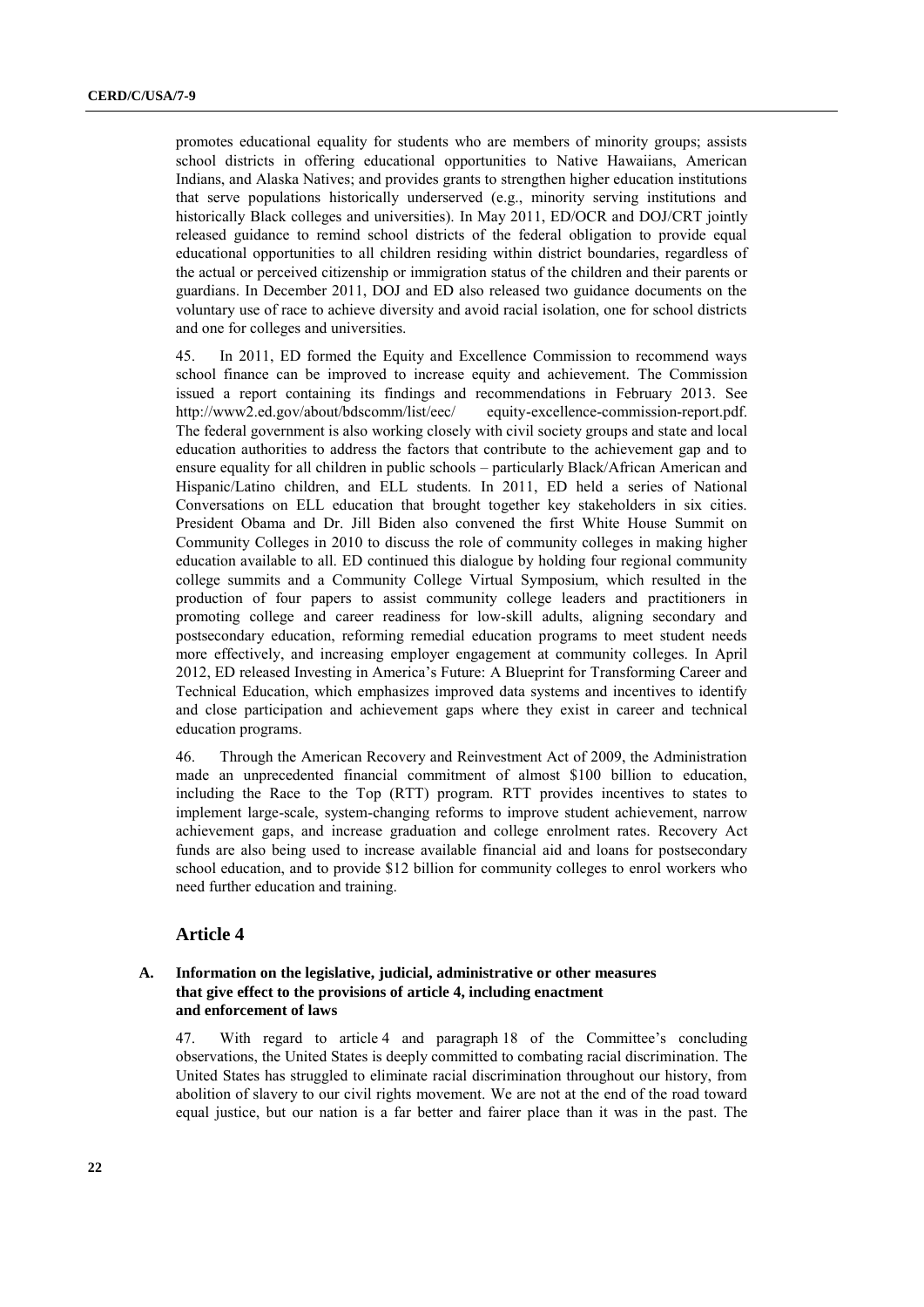progress we have made has been accomplished without banning speech or restricting freedom of expression, assembly or association. We believe that banning and punishing offensive and hateful speech is neither an effective approach to combating intolerance, nor an appropriate role for government in seeking to promote respect for diversity. As President Obama stated in a speech delivered in Cairo, Egypt in June 2009, suppressing ideas never succeeds in making them go away. In fact, to do so can be counterproductive and even raise the profile of such ideas. We believe the best antidote to offensive and hateful speech is constructive dialogue that counters and responds to such speech by refuting it through principled arguments. In addition, we believe that governments should speak out against such offensive speech and employ tools to address intolerance that include a combination of robust legal protections against discrimination and hate crimes, proactive government outreach, education, and the vigorous defense of human rights and fundamental freedoms, including freedom of expression. It is incumbent upon both governments and members of society to model respect, welcome diversity of belief, and build respectful societies based on open dialogue and debate.

48. In light of this framework, the United States has long made clear its concerns over resorting to restrictions on freedom of expression, assembly, and association in order to promote tolerance and respect. This concern includes the restrictions contained in article 4 of the CERD to the extent that they might be interpreted as allowing or requiring restrictions on forms of expression that do not constitute incitement to imminent violence or "true threats" of violence.<sup>9</sup> Indeed, these concerns were so fundamental that the United States took a reservation to article 4 and the corresponding provisions of article 7 when it became a party to the CERD, noting that it would not accept any obligation that could limit the extensive protections for such fundamental freedoms guaranteed in the U.S. Constitution.<sup>10</sup>

49. Freedom of speech was critical to the achievement of equality in the United States. Many people complained that the words of Dr. Martin Luther King and other civil rights leaders were dangerous, and sought to ban them as disturbing the peace in communities where majorities of whites wanted to perpetuate racial segregation. When this issue was brought to the Supreme Court in the case of New York Times v. Sullivan, 376 U.S. 254 (1964), the Court ruled that an official in Alabama could not sue civil rights advocates over an advertisement that made negative statements about the police. Earlier in our history, the abolition of slavery was accelerated by the exhortations of preachers from pulpits and the writings of abolitionist pamphleteers. Today, in the United States, public expressions of hateful beliefs almost invariably draw larger and more powerful expressions of racial and religious equality and harmony. For example, a march by neo-Nazis that draws a dozen or so participants may be met with a peaceful interfaith vigil of hundreds of counterdemonstrators.

50. In short, we protect freedom of expression not only because it is enshrined in our Constitution as the law of the land, but also because our democracy depends on the free exchange of ideas and the ability to dissent. And we protect freedom of expression because the cost of stripping away individual rights is far greater than the cost of tolerating hateful words. We also have grave concerns about how empowering government to ban offensive speech could easily be misused to undermine democratic principles.

<sup>9</sup> A true threat is a statement that a reasonable recipient would take to mean that the speaker, or people working with the speaker, intends to commit physical harm against the recipient.

<sup>&</sup>lt;sup>10</sup> or a more in-depth discussion of these issues, see the United States comments submitted to the CERD Committee on August 20, 2012 for consideration in connection with the CERD Committee's thematic discussion on racist hate speech[, http://geneva.usmission.gov/2012/08/27/curtailing-freedom-of](http://geneva.usmission.gov/2012/08/27/curtailing-freedom-of-expression-is-not-the-way-to-combat-hateful-speech/)[expression-is-not-the-way-to-combat-hateful-speech.](http://geneva.usmission.gov/2012/08/27/curtailing-freedom-of-expression-is-not-the-way-to-combat-hateful-speech/)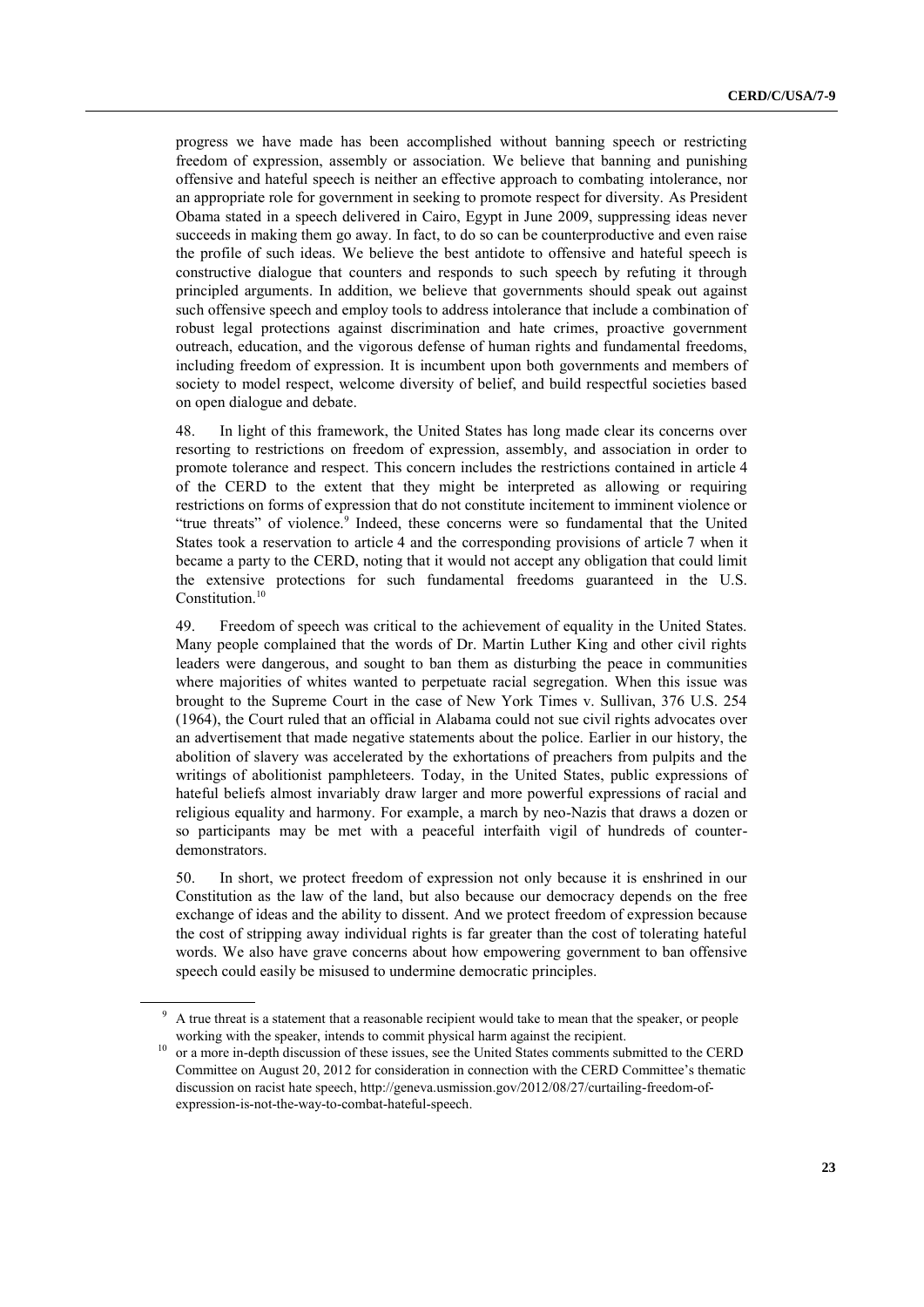51. Consistent with the First Amendment, we do not permit speech that incites imminent violence. This is a limited exception to freedom of expression, and such speech is only unlawful when it "is directed to inciting or producing imminent lawless action and is likely to incite or produce such action." Brandenburg v. Ohio, 395 U.S. 444, 447 (1969). Speech may also be restricted based on its content if it falls within the narrow class of "true threats" of violence. Moreover, numerous federal and state laws in the United States prohibit hate crimes. Federal statutes punish acts of violence or hostile acts motivated by bias based on race, ethnicity, or colour and intended to interfere with the participation of individuals in certain activities such as employment, housing, public accommodation, and use of public facilities. See, e.g., 19 U.S.C. 245 (federally protected activities), 18 U.S.C. 3631 (housing). In addition, 47 states have hate crimes laws, as do U.S. territories. The Matthew Shepard and James Byrd, Jr. Hate Crimes Prevention Act is a significant expansion of federal hate crimes laws. The Act creates a new criminal code provision, 18 U.S.C. 249, that criminalizes the wilful causing of bodily injury (or attempting to do so with fire, firearm, or other dangerous weapon) when the crime was committed because of the actual or perceived race, colour, religion, national origin of any person and that, unlike Section 245, does not require proof of intention to interfere with a federally protected activity. The law also provides funding and technical assistance to state, local and tribal jurisdictions to help them prevent, investigate, and prosecute hate crimes. Subsequent to enactment of the Shepard-Byrd Act, DOJ/CRT worked with U.S. Attorneys' Offices, the Federal Bureau of Investigation (FBI), and DOJ/CRS across the country to ensure that federal prosecutors, federal law enforcement agents, state and local law enforcement officers, non-governmental organizations, and interested members of the public were trained on the Act's requirements. Of particular importance, DOJ/CRT has trained law enforcement officers who are the first responders to assaults or other acts of violence so that they know what questions to ask and what evidence to gather at the scene to allow prosecutors to make an informed assessment of whether a case should be prosecuted as a hate crime.

52. In a memorandum to all United States Attorneys concerning the importance of the new Shepard-Byrd Hate Crimes Prevention Act, the Assistant Attorney General for the Civil Rights Division recognized that, unfortunately, hate crimes and the intolerance that breeds them remain all too prevalent in the United States. According to FBI statistics, in 2011 6,222 criminal incidents involving 7,254 offenses were reported as a result of bias toward a particular race, religion, sexual orientation, ethnicity/national origin, or physical or mental disability. See [http://www.fbi.gov/about-us/cjis/ucr/hate-crime/2011/narratives/](http://www.fbi.gov/about-us/cjis/ucr/hate-crime/2011/narratives/%20incidents-and-offenses)  [incidents-and-offenses.](http://www.fbi.gov/about-us/cjis/ucr/hate-crime/2011/narratives/%20incidents-and-offenses) Of these, there were 6,216 single-bias incidents, of which 46.9 per cent were motivated by a racial bias, and 11.6 per cent were motivated by an ethnicity/national origin bias. Of the 4,623 hate crime offenses classified as crimes against persons, intimidation accounted for 45.6 per cent, simple assaults for 34.5 per cent, and aggravated assaults for 19.4 per cent. Four murders and seven forcible rapes were reported as hate crimes. Law enforcement agencies reported that 3,465 single-bias hate crime offenses were racially motivated. Of these offenses, 72 per cent were motivated by anti-Black bias, 16.7 per cent were motivated by anti-White bias, 4.8 per cent resulted from anti-Asian/Pacific Islander bias, 4.7 per cent were a result of bias against groups of individuals consisting of more than one race, and 1.9 per cent were motivated by anti-American Indian/Alaska Native (AI/AN) bias (Id. Table 1).

53. DOJ/CRT aggressively prosecutes hate crimes, including cross burnings, arsons, vandalisms, shootings, and assaults committed because of the victim's race. CRT convicted 140 defendants of federal hate crimes between 2009 and 2012, a 73 per cent increase over the previous 4 years. It has brought 15 cases charging 39 defendants under the Shepard-Byrd Act and has prosecuted cases in Arkansas, Kentucky, Michigan, Minnesota, Mississippi, New Mexico, New York, Ohio, South Carolina, Texas, and Washington. Cases under the Shepard-Byrd Act include: conviction in 2011 of two Arkansas men after they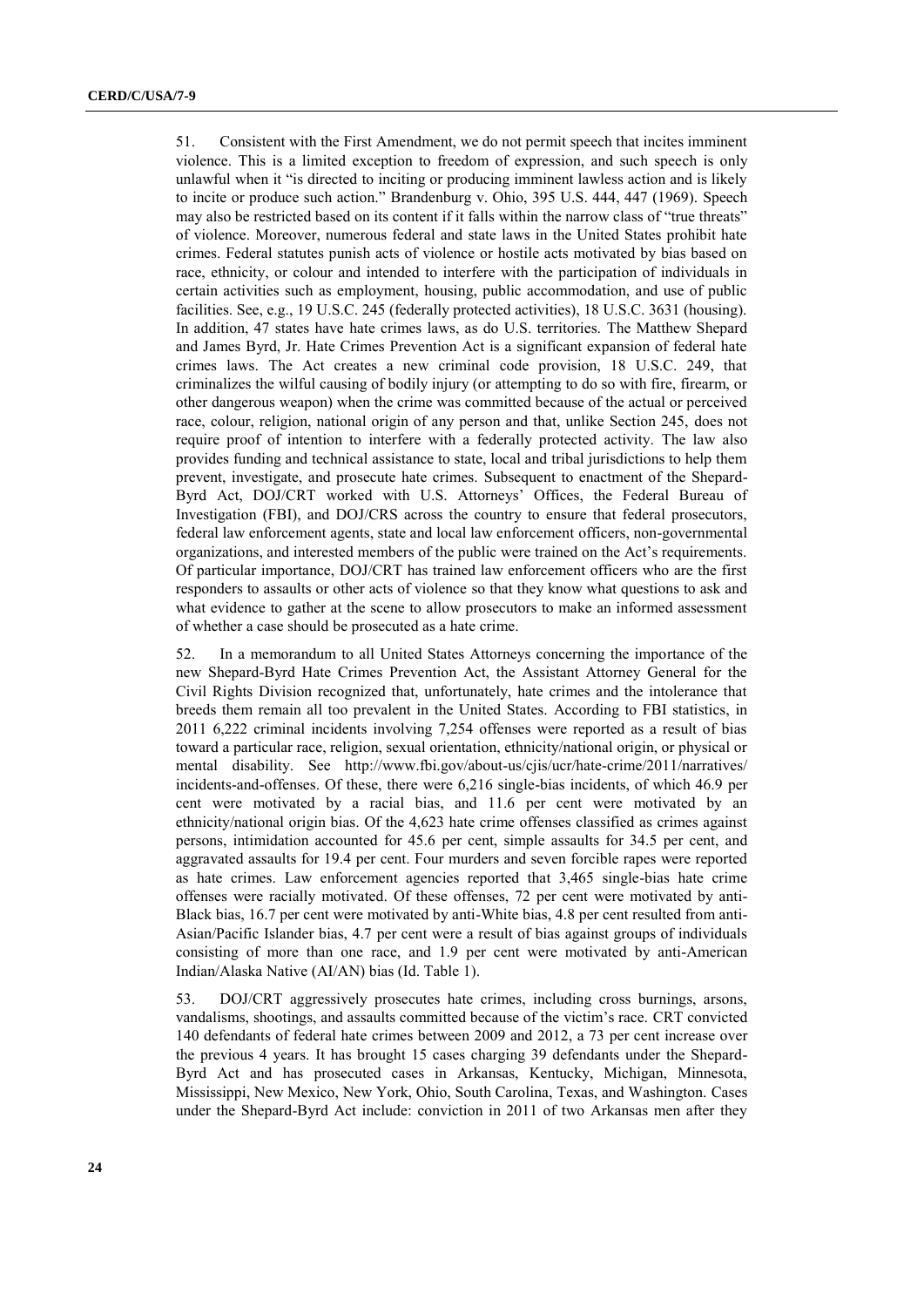chased a group of Hispanic/Latino men and intentionally rammed their truck repeatedly into the victim's car; securing guilty pleas in 2010 against three men for assaulting a 22 year-old developmentally disabled Native American man in New Mexico, including branding a swastika into his arm and defacing his body with White supremacist symbols; securing guilty pleas in 2012 from three men involved in the fatal assault of an African American man in West Jackson, Mississippi; conviction of defendants in Shenandoah, Pennsylvania for assault of a Latino man after making racially charged comments; and securing the guilty plea in 2010 of a defendant who sent a series of threatening email communications to employees of five civil rights organizations that work to challenge discrimination against Latinos.

54. Through its post- 9-11 discriminatory backlash initiative, DOJ/CRT has investigated over 800 incidents in which defendants targeted those they perceived to be Muslims or those they perceived to be of Arab or South East Asian descent. CRT has also devoted enormous resources to the investigation and prosecutorial assessment of unsolved murders committed during the Civil Rights Era to determine whether perpetrators could be brought to justice in federal or state courts, and to bring closure to victims' family members even where no prosecution is possible.

55. DOJ engages in extensive outreach to educate people about their rights and available government services. One example includes the DOJ Community Relations Service newly revised Sikh Cultural Competency Training, designed to inform and educate communities experiencing tensions arising from incomplete knowledge of Sikh community neighbours and serve as a resource to help prevent violent hate crimes. In some areas, federal, state, and local authorities and community organizations have formed coalitions to track, prevent, and combat hate crimes. In 2010, the FBI devoted additional resources to combating hate crimes in cities most at risk for bias-motivated violence, working in collaboration with state and local law enforcement agencies and non-governmental partners.

56. The prosecution of hate crimes is only one element in broader efforts related to community engagement and empowerment. The U. S. Government works with state and local entities to educate young people through anti-bullying curricula and other educational programs aimed at eliminating hate among our nation's youth. Through these kinds of actions, the United States encourages communities and schools to address racism before it becomes fuel for violence. Active outreach programs also exist in communities, where federal, state, and local law enforcement officers work to build trust among different ethnic and racial groups, to understand sensitivities and break down stereotypes, and to increase dialogue. Finally, political leaders from the President to state and local officials speak out about intolerance and condemn such acts when they do occur. Discrimination and racist hatred have no place in our nation, and we are committed not only to combating these problems, but also to working with communities to prevent them from occurring in the first place.

#### **B. Racial motives as aggravating circumstances under domestic penal legislation**

57. The commission of a crime based on the victim's race, national origin, or ethnicity is an aggravating factor under many U.S. criminal statutes at both the federal and state levels. In 1994, the U.S. Congress passed the Hate Crimes Sentencing Enhancement Act, 28 U.S.C. 994, which required the U.S. Sentencing Commission to increase penalties for crimes committed because of animus toward a person's "actual or perceived race, colour, religion, national origin, ethnicity, gender, disability, or sexual orientation of any person." As described above, the federal criminal code treats certain bias motivated crimes as specific offenses. Most states either have specific hate crimes laws (see, e.g., Washington, New York and Massachusetts) or allow bias motivation in criminal offenses to be taken into account as aggravating circumstances in sentencing (see, e.g., Alabama, Arizona,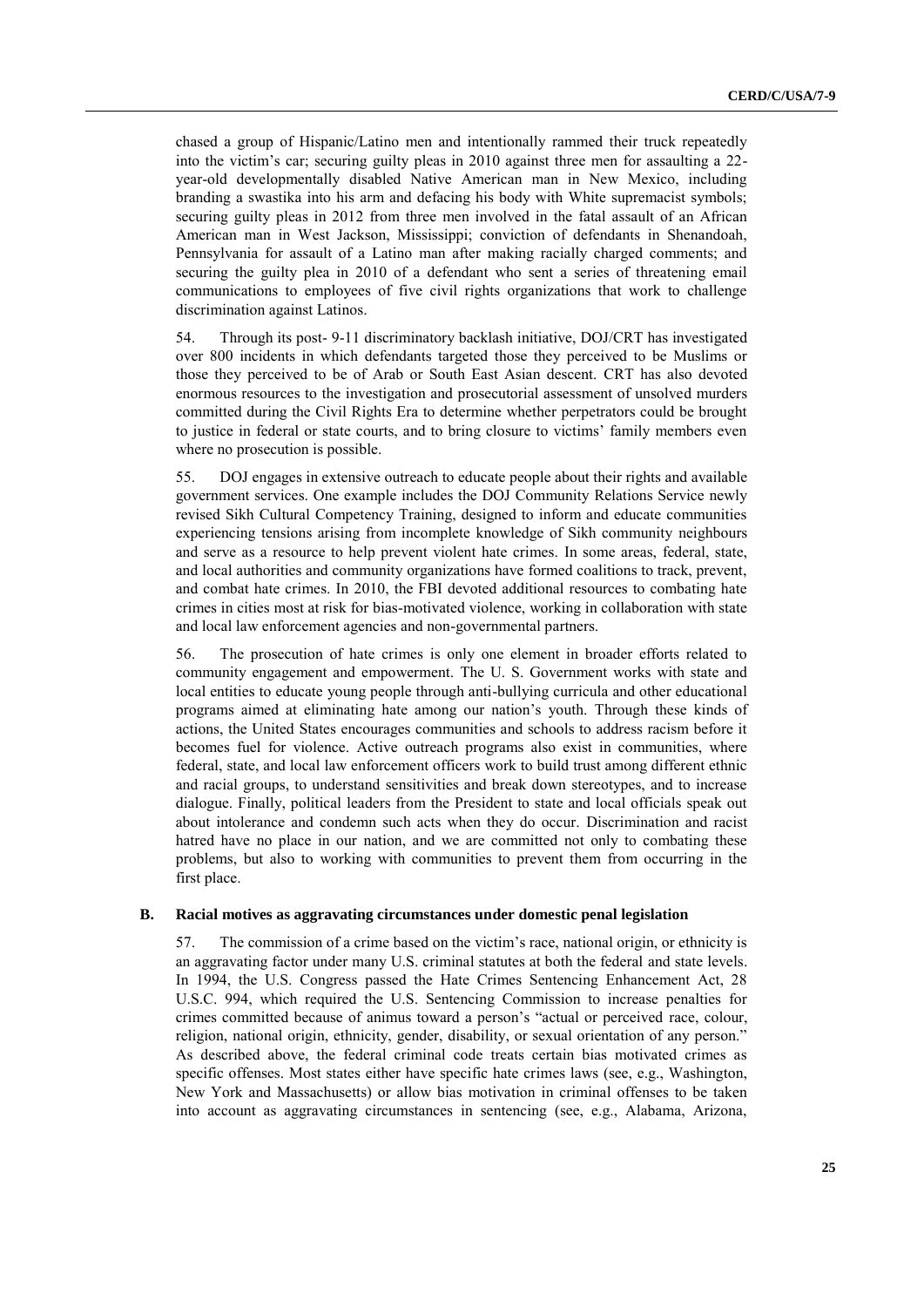California, and Florida). Penalty enhancement provisions generally apply to a wide range of violent acts, but in some states are limited to specific crimes, such as assault and battery.

# **Article 5**

# **I. Information grouped under particular rights**

58. Article 5 obligates States parties to prohibit and eliminate racial discrimination in all its forms and to guarantee the right of everyone to equality before the law, without distinction as to race, colour, or national or ethnic origin. The protections of the U.S. Constitution meet this fundamental requirement, as do laws, policies, and objectives of government at all levels. Article 5 specifically requires States parties to guarantee equality and non-discrimination in the enjoyment of certain enumerated rights. As noted in our prior CERD reports, article 5 does not affirmatively require States parties to provide or to ensure observance of each of the listed rights themselves, but rather to prohibit discrimination in the enjoyment of those rights to the extent they are provided in domestic law. In this respect, U.S. law fully complies with the requirements of the Convention. The U.S. continues to work to achieve the desired goals with regard to non-discrimination in each of the enumerated areas.

#### **A. Equal treatment before tribunals and other organs administering justice**

59. Independent and Effective Scrutiny of Claims: The Equal Protection Clause of the Fourteenth Amendment to the U.S. Constitution guarantees the right to equal treatment before organs administering justice in the United States. At all levels, claims of discrimination based on race, colour or national or ethnic origin, including claims made against officials, are investigated by independent authorities and are subject to independent and effective scrutiny by courts and/or administrative tribunals established to hear such claims.

60. The Sixth Amendment to the U.S. Constitution provides for the right to counsel in federal criminal prosecutions. In 2013, we commemorate the 50th anniversary of the landmark U.S. Supreme Court decision, Gideon v. Wainwright, which extended the right to counsel at government expense to individuals who cannot afford it for criminal prosecutions in state court. Over the years in a series of decisions since Gideon, the Supreme Court has recognized that the Sixth Amendment right to counsel applies in misdemeanour cases and in juvenile delinquency proceedings. By law, counsel for indigent defendants is provided without discrimination based on race, colour, ethnicity, and other factors. Federal, state, and local courts use a variety of methods to deliver indigent criminal defense services, including public defender programs, assigned counsel programs, and contract attorneys.

61. Although there is no right to counsel at government expense for civil matters, limited free civil legal assistance exists across the country, primarily through non-profit legal aid programs, such as those funded by the Legal Services Corporation (LSC), and pro bono initiatives led by the private bar. Established by Congress in 1974 as an independent non-profit corporation, LSC is the single largest funder of civil legal aid for low-income Americans. Its 134 grantees provide free legal assistance through more than 900 offices across the country and in U.S. territories. To leverage scarce resources, LSC encourages partnering with other funders of civil legal aid, including state and local governments, Interest on Lawyer's Trust Accounts (IOLTAs), state access to justice commissions (established in approximately half of the states), the private bar, philanthropic foundations, and businesses.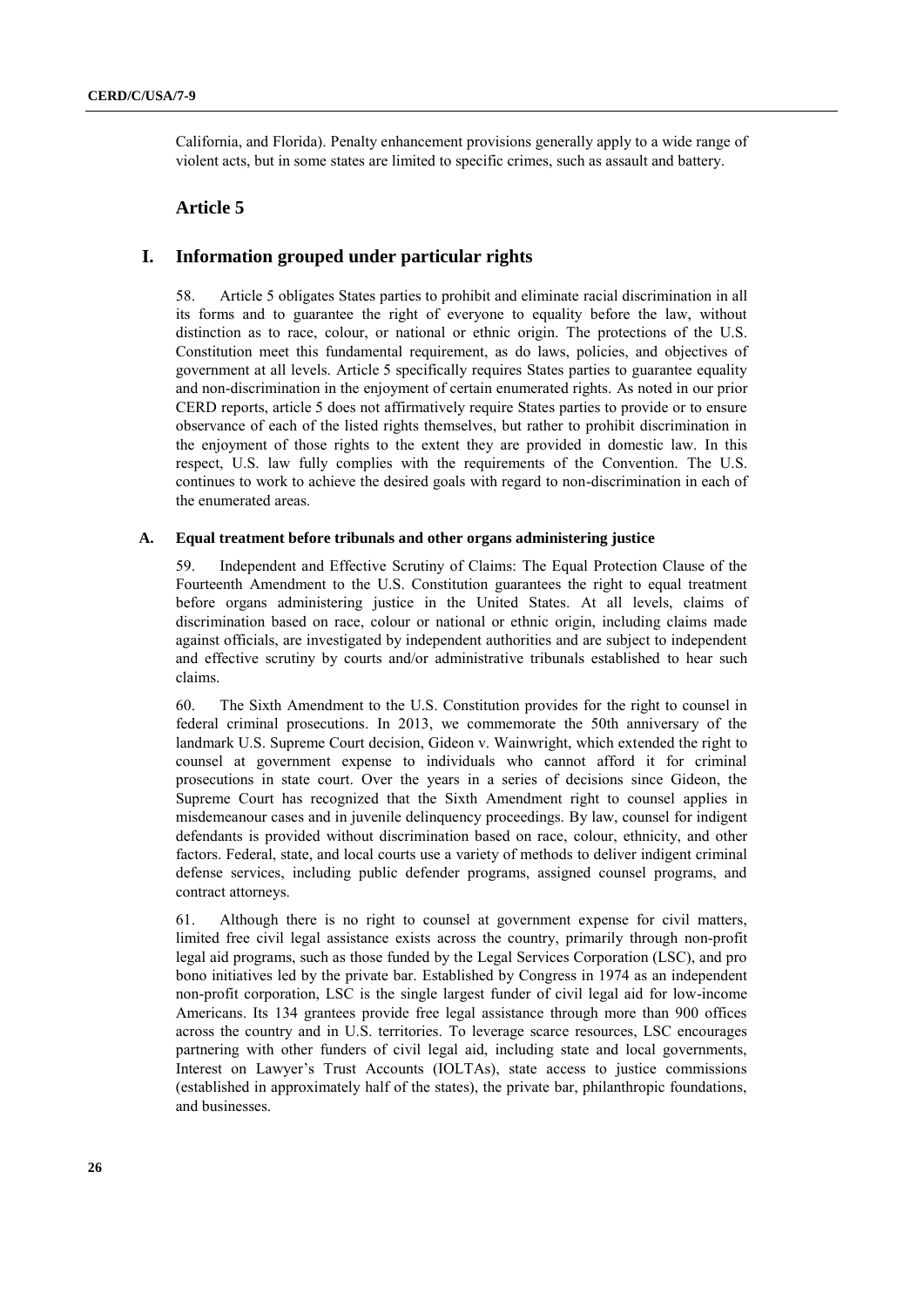62. Regarding paragraph 22 of the Committee's concluding observations, the United States faces challenges in both its provision of legal representation to indigent criminal defendants and its provision of free and affordable civil legal services to the poor and middle class. We recognize that these challenges are felt acutely by members of racial and ethnic minorities.

63. To address these issues, DOJ established the Access to Justice Initiative (ATJ) in March 2010. ATJ's mission is to help the justice system efficiently deliver outcomes that are fair and accessible to all, irrespective of wealth and status. ATJ has worked to expand research and funding to improve the delivery of indigent defense services. In 2012, DOJ's Office of Justice Programs awarded nearly \$3 million in grants for this purpose and has committed to approximately \$2 million additional in 2013. ATJ has also worked to strengthen defender services in tribal courts and, in partnership with the BIA, has launched the Tribal Court Trial Advocacy Training Program, which provides free trainings to public defenders, prosecutors, and judges who work in tribal courts.

64. To strengthen civil legal services, ATJ is working with other federal agencies to determine whether existing federal safety-net grant programs could perform more successfully by incorporating legal services. Specifically, ATJ staff has established partnerships with agencies working to promote access to health and housing, education and employment, and family stability and community well-being, to remove unintended barriers that prevent legal aid providers from participating as grantees or sub-grantees. ATJ also supports expanded civil legal research through collaboration with legal scholars and the American Bar Foundation. ATJ is providing technical assistance to more than a dozen states considering creation of new access to justice commissions, which generally support civil legal services at the state level. Responding to a challenge from ATJ, the Conference of Chief Justices unanimously adopted a resolution in 2010 urging the approximately two dozen states without active commissions to establish them, [http://ccj.ncsc.dni.us/Access](http://ccj.ncsc.dni.us/Access%20ToJusticeResolutions/resol8Access.html)  [ToJusticeResolutions/resol8Access.html.](http://ccj.ncsc.dni.us/Access%20ToJusticeResolutions/resol8Access.html) ATJ staff has also worked with the American Bar Association (ABA) Resource Center for Access to Justice Initiatives, and the Public Welfare Foundation to develop a national strategy for establishing and strengthening commissions, and ATJ staff now serves on a new national ABA Access to Justice Commission Expansion Project Advisory Committee.

65. With regard to prevention of racial discrimination in the criminal justice system, the United States acts to assess and address the indicators of racial discrimination; eliminate laws that discriminate; develop training and other programs to foster dialogue and promote tolerance; and ensure equal access to law and justice at all stages of the complaint and hearing process. While laws and systems are in place to ensure equality of access to and treatment in the criminal justice system, the United States recognizes that racial and ethnic disparities continue to exist. Statistics relating to the crime rates of persons belonging to some minority groups, treatment of minorities in some cases by law enforcement personnel, and the proportion of minority persons in the justice and prison systems indicate the need for further understanding of the issues and for continued vigilance to make further progress in pursuing the goal of equality.

66. With regard to paragraph 20 of the Committee's concluding observations, a number of steps have been taken in recent years to address racial disparities in the administration and functioning of the criminal justice system. The Fair Sentencing Act, enacted in August 2010, reduced the disparity between more lenient sentences for powder cocaine charges and more severe sentences for crack cocaine charges, which are more frequently brought against minorities. Based on a request by the Attorney General, the Sentencing Commission voted to apply retroactively the guideline amendment implementing the Fair Sentencing Act. As of December 2012, 6,626 federal crack offenders' sentences had been reduced as a result of retroactive application of the Fair Sentencing Act. Of these, 93.5 per cent were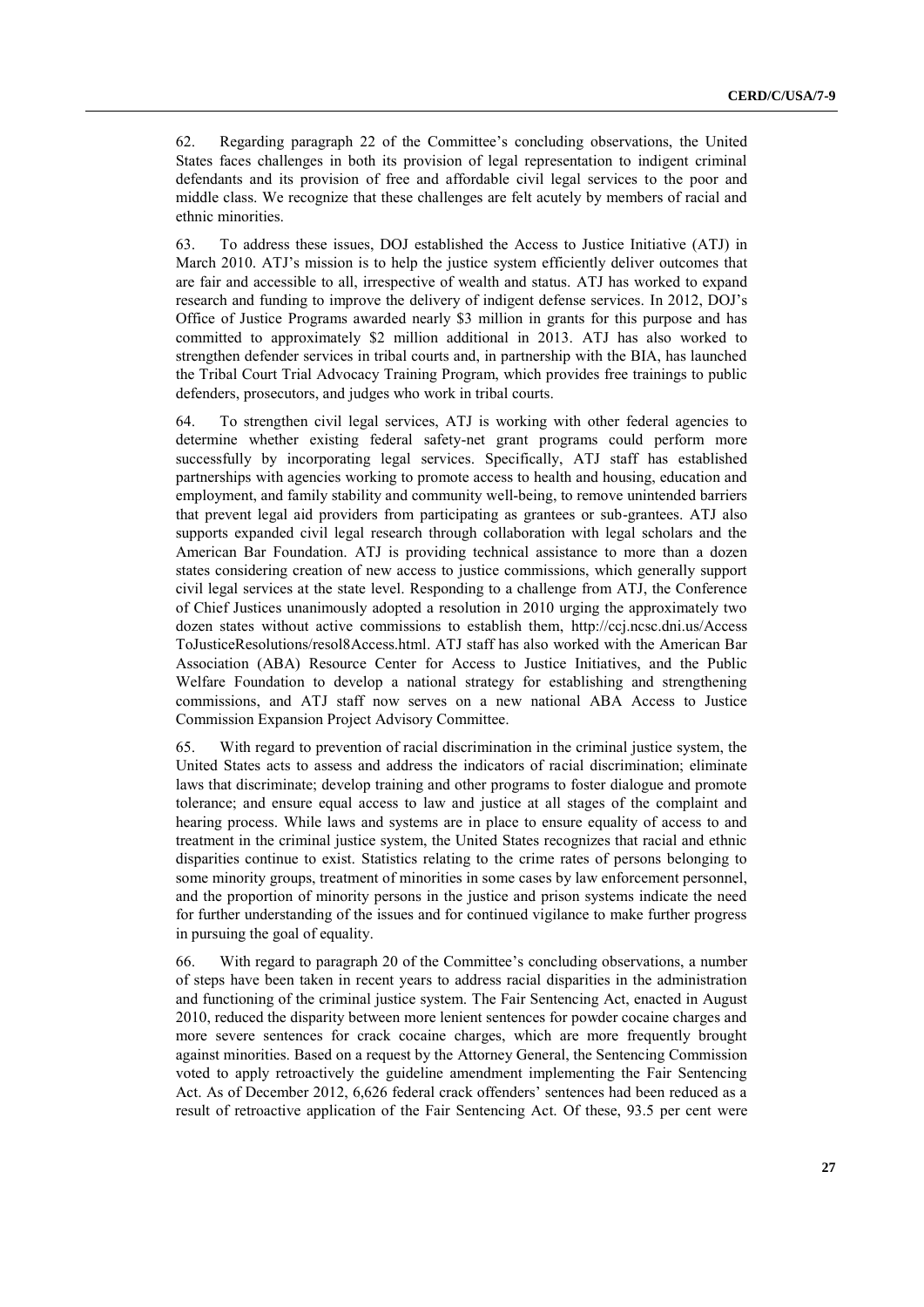Black/African American or Hispanic/Latino. DOJ also intends to conduct further statistical analysis and issue annual reports on sentencing disparities in the criminal justice system, and is working on other ways to implement increased system-wide monitoring steps. DOJ has also pledged to work with the Sentencing Commission on reform of mandatory minimum sentencing statutes and to implement the recommendations set forth in the Commission's 2011 report to Congress, Mandatory Minimum Penalties in the Federal Criminal Justice System. Finally, at the state and local level, many law enforcement authorities are implementing innovative solutions. For example, the Vera Institute for Justice has launched a program in several municipalities to help prosecutors' offices identify potential bias and to respond when bias is found.

67. Language access services are also critical in ensuring equal access to the judicial system for Limited English Proficient (LEP) persons. DOJ/CRT's Courts Language Access Initiative combines enforcement tools with policy, technical assistance, and collaboration in an effort to ensure that LEP parties receive interpretation and language services in court proceedings and operations. Noting the Supreme Court holding that failure to take reasonable steps to ensure meaningful access for LEP persons is a form of national origin discrimination, Lau v. Nichols, 414 U.S. 563 (1974), and based on the government's long commitment to that legal principle, in August 2010, the Assistant Attorney General for the Civil Rights Division sent a letter to all state chief justices and state court administrators concerning the need to bring state court language access policies and practices into compliance with Title VI of the Civil Rights Act of 1964 and the Omnibus Crime Control and Safe Streets Act of 1968. Among other things, the letter notes that language services must not be restricted to courtrooms; rather, meaningful access also extends to functions conducted in other court-managed offices, operations, and programs, such as intake or filing offices; cashiers; probation and parole offices; alternative dispute resolution programs; and detention facilities. Grant funds provided to the states by the Office of Justice Programs may be used to support language services for these purposes, http://www.lep.gov/final\_courts\_ltr\_081610.pdf.

68. A recent study by the Sentencing Project, based on data from the DOJ Bureau of Justice Statistics (BJS), shows a shift in the racial makeup of U.S. prisons, suggesting that, while still stark, disparities in the prison population may be starting to diminish. Decline in incarceration rates was most striking for Black/African American women, dropping from six times the rate of White women in 2000 to 2.8 times in 2009 – a 30.7 per cent drop. For Black/African American men, the rate decreased by 9.8 per cent, from 7.7 times the rate of White men in 2000 to 6.4 in 2009. Incarceration rates for White men and women increased over the same period, rising 47.1 per cent for White women and 8.5 per cent for White men. By the end of the decade, Hispanic men were slightly less likely to be in prison, a drop of 2.2 per cent, but Hispanic women were imprisoned more frequently, an increase of 23.3 per cent, [http://sentencingproject.org/doc/publications/rd\\_Changing%20Racial%20Dynamics](http://sentencingproject.org/doc/publications/rd_Changing%20Racial%20Dynamics%20%202013.pdf)  [%202013.pdf.](http://sentencingproject.org/doc/publications/rd_Changing%20Racial%20Dynamics%20%202013.pdf)

69. With regard to paragraph 23 of the Committee's concluding observations, the situation regarding capital punishment in the United States, including the applicable limitations, the heightened procedural protections, and the decline in use of the death penalty is described in Part I B, section 3 of the common core document. Since submission of the common core document in 2011, enactment of legislation abolishing the death penalty by the states of Connecticut and Maryland has reduced to 32 the number of states that authorize capital punishment, in addition to the federal government and the U.S. Military. Eighteen states and the District of Columbia do not authorize the death penalty.

70. With respect to the Committee's comment concerning a potential moratorium on the death penalty, there is vigorous public debate in the United States on the death penalty. However, the use of the death penalty is a decision left to democratically elected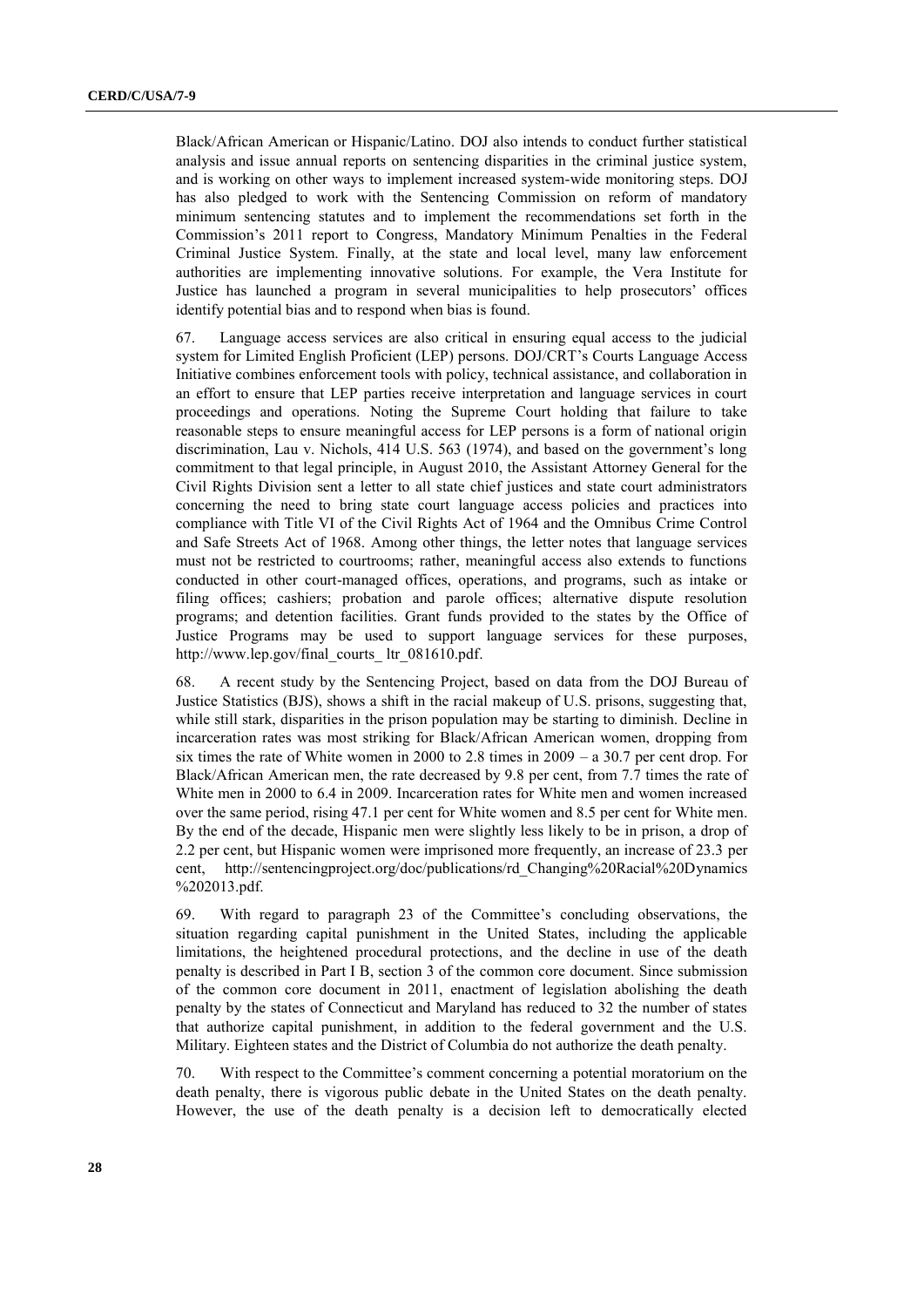governments at the federal and state levels. The U.S. Constitution grants states broad powers to regulate their own general welfare, including enactment and enforcement of criminal laws, public safety, and correction, and a number of states currently prohibit imposition of the death penalty either by law or by executive decision of the Governor. Any further decisions concerning a moratorium would have to be made separately at the federal level and by each of the 32 states that retain the death penalty.

71. With regard to paragraph 21 of the Committee's concluding observations, the U.S. Supreme Court has limited applicability of juvenile sentences of life without the possibility of parole (JLWOP) in two recent cases. In Graham v. Florida, 130 S. Ct. 2011 (2010), the Court ruled that application of JLWOP to juveniles who commit non-homicide offenses violates the Constitution's prohibition against cruel and unusual punishment. In Miller v. Alabama, 132 S.Ct. 2455 (2012), the Court held that sentencing schemes that mandate LWOP for those under 18 at the time of their crimes also violated the prohibition against cruel and unusual punishment, because mandating life without parole for juveniles prevents those meting out punishment from considering a juvenile's lessened culpability and greater capacity for change, and also runs afoul of the requirement for individualized sentencing for defendants facing the most serious penalties. States have responded to Miller in different ways, with courts in Louisiana and Illinois deciding that the ruling applies retroactively and courts in Michigan and Florida deciding that it does not. Iowa's governor has commuted life sentences for 38 individuals serving JLWOP sentences, and North Carolina and Pennsylvania have enacted legislative fixes. DOJ has provided to federal Public Defenders a list of all potentially affected persons in the federal system and is also considering possible federal legislation.

72. Like all criminal defendants in the United States, juveniles charged with homicide offenses are afforded extensive due process and other protections throughout the trial and sentencing process and are provided the ability to appeal their convictions and sentences to the fullest extent afforded by law. While the considerations vary from state to state, JLWOP sentences are generally imposed only after a judge determines, based upon numerous factors such as the juvenile's age, personal circumstances and background, the type and seriousness of the offense, the juvenile's role in the crime, and the juvenile's prior record/past treatment records, that the juvenile can be tried as an adult. A small group of states and the District of Columbia have prohibited JLWOP sentences for all juvenile offenders, and state courts in some jurisdictions have also reduced sentences.

73. Through its enforcement of the Civil Rights of Institutionalized Persons Act and the Violent Crime Control and Law Enforcement Act of 1994, DOJ vigorously protects the rights of juveniles who are incarcerated in facilities run by or for states, including those serving life sentences without parole. The 1974 Juvenile Justice and Delinquency Prevention Act is designed to ensure that youth are not treated merely as "little adults," and that they receive necessary and appropriate rehabilitative services in the least restrictive environment consistent with public safety. The Act created an office within DOJ dedicated to supporting federal, state, and local efforts to prevent juvenile crime, imprisonment in the juvenile justice system, and addressing the needs of juvenile crime victims. This office, the Office of Juvenile Justice and Delinquency Prevention, provides funding to states for system improvement and research to identify optimal prevention and intervention strategies for youth in the juvenile justice system or at risk of entering it. In addition to its traditional work in this area, DOJ/CRT is using authority under a section of the Violent Crime Control and Law Enforcement Act of 1994 to address civil rights violations that occur early in the juvenile justice process. Under this law, DOJ can determine whether youths' civil rights are being violated not only in detention facilities, but in juvenile arrests, juvenile courts, and juvenile probation systems as well. During the last four years, DOJ has used this authority to investigate the conduct of police in arresting children for school-based offenses, and to examine whether juvenile courts and probation systems comply with due process rights, the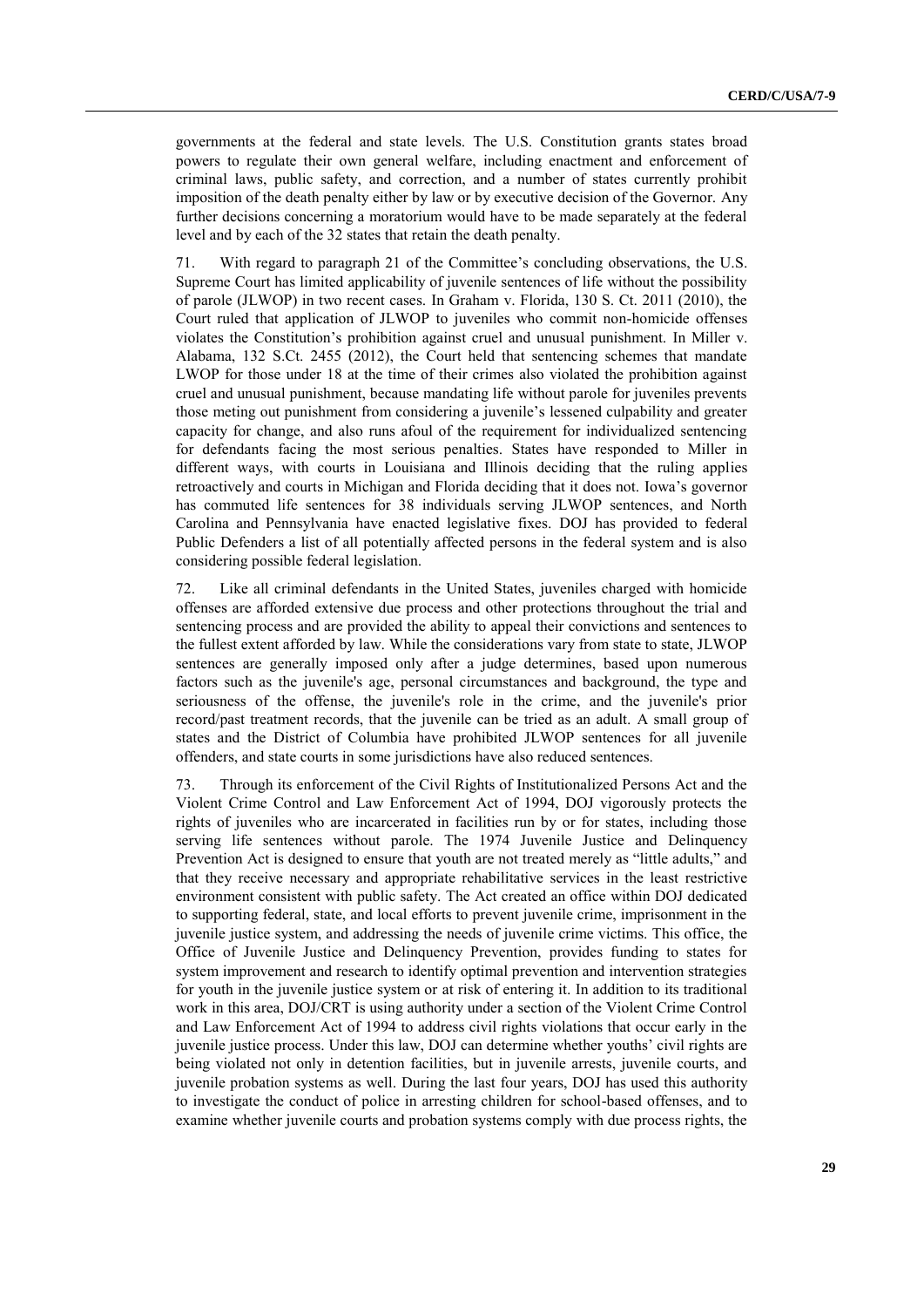constitutional guarantee of equal protection, and federal laws prohibiting racial discrimination.

74. For example, under this authority, and based on an extensive investigation, including analysis of over 50,000 youth case files, DOJ/CRT found in 2012 that the juvenile court in Shelby County, Tennessee systemically violated the due process rights of all children who appear for delinquency proceedings, as well as the equal protection rights of African American children. CRT is working with the juvenile court to ensure wholesale reform. Using its authority to protect youths confined in juvenile detention facilities run by state or local governments, CRT also launched an investigation in Meridian, Mississippi that found a "school-to-prison pipeline" in which the rights of children were repeatedly and routinely violated. Children were systematically incarcerated for allegedly committing minor offenses, including school disciplinary infractions, and punished disproportionately without due process of law; the students most affected were Black/African American children and children with disabilities. When the local and state governments administering juvenile justice failed to enter into meaningful settlement negotiations, CRT filed a lawsuit to vindicate the children's rights. While the juvenile justice lawsuit is still pending, CRT reached a comprehensive settlement in a related federal lawsuit against the Meridian Public Schools to prevent and address racial discrimination in the school district's discipline practices. Under the settlement, the district will limit the use of discipline measures that remove students from the classroom, such as suspension; provide training to school personnel on non-discrimination and classroom management; request law enforcement assistance only when necessary to protect safety; and collect and analyze data on discipline referrals and consequences to identify and address racial disparities.

75. Non-Discrimination in Terrorism Measures and Racial Profiling. In its fight against terrorism, the United States does not unlawfully discriminate against individuals based on race, colour or national or ethnic origin. U.S. anti-terrorism laws, which proscribe knowing or intentional participation in, or provision of material support to, violent unlawful conduct or formally designated Foreign Terrorist Organizations, do not discriminate on grounds of race, colour, or national or ethnic origin. In the aftermath of 9/11, the United States has stepped up its training of law enforcement officers with a view to combating prejudice that may lead to violence, making one of the focus areas for such training the increased bias against Arab Americans and others. The United States seeks to ensure that its laws and practices protect innocent people from violence, while at the same time living up to our commitment of fair treatment.

76. With regard to paragraph 24 of the Committee's concluding observations concerning measures to combat terrorism, the United States is committed to ensuring fairness before tribunals and other organs administering justice, including that all persons appearing before such organs are not discriminated against on grounds of race, colour, or national or ethnic origin.

77. With respect to enemy alien belligerents, the United States provided updated information relating to the Committee's concerns in the 2011 U.S. ICCPR Report, in particular in the discussion regarding habeas corpus, the operation of military commissions, and other proceedings contained in paragraphs 569-582. In brief, the United States has worked to ensure proper treatment of detainees at Guantanamo Bay, Cuba. On January 22, 2009, President Obama issued an Executive Order, entitled "Review and Disposition of Individuals Detained at the Guantanamo Bay Naval Base and Closure of Detention Facilities." That order requires that detention at Guantanamo conform to all applicable laws governing conditions of confinement, including common article 3 of the Geneva Conventions, see E.O. 13492, sec. 6. The Order also directed the Secretary of Defense to review the conditions of detention at Guantanamo. The resulting review by Admiral Walsh found that those conditions comply with, and often exceed, the requirements of common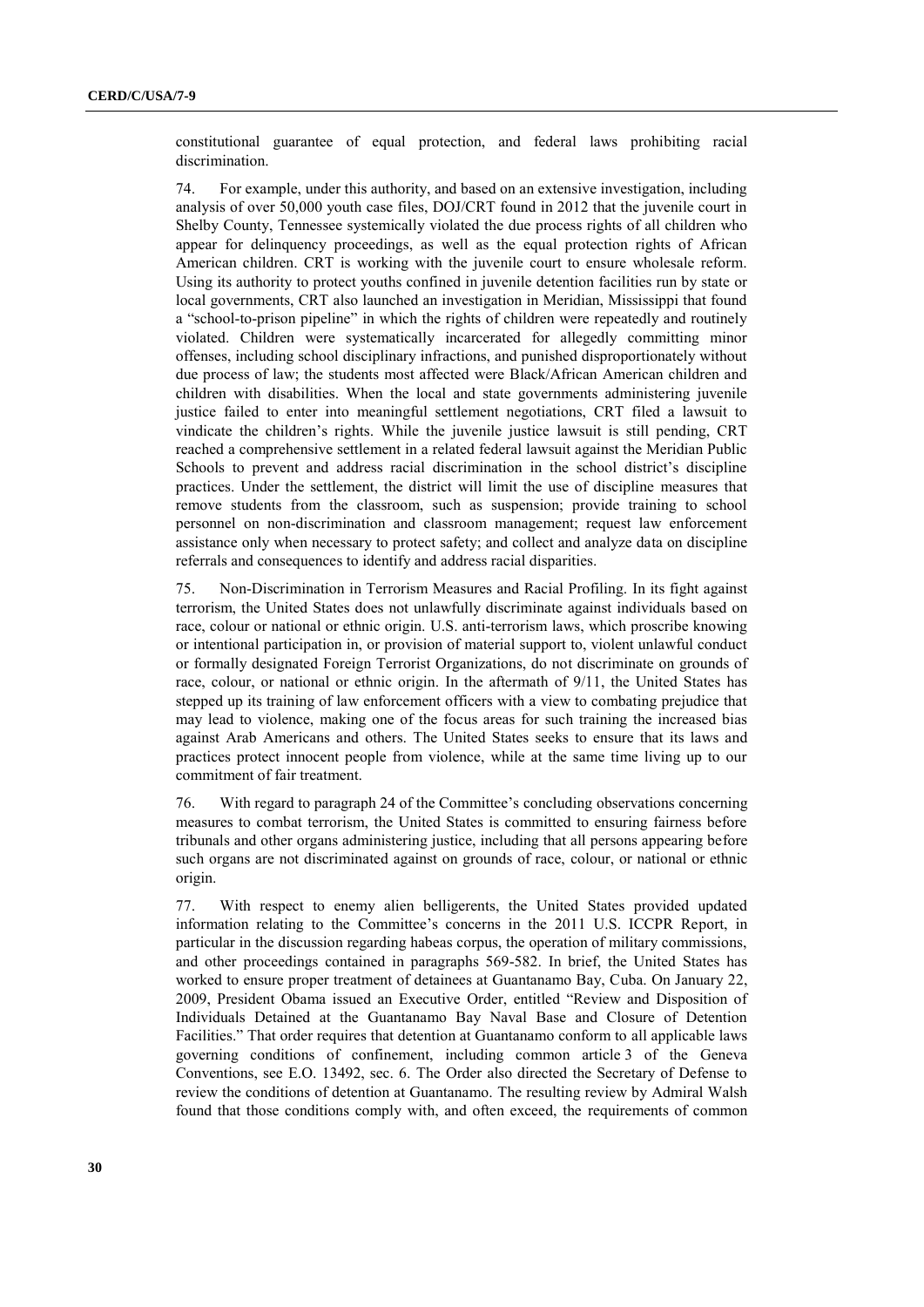article 3. Moreover, each detainee held by the United States in military detention at Guantanamo Bay is entitled to petition the federal district courts for habeas corpus review of the lawfulness of his detention. Most Guantanamo detainees have availed themselves of this right, and the district and appellate courts have completed review of approximately 50 cases to date. With respect to military commissions, the Military Commissions Act of 2009 made many significant changes, including: prohibiting the admission at trial of statements obtained by use of torture or cruel, inhuman, or degrading treatment, except against a person accused of torture or such treatment as evidence that the statement was made; strengthening the restrictions on admission of hearsay evidence; stipulating that an accused in a capital case be provided with counsel learned in applicable law relating to capital cases; providing the accused with greater latitude in selecting his or her own military defense counsel; enhancing the accused's right to discovery; and establishing new procedures for handling classified information. Finally, regarding the Committee's concerns about nonrefoulement to torture, as the United States explained in the 2011 U.S. ICCPR Report, beginning at paragraph 553, consistent with firm U.S. policy, the United States will not transfer any person to a country where it determines that it is more likely than not that the person will be tortured.

78. With respect to the Committee's concerns about the rights of noncitizens and equal treatment in the judicial system, as a matter of U.S. law, aliens within the United States, regardless of their immigration status, enjoy substantial protections under the U.S. Constitution and other domestic laws. Both DHS and DOJ have offices responsible for civil rights and civil liberties that help shape and implement policy, reach out to communities, and investigate and resolve complaints. For Fiscal Year 2012, the DHS Office for Civil Rights and Civil Liberties (CRCL) opened 256 new complaints (compared to 298 in FY 2011) and closed 281 complaints (compared to 219 in FY 2011) involving various DHS components such as ICE, U.S. Customs and Border Protection (CBP), the Transportation Security Administration (TSA), U.S. Citizenship and Immigration Services (USCIS), and others. A number of the closed complaints resulted in policy recommendations related to the protection of individuals' civil rights. Of the 256 new complaints, 26 involved abuse of authority, discrimination, or profiling.

79. DHS/CRCL also runs the CRCL Institute, which provides classroom and on-line training for DHS and other agencies in civil rights protections. In addition, DHS/CRCL, through its Community Engagement Section, engages in extensive outreach to the public and non-governmental organizations, including convening and participating in regular roundtables with leaders from American Arab, Muslim, Sikh, Somali, Latino, South and Pacific Asian communities, among others, to discuss issues such as disaster preparedness, naturalization wait times, TSA airport screening, outreach to new immigrant communities, searches of electronic devices, and allegations of improper conduct toward Arab, Muslim, Sikh, South Asian and Somali American travellers at U.S. ports of entry. CRCL has established an Incident Community Coordination Team for communication with Arab, Muslim, Sikh, South Asian, and Somali American community leaders in the immediate aftermath of an incident.

80. With regard to paragraph 14 of the Committee's concluding observations concerning racial profiling, the United States recognizes that racial or ethnic profiling is not effective law enforcement practice and is not consistent with our commitment to fairness in our justice system.<sup>11</sup> For many years, concerns about racial profiling arose mainly in the context of motor vehicle or street stops related to the enforcement of drug or immigration laws.

<sup>&</sup>lt;sup>11</sup> The United States understands the term "racial profiling" to mean the invidious use of race or ethnicity as the basis for targeting suspects or conducting stops, searches, seizures and other law enforcement investigative procedures.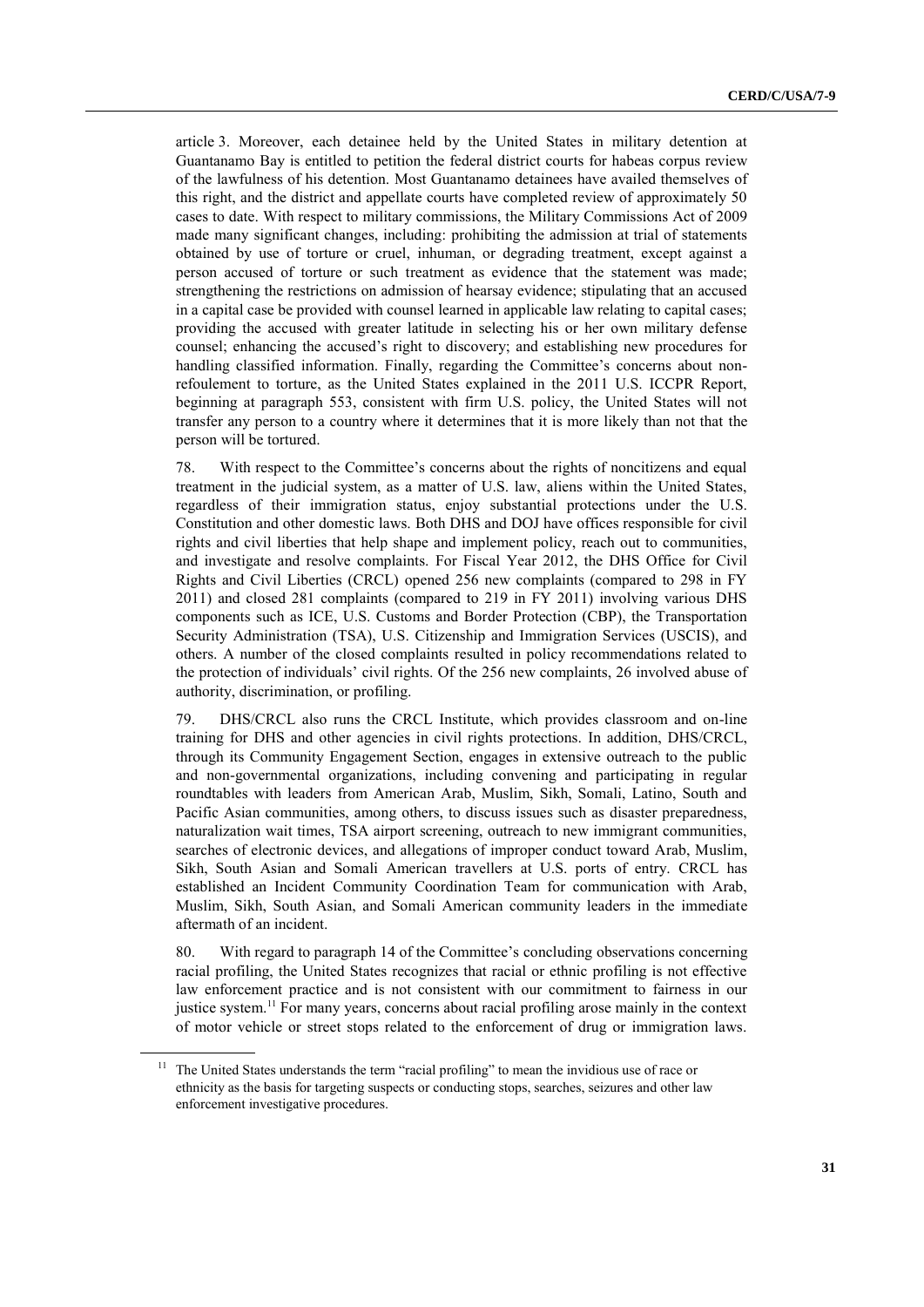More recently, and especially since  $9/11$ , the debate has also included examination of law enforcement conduct in the effort to combat terrorism.

81. In addition to the U.S. Constitution, several federal statutes and regulations impose limits on the use of race or ethnicity by law enforcement, and the Obama Administration has vigorously relied on these tools to respond to such unlawful practices. These include Title VI of the Civil Rights Act of 1964 (prohibiting discrimination in all federally assisted programs or activities), and 42 U.S.C. 14141 (allowing suits against police departments for injunctive relief if they are engaging in a pattern or practice of unlawful conduct). Between 2009 and 2012, DOJ/CRT opened 15 investigations of police departments and currently is pursuing more than two dozen open investigations – the largest number at any one time in history, and involving larger police departments than ever before. In 2012 alone, CRT entered into far reaching, enforceable agreements with six jurisdictions to address serious policing challenges, the most agreements reached in a single year. If a violation is determined to exist, DOJ works with the law enforcement agency to revise policies and procedures and to provide training to ensure the constitutionality of police practices. Recent cases have included: the investigation of the New Orleans Police Department described above under article 5; an investigation of the Seattle Police Department that found an unlawful pattern or practice of excessive force and also raised concerns about discriminatory policing, leading to a court-approved settlement in September of 2012; and an investigation of the East Haven, Connecticut Police Department that found a pattern or practice of discriminatory policing against Hispanics/Latinos, targeting them for discriminatory traffic enforcement, leading to a settlement agreement providing for comprehensive reforms. The East Haven Police Department announced that the Department had hired its first Latino officer – a highly qualified bilingual woman, who will assist with building ties to the immigrant community.

82. DOJ/CRT strongly prefers to work in a cooperative fashion with local governments and police departments to address unconstitutional policing, and in almost every case, it is able to work in that manner to spur reform. DOJ also works with organizations that develop national standards for law enforcement, such as the International Association of Chiefs of Police. However, CRT does not hesitate to use litigation to combat racial profiling or other unlawful policing when cooperation proves elusive. For example, after lack of cooperation by the Maricopa County Sheriff's Office in an investigation of potential anti-Latino bias in policing and jail practices, DOJ filed a wide-ranging lawsuit. In December 2012, a federal court denied the County's motion to dismiss the case, and the litigation is continuing in 2013. In addition, in a case brought by DOJ, the Supreme Court struck down on preemption grounds three provisions of Arizona's immigration law, S.B. 1070 – section 3, which made it a crime to fail to carry valid immigration papers; section  $5(c)$ , which criminalized applying for or holding a job without proper immigration papers; and section 6, which was found to create an obstacle to federal law by authorizing state and local officers to make warrantless arrests of certain aliens, United States v. Arizona, 132 S. Ct. 2492 (2012). The Court also emphasized that there are serious constitutional questions regarding Section 2 of the Arizona law, which requires law enforcement officials to verify the immigration status of any person lawfully stopped or detained when they have reason to suspect that the person is here unlawfully. The Attorney General issued a statement assuring communities that DOJ will continue vigorously to enforce federal prohibitions against racial and ethnic discrimination, and DOJ is closely monitoring the impact of S.B. 1070 to ensure compliance with federal immigration law and applicable civil rights laws, including ensuring that law enforcement agencies and others do not implement the law in a manner that has the purpose or effect of discriminating against the Latino or any other community. See [http://www.justice.gov/opa/pr/2012/June/12-ag-801.html.](http://www.justice.gov/opa/pr/2012/June/12-ag-801.html)

83. DHS acts to ensure that its programs and activities are free of invidious racial or ethnic profiling. Certain immigration enforcement programs, including some of those in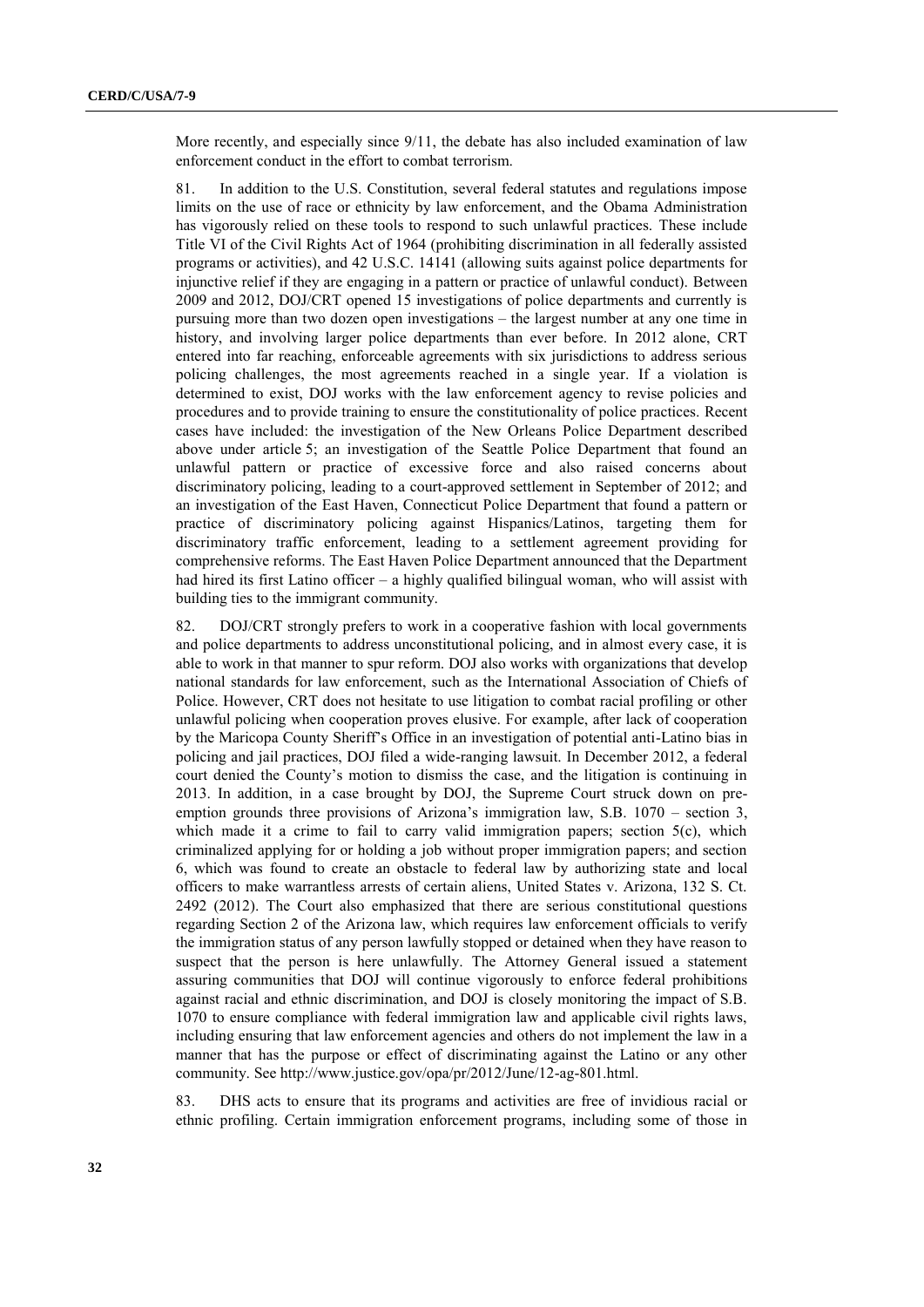which DHS cooperates with state and local police to enforce federal immigration law, also contain clear prohibitions against racial and ethnic profiling. Under the 287(g) program, for example, certain specially trained state and local law enforcement officers are authorized to enforce federal immigration law in jails and prisons. These officers receive specific training to ensure that they do not engage in racial profiling. Individuals alleging racial or ethnic profiling may file complaints with DHS/CRCL and ICE's Office of Professional Responsibility. DHS/CRCL is currently reviewing complaints alleging racial or ethnic profiling with regard to agency language access requirements and other issues in the ICE  $287(g)$  program.

84. DHS continues to enhance its screening methodology; DHS security measures are tailored to specific intelligence about potential threats. These measures, which are part of a dynamic, threat-based process covering all passengers traveling to the United States, do not rely solely on a traveller's country of citizenship to determine the level of screening. Specific screening rules are reviewed quarterly by DHS/CRCL, the DHS Privacy Office, and the DHS Office of the General Counsel.

85. In addition, DHS/CRCL has created a special training program designed to increase the cultural competency of federal, state, local, and tribal law enforcement authorities. The training aims to increase communication, build trust, and encourage interactive dialogue among law enforcement officers and the diverse American communities, in which they work, including Arab, Muslim, South Asian, and Somali American communities, and is particularly designed to equip law enforcement personnel with enhanced competency in communicating with such communities. DOJ, the FBI, and the Coast Guard have also engaged in training for this purpose.

86. Recognizing public concerns related to the National Security Entry-Exit Registration System (NSEERS), DHS conducted several reviews of the program involving substantial consultations with the public and civil society. The reviews resulted initially in narrowing of the program's application and elimination of the domestic call-in portion of the program. As a result of further review and the development of new, enhanced security measures, in April 2011, DHS announced the official ending of the NSEERS registration process, [http://www.dhs.gov/dhs-removes-designated-countries-nseers-registration-may-2011.](http://www.dhs.gov/dhs-removes-designated-countries-nseers-registration-may-2011) In April 2012, DHS issued internal guidance on the treatment of individuals who were previously subject to, but failed to comply with, NSEERS requirements. It clarified that noncompliance with those requirements, in and of itself, is not a sufficient basis for negative immigration consequences. Rather, negative immigration consequences may apply only where DHS personnel have determined, based on the totality of the evidence, that the individual's NSEERS violation was wilful.

#### **B. Security of person and protection by the State against violence or bodily harm**

87. The U.S. Constitution and laws provide protection against violence or bodily harm through statutes such as the Violent Crime Control and Law Enforcement Act of 1994, the Civil Rights Acts, and federal "hate crimes" laws. Hate crimes are discussed under article 4, above.

88. Measures to prevent racially motivated acts of violence and ensure prompt response from the justice system. As described in paragraphs 166 and 177 of the common core document and above under article 4, DOJ/CRS assists state and local governments, private and public organizations, and community groups in preventing and resolving racial and ethnic tensions, incidents, and civil disorders, and restoring racial stability and harmony, through mediation, technical assistance and training. Other federal, state, and local agencies also engage in training and community outreach to prevent racially motivated acts of violence. Please see the discussion of outreach under article 7, below, for some of the measures taken.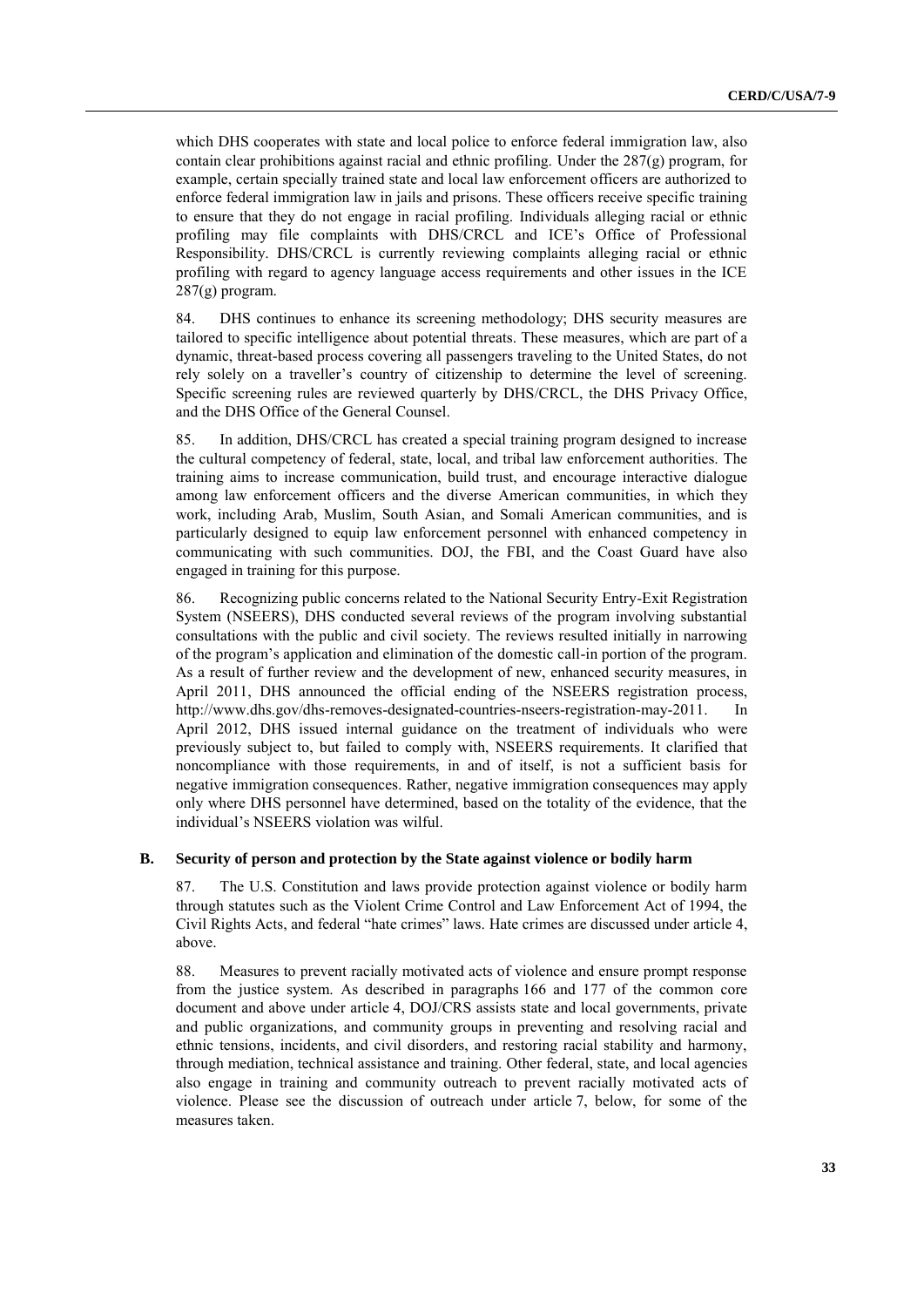89. Measures to prevent use of illegal force by police against protected groups. With regard to article 5 and paragraph 25 of the Committee's concluding observations, the Constitution and federal statutes prohibit racially discriminatory actions by law enforcement agencies, see, e.g., the Pattern or Practice of Police Misconduct provision of the Violent Crime Control and Law Enforcement Act of 1994, 42 U.S.C. 14141, and the Omnibus Crime Control and Safe Streets Act of 1968, 42 U.S.C. 3789d. Since 2009, the Administration has intensified its enforcement of these laws. Federal law prohibits the use of excessive force by any law enforcement officer against any individual in the United States, including members of racial and ethnic minorities, and undocumented migrants crossing U.S. borders. Victims of police brutality may seek legal remedies, such as criminal punishment of the perpetrator or civil damages. DOJ has successfully prosecuted law enforcement officers and public officials were sufficient evidence indicates that they wilfully violated a person's constitutional rights.

90. Depending on the location of the conduct, the actor, and other circumstances, any number of remedies, including the following, may be available:

- Criminal charges, which can lead to investigation and possible prosecution, 18 U.S.C. 242.
- Civil actions in federal or state court under the federal civil rights statute, 42 U.S.C. 1983, directly against state or local officials for money damages or injunctive relief.
- Suits for damages for negligence of federal officials and for negligence and intentional torts of federal law enforcement officers under the Federal Tort Claims Act, 28 U.S.C. 2671 et seq., or of state and municipal officials under comparable state statutes.
- Suits against federal officials directly for damages under provisions of the U.S. Constitution for "constitutional torts," see Bivens v. Six Unknown Named Agents, 403 U.S. 388 (1971); Davis v. Passman, 442 U.S. 228 (1979).
- Challenges to official action or inaction through judicial procedures in state courts and under state law, based on statutory or constitutional provisions.
- Suits for civil damages from participants in conspiracies to deny civil rights under 42 U.S.C. 1985.
- Claims for administrative remedies for alleged police misconduct.
- Federal civil proceedings under the pattern or practice provision of the Violent Crime Control and Law Enforcement Act of 1994, 42 U.S.C. 14141, or federal administrative and civil proceedings against law enforcement agencies receiving federal funds.
- Individual administrative actions or civil suits against law enforcement agencies receiving federal financial assistance under federal civil rights laws, see 42 U.S.C. 2000d (Title VI); 42 U.S.C. 3789d (Safe Streets Act).
- In the case of persons in detention or other institutionalized settings, federal civil proceedings under the Civil Rights of Institutionalized Persons Act of 1980 (CRIPA), 42 U.S.C. 1997.

91. The Administration aggressively enforces laws against police brutality and discriminatory policing. As noted above, DOJ investigates police departments, prisons and other institutions to ensure compliance with the law and brings legal action where necessary against both institutions and individuals. DOJ has convicted 254 such defendants for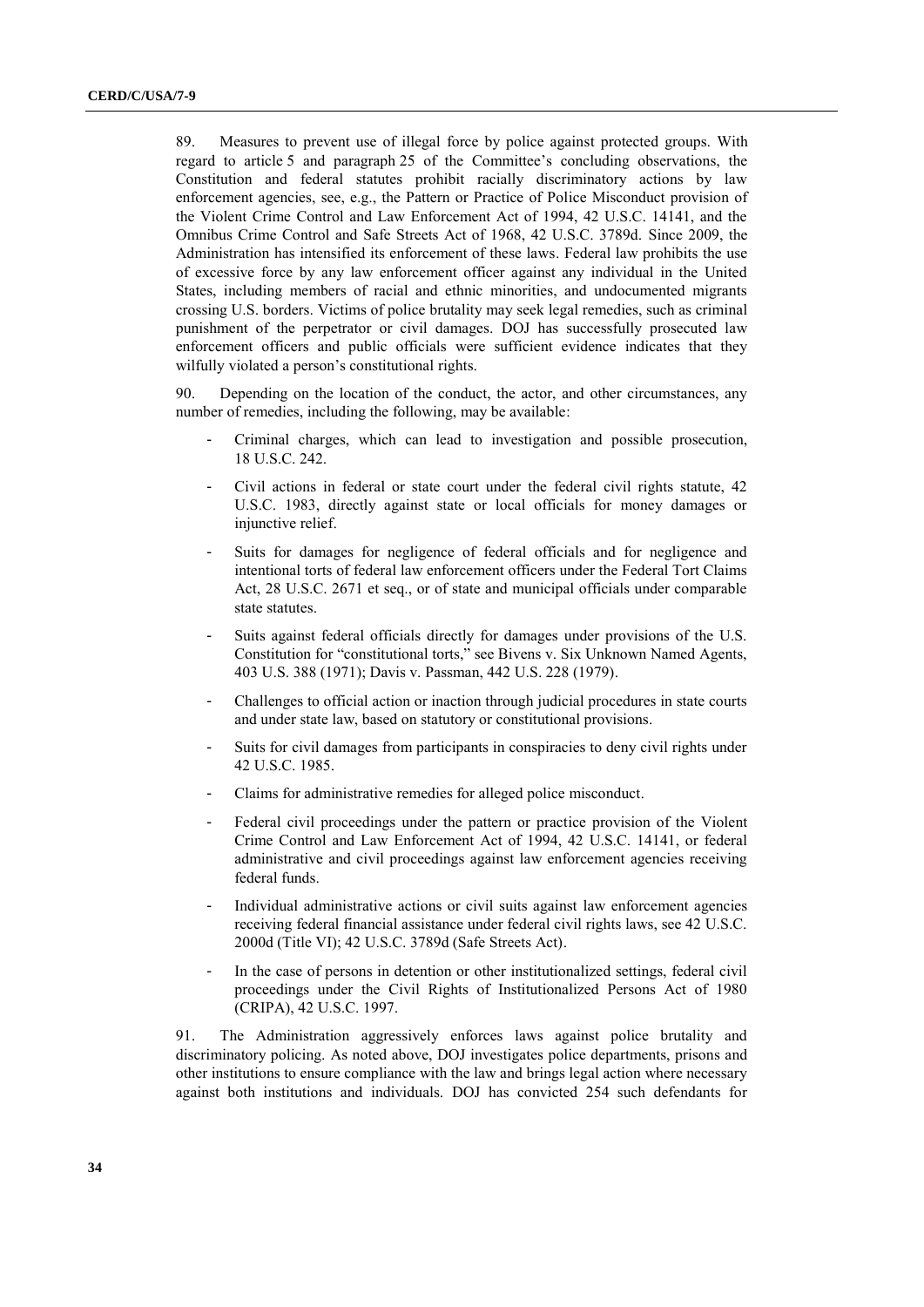violating the civil rights laws between FY 2009 and FY 2012, a 13.4 per cent increase from the number convicted in the previous four years.

92. Within DHS, component agencies such as CBP and ICE are subject to strict restrictions and to investigations, when warranted, regarding incidents of assaults, harassment, threats, or shootings involving employees. State and local law enforcement agency personnel who exercise limited authority to help enforce U.S. immigration laws in prisons and jails under programs such as the ICE 287(g) program are bound by similar restrictions, and ICE closely monitors their compliance, including through investigations by the ICE Office of Professional Responsibility. All law enforcement officers authorized to perform 287(g) program functions in prisons and jails must pass a four-week training course at the ICE Academy, which includes coursework on the ICE Use of Force Policy, among other topics.

93. Finally, in addition to government-initiated actions, private litigants may sue law enforcement agencies for discriminatory police activities. See, e.g., Elliot-Park v. Manglona, 592 F. 3d 1003 (9th Cir. 2010) (failure to investigate an auto accident due to race of persons involved violated equal protection).

94. Encourage arrangements for communication and dialogue. DOJ/CRS provides conciliation services intended to prevent violence and reduce community tensions stemming from issues of race, colour, and national origin. CRS works directly with local law enforcement and minority communities to address actual or perceived instances of racial profiling, biased policing practices and policies, and the excessive use of force. This is done through a combination of mediation, training, and bringing law enforcement officials and minority community leaders together for facilitated problem-solving dialogues. DOJ/CRS has established a Law Enforcement Mediation Skills Program, designed to equip law enforcement officers with basic mediation and conflict resolution skills. In addition, the DOJ Office of Community Oriented Policing Services (COPS) is charged with advancing the practice of community policing at all levels. To that end, COPS has published more than 35 documents regarding anti-discrimination to help state and local law enforcement.

95. In addition, beginning in 2003, the DOJ Office for Victims of Crime (DOJ/OVC) ) funded a multiyear effort of the International Association of Chiefs of Police (IACP) to develop and implement a national strategy to create systemic change among law enforcement agencies in their response to victims, both in philosophy and practice. Under the Enhancing Law Enforcement Response to Victims, the IACP developed and field-tested a comprehensive package of resources for local agencies to facilitate implementation of this shift. The strategy focuses on core elements of leadership, community partnering, training, and performance monitoring – with communication critical to each of those elements. Potential benefits of enhancing law enforcement's response to victims include: better citizen perception of community safety and increased confidence and trust in law enforcement, and greater willingness on the part of victims to cooperate with investigations. The resources are available at [www.responsetovictims.org.](http://www.responsetovictims.org/) DOJ, the DHS Federal Law Enforcement Training Center, and state and local agencies and training academies are also heavily involved in training law enforcement officers, including diversity training and training in defusing racially and ethnically tense situations. Law enforcement officers receive periodic training on these issues throughout their careers. The DHS CRCL Institute offers multiple training courses and materials, including materials on working effectively with Arab and Muslim Americans and others. DHS/CRCL also conducts robust and sustained engagement on a regular basis with communities throughout the United States whose civil rights and liberties may be affected by government policies, programs, or personnel. This community engagement takes a whole-of-government approach that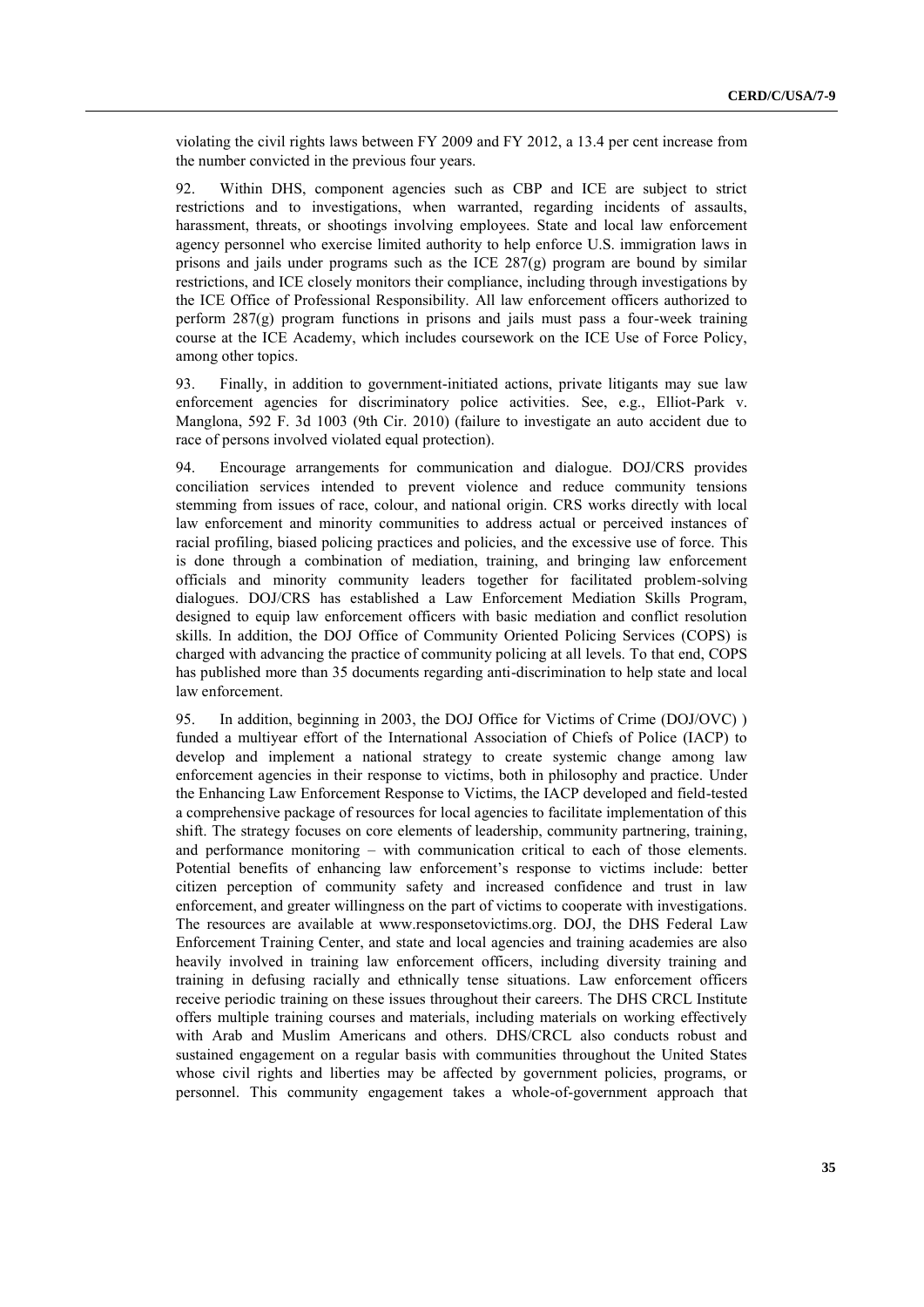ensures the participation of federal, state, and local authorities to address diverse community concerns and provide avenues of redress.

96. Many law enforcement agencies partner with NGOs to provide training to their officers. For example, the non-governmental American-Arab Anti-Discrimination Committee offers a Law Enforcement Outreach Program that has trained representatives of many federal law enforcement agencies, including the FBI, DHS, and the U.S. Park Police, in addition to training more than 20,000 individuals in academic institutions and industries such as the airlines. Local and state law enforcement agencies also reach out to community members.

97. Recruitment of minorities in law enforcement: According to the DOJ Bureau of Justice Statistics (BJS), Federal Law Enforcement Officers, 2008, members of minorities made up 34.3 per cent of all federal law enforcement officers in 2008. This representation included Hispanic/Latino officers (19.8 per cent), non-Hispanic Black/African American officers (10.4 per cent), Asians and Pacific Islander officers (3.0 per cent), and Native American officers (1.0 per cent). There were gains since 1996, when members of minorities made up only 28 per cent of officers, and 2004 when minorities made up 33.2 per cent. The largest gain occurred for Hispanic/Latino officers, who increased from 13.1 per cent in 1996 to 19.8 per cent in 2008, [http://bjs.gov/content/pub/ pdf/fleo08.pdf.](http://bjs.gov/content/pub/%20pdf/fleo08.pdf) While the composition of the law enforcement community overall now more closely represents that of the U.S. population as a whole, recognizing the importance of broad representation at all levels, police departments and law enforcement agencies continue to reach out to candidates from minority groups.

98. Return or removal to another country: Discussion of immigration relief and protection from removal available to asylum-seekers and other noncitizens in the United States is provided under article 13 of the 2011 U.S. ICCPR Report.

### **C. Political rights**

99. The Fifteenth and Nineteenth Amendments to the U.S. Constitution and other U.S. laws guarantee the equal right to participate in elections, to vote and stand for election, to take part in the conduct of public affairs, and to have equal access to public service without regard to race or ethnicity. Consistent with the Convention, some distinctions are made on the basis of citizenship status. This section discusses recent initiatives to improve equal access to the political system, as well as some particular areas of concern.

100. Enforcement of voting rights: DOJ enforces statutes that protect the right to vote, including the Voting Rights Act of 1965 (VRA), the National Voter Registration Act of 1993 (NVRA), the Help America Vote Act of 2002 (HAVA), and the Uniformed and Overseas Citizens Absentee Voting Act of 1986 (UOCAVA), as amended by the Military and Overseas Voter Empowerment Act of 2009 (the MOVE Act). Among other protections, the VRA prohibits discrimination in voting on the basis of race, colour, or membership in a language minority group; requires certain covered jurisdictions to provide bilingual written materials and other assistance; and requires that voters who require assistance to vote by reason of blindness, disability, or inability to read or write be given assistance by a person of the voter's choice. Section 5 of the VRA requires that any changes in the election practices or procedures of the state and local jurisdictions it covers cannot take effect until those changes have been determined by either DOJ or a three-judge panel of the D.C. District Court to have neither discriminatory purpose nor effect. The NVRA contains a number of requirements for federal elections intended to increase the number of eligible citizens who register to vote and to ensure accurate and current registration lists. HAVA includes a number of minimum standards for election technology and election administration in federal elections. UOCAVA and the MOVE Act protect the right to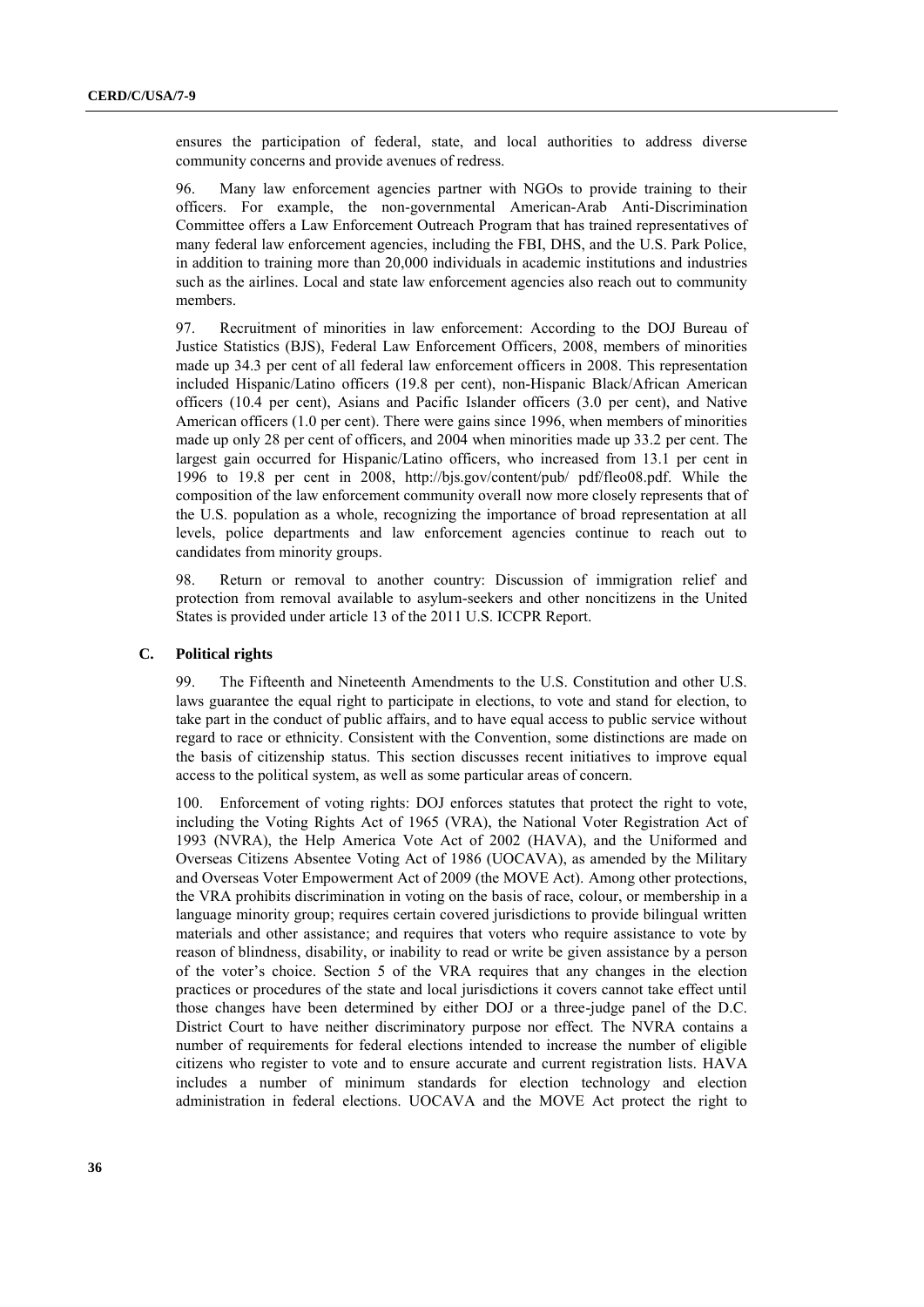register and vote absentee in federal elections for members of the armed services, their families, and overseas citizens.

101. In 2011 and 2012, DOJ/CRT handled record numbers of new voting-related litigation matters, including vigilant enforcement of absentee voting protections for service members and overseas citizens, as well as challenges to state-wide redistricting plans and state photo identification requirements for voting where those changes would have a discriminatory effect. In addition, each year DOJ sends federal observers from the Office of Personnel Management, along with DOJ personnel, into the field to monitor elections around the country and throughout the election calendar, for federal, state, and local elections. The job of personnel deployed as observers is to monitor for violations of federal voting rights laws. In 2012, DOJ assigned more than 1,200 OPM observers and DOJ staff to monitor 101 elections, in 69 different jurisdictions, in 24 states.

102. With regard to paragraph 27 of the Committee's concluding observations, the situation regarding felony disenfranchisement in the United States is described in Part I B of the common core document. The U.S. Constitution generally assigns to the individual states, and not to the U. S. Congress, the responsibility for determining eligibility to vote. At the same time, Congress does have the power to regulate elections for federal offices and also the constitutional authority to eradicate discrimination in voting. Federal legislation addressing voting by former felons in federal elections has been proposed, but not enacted. As described in the common core document, a number of states have limited felony disenfranchisement or have otherwise facilitated the recovery of voting rights for those who can regain them.

103. Issues related to voting representation in Congress for residents of the District of Columbia and insular areas are addressed in paragraph 37 of the common core document.

104. Representation in federal workforce: Members of minorities are well represented in the federal workforce, although not always at levels that reflect their proportion of the overall population. The federal leadership under President Obama evidences broad racial and ethnic diversity. According to the EEOC's Annual Report on the Federal Workforce for FY 2010, the approximately 2.85 million members of the federal workforce include 65.5 per cent White, 7.9 per cent Hispanic/Latinos, 17.9 per cent Black/African Americans (higher than their percentage in the population overall), 5.9 per cent Asians, 0.4 per cent Native Hawaiian and Other Pacific Islanders, 1.6 per cent American Indian/Alaska Natives, and 0.8 per cent persons of two or more races. Over a period of 10 years, the number of Hispanics/Latinos in the total federal workforce has increased by 32.6 per cent, Asians by 37.2 per cent, and Blacks/African Americans by 11.6 per cent. In the same period, their participation in senior level positions also increased – Asians by 130.2 per cent, Hispanics/Latinos by 51.8 per cent, and Blacks/African Americans by 41.4 per cent. However, minority groups remain under-represented at senior levels, with Hispanics/Latinos holding 3.7 per cent, Blacks/African Americans 7.5 per cent, Asian Americans 4.5 per cent, American Indian/Alaska Natives 0.8 per cent, and Native Hawaiian/Pacific Islanders 0.07 per cent of the senior jobs.<sup>12</sup> Recognizing that the federal workforce does not at all levels represent the people it serves, in August 2011 President Obama issued Executive Order 13583, requiring agencies to develop strategies to identify and remove existing barriers to equal employment opportunity in government recruitment, hiring, promotion, retention, professional development, and training. These requirements broadened the President's earlier action in 2009, through Executive Order 13515, to improve participation of Asian Americans and Pacific Islanders in federal programs and

<sup>&</sup>lt;sup>12</sup> EEOC, Annual Report on the Federal Workforce for Fiscal Year 2010, Part 2, Tables 2 and 3, available at [http://www.eeoc.gov/federal/reports/fsp2010\\_2/index.cfm.](http://www.eeoc.gov/federal/reports/fsp2010_2/index.cfm)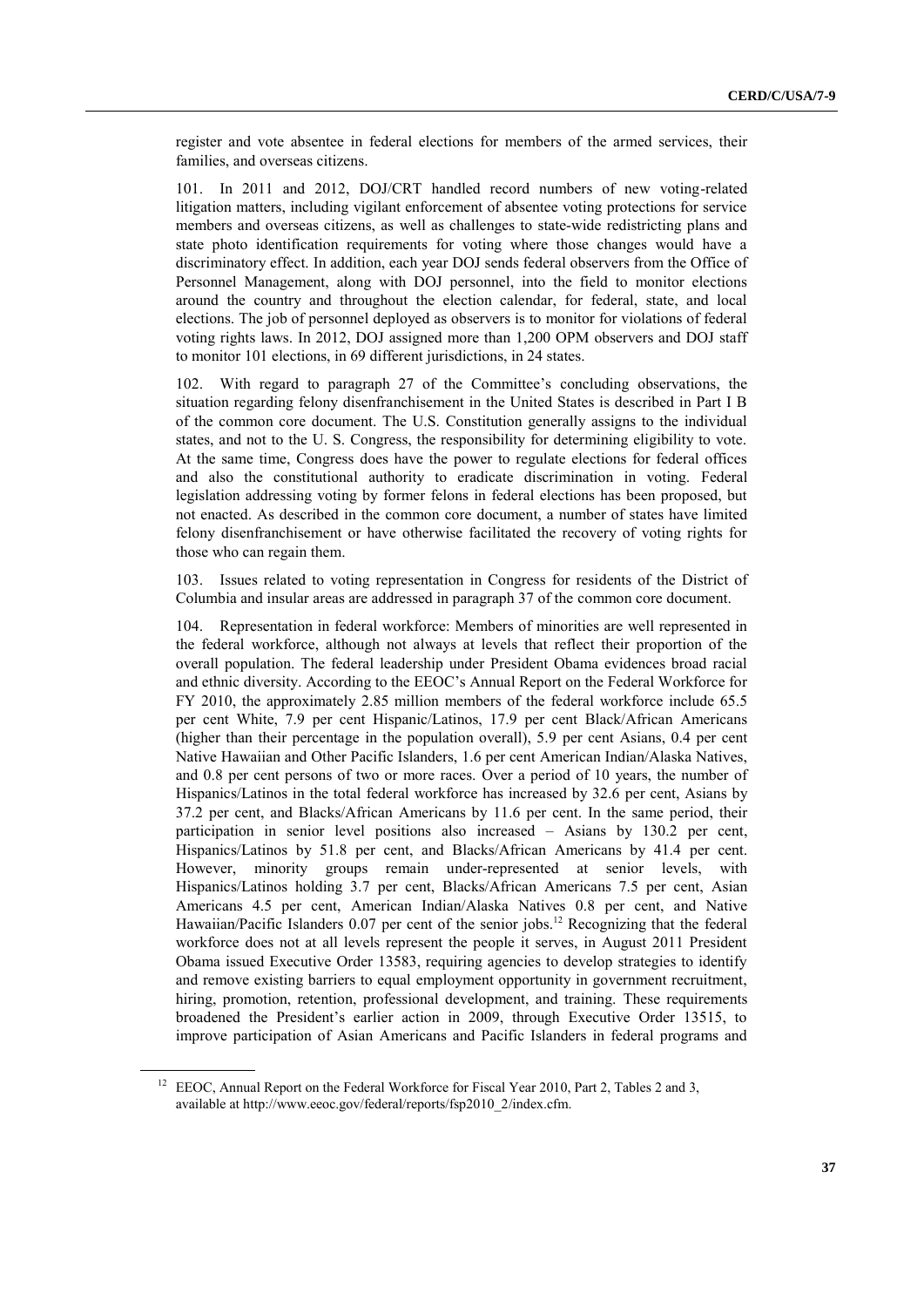employment. In 2012, the EEOC issued practical guidance for federal employers on Asian American and Pacific Islander employment pursuant to E.O. 13515, [http://www.eeoc.gov/federal/reports/aapi\\_practical\\_guide.cfm.](http://www.eeoc.gov/federal/reports/aapi_practical_guide.cfm) In addition, in 2013 it issued a report compiling reported barriers to the advancement of Black/African American federal workers, available at [http://www.eeoc.gov/federal/reports/ aawg.cfm.](http://www.eeoc.gov/federal/reports/%20aawg.cfm)

Representation in public office: Members of minorities are also represented in federal elected offices, but not at rates that reflect their proportions of the population. As all are aware, the highest office in the United States – the President – is held by a Black/African American, who was elected to a second four-year term in 2012. The proportions of minorities in Congress, as reported in the common core document, generally show modest growth from the levels described in the 2007 Report. In 2011, 10 of the state and territorial governors were members of racial or ethnic minorities – three Blacks/African Americans (Massachusetts, New York, and the U.S. Virgin Islands); three Hispanics/Latinos, one of whom was the first female Hispanic/Latina Governor in the United States (New Mexico, Nevada, and Puerto Rico); and four Asian and Pacific Islanders including one female (Louisiana, South Carolina, American Samoa and Guam). These numbers represent increases from those reported in 2007.

106. According to the 4th edition of the American Bar Association Directory of Minority Judges in the United States, published in 2008, of the approximately 60,000 judges and judicial officers in state, federal, and tribal courts (including in Puerto Rico, Guam, the U.S. Virgin Islands and the Commonwealth of the Northern Mariana Islands) in 2007, 4,169 were members of racial or ethnic minority groups (approximately 6.9 per cent). Of these, 1,751 were Black/African American, 1,452 were Hispanic/Latino American, 384 were Asian or Pacific Islander American, 35 were Native American (in state or federal courts), and 547 were Native American judges serving in tribal courts. This represents a modest increase from the 4,051 minority judges and judicial officers in 2000 and approximately 3,610 in 1997.

107. Involvement in development and implementation of policies and programs: As a matter of law and policy, governments at all levels in the United States endeavour to involve potentially affected persons in decisions concerning laws and policies that may affect them. Persons have access to their elected representatives to make their views known on legislation. Regulatory activity is accomplished through well-established, legally mandated processes that involve publication of proposed regulations and opportunity for public comment. This report contains numerous examples of programmatic outreach to the public to make members of the public aware of their rights and seek public input. With regard to indigenous peoples, U.S. law and policy mandate consultation with tribes in many areas, as described in the response to paragraphs 38 and 29 of the Committee's concluding observations, below.

108. Measures to promote awareness and eliminate obstacles to participation in public life. Robust opportunities for freedom of speech and the right to vote and participate in public life exist in the United States. Officials at all levels engage in active outreach to make the public aware of their rights and opportunities. Non-governmental organizations are also heavily involved in promoting awareness and encouraging involvement.

#### **D. Other civil rights**

109. Article 5(d) obligates States parties to ensure equality of enjoyment of a number of human rights and fundamental freedoms, including freedom of movement and residence; the right to leave and return to one's country; the right to nationality; the right to marriage and choice of spouse; the right to own property alone as well as in association with others; the right to inherit; the right to freedom of thought, conscience, and religion; the right to freedom of opinion and expression; and the right to freedom of peaceful assembly and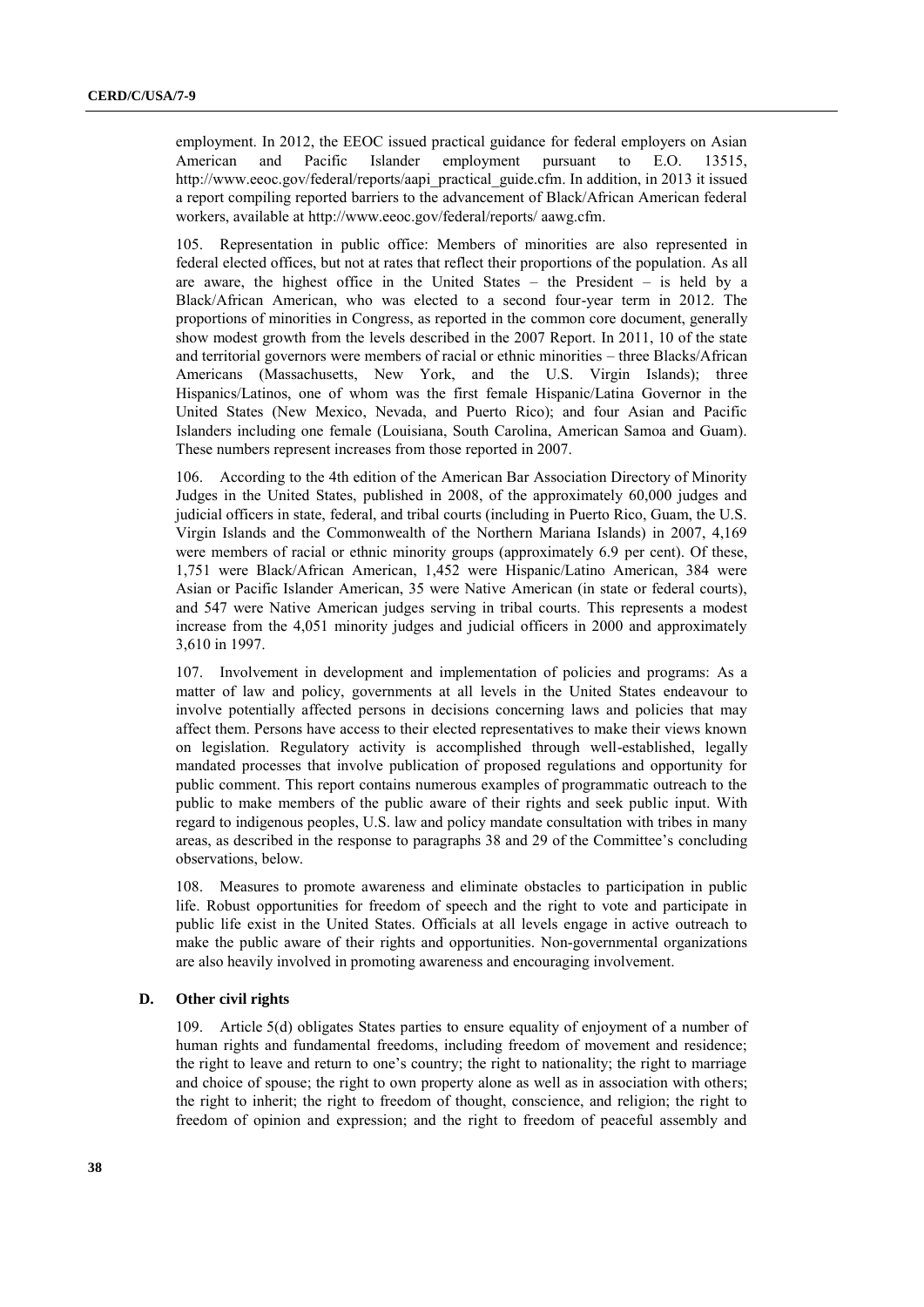association. These are guaranteed to persons in the United States without regard to race, ethnicity, or national origin, and interference with them may be criminally prosecutable under a number of statutes.

#### **E. Economic, social and cultural rights**

110. Non-discrimination in employment and in the right to form and join trade unions. The right to form and join trade unions is guaranteed under federal laws to persons in the United States without regard to race, ethnicity or national origin. Similar protections are contained in some state constitutions and statutes. In addition, it is an unfair immigrationrelated employment practice to discriminate against certain work-authorized individuals, including some noncitizens, on the basis of national origin or citizenship status with respect to hiring, firing, or recruitment for a fee, 8 U.S.C. 1324b. According to Bureau of Labour Statistics (BLS) data, in 2012 the percentage of wage and salary workers who were union members was 11.3 per cent, down from 11.8 per cent in 2011 and down from 20.1 per cent in 1983 – the first year for which comparable data were available. In 2012, the rate of union membership for public sector workers (35.9 per cent) was substantially higher than the rate for the private sector (6.6 per cent). In the public sector, local government workers had the highest membership rate at 41.7 per cent, including highly unionized occupations such as teachers, police officers, and fire fighters. The private sector industries with the highest unionization rates were transportation and utilities (20.6 per cent) and construction (13.2 per cent). The lowest private sector unionization rates were in agriculture and related industries (1.4 per cent) and financial activities (1.9 per cent). Black/African American workers (13.4 per cent) were more likely to be members of unions than White workers (11.1 per cent), Asian workers (9.6 per cent), or Hispanic/Latino workers (9.8 per cent), [http://www.bls.gov/news.release/pdf/ union2.pdf.](http://www.bls.gov/news.release/pdf/%20union2.pdf) Data on rates of participation in the labour force, occupational breakdowns, and unemployment by race, ethnicity, and in some cases sex, are set forth in the common core document.

111. The United States has strong legal protections safeguarding free choice of, and just and fair conditions in, employment. DOJ and the EEOC have reinvigorated efforts to enforce Title VII of the Civil Rights Act of 1964, which prohibits employment discrimination based, inter alia, on race, colour, and national origin, and also prohibits retaliation against employees who bring charges or otherwise oppose discrimination.

112. Workplace discrimination charges filed with the EEOC against private employers and state or local governments declined slightly in FY 2012 to a total of  $99,412$ .<sup>13</sup> In addition, state and local fair employment practice agencies received 43,467 charges of employment discrimination on behalf of the EEOC in FY 2012.<sup>14</sup> Nonetheless, it is notable that the total number of charges alleging race or national origin-based employment discrimination declined in 2012, now accounting for 33.7 per cent (race) and 10.9 per cent (national origin) of all charges filed, compared to 35.4 per cent and 11.8 per cent in FY 2011, respectively.<sup>15</sup> The EEOC filed 122 new lawsuits, including 15 alleging race and/or national origin discrimination in employment in FY 2012.

<sup>13</sup> Further EEOC statistical data is available at [http://www.eeoc.gov/eeoc/statistics/index.cfm.](http://www.eeoc.gov/eeoc/statistics/index.cfm)

<sup>&</sup>lt;sup>14</sup> This figure represents "dual filed" complaints that fall within both state and EEOC jurisdiction – i.e., charges of discrimination and retaliation filed against employers with at least 15 (or 20 for age discrimination) employees. Claims filed solely under state or local laws alleging employment discrimination are not included in the above total.

<sup>&</sup>lt;sup>15</sup> From the day EEOC opened its doors in 1965 until 2010, race discrimination was the most frequently filed charge received by the agency. Since FY 2010, however, retaliation has become the most alleged basis of discrimination, with charges on this basis continuing to increase.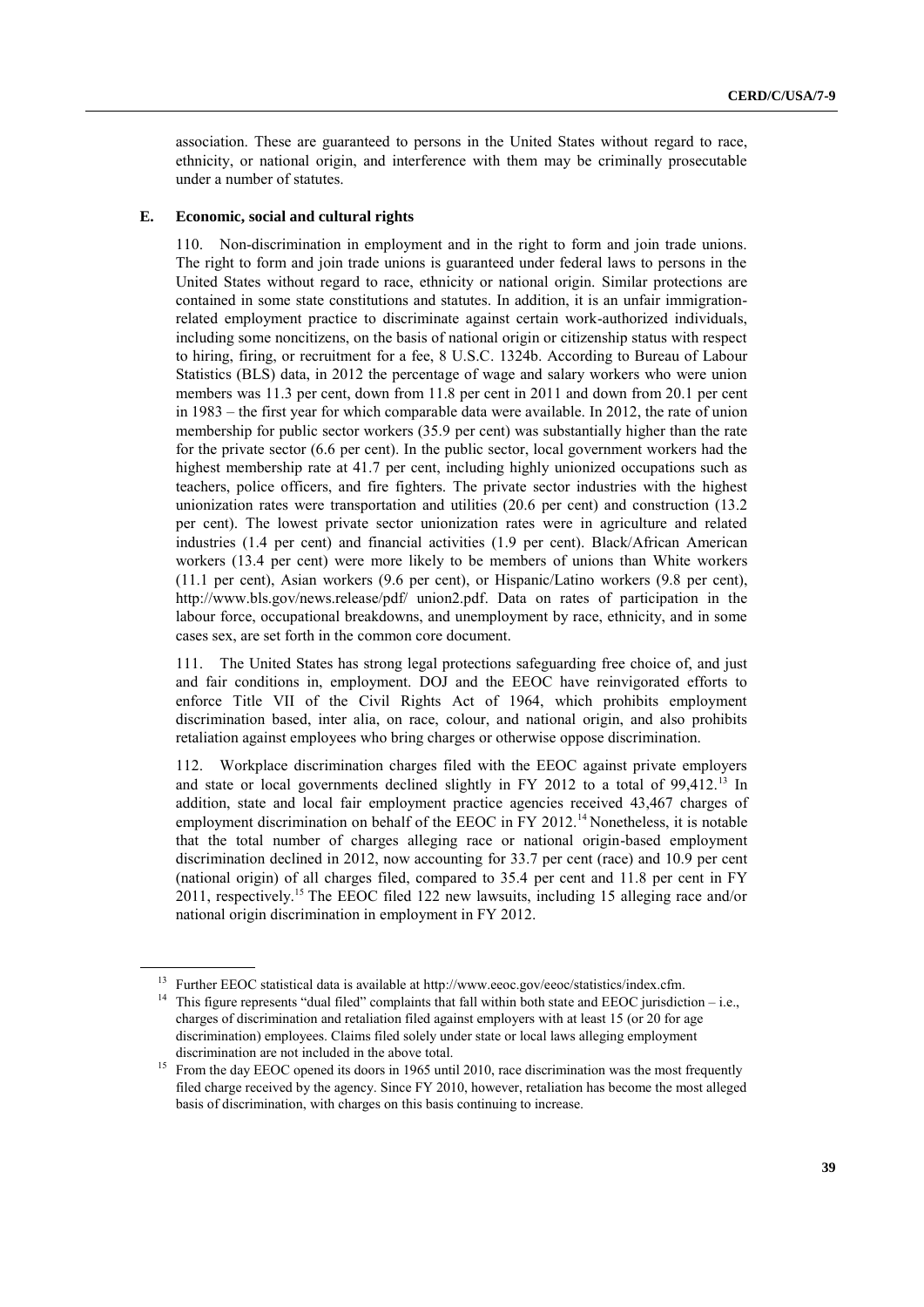113. During FY 2012, the EEOC resolved a total of 254 of its employment discrimination lawsuits against private sector employers, 57 of which involved allegations of race and/or national origin discrimination. The EEOC also resolved a total of 111,139 private sector charges, 38,426 of which alleged race discrimination and 12,364 of which alleged national origin discrimination. Through its combined administrative enforcement, mediation and litigation programs, the EEOC secured more than \$409 million in monetary benefits from employers. Of the total recovery, an unprecedented \$100.9 million was obtained through administrative enforcement of race discrimination claims, and \$37 million, the most since 2001, for national origin discrimination claims. Through litigation, the EEOC recovered more than \$22 million for victims of race or national origin discrimination. With respect to complaints filed by employees and applicants against federal government employers, the EEOC resolved 7,538 requests for hearings, securing more than \$61.9 million in relief. In contrast to private sector charges, race and national origin comprised very small percentages (9.5 per cent and 1.5 per cent, respectively) of discrimination findings against the federal government, with the bulk of federal sector discrimination findings (33.3 per cent) concerning retaliation for asserting workplace rights.

114. The EEOC has continued its commitment to mediation and outreach. In FY 2012, the EEOC's mediation program obtained 8,714 resolutions with more than \$153.2 million in monetary benefits for complainants. Of these resolutions, 3,379 involved claims alleging race or national origin discrimination, with almost \$48 million obtained for these claimants. The EEOC expanded its reach to underserved communities, providing education, training, and public outreach to approximately 318,000 persons. The EEOC's systemic program is discussed below.

115. DOL also enforces non-discrimination laws, including Titles VI and VII of the Civil Rights Act of 1964, Executive Order 11246 (federal contractors and subcontractors), and Section 188 of the Workforce Investment Act of 1998 (WIA) covering programs that are part of the American Jobs Center system. DOL has expanded its enforcement focus through regulatory changes, training, partnerships, and outreach. Through DOL and other agencies, the federal government requires private companies with which it conducts significant business to take proactive steps to increase the participation of members of minorities in the workplace, when they are underrepresented, and to ensure fairness in recruiting, hiring, promotion, and compensation.

116. Protection of U.S. citizens, nationals, and legal immigrants from employment discrimination on the basis of national origin. DOJ's Office of Special Counsel for Immigration Related Unfair Employment Practices (OSC) enforces certain antidiscrimination provisions of the INA, see 8 U.S.C.1324b. Under section 1324b, it is an unfair immigration-related employment practice to discriminate against certain work authorized individuals, including some noncitizens, on the basis of national origin or citizenship status with respect to hiring, firing, or recruitment for a fee. Employment discrimination claims based on national origin also may be raised with the EEOC under Title VII. 16

117. With regard to paragraph 28 of the Committee's concluding observations, the United States recognizes that, despite almost fifty years of intense federal efforts at fighting employment discrimination and a general increase in workplace diversity, members of minorities, including women and migrant workers, nonetheless are more likely than others

<sup>&</sup>lt;sup>16</sup> DOJ/OSC jurisdiction over national origin discrimination under the INA extends to employers with 4-14 employees; larger employers are handled by the EEOC under Title VII. DOJ/OSC and the EEOC have a formal Memorandum of Understanding to prevent overlap and ensure an administrative forum for national origin-based complaints.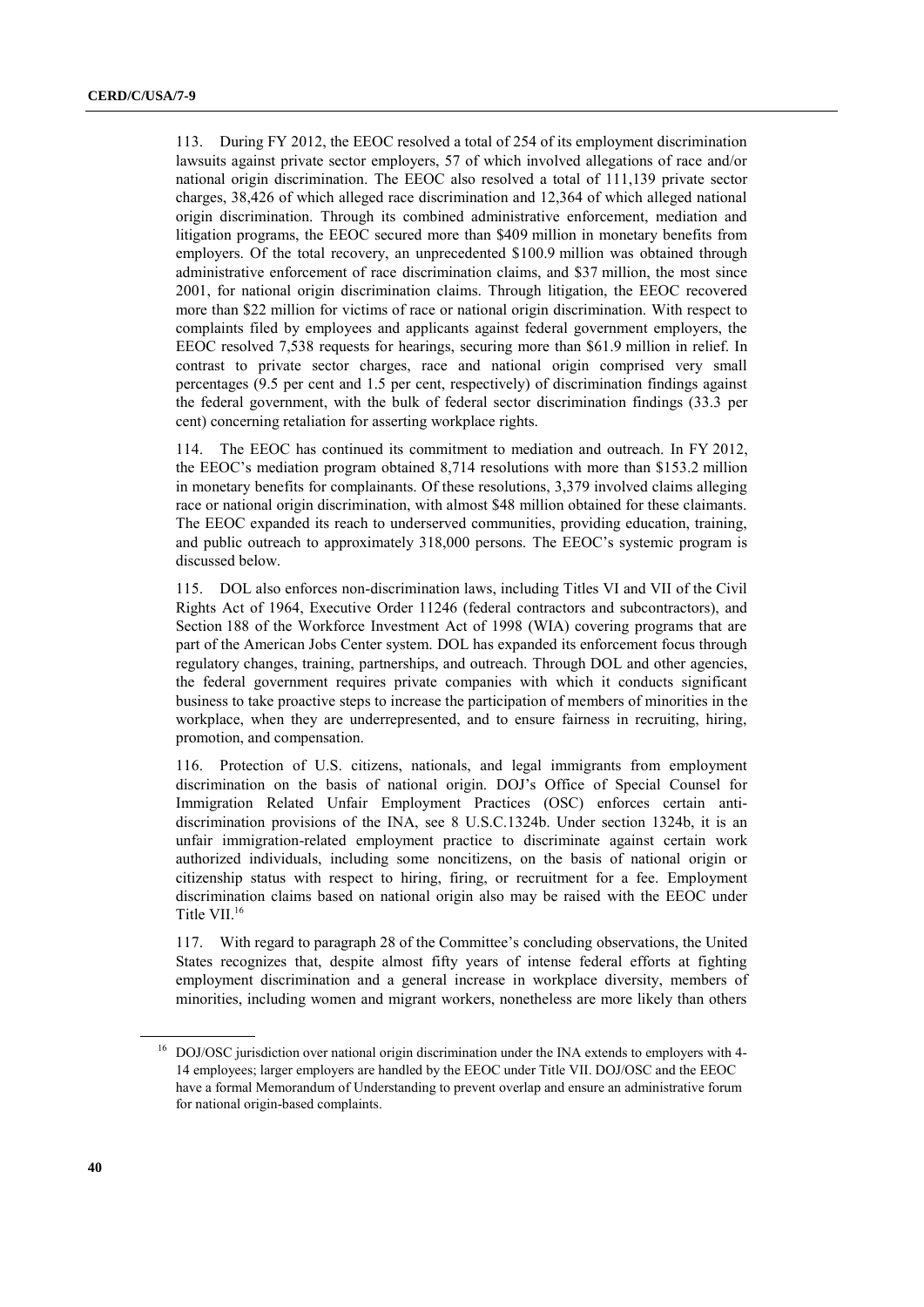to be found in low paying and dangerous jobs. The Obama Administration is working hard to eradicate employment discrimination, as evidenced by increased enforcement by the agencies involved.

118. Since 2009, DOJ/CRT has worked to reinvigorate its pattern or practice enforcement program to combat de facto discrimination in the workplace. Between 2009 and 2012 DOJ filed 32 lawsuits under Title VII to address cases where there is a pattern or practice of employment discrimination and it has obtained substantial relief for victims in cases brought by DOJ as well as cases referred by the EEOC. For example, DOJ/CRT challenged New York City Fire Department's (FDNY's) use of written fire-fighter examinations, which disproportionately screened out qualified African American and Latino applicants without enabling FDNY to predict job performance. In July 2009, a federal court ruled that New York City's use of the examinations constituted a pattern or practice of discrimination. The court ultimately ordered New York City to pay up to \$128 million in back pay damages to those unfairly rejected from jobs – DOJ's largest-ever damages award in an employment discrimination case – as well as to provide priority job offers for 293 victims of the city's discrimination. The court also ordered the city to develop and implement new hiring practices at the FDNY, including a new written examination, which, unlike the challenged exams, actually tests for the skills and abilities that are important to the firefighter position. DOJ/CRT also successfully challenged the state of New Jersey's use of a written examination to decide who to promote to police sergeant, on the basis that the test disproportionately excluded African American and Hispanic police officers from promotions and did not test for the skills necessary to do the job. An agreement reached with New Jersey requires the state to use a new procedure to promote police officers based on merit, not race or national origin, and also to provide up to \$1 million in back pay and priority promotions to qualified officers who were denied promotions on a discriminatory basis.

119. In recent years, the EEOC has also significantly increased its "Systemic Initiative," which targets pattern and practice or class action employment discrimination that has a broad impact on an industry, profession, company, or geographic location. In 2012, EEOC resolved 430 systemic employment discrimination charges that concerned race or national origin, recovering more than \$22 million for victims of such employment discrimination. As of September 30, 2012, 886 charges of race or national origin discrimination were pending in the Systemic Initiative. The EEOC filed 10 systemic lawsuits, 2 of which concerned race or national origin; it also resolved 9 race or national origin systemic lawsuits in FY 2012. These included a \$3.13 million settlement for a class of over 300 African Americans disproportionately affected by soft drink maker Pepsi Beverages' policy of excluding applicants with criminal records, which excluded those arrested but never convicted of any crime; this settlement also requires Pepsi to offer jobs to class members who qualify under a new set of policies. Systemic claims now comprise 20 per cent of all active EEOC litigation. Working with the EEOC, DOL has increased the scope and effectiveness of its enforcement against systemic discrimination, including enterprise-wide reviews of multiple offices within a single large corporation to evaluate compliance and correct deficiencies throughout the corporation instead of addressing only one facility at a time.

120. The U.S. government also addresses discrimination in the workplace with job training and education efforts. The EEOC conducted "technical assistance" training in FY 2012 for more than 5,000 Human Resources professionals and lawyers on how to comply with federal employment anti-discrimination laws. DOL provides funding for more than 3,000 local American Job Centers nationwide, offering access to employment assistance, labour market information, job training and income support services. These services are particularly critical for disadvantaged populations.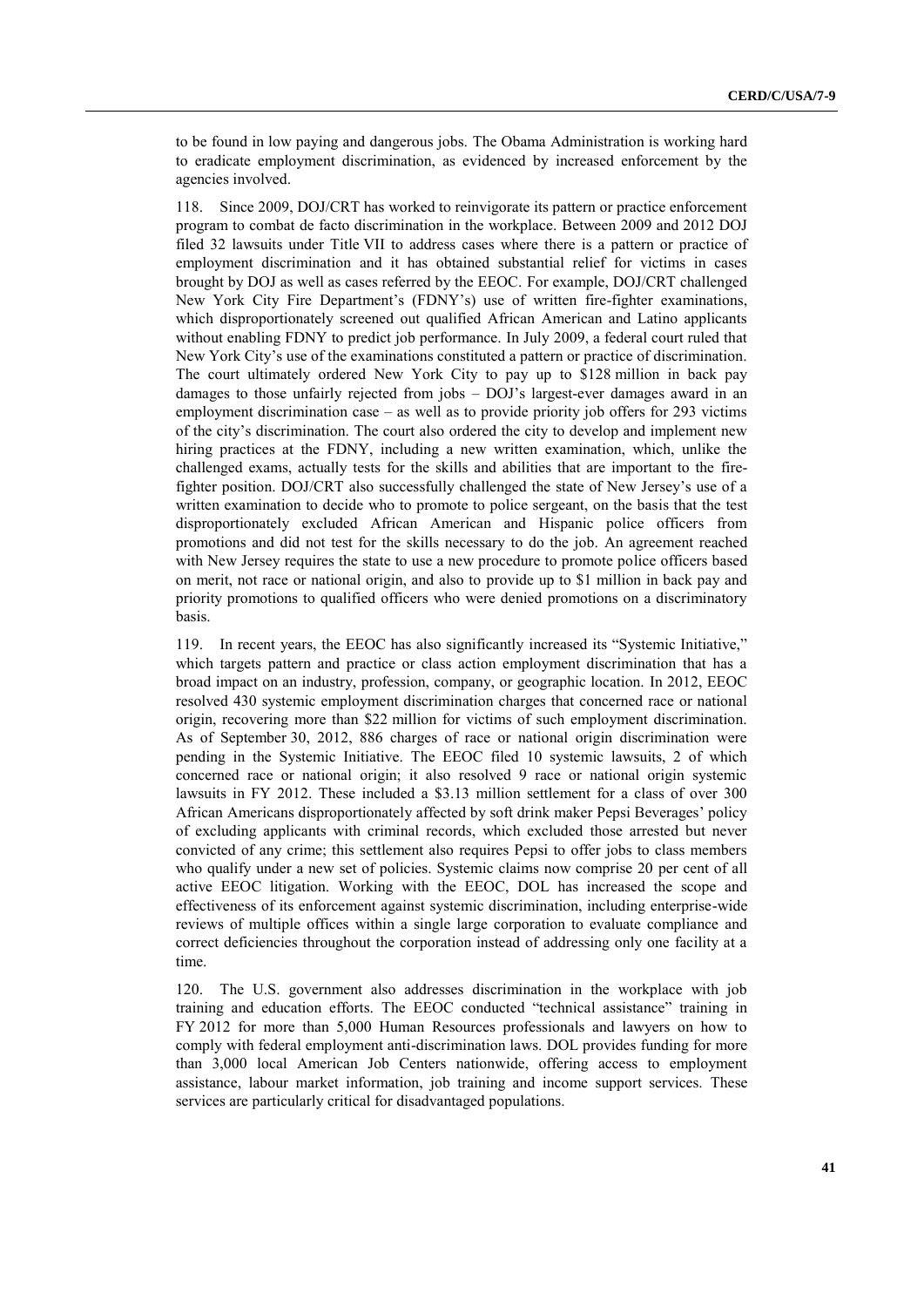121. Regarding the Committee's concerns about undocumented migrant workers, all workers in the United States, regardless of immigration status, are entitled to the protections of U.S. labour and employment laws, including those related to minimum wage, overtime, child labour, workplace health and safety, compensation for work-related injuries, freedom from unlawful discrimination, and freedom from retaliation. Federal agencies charged with enforcing worker protection laws understand that effective enforcement of labour law is essential to ensure proper wages and working conditions for all workers. When investigating potential violations of labour or employment laws, DOL and EEOC do not inquire into the immigration status of the workers involved. In litigation, EEOC actively attempts to keep information about citizenship out of trials, and it uses injunctions and other devices to stop employer threats of violence or deportation against workers who complain. Employers are held accountable without regard to the legal status of workers, although limited remedies may not be available to undocumented workers.<sup>17</sup>

122. DOL has also initiated a Migrant Worker Partnership Program with the embassies and consulates of ten countries, designed to assist DOL in the protection of migrant workers employed in the United States and to help communicate with workers whom the Department might not otherwise be able to reach. The Secretary of Labour has established formal partnerships with the embassies of Costa Rica, the Dominican Republic, Ecuador, El Salvador, Guatemala, Honduras, Mexico, Nicaragua, Peru and the Philippines; and the Department is currently working to expand these partnerships to other countries. The EEOC has also partnered with embassies and consulates to protect the rights of their citizens to be free from employment discrimination while working in the United States.

123. DHS programs that help employers comply with the INA's prohibition against the knowing hiring or employment of unauthorized workers, such as the DHS E-Verify program (offering employers an electronic method of verifying whether their employees are eligible to work in the United States) and the ICE Mutual Agreement between Government and Employers (IMAGE) program (assisting employers in voluntary compliance with this prohibition), include prohibitions against selective or discriminatory use as well as provisions for outreach to employers on worker rights and non-discrimination. In 2011, DOL and DHS entered into a revised Memorandum of Understanding (MOU) to ensure that immigration enforcement does not inadvertently interfere with the protection of the rights of workers.

124. Non-discrimination with regard to housing. The Fair Housing Act of 1968 (Title VIII of the Civil Rights Act of 1968, as amended) prohibits discrimination in housing, including on the basis of race, colour, and national origin. Public and private housing providers, as well as other entities such as municipalities, banks, and homeowners' insurance companies, are covered by the Act. The Equal Credit Opportunity Act of 1974 also prohibits discrimination on these same grounds in the extension of credit.

125. In enforcing the Fair Housing Act, Title VI of the Civil Rights Act of 1964, Section 109 of the Housing and Community Development Act of 1974, and Section 3 of the Housing and Urban Development Act of 1968, the HUD Office of Fair Housing and Equal Opportunity (HUD/FHEO) receives complaints, investigates cases, and engages in active outreach to lenders, housing providers, home-seekers, landlords, tenants, and others

<sup>17</sup> For example, Hoffman Plastic Compounds, Inc. v. NLRB, 535 U.S. 137 (2002) placed a narrow limitation on a single remedy for a violation of the National Labor Relations Act in saying that undocumented workers may be denied back pay as a remedy for unfair labor practices for work not performed where such employment was secured through fraud and in violation of U.S. immigration law. The decision, however, does not preclude a range of other remedies that help to compensate and protect undocumented workers.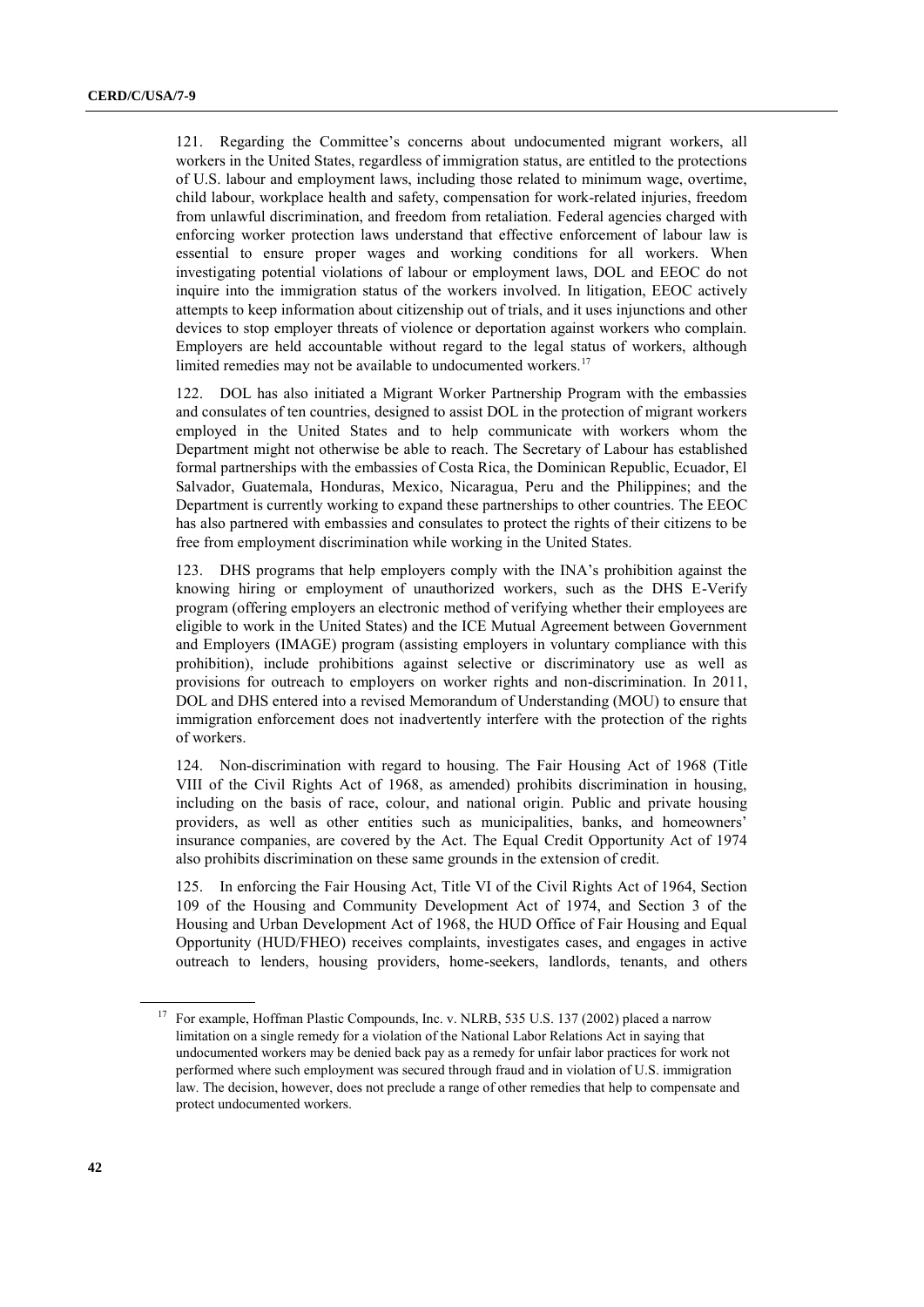concerning their rights and obligations. In many regions, FHEO also authorizes and provides funding for state or local fair housing enforcement agencies to receive and investigate complaints, as long as the state or local government can show that its fair housing law provides protections substantially equivalent to those of the Fair Housing Act. At the end of 2012, there were 96 Fair Housing Assistance Program (FHAP) agencies in 38 states and the District of Columbia, three of which enforced fair housing laws for both city and county jurisdictions. In 2012, HUD made about \$7.5 million available to FHAP agencies nationwide to partner with local entities in additional fair housing enforcement and outreach beyond their normal FHAP enforcement work, such as more effective testing, outreach to address housing segregation, and efforts to diminish LEP barriers.

126. During FY 2012, HUD and the FHAP agencies received 8,802 complaints alleging violations of the Fair Housing Act. The most common basis of complaints was disability (50 per cent), followed by race (29 per cent), familial status (14 per cent), national origin (12 per cent), and sex discrimination (12 per cent). The most common complaint involved discrimination in the terms or conditions of the sale or rental of property (62 per cent), followed by failure to make a reasonable accommodation (28 per cent) and refusal to rent (26 per cent). Through enforcement, in 2012 HUD and FHAP agencies obtained more than \$9.6 million in monetary relief, plus other types of relief, including changes in policies and procedures and training for staff. HUD also engages in active education and outreach; its National Fair Housing Training Academy conducts multilingual training for housing counsellors and consumers, and HUD has translated several hundred HUD documents into 20 languages.

127. In the wake of the nationwide housing and foreclosure crisis, DOJ/CRT realized the critical need for increased enforcement of the nation's fair lending laws. While many communities nationwide were devastated during the housing and foreclosure crises, African-American and Hispanic/Latino families were hit especially hard. Across the country CRT found cases where qualified Black/African American and Hispanic/Latino families paid more for loans because of their race or national origin, or were steered to more expensive and risky subprime loans. CRT also found some lenders who failed to offer credit in African American and Hispanic communities on an equal basis with White communities.

128. The creation of DOJ/CRT's Fair Lending Unit in early 2010 bolstered collaboration with federal agencies that regulate banks and the housing market. Federal bank regulators, HUD, the newly created Consumer Financial Protection Bureau, and the Federal Trade Commission referred 109 matters to DOJ between 2009 and 2011, nearly half of which (53) involved race or national origin discrimination, almost double the 30 referrals received in the previous eight years combined. Between early 2010 and 2012, DOJ/CRT filed or resolved 22 lending matters, providing more than \$575 million in monetary relief for more than 300,000 individual borrowers and affected communities, including the large Countrywide settlement referenced above.

129. Regarding paragraph 31 of the Committee's concluding observations, federal and state governments have worked diligently with affected communities to ensure availability of affordable housing to persons displaced by Hurricanes Katrina and Rita. The DHS Federal Emergency Management Agency (FEMA) provided more than \$7.8 billion in housing and other assistance (e.g., transportation, clothing, furniture) to roughly 2.2 million individuals and households affected by the hurricanes. FEMA conducted the largest temporary housing operation in the history of the United States, providing temporary housing units to 143,123 households across the Gulf Coast. As of January 7, 2013, only one household remained in a temporary housing unit. FEMA also funded a Disaster Case Management Program that connected survivors to disaster assistance, including affordable rental housing, and the Gulf states themselves produced more than 8,700 affordable rental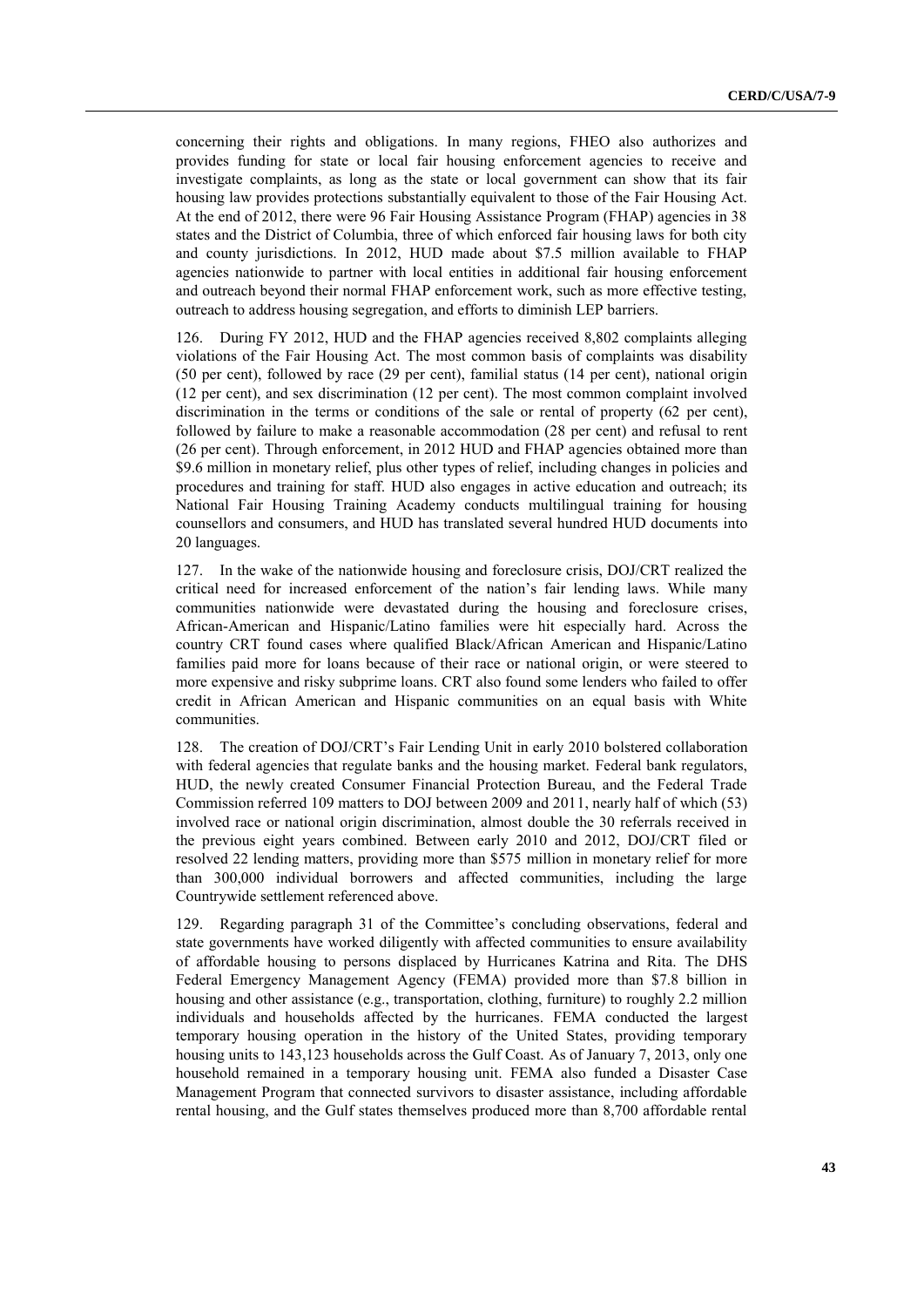units. More federally assisted housing exists in New Orleans today than existed before the hurricane, and hundreds of families have returned home.

130. HUD also implemented three major programs following Hurricane Katrina: the Katrina Disaster Housing Assistance Program (KDHAP), which provided rental assistance to approximately 10,000 displaced HUD-assisted and homeless households from October 2005 to January 2006; the \$390 million Disaster Voucher Program (DVP), which assisted more than 36,000 previously-assisted HUD families; and the Disaster Housing Assistance Program (DHAP), which provided both housing rental assistance and case management services enabling more than 50,000 families to transition to available rental housing in the market of their choice. Upon conclusion of DHAP in 2009, Congress provided further assistance that was eventually available to all families displaced by Hurricanes Katrina and Rita. All of HUD's programs include strong civil rights requirements and protections and involve consultation with affected communities; each state must follow a detailed citizen participation plan and ensure that grants are administered in conformity with Title VI of the Civil Rights Act of 1964 and the Fair Housing Act. In addition to the FEMA and HUD programs noted above, the Small Business Administration (SBA) offered loans and grants to assist homeowners, renters, businesses of all sizes, and private, non-profit organizations repair or replace real estate, personal property, and other assets.

131. With regard to outreach and community involvement, FEMA and the State of Louisiana sponsored "Louisiana Speaks" to involve survivors in the disaster recovery planning process. A national Louisiana Planning Day invited displaced people from across the country to provide thoughts on recovery priorities for their communities. Engaging and consulting with communities continues to be important in ensuring non-discrimination in preparedness, response, and recovery following disasters. For example, community involvement in developing post-Katrina evacuation plans helped facilitate evacuations for Hurricane Gustav in 2008. After the Deep-water Horizon oil spill in April 2010, which devastated the livelihoods of many minority communities, DHS established the Deep-water Integrated Services Team, consisting of DHS and 17 other federal agencies, to engage with affected communities. FEMA also deployed Community Relations Outreach Teams, and FEMA and DHS/CRCL created a new Standard Operating Procedure for outreach to populations with limited English proficiency or with additional communication needs, including low literacy levels. More recently, during Hurricanes Isaac and Sandy in 2012, the federal government engaged with diverse communities and, considering the potential impact of these storms on many immigrant communities, issued a statement in several languages on cessation of immigration enforcement activities associated with officiallyordered evacuations or an emergency government response. During Hurricane Sandy, DHS also issued a reminder to states, localities, and other recipients of federal financial assistance concerning their obligations under federal non-discrimination laws.

132. In September 2011, the federal government published a National Disaster Recovery Framework (NDRF), which emphasizes inclusiveness in the recovery process, including giving a voice to underserved populations in recovery, and sensitivity and respect for social and cultural diversity. Aware of the concerns that have been expressed with regard to the timeliness and availability of assistance to the persons most in need, the Administration has worked forthrightly to address problems and to ensure that assistance is available expeditiously, is targeted for those who need it most, and is appropriately designed for transition to a sustainable future.

133. Non-discrimination regarding public health, medical care, social security and social services. Disparities in access and treatment: With regard to article 5 and paragraph 32 of the Committee's concluding observations, under Title VI of the Civil Rights Act of 1964, discrimination on the basis of race, colour or national origin, including action that has a disparate impact on members of minorities, has long been prohibited in all federally funded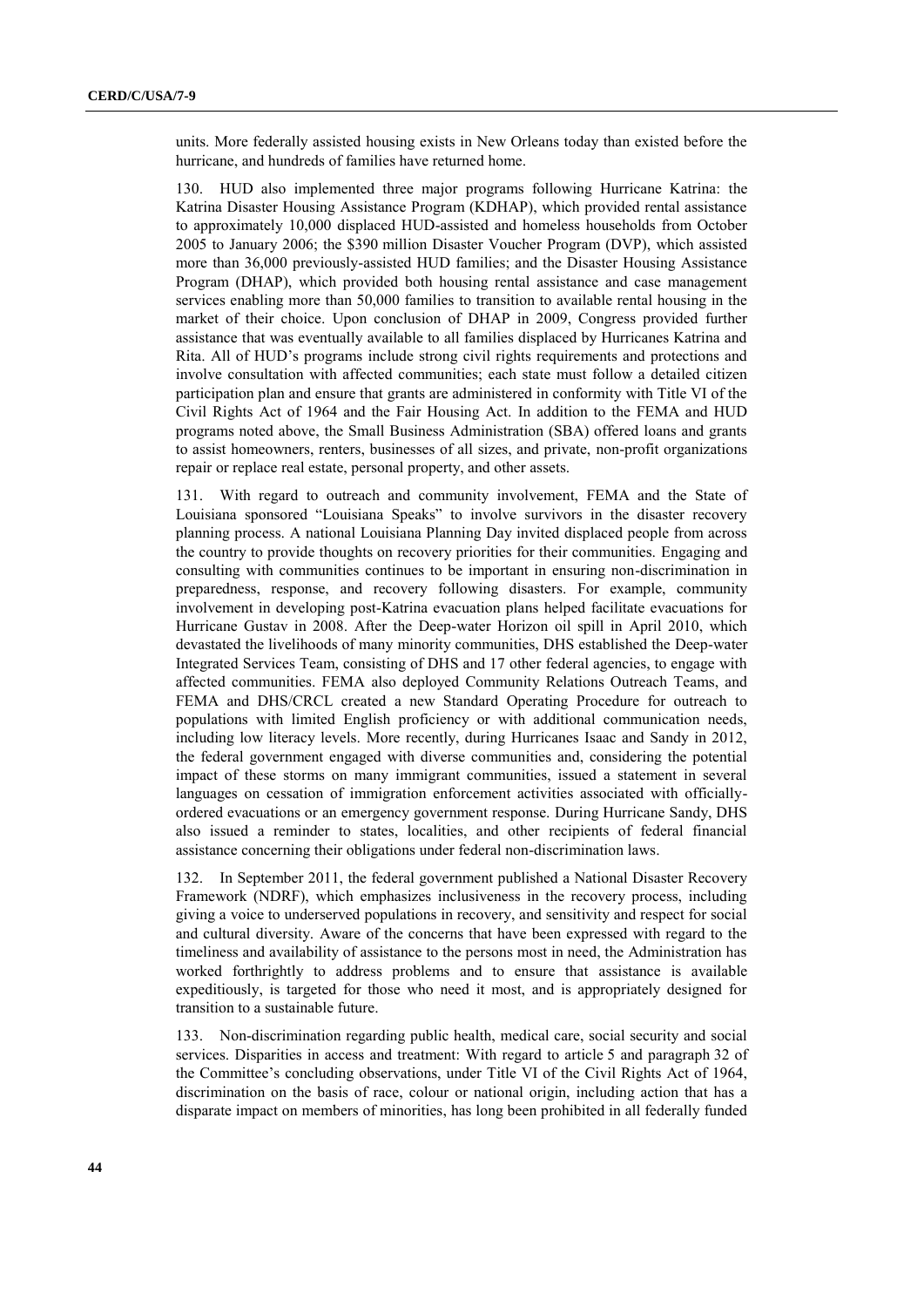hospitals and health care facilities. HHS and DOJ vigorously enforce these laws, and HHS collects and analyzes statistics on health care disparities. Every year since 2003, HHS has produced the National Healthcare Quality Report (NHQR) and the National Healthcare Disparities Report (NHDR), which track the level of health care quality, access, and disparities for the nation. Data are based on more than 200 health care measures categorized in areas such as access to care, efficiency of care, effectiveness of care, and health system infrastructure for racial and ethnic minority and low income groups and other priority populations, such as residents of rural areas and persons with disabilities. These analyses indicate that, in many cases, health care quality in America could be improved. The gap between best possible care and that which is routinely delivered remains substantial. The analyses also indicate that, despite substantial efforts to improve health care for all, disparities based on race and ethnicity, socioeconomic status and other factors persist at unacceptably high levels.

134. According to the 2011 reports, improvements in health care quality continue to progress at a slow rate – about 2.5 per cent a year. Few disparities in quality of care are narrowing, and almost no disparities in access to care are getting smaller. Overall, Blacks/African Americans and Hispanics/Latinos received worse care than Whites for about 40 per cent of measures, and Asian Americans and American Indians and Alaska Natives received worse care than Whites for about 30 per cent of measures. Poor people received worse care than high-income people for about 50 per cent of measures. (For related charts and additional statistical data, see the NHDR Chapter 10 "Priority Populations," pp. 233-247,available at http://www. ahrq.gov/qual/qrdr11.htm.).

135. Some minor improvements in health disparities have occurred. For example, since 1990, the gap in life expectancy between White males and Black/African American males narrowed from eight years to five years, and the gap in life expectancy between White females and Black/African American females decreased from six years to four years. (Health, United States, 2011, HHS Centers for Disease Control and Prevention (CDC), National Center for Health Statistics, available at [http://www.cdc.gov/nchs/ hus.htm.](http://www.cdc.gov/nchs/%20hus.htm))

136. In 2011, HHS also released the HHS CDC Health Disparities and Inequalities Report – United States,  $2011$  – the first in a series of periodic assessments that highlight health disparities by various characteristics, including race and ethnicity. This report, which represents a milestone in CDC's history of work to eliminate disparities, addresses disparities in health care access, exposure to environmental hazards, mortality, morbidity, behavioural risk factors, disability status, and social determinants of health. It finds that in recent decades the nation has made substantial progress in improving U.S. residents' health and reducing health disparities. Yet health disparities by race and ethnicity, along with other social characteristics, still persist. For example, persons who live and work in low socioeconomic circumstances are at increased risk for premature mortality, morbidity, unhealthy behaviours, reduced access to healthcare, and inadequate quality of care. Environmental hazards, such as inadequate and unhealthy housing and unhealthy air quality, likewise affect health outcomes. The study found that the highest infant mortality was for non-Hispanic Black/African American women, with a rate 2.4 times that for non-Hispanic White women. With regard to coronary heart disease, Black/African American women and men had much higher coronary heart disease rates in the 45-74 age group than women and men of the three other races. Likewise, obesity rates were lower for Whites than for Blacks/African Americans and Hispanic/Latino Americans.

137. The report recommends that health disparities be addressed with dual intervention strategies related to health and social programs and, more broadly, access to economic, educational, employment, and housing opportunities. The dual strategy includes making national and locally determined interventions universally available as well as making targeted interventions available to populations with specific needs. To address health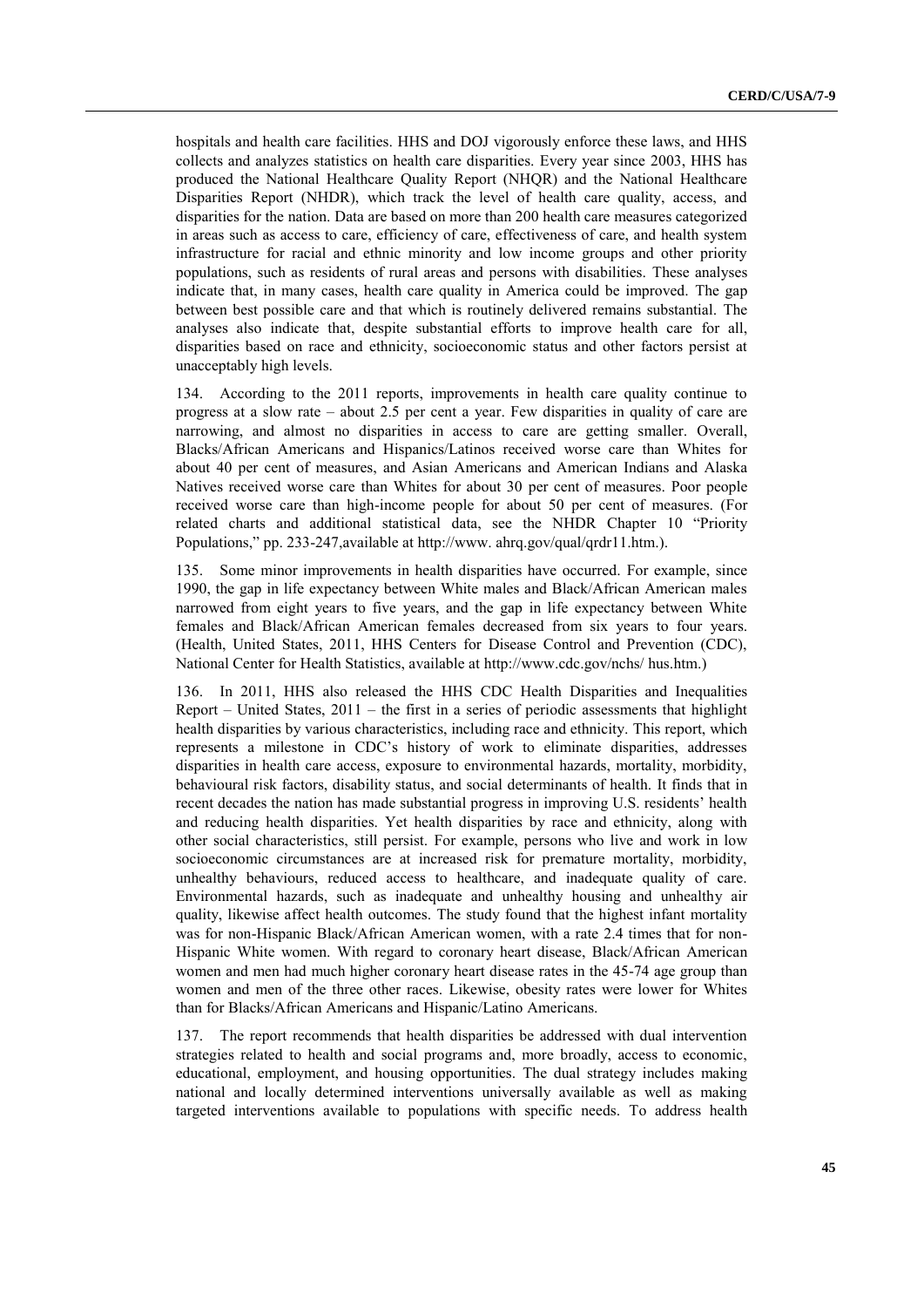disparities and inequalities at the national, state, tribal, and local levels, the CDC is leading an effort to compile and publish evidence-based and promising practices and strategies used by CDC-funded programs to address some of the persistent health disparities and inequalities highlighted in the HHS CDC Health Disparities and Inequalities Report. These practices and strategies will serve as a resource for practitioners at all levels in their efforts to address health disparities and inequalities. The HHS CDC Health Disparities and Inequalities Report – United States 2013 will also provide updates on topics covered in the 2011 report and introduce new topics as well.

138. The United States is committed to improving access to quality health care for all, and to reducing and eventually eliminating these disparities. For many years the United States has provided government benefits programs to address health care, such as Medicare and Medicaid. Hundreds of hospitals that are federally funded under the Hill-Burton Act are obligated to provide free or reduced-cost health care, regardless of an individual's ability to pay. In addition, the Emergency Medical Treatment and Labour Act requires Medicare-participating hospitals to provide, regardless of ability to pay, a medical screening examination when a request is made for emergency treatment, and also to provide the individual stabilizing treatment or an appropriate transfer if the hospital is unable to stabilize the individual within its capacity.

139. The ACA, which was upheld by the U.S. Supreme Court, National Federation of Independent Business et al. v. Sebelius, 132 S. Ct. 2566 (2012), is intended to help reduce health care disparities, inter alia, by: (1) expanding insurance coverage; (2) promoting preventive and wellness services; (3) improving chronic disease management; (4) increasing access to Community Health Centers, which provide comprehensive primary health care to patients regardless of ability to pay; (5) strengthening the cultural competency skills of health care professionals; (6) promoting implementation of HHS's April 2011 Action Plan to Reduce Racial and Ethnic Health Disparities and; (7) increasing the diversity of the health care workforce. Under the ACA, it is estimated that as many as 5.4 million Hispanics/Latinos, 3.8 million Blacks/African Americans, and 2 million Asian Americans who would otherwise be uninsured will gain coverage by 2016 through the expansion of Medicaid eligibility and creation of Affordable Insurance Exchanges; that 1.3 million young adult members of minority groups (736,000 Hispanics/Latinos, 410,000 Blacks/African Americans, 97,000 Asian Americans, and 29,000 American Indian/Alaska Natives have gained coverage because they are now able to stay on their parents' insurance through age 26; and that 45.1 million women can receive recommended preventive services without having to pay a co-pay or deductible. Under the ACA's expansion of the Community Health Centers program, more than 8,500 service delivery sites provide health care to more than 20 million patients throughout the United States and its territories – approximately 35 per cent of patients served are Hispanic/Latino and 25 per cent are Black/African American. In May 2012 HHS announced awards of \$728 million to build, expand and improve community health centers nationwide – part of a \$9.5 billion five-year expansion plan under the ACA. The ACA has also helped nearly to triple the number of clinicians in the National Health Service Corps, a network of primary care providers who receive scholarships and loan repayment in exchange for working in underserved communities. Black/African American physicians make up about 17.8 per cent of the Corps, a percentage that greatly exceeds their 6.3 per cent share of the national physician workforce.

140. In 2011, HHS released its Action Plan to Reduce Racial and Ethnic Health Disparities, outlining the goals and actions it will take to reduce racial and ethnic health disparities, building on the ACA. At the same time, the National Partnership for Action to End Health Disparities (NPA) released its National Stakeholder Strategy for Achieving Health Equity, which complements the Action Plan by providing a roadmap for public and private sector initiatives and partnerships to address disparities. The NPA is intended to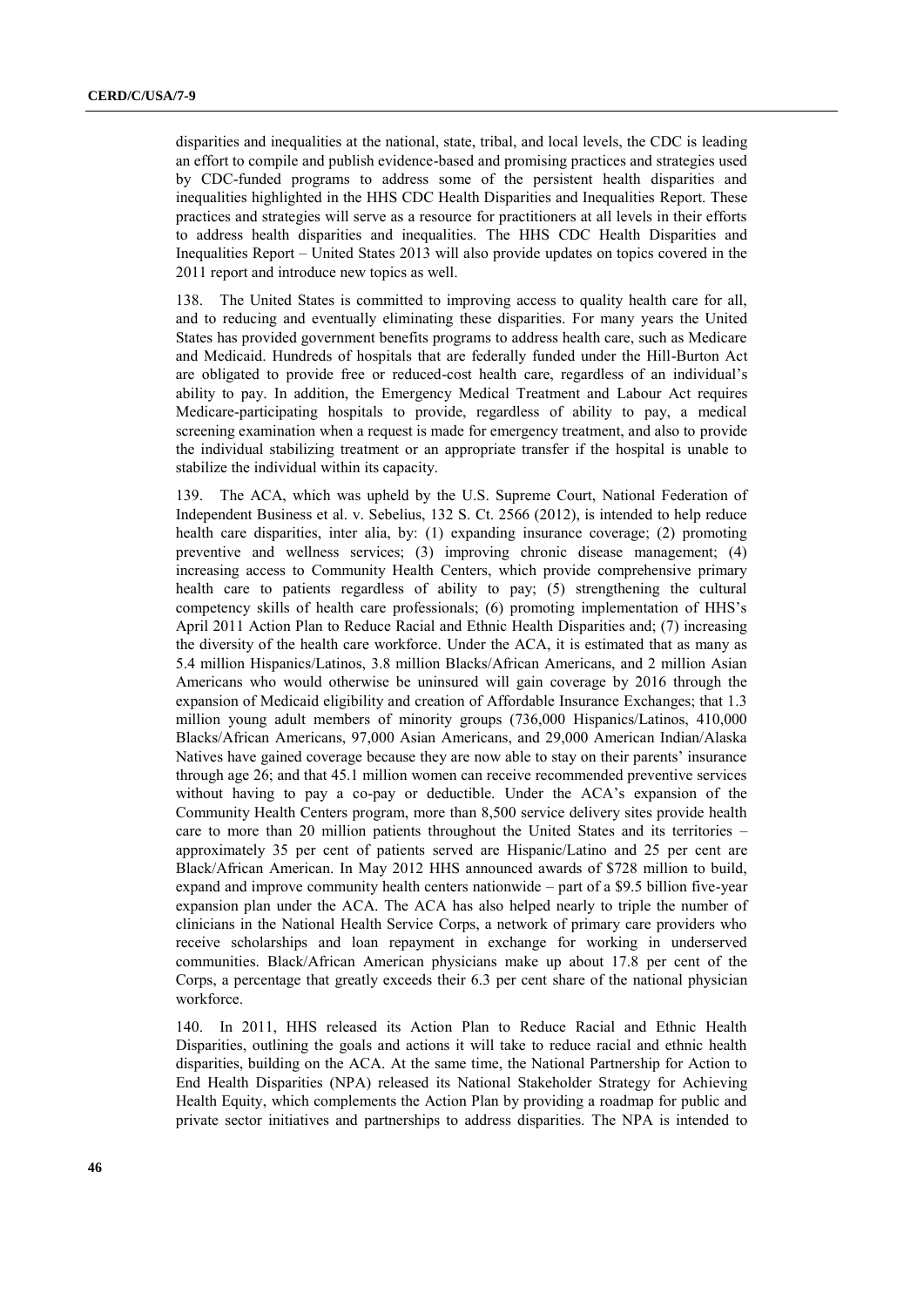mobilize a comprehensive, community-driven, and sustained approach to combating health disparities and to move the nation toward achieving health equity, http://minorityhealth.hhs .gov/npa/. In February 2013, under the leadership of HHS/OCR, HHS released its 2013 Language Access Plan, ensuring that LEP individuals have meaningful access to HHS programs, including Medicare and those established under Title I of the ACA.

Healthy People 2020 is an ambitious, yet achievable, disease prevention/health promotion agenda to improve the health of all Americans throughout the decade ending in 2020 and to achieve health equity, eliminate disparities, and improve the health of the Nation during that period. HHS grants more than \$14.2 million to universities and medical schools to study and implement more effective health strategies among racial and ethnic minority populations. It also has programs to improve the cultural and linguistic competency of health care providers, such as the HHS/OCR Medical Schools National Initiative, which has worked with 18 medical schools to develop the flagship course, "Stopping Discrimination Before It Starts: The Impact of Civil Rights Laws on Healthcare Disparities – A Medical School Curriculum," [https://www.mededportal.org/](https://www.mededportal.org/%20publication/7740)  [publication/7740.](https://www.mededportal.org/%20publication/7740)

142. With regard to Native American health disparities, the Obama Administration understands and seeks to support the priority tribal leaders place on improving the delivery of health care services in their communities. The Indian Health Service (IHS) has engaged for many years with federally recognized tribes. The Obama Administration achieved a 29 per cent increase in funding for the IHS during the last 4 years, in addition to \$500 million provided to the IHS under the Recovery Act. Under the Indian Health Care Improvement Act, which was made permanent by the ACA, IHS is addressing priorities identified by tribes, including long-term care, behavioural health, diabetes/dialysis, and improving the collaboration and coordination of services for veterans eligible for services of both the Department of Veterans Affairs (VA) and IHS. In consultation with tribal leaders, HHS and DOI are also working together to combat a full range of social issues affecting health in Indian Country.

143. Non-discrimination with regard to Social Security. Social Security retirement benefits are available without regard to race, colour, or national origin to all eligible persons who have worked at least 10 years. Age 65 is the full retirement age for those born between 1938 and 1943, as is age 66 for those born between 1943 and 1959, although benefits may begin as early as age 62. Social Security disability coverage is likewise available to all eligible persons without regard to race, colour or national origin. Medicare, a health insurance program for people age 65 or older (or under age 65 with certain disabilities), is also available without regard to race, colour or national origin. Medicaid provides health insurance to low-income individuals and families of any age, also without discrimination.

144. Environmental justice: Recognizing that low income and minority communities often are exposed to an unacceptable amount of pollution, the Obama Administration is committed to making environmental justice a central part of the everyday decision-making process. The Administration has re-energized the Federal Interagency Working Group on Environmental Justice (EJ IWG), founded in 1994 under Executive Order 12898. In addition, the White House Forum on Environmental Justice, held in December 2010, focused on addressing environment and health disparities and on how low income and minority communities can prepare for the environmental and health impacts of climate change. Administration initiatives include: issuing final environmental justice strategies, implementation plans and/or progress reports for 15 agencies, including Plan Environmental Justice ("EJ") 2014, which is EPA's strategy to develop stronger community relationships and increase agency efforts to improve environmental and health conditions in overburdened communities; and increasing collaboration between the EJ IWG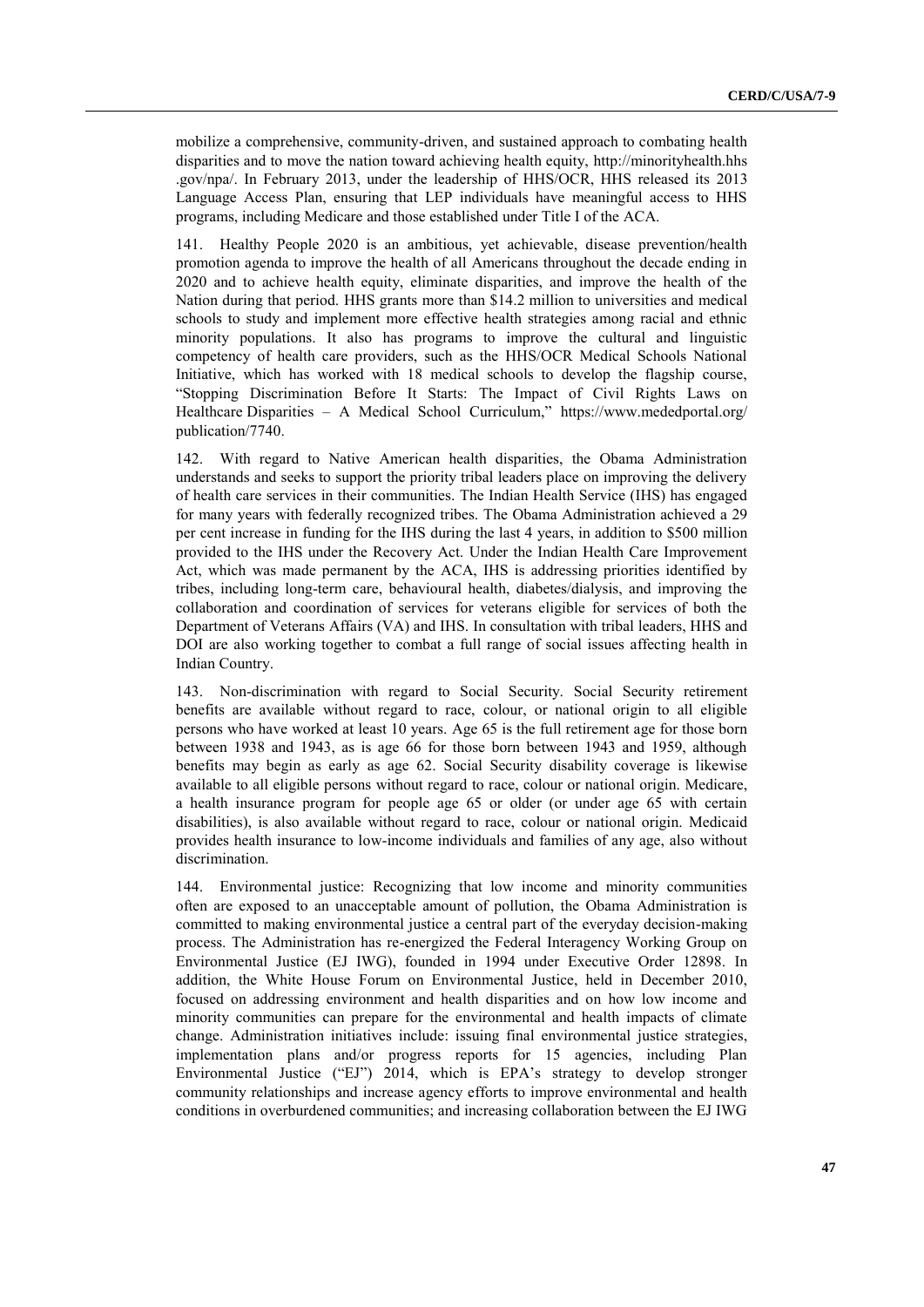and other federal partnerships, such as the Partnership for Sustainable Communities and the Action Plan to Reduce Racial Ethnic Asthma Disparities. The Asthma Action Plan recognizes that poor and minority children suffer a greater burden of the disease, and focuses on ensuring that the populations most severely affected receive evidence-based comprehensive care.

145. Non-discrimination with regard to education and training: De jure racial segregation in education has been illegal in the United States since the landmark decision in Brown v. Board of Education, 347 U.S. 483 (1954). As discussed above under article 2, DOJ/CRT and ED/OCR work actively to ensure non-discrimination in education. DOJ/CRT monitors compliance of school districts with U.S. civil rights laws and initiates case reviews to ensure that school districts operating under court orders as a result of former de jure segregation live up to the requirements of those orders; relief has been secured in 43 desegregation cases in the last four years. DOJ/CRT and ED/OCR also enforce laws prohibiting discrimination in schools, colleges, and universities on the basis of factors that include race, colour, and national origin, such as Titles IV (non-discrimination by public school districts, colleges, and universities on the basis of race, colour or national origin) and VI of the Civil Rights Act of 1964 (non-discrimination by recipients of federal financial assistance), and the EEOA of 1974 (prohibiting discrimination by public schools based on race, colour, or national origin, including failing to help ELL students overcome language barriers, enforced by DOJ). Between FY 2009 and FY 2012, ED/OCR received 28,971 complaints and resolved 28,577 complaints under Title VI. The two agencies have conducted joint investigations and compliance reviews under these statutes in the last four years. Cases have included two comprehensive EEOA/Title VI settlements with the Boston Public Schools to resolve findings that roughly 8,500 ELL students had been without services to help them acquire proficiency in English. As noted above, the two agencies have also provided guidance reminding school districts of the obligation under federal law to provide equal educational opportunities regardless of actual or perceived immigration status, and also guidance for K-12 school districts and college and universities on the voluntary use of race to achieve diversity or avoid racial isolation.

146. ED also administers the Elementary and Secondary Education Act of 1965 (ESEA), which, as amended, provides a framework for improving performance for all students. This law and the Obama Administration's actions to re-tool it more effectively to prepare students to succeed in college and the workplace, while at the same time giving states greater flexibility in addressing achievement gaps, are described in detail in paragraphs 59 and 60 of the 2011 U.S. ICCPR Report. In 2011, ED announced a flexibility opportunity under the ESEA to set aside barriers unintentionally inhibiting reforms in exchange for rigorous and comprehensive state-developed plans designed to improve educational outcomes for all students, close achievement gaps, increase equity, and improve the quality of instruction. Currently, 34 states and the District of Columbia have been approved for ESEA flexibility, and requests from a number of additional states are under review. Under the ESEA, states administer state-developed assessments in reading/language arts and mathematics in grades 3 through 8 and once in high school, and in science in three grade spans (3-5, 6-9, 10-12). States must disaggregate data from these assessments by gender, major racial/ethnic groups, poverty, migrant status, students with disabilities, and ELLs) to highlight achievement gaps among these groups. In addition, ED administers assessments for students in the 4th and 8th grades every two years, with an additional test in the 12th grade. These tests, called the National Assessment of Educational Progress (NAEP) and published as the "Nation's Report Card," show modest progress in reducing achievement gaps in some areas, although significant gaps continue to exist between White and other racial groups except the combined group consisting of Asians and Pacific Islanders (who sometimes score above White students on average). Native Hawaiians and other Pacific Islanders, reported separately for the first time in 2011, scored below White students in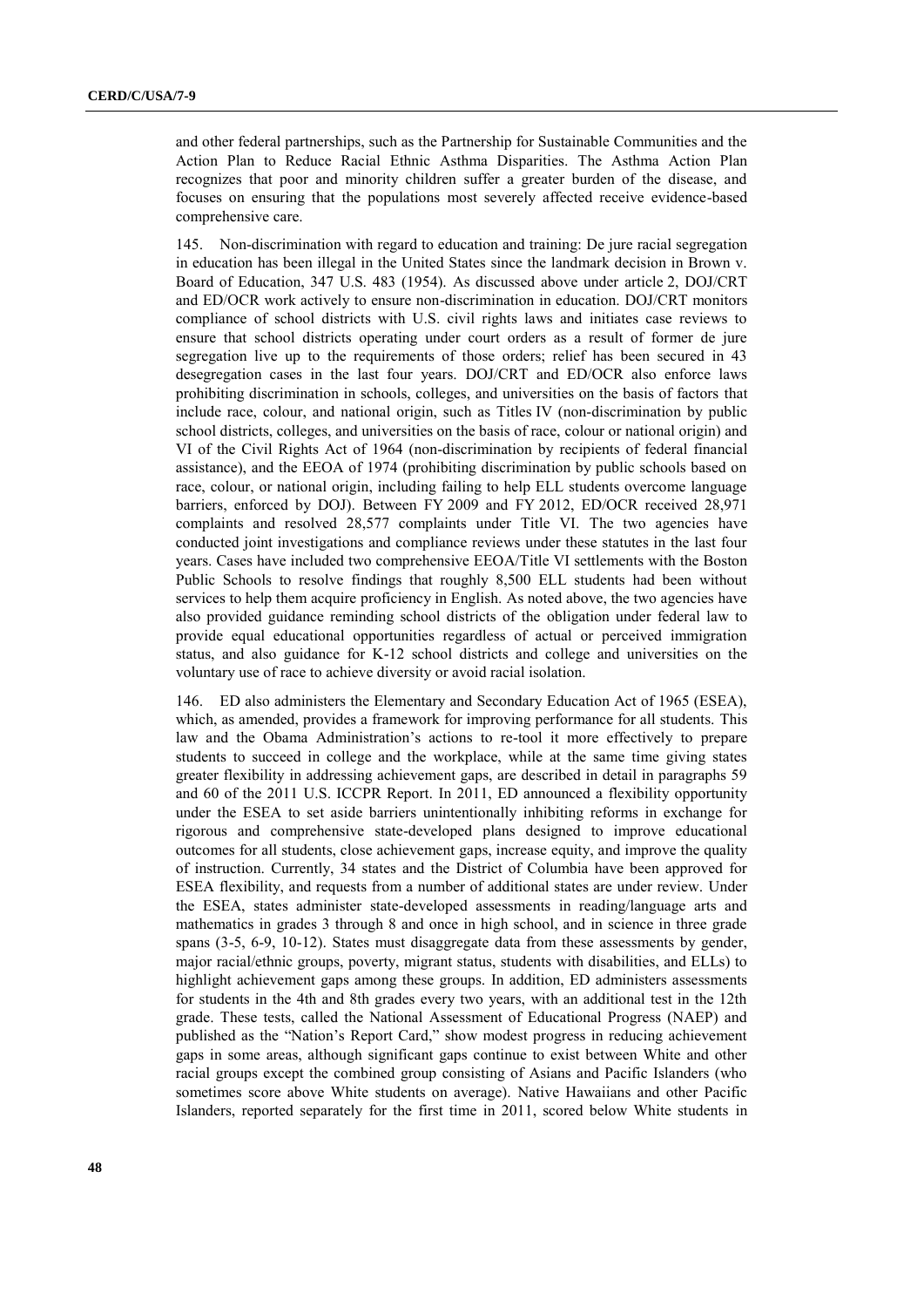both reading and mathematics. Statistics regarding educational attainment can be found in paragraphs 11 to 13 of the common core document and at [www.nces.ed.gov/nations](http://www.nces.ed.gov/nations%20reportcard/)  [reportcard.](http://www.nces.ed.gov/nations%20reportcard/)

147. The ESEA, as amended, requires states to develop and implement English language proficiency standards and to carry out annual assessments of ELL students. The National Center for Education Statistics reports that between the 2000-01 and 2009-10 school years, the number of school age children (ages 5-17) being served in appropriate programs of language assistance (e.g., English as a Second Language, High Intensity Language Training, bilingual education) increased from 3.7 million to 4.7 million – from 8 per cent to 10 per cent of the population in this age range. Under Title VI of the Civil Rights Act of 1964, ELL students must receive from their states and local educational agencies instructional services appropriate to their level of English proficiency. In addition, Title III of the ESEA provides formula grants to states for supplementary services to ELLs to increase their English proficiency.

148. ED also provides formula grant funds to school districts to meet the culturally related academic needs of AI/AN students, and also provides funding to tribes, school districts, and other entities under several discretionary grant programs to improve educational opportunities. Under a new pilot program, ED is funding tribal educational agencies that have entered agreements with their state educational agencies to provide services to public schools located on Indian reservations. In addition, based on consultations with tribal officials concerning the importance of preserving Native languages, the Administration has proposed changes to the ESEA that support, inter alia, flexibility in the use of federal education funds for Native language immersion and Native language restoration programs. Advancement of native languages is also a recognized factor in other programs as indicated in the White House report, Continuing the Progress in Tribal Indian Communities, [http://www.whitehouse.gov/sites/default/files/wh\\_tnc\\_](http://www.whitehouse.gov/sites/default/files/%20wh_tnc_%20accomplishments_report_final.pdf.)  [accomplishments\\_report\\_final.pdf.](http://www.whitehouse.gov/sites/default/files/%20wh_tnc_%20accomplishments_report_final.pdf.)

149. With regard to paragraph 34 of the Committee's concluding observations concerning the achievement gap, in the 48 years since enactment of the Civil Rights Act of 1964, access to quality academic programs has increased tremendously among minority students and ELL students. While progress has been made in reducing the achievement gaps in some areas, as noted above, the data indicate that significant gaps continue to exist. The Obama Administration is committed to working to eliminate these gaps.

150. The Administration's work to address the achievement gap includes the following ED programs, among others: (1) the Race to the Top program, which has inspired many forward-thinking state reforms in education (in 2010 nearly \$4.3 billion was awarded to 11 states and the District of Columbia, assisting 13.6 million students and 980,000 teachers, and an additional \$700 million was made available in 2011 for the RTT program and the Race to the Top-Early Learning Challenge program, a state grant to promote high quality early childhood education and close the achievement gap for children with high needs); (2) programs that are part of the Investing in Innovation Initiative ("i3"), Promise Neighbourhoods, and School Improvement Grants, which are intended to foster innovation, reform the lowest performing schools, and provide support for effective school reform (e.g., for "i3," \$650 million was made available in 49 grants in 2010, \$148 million in 23 grants in 2011, and \$142 million in 20 grants in 2012; and for Promise Neighbourhoods, \$10 million was awarded in 21 grants in 2010, \$30 million in 20 grants in 2011, and \$60 million, including 17 new grants, in 2012), and; (3) continued implementation of other federal programs focused on reducing achievement gaps (e.g., Title I, Part A of the ESEA, which provides more than \$14.5 billion annually to local educational agencies (LEAs) to improve achievement of low-achieving students in high poverty schools; and Title III of the ESEA, which provides grants to LEAs to increase the English proficiency of ELLs). For additional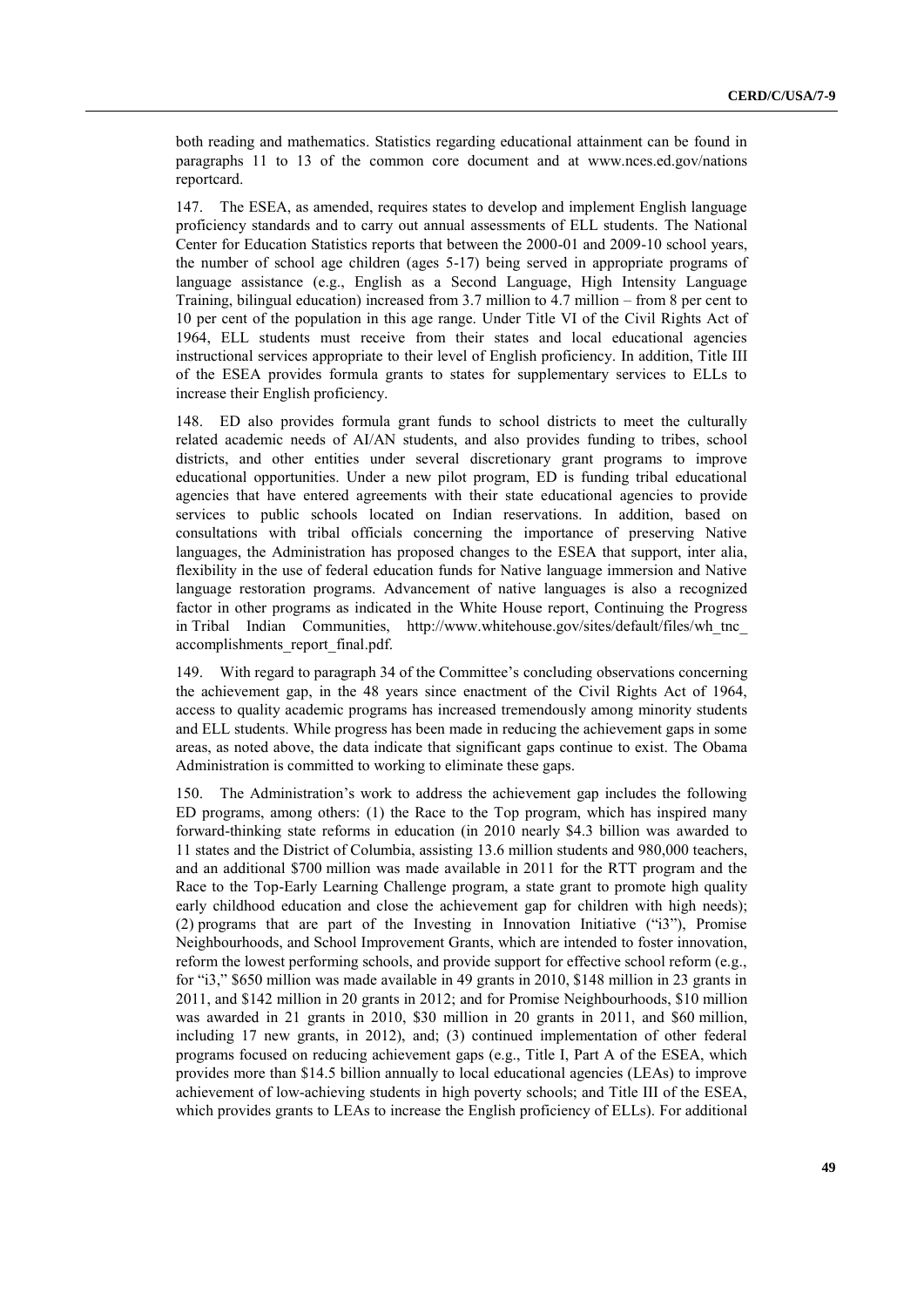information on measures to address the achievement gap, see the discussion above under paragraphs 16 and 17 of the Committee's concluding observations.

151. Zero tolerance policies. Crime in schools has decreased significantly since the mid-1990s.<sup>18</sup> However, in response to public perception that U.S. public schools were becoming increasingly violent, many schools revised their discipline practices, policies, and procedures, including policies mandating suspension or expulsion, or permitting or requiring referrals to juvenile justice authorities after specific disciplinary offenses or specific numbers of offenses have been committed. Such student discipline policies can interrupt a student's education and diminish that student's chances for success, and for too many students these school-imposed sanctions lead to students being placed in (or drawn into) the criminal justice system through a pathway commonly referred to as the "school-toprison pipeline." The federal government is keenly aware that some of these policies and practices have had a disproportionate impact on minority students, in particular on Black/African American boys.

152. DOJ and ED are committed to addressing racial disparities in discipline as well as the resulting "school-to-prison pipeline." For example, in 2011, the two agencies announced a collaborative initiative to improve school discipline practice and reduce disparities in discipline, [http://www.ed.gov/news/press-releases/secretary-duncan-attorney](http://www.ed.gov/news/press-releases/secretary-duncan-attorney-general-holder-announce-effort-respond-school-prison-p)[general-holder-announce-effort-respond-school-prison-p.](http://www.ed.gov/news/press-releases/secretary-duncan-attorney-general-holder-announce-effort-respond-school-prison-p) Examples of cases are found above in the discussion of education as it relates to article 2 and paragraph 21 of the Committee's concluding observations. ED/OCR is collecting data on a number of students receiving expulsions under zero tolerance policies, suspensions, referrals to law enforcement and corporal punishment. ED's Office of Safe and Healthy Students has forged links between school police chiefs and juvenile and family court judges and is circulating information on best practices to prevent, mitigate, and deal with crime and violence in schools, and as noted above, ED and DOJ hosted a first-ever conference on this issue in 2010. ED/OCR has recently resolved three compliance reviews addressing discriminatory discipline in school districts in California and Delaware. DOJ recently reached comprehensive settlement agreements addressing discriminatory discipline based on race and national origin with school districts in Mississippi and Florida.

153. As discussed above with respect to paragraphs 16 and 17 of the Committee's concluding observations, the Administration is committed to addressing harassment and bullying in schools. It has formed the Interagency-6-Bullying Working Group, a coordinated effort to develop a national strategy to end bullying in schools. School districts have a responsibility to stop bullying and harassment whenever it happens, and when harassment occurs because of a student's race, colour, national origin, or other protected ground, DOJ/CRT and ED/OCR have the legal enforcement authority to take action under the Equal Protection Clause of the U.S. Constitution and federal laws such as Titles IV and VI of the Civil Rights Act of 1964. In 2010, ED/OCR issued guidance on school responsibilities to address harassment and bullying under the civil rights laws. In addition to DOJ/CRT's settlement resolving the severe harassment of Asian-American students at South Philadelphia High School referenced above, DOJ/CRT and ED/OCR resolved a case of harassment and disproportionate discipline of Somali-American students at Owatonna High School in Minnesota in which the district had meted out disproportionate discipline for students involved in a fight and the district's policies, procedures, and trainings were not adequately addressing harassment against Somali-American students. DOJ/CRT also recently reached settlements to resolve investigations of alleged racial harassment at

<sup>18</sup> See, e.g., National Center for Education Statistics and Bureau of Justice Statistics, "Indicators of School Crime and Safety 2010," Table 3.1, "Percentage of students ages 12-18 who reported criminal victimization at school during the previous 6 months, 1995-2007", pp. 94-95.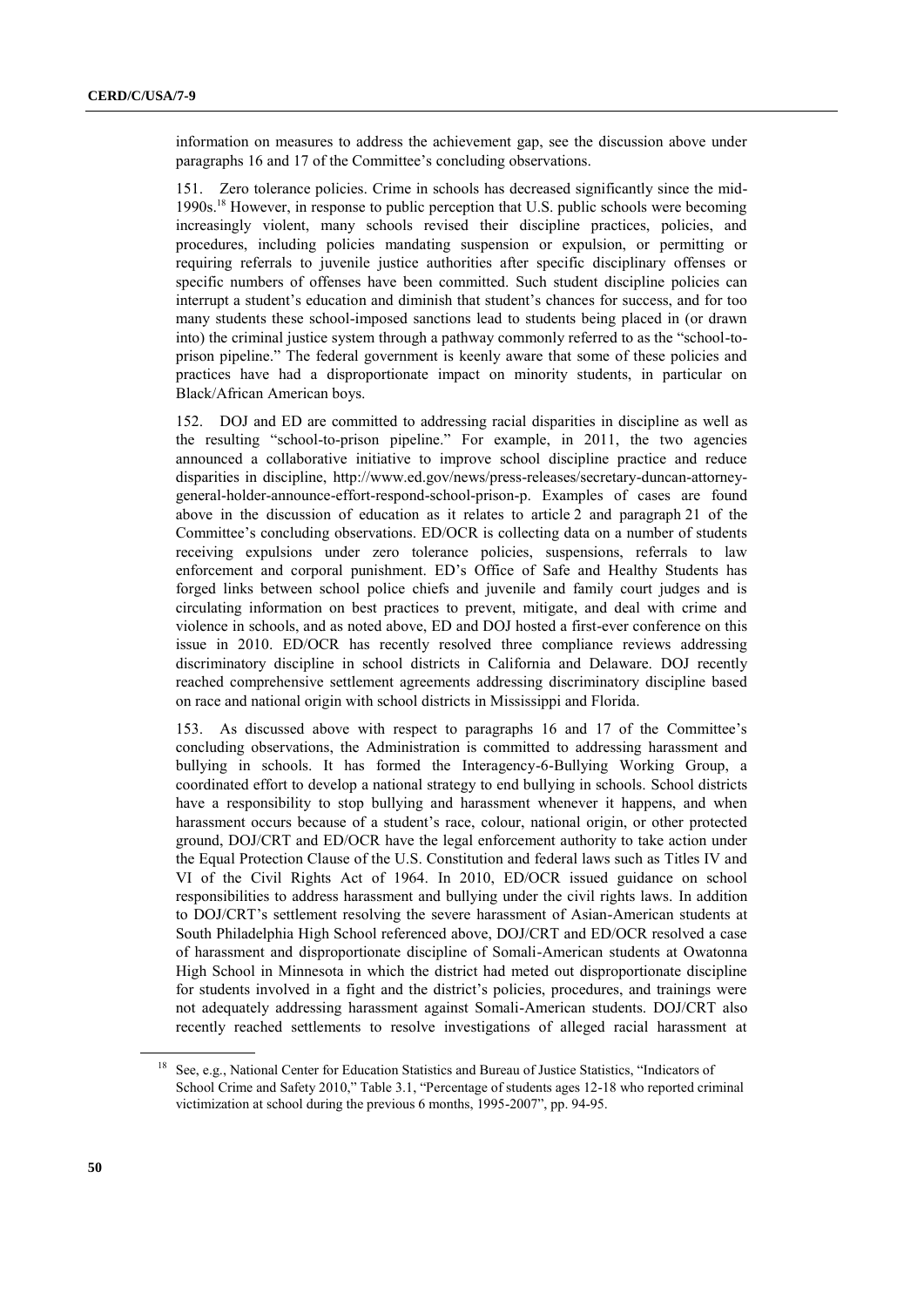schools in Ohio and Indiana. These settlements require changes to policies and training to ensure schools are safe and inclusive places for learning for all students.

154. President Obama has made clear his commitment to protecting children from bullying and harassment of all kinds; he and First Lady Michelle Obama convened a conference at the White House in March 2011 to bring students, parents, educators and other stakeholders together to discuss bullying prevention. Federal officials have also met with advocates from Arab and South Asian communities and other advocacy organizations, and have spoken to schools and other groups concerning this issue.

155. Non-discrimination with regard to participation in cultural activities and access to places or services intended for use by the general public. The rich and diverse cultural heritage of the United States grows even richer and more diverse as the United States becomes increasingly multi-racial and multi-ethnic. The long tradition of cultural expression in the United States continues to be evidenced in the thousands of ethnic heritage events, clubs, and theatrical, artistic, sports, and musical events that celebrate cultural affiliation and diversity nationwide. Equal participation in cultural activities and access to places and services intended for use by the general public, such as transportation, hotels, restaurants, theatres and parks, are protected primarily through the First, Fifth, and Fourteenth Amendments of the Constitution, supplemented by U.S. laws, including Title II of the Civil Rights Act of 1964, as amended, which makes it unlawful for certain places of public accommodation, such as hotels, restaurants and places of entertainment, to discriminate on the basis of, inter alia, race, colour or national origin. For example, in 2012 CRT partnered with the Pennsylvania Human Relations Commission to resolve allegations that a swim club in Philadelphia discriminated on the basis of race, [http://www.justice.gov/opa/pr/2012/August/12-crt-1017html.](http://www.justice.gov/opa/pr/2012/August/12-crt-1017html) A declining proportion of public accommodations cases in recent years has involved race and ethnicity, with an increasing proportion now based on disability. DOJ may bring lawsuits for injunctive relief under Title II when there is reason to believe that a person has engaged in a pattern or practice of discrimination. Individuals may also file suit to enforce their rights under Title II and other federal and state statutes. Title III of the Civil Rights Act of 1964 likewise prohibits discrimination by public facilities, such as public museums or centers. See annex A to the common core document for a discussion of state laws and enforcement efforts.

# **II. Information by relevant groups of victims or potential victims of racial discrimination**

#### **A. Discussion of types of persons**

156. Refugees and displaced persons: With regard to paragraph 37 of the Committee's concluding observations, the Refugee Act of 1980 introduced into U.S. law a definition of "refugee" generally conforming to the definition contained in the 1951 Convention Relating to the Status of Refugees, as amended and incorporated by reference into the 1967 Protocol Relating to the Status of Refugees, to which the United States is a Party. This definition is found in section 101 (a)(42) of the INA, 8 U.S.C. 1101 (a)(42), and governs both the adjudication of asylum status for persons physically present in the United States and refugee status for individuals overseas seeking resettlement in the United States through the U.S. Refugee Admissions Program. See 8 U.S.C. 1157-1158.

157. In FY 2012, the United States admitted 58,238 refugees through its refugee resettlement program. For refugees resettled in the United States in FY 2012, the leading countries of nationality were Burma, Iraq, and Bhutan. The refugee admissions numbers were above those for 2011 (56,424) but below those for 2010 (73,311). In 2012, refugees were 54 per cent male and 46 per cent female. The United States granted asylum through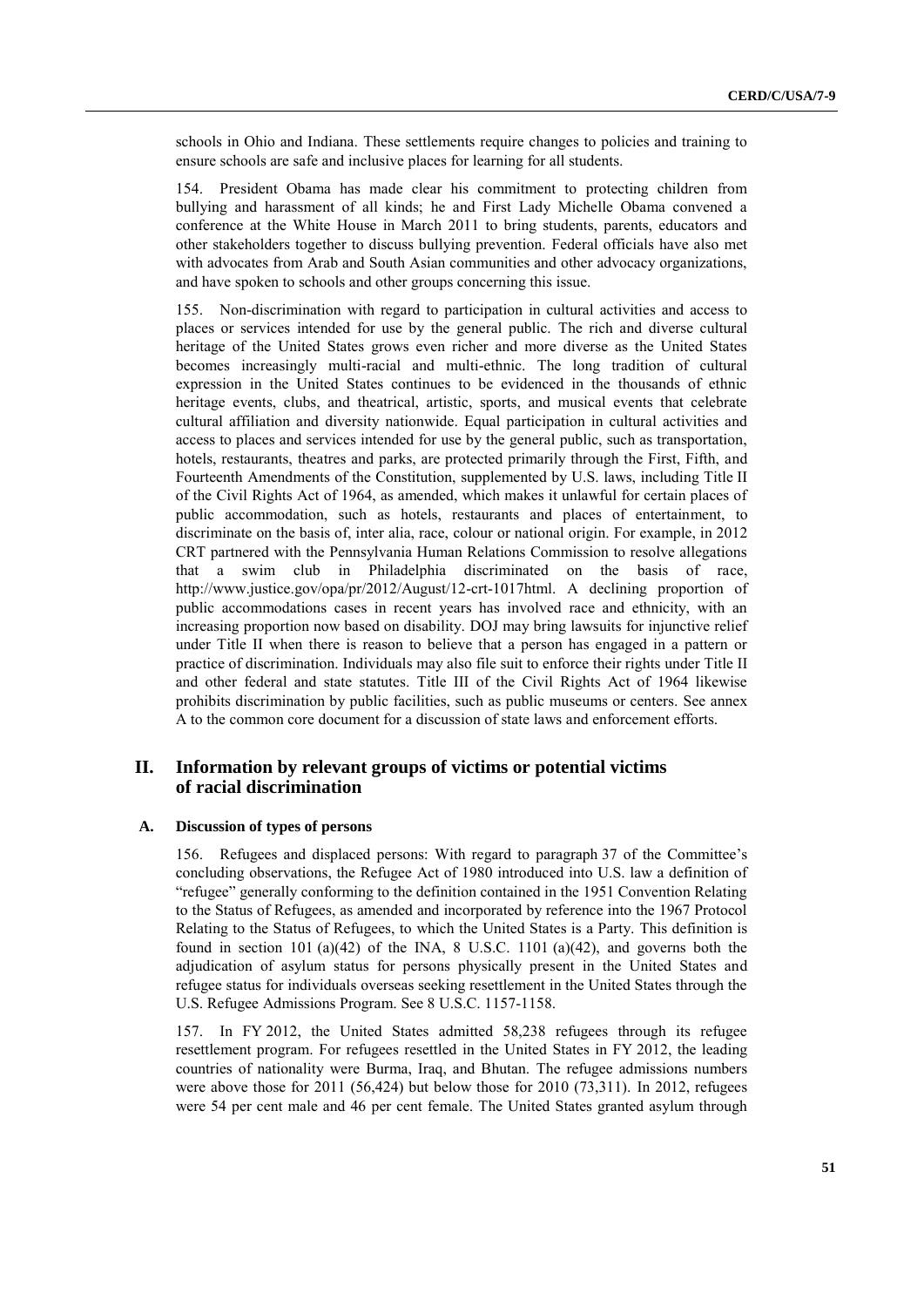"affirmative" applications to U.S. Citizenship and Immigration Services (USCIS) in almost 13,000 cases to individuals already present in the United States. The affirmative asylum numbers were above those for both 2011 (10,700) and 2010 (9,174). The United States also granted nearly 12,000 "defensive" asylum applications in FY 2012 in removal proceedings before DOJ immigration judges. For asylees in FY 2012, the leading countries of nationality for successful applicants were China, Egypt, and Ethiopia (affirmative applications) and China, Ethiopia, and Nepal (defensive applications).

158. The United States recognizes that refugees may benefit from targeted assistance that acknowledges the particular vulnerabilities they may face and helps them integrate into American society. The DOS Bureau of Population, Refugees, and Migration maintains cooperative agreements with non-profit organizations to assist refugees during the first three months after arrival by providing goods and services necessary to help them transition into their new communities. The HHS Office of Refugee Resettlement works through the states and non-profit organizations to provide longer-term cash and medical assistance, as well as language and social services. For example, the Unaccompanied Refugee Minors Program establishes legal responsibility for unaccompanied alien children, under state law, to ensure that they receive the full range of assistance, care, and services available to all foster children in the state.

159. Additionally, U.S. law provides for temporary protected status (TPS) for eligible noncitizens in the United States who are nationals of certain countries, as designated by the Secretary of Homeland Security, that are enduring an armed conflict, devastation from a natural disaster, or other extraordinary and temporary conditions. For a discussion of TPS and other protections against return, in particular those available to asylum-seekers, please refer to the discussion under article 13 of the 2011 U.S. ICCPR Report.

160. Non-citizens: The United States has one of the most open immigration systems in the world. As noted in paragraph 7 of the common core document, 13 per cent of the U.S. population is now foreign born. The percentage of the foreign born population that has become naturalized citizens stood at 43.7 per cent in 2010. Citizenship status is positively correlated with the number of years spent in the U.S. since arrival, as well as education. Data from 2010 show that foreign born persons from Central America and Mexico had much lower rates of naturalization than persons from Europe, Asia, and the Caribbean. See "The Foreign-Born Population in the United States: 2010," U.S. Census Bureau, May 2012, at p. 11, [http://www.census.gov/prod/2012pubs/acs-19.pdf.](http://www.census.gov/prod/2012pubs/acs-19.pdf) In 2011, the foreign born accounted for 15.9 per cent of the U.S. labour force; their labour force participation rate was 67 per cent, compared to 63.6 per cent for the native born. Foreign born workers were more likely than native born workers to be employed in service occupations; production, transportation, and material moving occupations; and natural resources, construction, and maintenance occupations. See id.

161. As noted in the discussions related to noncitizens under articles 1 and 5 above, as a matter of U.S. law, all persons within the territory of the United States, regardless of immigration status, enjoy substantial protections under the U.S. Constitution and domestic laws, including the right to equal treatment before tribunals and other organs administering justice. Many of these protections are shared equally with citizens, including a broad range of protections against racial and national origin discrimination in education and employment. For further discussion of issues related to employment discrimination, please see the discussion above regarding paragraph 28 of the Committee's concluding observations. Protection of noncitizens, including refugees, asylum-seekers and stateless persons, from discrimination is discussed further in paragraphs 101-108 (Law with regard to Aliens) of the 2011 U.S. ICCPR Report.

162. Immigration detention: Regarding the Committee's request for information on immigration detention in paragraph 37 of its concluding observations, immigration laws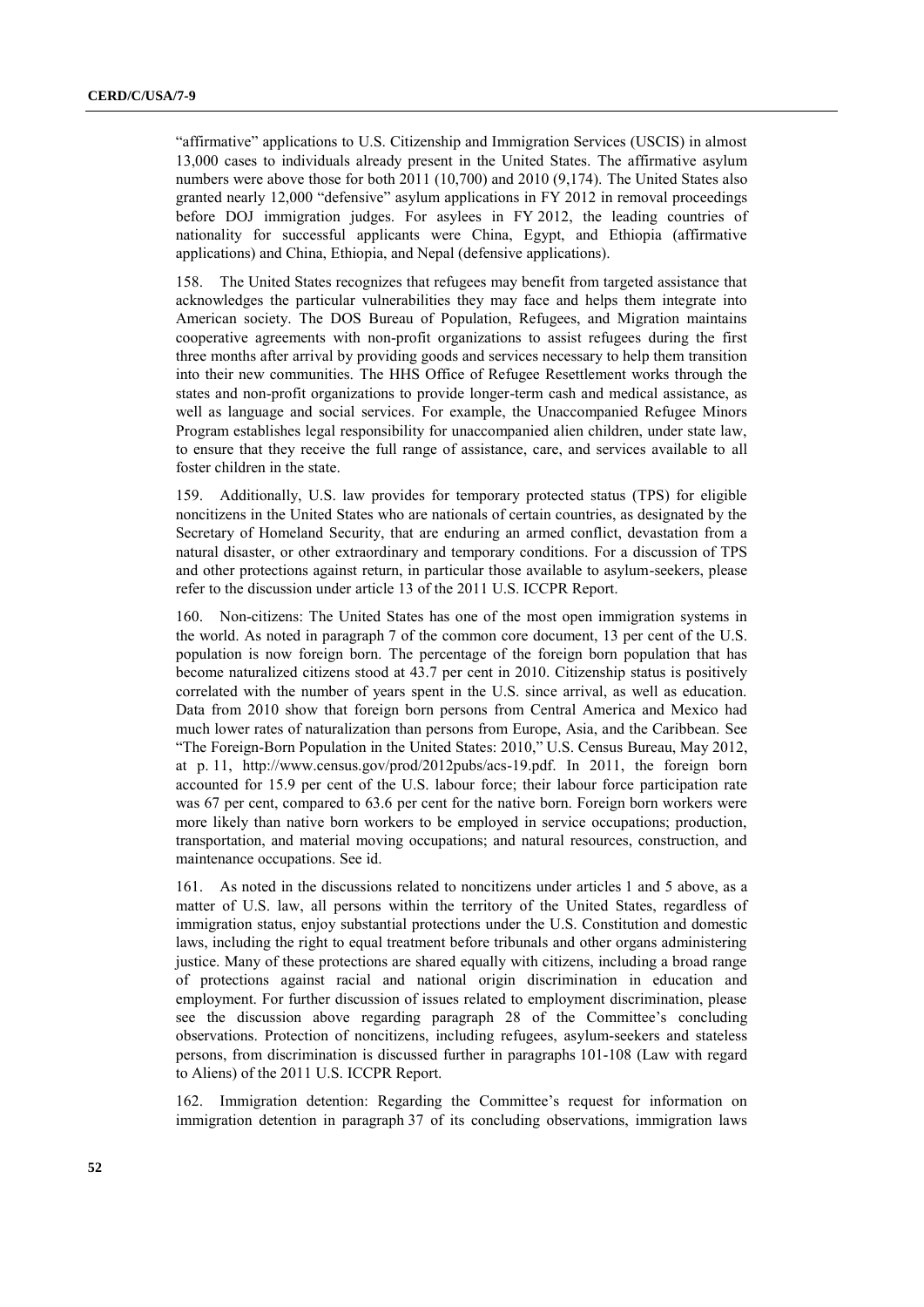generally require certain categories of noncitizens to be detained pending removal proceedings. Among those categories are noncitizens who are subject to expedited removal proceedings after having been found inadmissible upon arrival at a port of entry (including noncitizens subject to expedited removal proceedings after having been found inadmissible for having engaged in fraud or wilful misrepresentation or for lack of proper entry documents), those who have committed certain serious criminal offenses, and those subject to terrorism-related grounds of inadmissibility. For most aliens, DHS has discretion to authorize release while such proceedings are pending, and, with some exceptions, detained aliens in removal proceedings have a right to a custody redetermination hearing before an immigration judge. See 8 C.F.R. 1003.19(h)(2)(ii). Once an individual's order of removal becomes administratively final, DHS may detain the individual for a period reasonably necessary to bring about his or her removal. See 8 U.S.C. 1231(a); 8 C.F.R. 241.13-14; see also Zadvydas v. Davis, 533 U.S. 678, 701 (2001) (six months is a presumptively reasonable period of time for removal for admitted aliens); Clark v. Martinez, 543 U.S. 371, 377-78 (2005) (same for applicants for admission). Individuals who are released from immigration detention pending removal may be released on bond, placed on other forms of supervision, or enrolled in an alternative to detention (ATD) program. These custody decisions are based on analysis of flight risk, public safety factors, and the availability of detention resources.

163. Under the INA's expedited removal provisions, when an immigration officer determines that an arriving alien or an alien physically present in the United States for less than 14 days without being admitted or paroled and encountered within 100 air miles of any U.S. border is inadmissible because the alien engaged in fraud or misrepresentation  $(8 \text{ U.S.C. } 1182(a)(6)(C))$  or lacks proper entry documents  $(8 \text{ U.S.C. } 1182(a)(7))$ , the individual may be ordered removed from the United States, subject to review and approval by a supervisor, without a hearing before an immigration judge. See 8 U.S.C. 1225(b). However, if an individual expresses a fear of persecution or torture, an intention to apply for asylum, or a fear of return to his or her country, the case is referred to a USCIS asylum officer for credible fear protection screening. Individuals in the expedited removal process who are referred to USCIS for a credible fear interview are generally subject to mandatory detention pending a determination by an asylum officer and any review of that determination by an immigration judge. See 8 U.S.C.  $1225(b)(1)(B)(IV)$ ; 8 C.F.R. 235.3(b)(4)(ii). Individuals found to have a credible fear are automatically considered for parole under the 2010 policy and procedures described below, and a majority of these individuals are released on parole.

164. On January 4, 2010, ICE changed its parole policy for arriving aliens found to have a credible fear. See http://www.ice.gov.doclib/dro/pdf/11002.1-hd-parole of arriving [alins\\_found\\_credible\\_fear.pdf.](http://www.ice.gov.doclib/dro/pdf/11002.1-hd-parole_of_arriving_%20alins_found_credible_fear.pdf) Under the new policy, "Parole of Arriving Aliens Found to Have a Credible Fear of Persecution or Torture," aliens who were subject to expedited removal but were found to have a credible fear of persecution or torture are automatically considered by ICE for parole from custody pending removal proceedings before an immigration judge, rather than having affirmatively to request parole in writing. The new policy also adds heightened quality assurance safeguards, and defines when paroling aliens is in the public interest. The USCIS Asylum Division, which conducts credible fear and reasonable fear screenings for detained aliens, has assisted ICE in implementing the policy changes, including by developing a notice to such aliens that parole from custody may be available.

165. In furtherance of its reform of detention management policies and protections, and in addition to other detention reform initiatives noted under the discussion of policy reviews and revisions under article 2 above, ICE has accomplished the following: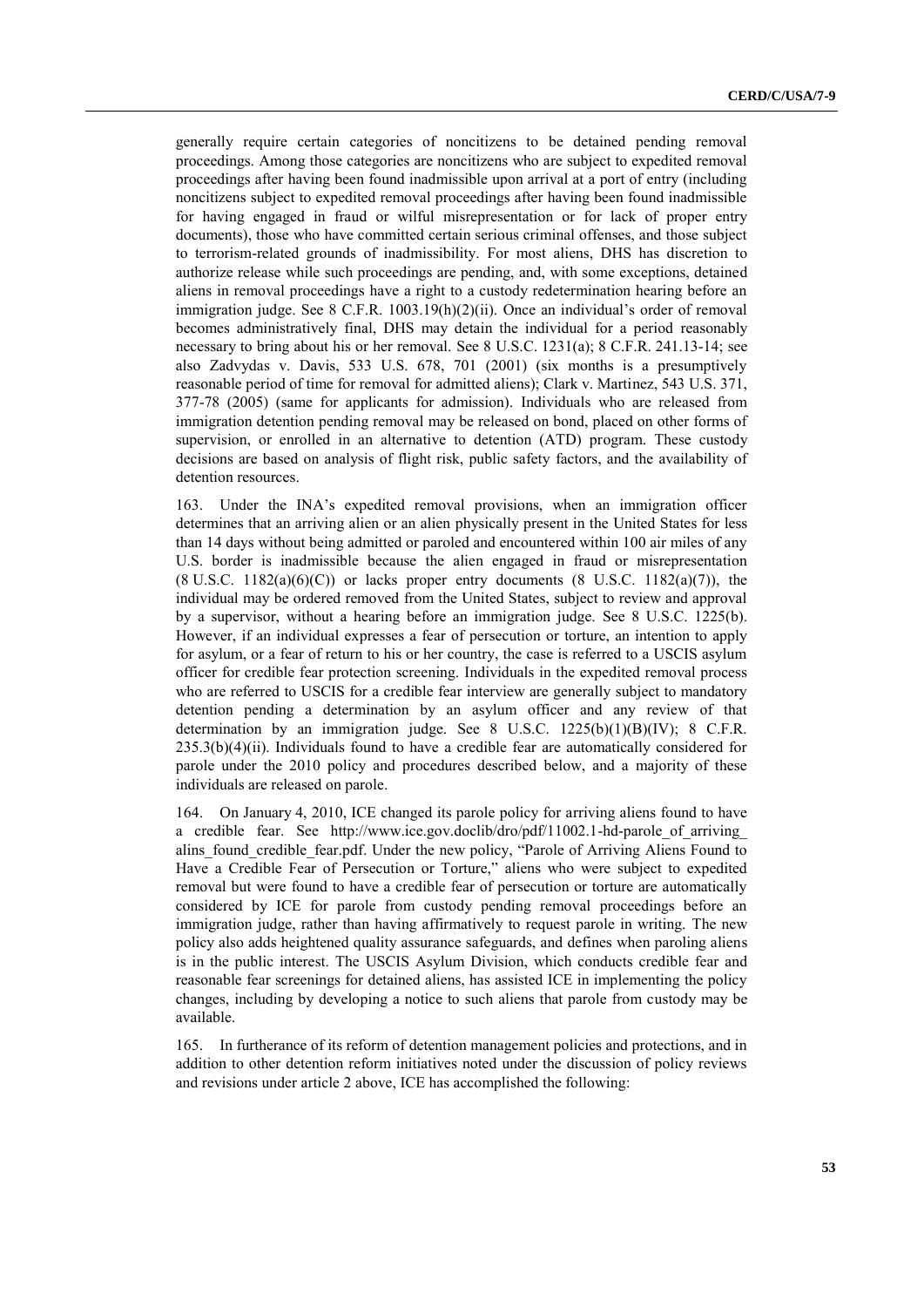- Created an Office of Detention Policy and Planning (ODPP) to coordinate reform efforts (2009).
- Established two advisory boards of local and national stakeholders, and secured on-going non-governmental organization collaboration on key reform initiatives (2009).
- Created the Detention Monitoring Council, which engages ICE senior leadership in the review of detention facility inspection reports, assessment of corrective action plans, and follow-up to ensure that remedial plans are implemented and to determine whether ICE should continue to use a particular facility (2010).
- Created the Enforcement and Removal Operations Public Advocate position to assist in timely resolution of immigration enforcement and detention problems or concerns.
- Initiated nationwide deployment of a new automated Risk Classification Assessment (RCA) instrument containing objective criteria to guide decisionmaking at detention facilities concerning whether an alien should be detained or released and, if detained, the alien's appropriate custody classification level (2012).
- Established an On-Site Detention Compliance Oversight Program, with a corps of more than 40 new federal Detention Service Managers, located at detention facilities housing more than 80 percent of the detainee population, who monitor facilities to ensure compliance with ICE detention standards, report and respond to problems, and work with ICE field offices to address concerns (2010).
- Issued a new Transfer Directive that will minimize the long-distance transfer of detainees within ICE's detention system (2012).
- Improved alignment of detention capacity with DHS apprehension activity, resulting in a reduction in pre-final order long-distance transfers from the areas where detainees were apprehended (on-going).
- Issued a revised set of national detention standards, the 2011 Performance-Based National Detention Standards (PBNDS 2011), developed in collaboration with non-governmental stakeholders, to address more effectively the needs of ICE's detainee population for services such as medical and mental health care, legal resources, and protection against sexual abuse while maintaining a safe and secure detention environment (2012).
- Streamlined the process for clinical directors to authorize detainee health care treatment and installed regional managed care coordinators to provide expeditious and on-going case management for complex medical cases (2010).
- Established a toll-free hotline to address concerns from the public, including prosecutorial discretion requests, questions about immigration court cases and detention concerns (2012).
- Launched a Web-based detainee locator system enabling attorneys, family, and friends to find a detainee in ICE custody and to access information about visitation (2010).
- Issued a new Access Policy Directive establishing procedures for stakeholders to tour and visit detention facilities (2011).
- Distributed to all detention facilities a "Know Your Rights" video, developed by the American Bar Association, and self-help legal materials developed by various Legal Orientation Programs (2012).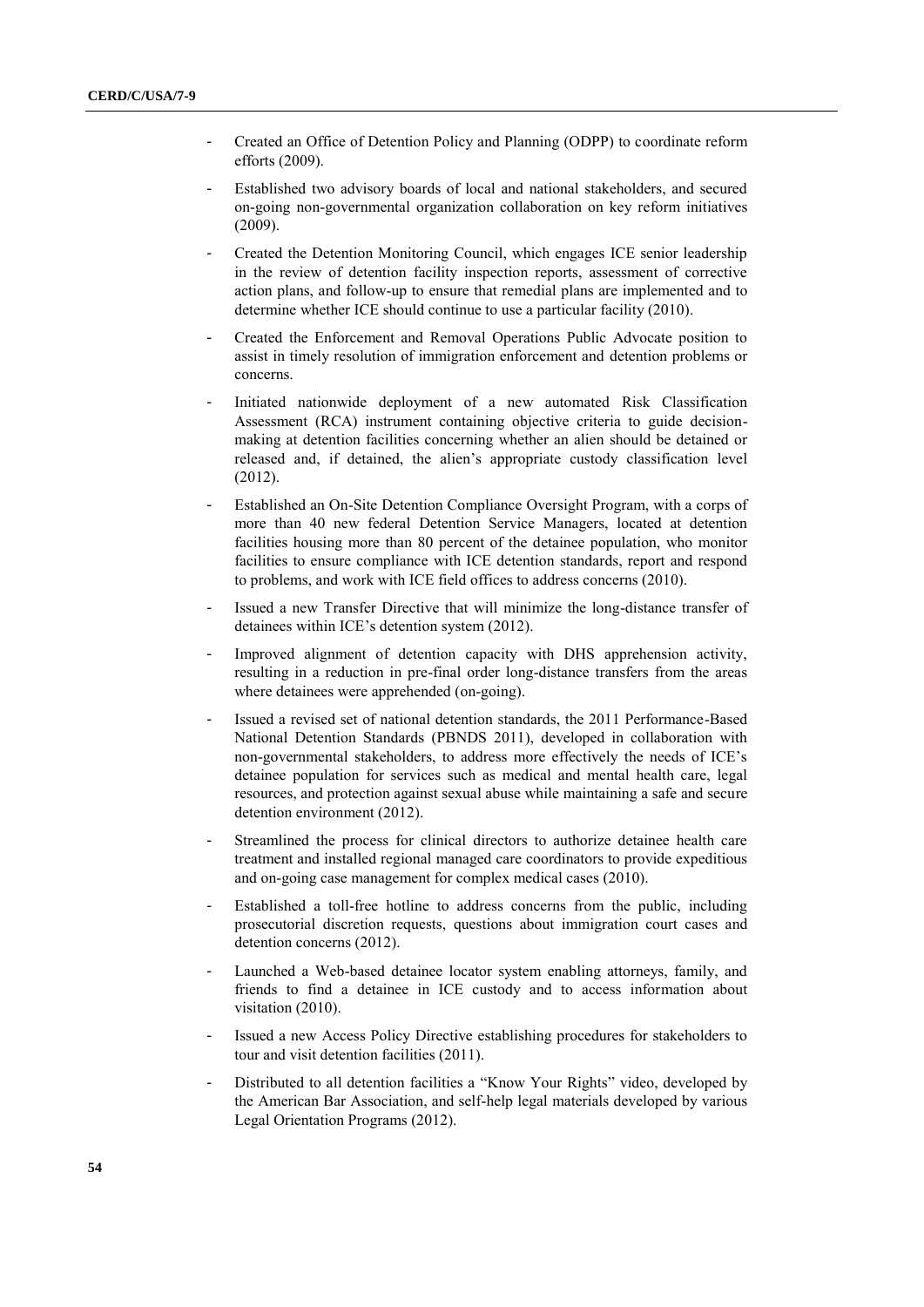- Opened Delaney Hall, a 450-bed civil detention facility in Essex, New Jersey, to provide low-risk detainees with improved conditions of confinement, including robust indoor and outdoor recreation, freedom of movement, and contact visitation (2011).
- Opened the Karnes County Civil Detention Center in Karnes City, Texas, which is the first facility designed and built from the ground up with ICE's civil detention reform standards in mind, to offer the least restrictive environment permissible to manage persons in administrative custody (2012) and
- Issued a Notice of Proposed Rulemaking, later required by section 1101 of the Violence Against Women Act of 2013, which amends the Prison Rape Elimination Act, 42 U.S.C. 15601-15609, to make it applicable to DHS and HHS detention and care facilities. The proposed rule sets standards to prevent, detect, and respond to sexual abuse in DHS confinement facilities. See 77 Fed. Reg. 75,300 (Dec 19, 2012); see also 78 Fed. Reg. 8987 (Feb. 7, 2013) (extending comment period) (2012-2013).

166. Alternatives to immigration detention (ATD): The ATD program permits certain individuals who might otherwise be detained in ICE custody to live in the community at large, while ensuring compliance with their conditions of release. ATD is a release condition that may be added to an individual's conditions of release after a determination is made that he or she may be released from detention. The review for ATD eligibility considers current immigration status, criminal history, pending charges, prior supervision history, and special circumstances, including disability, advanced age, pregnancy, nursing, sole caregiver responsibilities, mental health issues, or prior victimization. The ATD program works with more than 1,500 community-based organizations throughout the country to refer participants for services, such as legal advice, food and clothing assistance, substance abuse treatment, and medical, dental, or mental health care. Bilingual and multilingual case workers are involved and, whenever possible, case workers are hired from within the communities served by the program to facilitate strong community connections. Further detail can be found in the discussion under article 10 of the 2011 U.S. ICCPR Report.

167. Indigenous peoples: General discussion of indigenous peoples is found in paragraphs 189-196 of the common core document. The Committee's concluding observations in paragraphs 38 and 29 raise concerns regarding activities to promote the culture and traditions of Native American, Native Hawaiian and Pacific Islander communities, and consultation with indigenous peoples.

168. The United States recognizes the importance of understanding matters of spiritual or cultural significance to Native American communities, and doing so in consultation with tribal leaders. As President Obama has said, the indigenous peoples of North America have invaluable cultural knowledge and rich traditions, which continue to thrive in communities across our country. The many facets of indigenous cultures – including religions, languages, traditions and arts – are respected. Examples of federal agency efforts can be found in the December 2012 White House publication, Continuing the Progress in Tribal Communities, http://www.whitehouse.gov/sites/default/files/wh\_tnc\_accomplishments\_report [final.pdf.](http://www.whitehouse.gov/sites/default/files/wh_tnc_accomplishments_report_%20final.pdf.)

169. Based on the government-to-government relationship between the United States and federally recognized tribes, the United States supports tribal authority over a broad range of internal and territorial affairs, including membership, culture, language, religion, education, information, social welfare, community and public safety, family relations, economic activities, lands and resource management, environment, and entry by non-members, as well as ways and means for financing these autonomous governmental functions. Many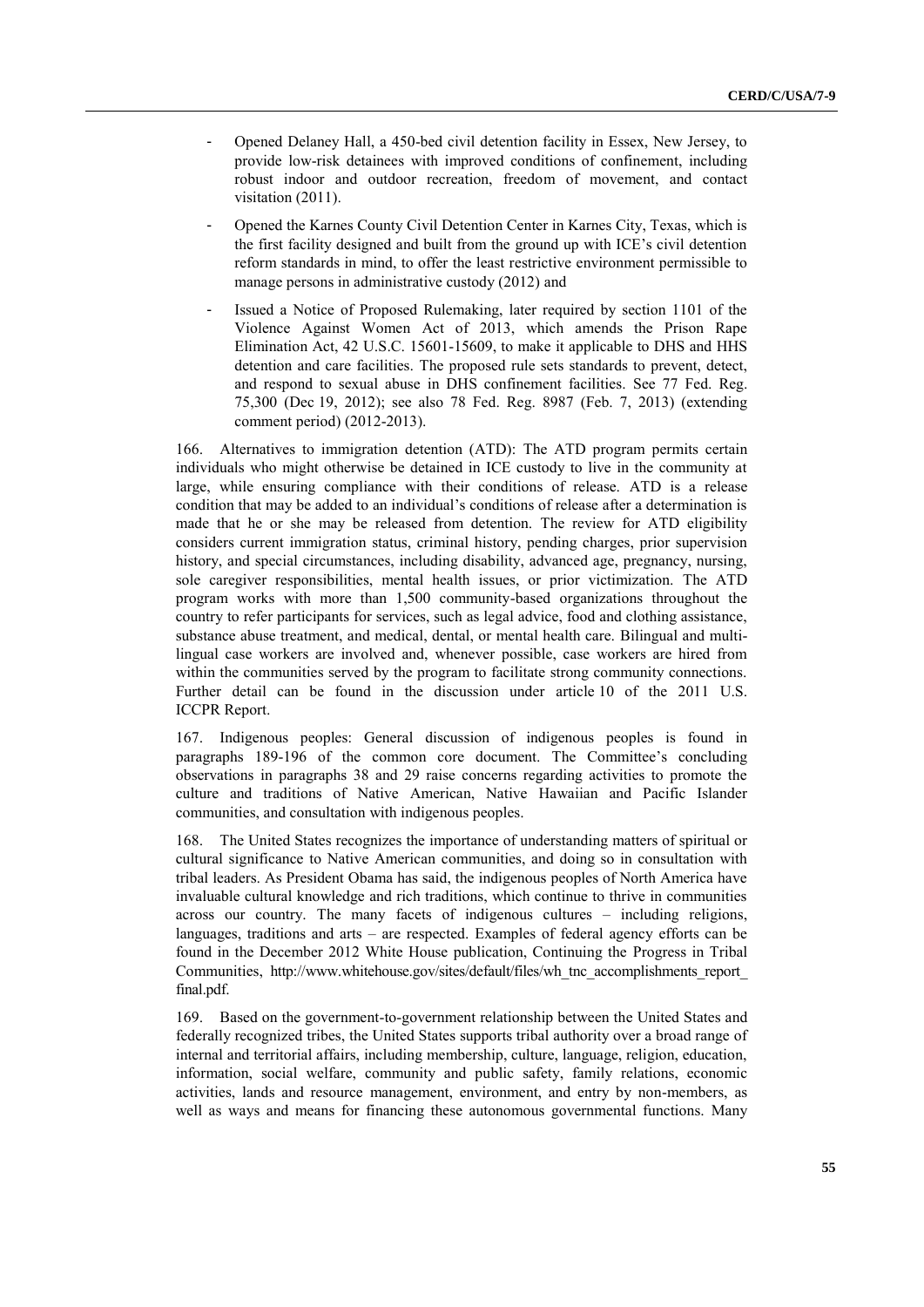states also have comparable statutes. Federal laws and Executive Orders relevant to protection of tribal culture and traditions include:

- The American Indian Religious Freedom Act declares that "it shall be the policy of the United States to protect and preserve for American Indians their inherent right of freedom to believe, express, and exercise the traditional religions of the American Indian, Eskimo, Aleut, and Native Hawaiians," 42 U.S.C. 1996.
- The Native American Graves Protection and Repatriation Act (NAGPRA), 25 U.S.C. 3001 et seq., provides protection for certain cultural resources, including human remains, and funerary or sacred objects excavated or discovered on tribal or federal land.
- Federal law prohibits public schools, colleges, and universities from denying students equal educational opportunities because of their religion. See Title IV of the Civil Rights Act of 1964, 42 U.S.C. 2000c-6.
- Executive Order 13007 directs federal agencies to "accommodate access to and ceremonial use of Indian sacred sites by Indian religious practitioners."
- The Religious Freedom Restoration Act of 1993 (RFRA), 42 U.S.C. 2000bb, invalidates government action that substantially burdens religious exercise unless the action is justified by a compelling governmental interest.
- The Religious Land Use and Institutionalized Persons Act of 2000 (RLUIPA), 42 U.S.C. 2000cc et seq., protects individuals, houses of worship, and other religious institutions from discrimination in zoning and land marking laws, and requires that state and local institutions not place arbitrary or unnecessary restrictions on religious practice of prisoners or those who are institutionalized.
- The National Historic Preservation Act, 16 U.S.C. 470 et seq., provides for the recognition of historic properties of religious and cultural significance to Indian tribes and Native Hawaiian organizations. It also requires federal agencies to consider the effects of projects they carry out, financially assist, or license on historic properties and to consult Indian tribes and Native Hawaiian organizations that attach religious and cultural importance to such properties in that process. The Act also provides for federal funding for Tribal Historic Preservation Officers.
- The Tribal Law and Order Act of 2010 contains provisions to prevent counterfeiting of Indian-produced crafts.
- Executive Order 13592 directs federal agencies "to support activities that will strengthen the Nation by expanding educational opportunities and improving educational outcomes for all AI/AN students in order to fulfill our commitment to furthering tribal self-determination and to help ensure that AI/AN students have an opportunity to learn their Native languages and histories and receive complete and competitive educations that prepare them for college, careers, and productive and satisfying lives."

170. The U.S. government also recognizes the elected governments of the insular areas and strongly supports the preservation and maintenance of the insular areas' indigenous cultures, including languages and customs. In February 2012, pursuant to Presidential Executive Order 13537, the Office of Insular Affairs in DOI hosted the second annual meeting of the Interagency Group on Insular Areas. This group solicits information and advice from the elected leaders of Guam, American Samoa, the United States Virgin Islands, and the Commonwealth of the Northern Mariana Islands, and makes recommendations to the President annually, or as appropriate, on the establishment or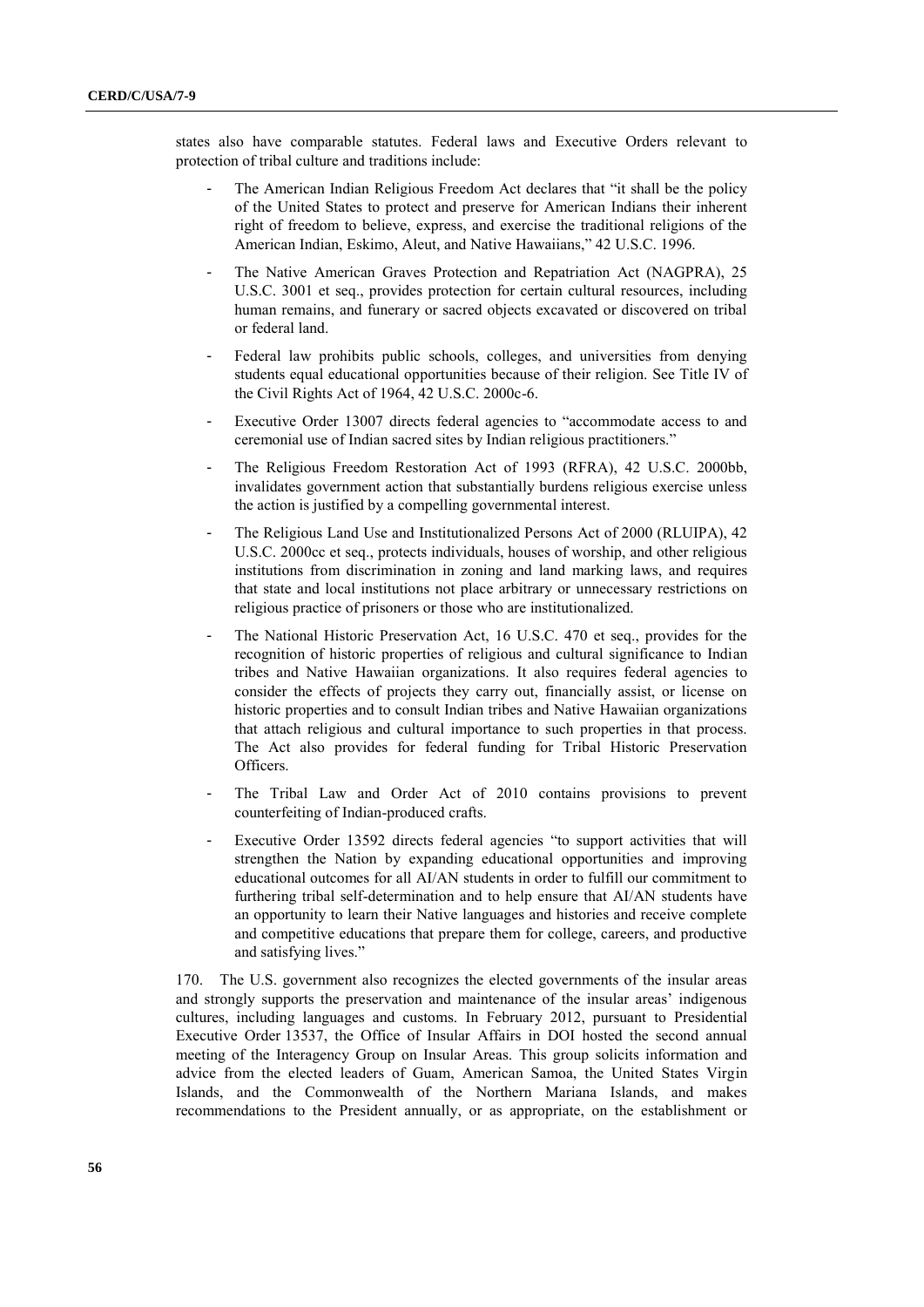implementation of federal programs concerning these Insular Areas. The results of the meeting are at [http://www.doi.gov/oia/igia/2012/index.cfm.](http://www.doi.gov/oia/igia/2012/index.cfm)

171. Because it is crucial that U.S. agencies have input from tribal leaders before taking actions that significantly impact tribes, in 2009 President Obama signed the Presidential Memorandum on the implementation of Executive Order 13175, Consultation and Coordination with Indian Tribal Governments, directing all federal agencies to develop detailed plans of action to implement that Order. Numerous federal laws also require consultation with tribes and in some cases with the Native Hawaiian community, on matters that affect them, e.g., the Archaeological Resources Protection Act of 1979; NAGPRA, the National Historic Preservation Act, and the American Indian Religious Freedom Act. Many states also have comparable statutes. Although federal agencies' current consultation policies relative to federally recognized tribes are not generally applicable to the Native Hawaiian community and Indigenous Insular Communities, DOI is taking steps to improve outreach to and participation of those communities as well. This includes educating federal agencies concerning the importance of outreach to the Native Hawaiian community and the benefits of incorporating Native Hawaiian knowledge and experience in federal plans, and developing a DOI Native Hawaiian community consultation policy.

172. The U.S. government actively pursues outreach to tribes, including tribal consultations. President Obama himself has held four high-level conferences with more than 350 tribal leaders in 2009, 2010, 2011, and 2012 to discuss tribal government priorities. Federal agencies are implementing the consultation plans required by the Presidential Memorandum mentioned above. As a result, the number of tribal consultations is at a very high level, and DOI Bureaus and offices worked through thousands of issues with tribes in 2012. Several agencies have created new offices (VA, USDA) or tribal steering or advisory committees (Department of Energy, HHS) to ensure proper consultation. Some have also experimented with webinars and other online technologies to facilitate participation by tribal leaders. These innovations show the seriousness with which federal agencies are taking these consultations.

- 173. Recent and on-going agency consultations and other outreach to tribes include:
	- At the direction of the Secretary of Agriculture, between July 2010 and April 2011, the USDA Office of Tribal Relations and the Forest Service engaged in listening sessions in more than 50 locations. Hundreds of tribal elected officials and tribal culture keepers provided recommendations to improve the Forest Service's protection of sacred sites. In December 2012, the Secretary of Agriculture released the resulting report on Indian Sacred Sites and joined the Departments of Defense, Energy and Interior in signing an MOU for access to and protection of sacred sites under a plan of action.
	- In May 2011, EPA published its Policy on Consultation and Coordination with Indian Tribes.
	- As part of the reissuance of the Cook Inlet National Pollutant Discharge Elimination System Wastewater General Permit for Oil and Gas facilities, EPA, through a contractor, collected traditional ecological knowledge from local tribes, leading to development of two new study requirements for the permit – additional ambient monitoring requirements and no discharge zones. The same template has been used to collect traditional knowledge from North Slope and Northwest Arctic communities regarding permits for discharge of wastewater associated with oil and gas exploration in the Chukchi and Beaufort Seas.
	- In July 2010, the World Heritage Committee inscribed the Papahānaumokuākea Marine National Monument as the first mixed (natural and cultural) World Heritage Site in the United States. This was the result of active consultation with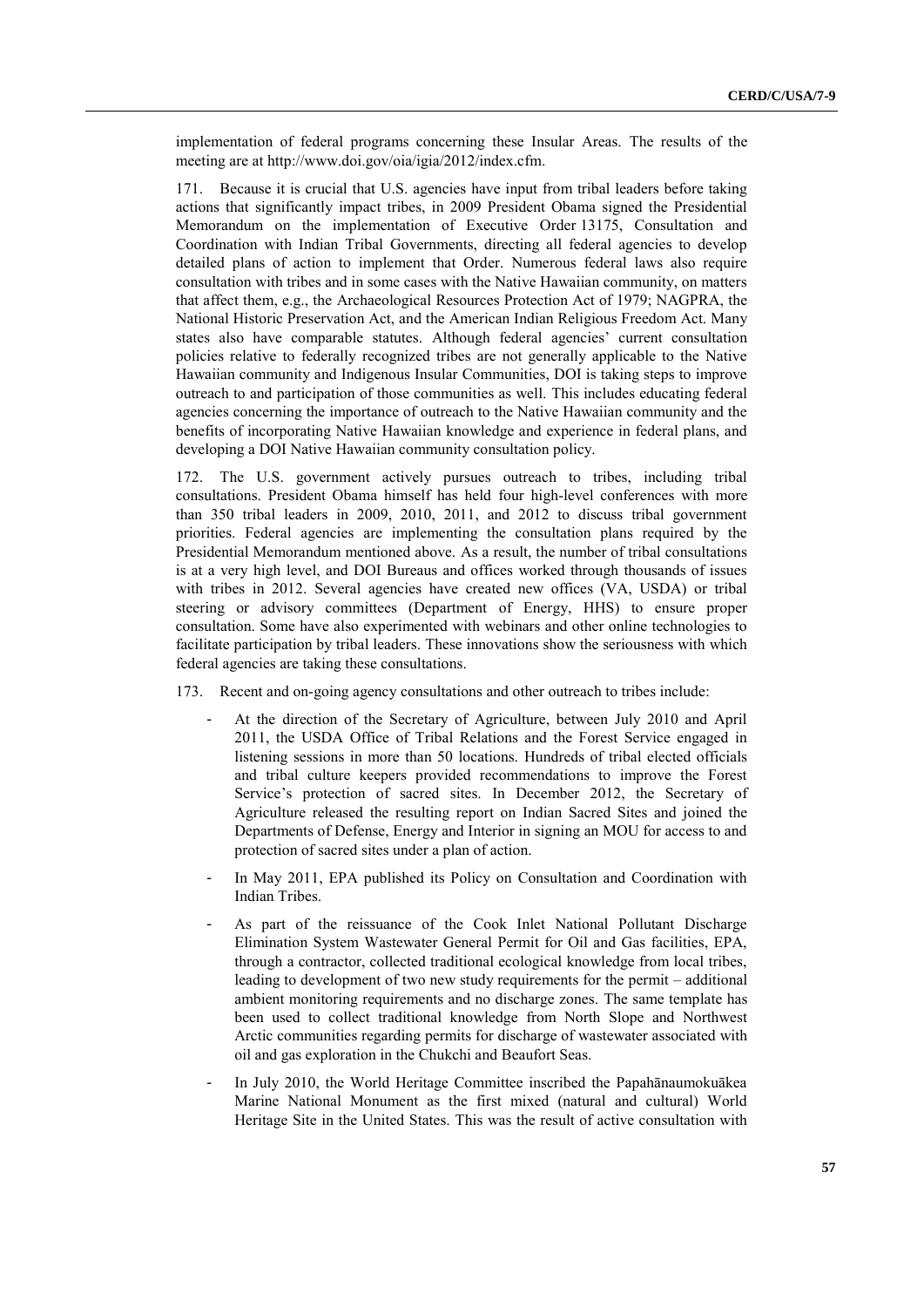the Native Hawaiian community for whom this development has significant importance.

- The DOI Fish and Wildlife Service and DOJ are working with tribes to facilitate eagle feather possession for cultural and traditional uses and to promote coordination in wildlife investigations and enforcement efforts to protect golden and bald eagles. In October 2012, DOJ announced a new policy on this issue. In FY 2012, DOI awarded \$8.95 million to support historic preservation for Indian tribes, Alaska Natives, and Native Hawaiian organizations. The National Park Service is also conducting tribal consultations in its consideration of a regulatory change that would allow gathering of plants and minerals on Park lands by members of federally recognized tribes for traditional uses.
- The federal government consults formally and informally with the Northwest Treaty Tribes when considering designation of critical habitat for endangered species, including salmon, to ensure that agencies are informed of relevant tribal science and any potential impacts on the tribes, including tribal treaty fishing rights.
- Since April 2010, ED has held 25 informal and formal regional consultations with tribal officials regarding reauthorization of the ESEA and implementation of Executive Order 13592, covering in particular the importance of preserving Native languages and the strengthening of tribes to participate meaningfully in the education of AI/AN public school children. Drawing from input received at these consultations, the Administration has proposed changes to the ESEA that support, inter alia, flexibility in the use of federal education funds to allow funding for Native language immersion and restoration, and expanded authority for tribal education agencies.
- The DHS Tribal Consultation and Coordination Plan of March 2010 expands the Department's commitment to close coordination with tribal partners across the nation on security initiatives, and continues to ensure direct involvement of tribes in developing regulatory policies, recommending grant procedures, and advising on key issues. Every component and office in the Department has identified a dedicated tribal liaison or point of contact. Further, DHS has formalized agreements with the Tohono O'odham Nation of Arizona, the Seneca Nation of Indians, the Kootenai Tribe of Idaho, and the Pascua Yaqui of Arizona to develop Western Hemisphere Travel Initiative compliant Enhanced Tribal Cards, which verify identity, tribal membership, and citizenship for the purpose of entering the United States by land or sea. This enhances safety and security at U.S. borders while facilitating legitimate travel and trade. CBP is continues to work with other tribes across the country on this initiative.
- Based on tribal consultations and public comment and the passage of the Helping Expedite and Advance Responsible Tribal Homeownership Act (HEARTH Act) in 2012, DOI issued regulations that will streamline the leasing process on Indian lands, spurring increased home ownership and expediting business and commercial development, including renewable energy projects. Two tribal governments have already taken advantage of the new law and regulations and many others are anticipated to follow their example.

174. The federal government has also cooperated with tribes to protect tribal lands and resources, including cooperative resource protection activities with the Sac and Fox Tribe on the Iowa River, restoration of the Klamath River through possible dam removal in partnership with the Klamath River Basin tribes, and assistance to the Great Lakes Indian Fish and Wildlife Commission to assess the impact of land use and climate change on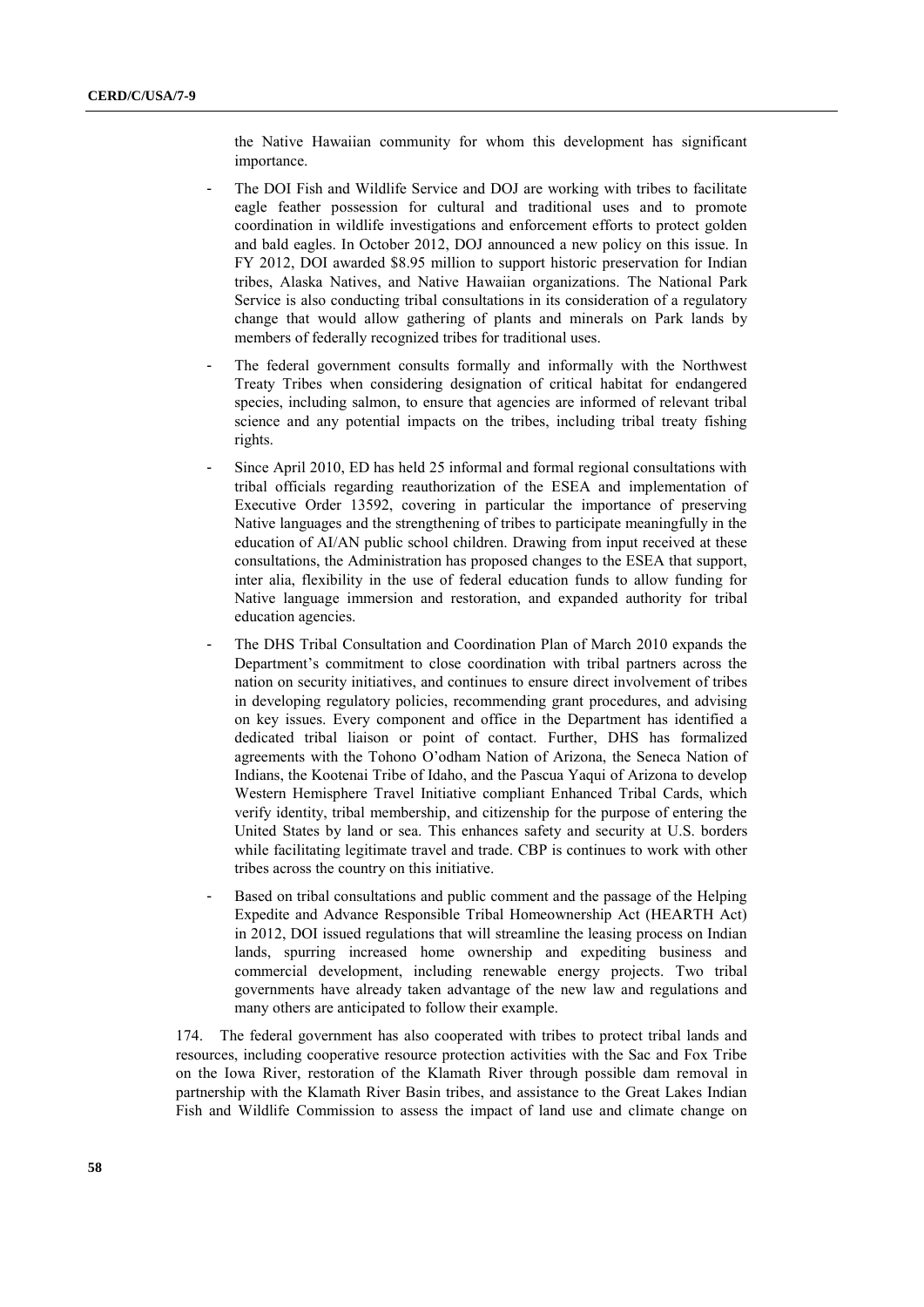wetlands; a grant of \$37.3 million in Recovery Act funds to tribes for wild land fire management and improvement of habitat and watersheds, plus grants of \$213 million in Recovery Act funds by the Forest Service to benefit tribes and tribal lands; grants of more than \$50 million in the past eight years for 400 conservation projects administered by 162 federally recognized tribes to benefit fish and wildlife resources and habitat; and many other grants and joint projects. In addition, 188 notices of decisions to repatriate human remains and cultural items were published in FY 2012. The Forest Service is also exercising its authority to assist tribes in reburial of over 3,000 sets of human remains and associated cultural items earlier removed from National Forests.

175. Many federal agencies continue to raise awareness of Indian law and policy. One example, "Working Effectively with Tribal Governments," is available to the public and state and local governments online at [http://tribal.golearnportal.org/.](http://tribal.golearnportal.org/)

176. Regarding the recommendation in paragraph 29 of the Committee's concluding observations, the United States, in announcing its support for the United Nations Declaration on the Rights of Indigenous Peoples, went to great lengths to describe its position on various issues raised by the Declaration, [http://www.state.gov/documents/](http://www.state.gov/documents/%20organization/153223.pdf)  [organization/153223.pdf.](http://www.state.gov/documents/%20organization/153223.pdf) Concerning the Committee's recommendation that the Declaration be used as a guide to interpret CERD treaty obligations, the United States does not consider that the Declaration – a non-legally binding, aspirational instrument that was not negotiated for the purpose of interpreting or applying the CERD – should be used to reinterpret parties' obligations under the treaty. Nevertheless, as stated in the United States announcement on the Declaration, the United States underlines its support for the Declaration's recognition in the preamble that indigenous individuals are entitled without discrimination to all human rights recognized in international law, and that indigenous peoples possess certain additional, collective rights.

177. In response to paragraph 30 of the Committee's concluding observations, the United States strongly supports accountability for corporate wrongdoing regardless of who is affected, and implements that commitment through its domestic legal and regulatory regime, as well as its deep and on-going engagement with governments, businesses, and NGOs in initiatives to address these concerns globally. The United States is a strong supporter of the business and human rights agenda, particularly regarding extractive industries whose operations can so dramatically affect the living conditions of indigenous peoples. In the context of extractive industries, one way we work to promote better business practices is through participation in the Voluntary Principles on Security and Human Rights Initiative (VPI), a multi-stakeholder initiative that promotes implementation of a set of principles that guides extractive companies on providing security for their operations in a manner that respects human rights. The Voluntary Principles discuss, inter alia, consultations with local communities, respect for human rights, and appropriate handling of allegations of human rights abuses in the context of maintaining the safety and security of business operations. The U.S. government has devoted significant resources to ensuring that the VPI has stable foundations to focus more effectively on implementation and outreach efforts. Working with other participants, the United States has helped develop an institutional framework to increase the efficiency and efficacy of VPI. Additionally, in the annual Country Reports on Human Rights Practices, the State Department has in recent years increased efforts to highlight the impacts and the lack of accountability surrounding the extraction of natural resources, including with regard to indigenous peoples.

178. Paragraph 19 of the Committee's concluding observations concerns Decision 1(68) related to the Western Shoshone. The United States respectfully refers the Committee to its 2007 Report and accompanying Annex II for a description of the history of this matter, [http://www.state.gov/j/drl/rls/ cerd\\_report/83406.htm.](http://www.state.gov/j/drl/rls/%20cerd_report/83406.htm) In 2004, Congress passed a law (the Western Shoshone Land Claims Distribution Act) that authorized distribution of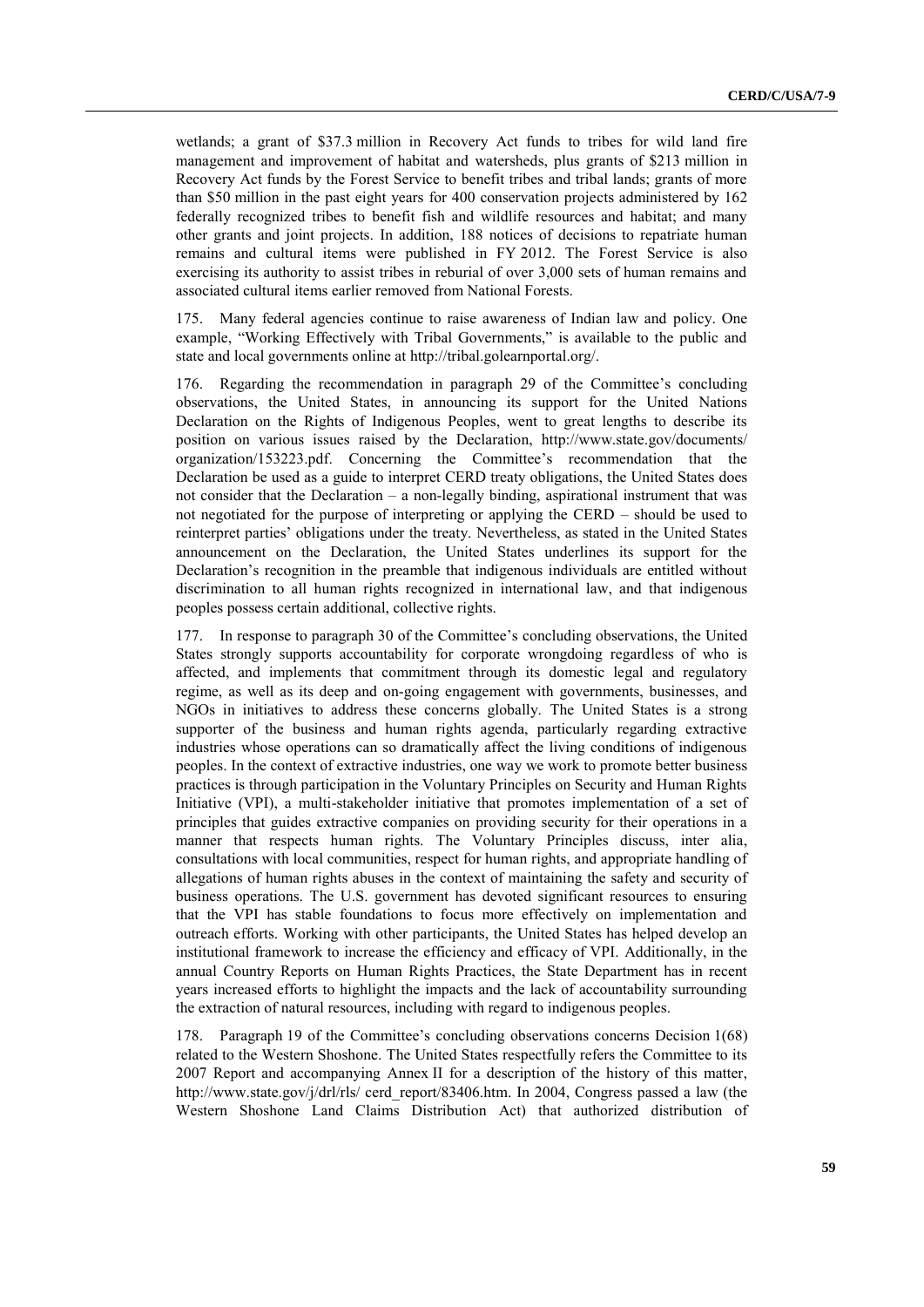\$145 million to qualifying Western Shoshone individuals. Distribution of the funds was completed on September 30, 2012. A total of 5,362 persons were determined eligible to participate in the Judgment, 902 appeals were filed, and final decisions were made by the Assistant Secretary for Indian Affairs. The Western Shoshone Judgment Act also established a Western Shoshone Scholarship, for which rules for eligibility are being drawn up. A total of 45 reports detailing the steps leading to completion of the fund distribution can be found at the IA website, [http://www.bia.gov/WhoWeAre/RegionalOffices/Western/](http://www.bia.gov/WhoWeAre/RegionalOffices/Western/%20WeAre/WSC/index.htm)  [WeAre/WSC/index.htm.](http://www.bia.gov/WhoWeAre/RegionalOffices/Western/%20WeAre/WSC/index.htm)

179. On March 1, 2011, the U.S. District Court for the District of Columbia granted a motion to dismiss in a case challenging the Western Shoshone Claims Distribution Act, Timbisha Shoshone Tribe v. Salazar, 766 F. Supp. 2d 175 (D.D.C. 2011). In this case, a number of individual members of the Timbisha Shoshone Tribe sued in the tribe's name claiming that the Distribution Act unlawfully takes tribal property by distributing the fund to individuals instead of to the Western Shoshone Tribes, and violates the Equal Protection Clause of the U.S. Constitution because it impermissibly discriminates on the basis of race by distributing the fund to a group of descendants rather than to tribal members. The Court upheld the Distribution Act under a rational basis standard, finding that the classification was not a racial classification. The plaintiff appealed and, on May 15, 2012, the U.S. Court of Appeals for the D.C. Circuit concluded that the individuals who brought the suit (the Kennedy faction) had no standing to bring the case after the federal government recognized the Gholson faction, based on tribal election results, 678 F.3d 935 (D.C. Cir. 2012). The case was remanded with instructions to dismiss the complaint for lack of jurisdiction. The United States believes that it should not interfere in the internal dispute among the Western Shoshone, and that they have been properly compensated for the land at issue.

180. San Francisco Peaks: With regard to concerns that have been raised by the Committee concerning the decision of the United States Forest Service to grant the request of the operator of the Arizona Snow bowl ski area to make artificial snow from reclaimed waste water purchased from the City of Flagstaff, Arizona, the United States offers the following. This issue relates to a modification of a permit for operation of the Snow bowl ski area that has existed since 1937. In considering the modification, the Forest Service engaged in extensive consultations with interested and affected tribes, including the Acoma, Apache, Havasupai, Hopi, Hualapai, Navajo, Southern Paiute, Yavapai, and Zuni. In all, the Forest Service held approximately 41 meetings with tribal representatives, made more than 200 calls to tribal officials, and exchanged 245 letters with tribes as part of the consultation process. These consultations resulted in modifications to the permit to meet specific tribal concerns. In addition, in its decision the Forest Service committed itself to ensuring that the tribes continue to have access to the area for ceremonies and to harvest traditionally used forest products. The Forest Service also noted that, with the support of the tribes, it had previously worked to obtain wilderness status for the Kachina Peaks Wilderness, an 18,960-acre area of the mountain around Snow bowl, and also to remove 74,380 acres encompassing the San Francisco Peaks from mineral entry – all to preserve and protect those areas from future development. The Forest Service continues to seek frequent input of tribes pursuant to a Memorandum of Agreement in which the Forest Service committed, inter alia, to continue to allow the tribes access to the Peaks and to work with them periodically to inspect the condition of the religious and cultural sites on the Peaks and ensure that the tribes' religious activities on the Peaks are uninterrupted.

Several tribes objected to the Forest Service's decision and sued in federal courts under the Religious Freedom Restoration Act. Both the U.S. District Court for the District of Arizona and the U.S. Court of Appeals for the Ninth Circuit, however, found that the tribes' rights under the law did not preclude the federal government from authorizing this otherwise permissible activity on federal lands. The Court of Appeals noted that no plants, springs, natural resources, shrines with religious significance, or religious ceremonies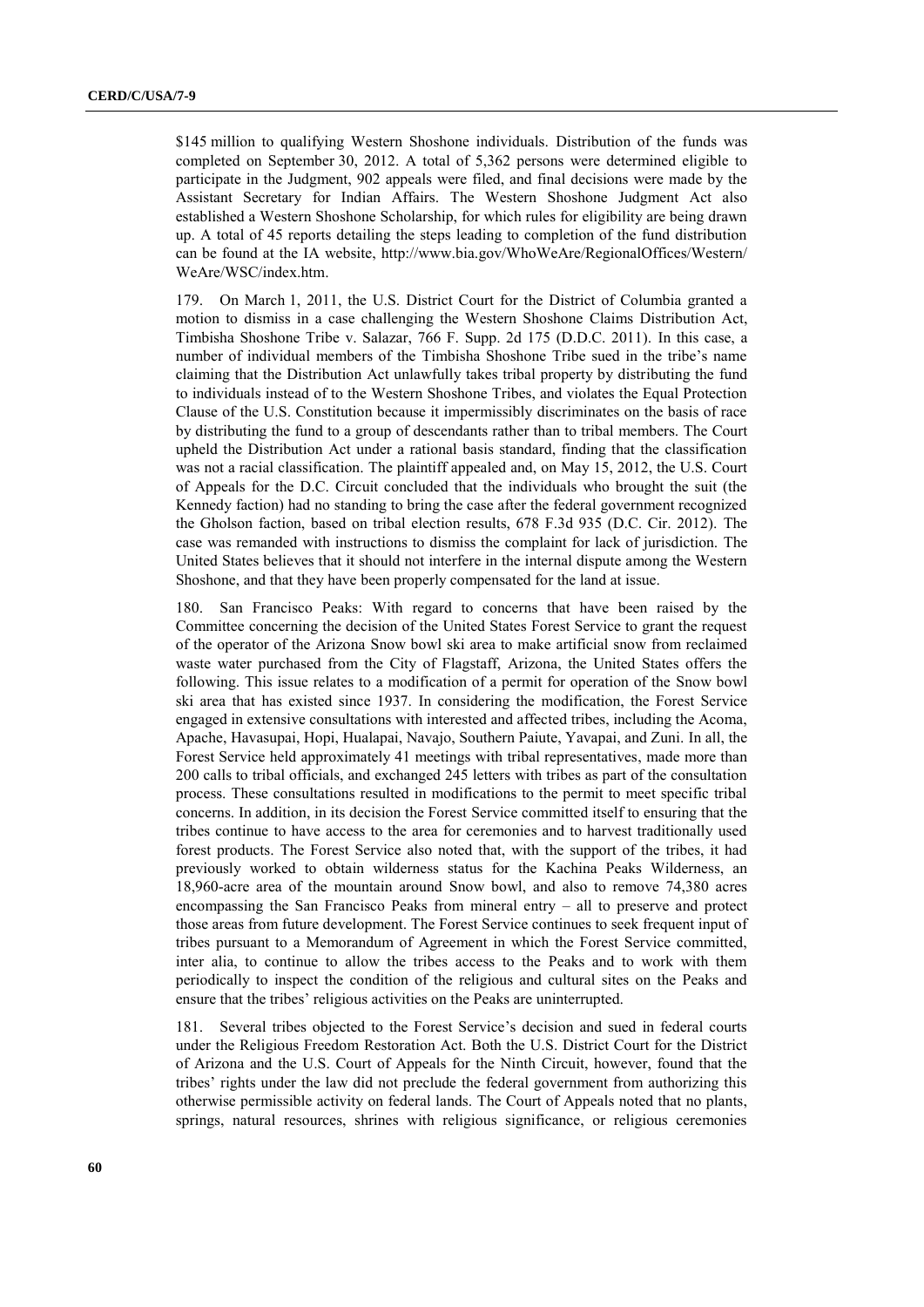would be physically affected by the artificial snow, and that the tribes would continue to have virtually unlimited access to the mountain, including the ski area, for religious and cultural purposes. A second suit, filed in 2009, was also dismissed at the district court level, a decision upheld by the Ninth Circuit Court of Appeals in February 2012. For further discussion of this matter, as well as an overall review of U.S. law and policy concerning consultations with tribes and U.S. legal protection of religious freedom, we respectfully refer the Committee to the discussions in this report, as well as to the U.S. Response, dated November 17, 2011, to the Office of the High Commissioner for Human Rights and the Special Rapporteur on the Rights of Indigenous Peoples, [https://spdb.ohchr.org/ hrdb/19th/](https://spdb.ohchr.org/%20hrdb/19th/%20USA_17.11.11_(10.2011).pdf)  [USA\\_17.11.11\\_\(10.2011\).pdf.](https://spdb.ohchr.org/%20hrdb/19th/%20USA_17.11.11_(10.2011).pdf)

182. Border Fence: In response to the Committee's March 2013 letter concerning the effects of the border fence on indigenous communities, in particular the Kickapoo Tribe of Texas, the Ysleta Del Sur Pueblo (Tigua) and the Lipan Apache (Nde), the U.S. government recognizes the potential impact that physical security barriers may have on local communities and landowners. More than 200 meetings and consultations have been held, including extensive consultations with American Indian tribes. For example, the government has consulted with the Ysleta Del Sur regarding access to cultural sites that may be affected by the fence. During the deployment of the fence, the DHS/CBP El Paso Sector Program Management Office met with representatives of the Ysleta Del Sur Pueblo and the construction company to ensure that native vegetation, especially the vegetation required for tribal ceremonies, was reseeded once the construction was completed. The Ysleta Del Sur Pueblo and the El Paso Sector also agreed to allow tribal access to the river and flood plain area for religious ceremonies. The Pueblo and the Sector have had a Memorandum of Agreement in place since March 14, 2005 to make allowances for the tribe's cultural and religious practices. In addition, DHS/CBP's Del Rio Sector staff meets with the Kickapoo tribe a few times each year to discuss issues related to tribal lands and border security, and to plan community events. CBP has not conducted outreach specifically related to the border fence with the Kickapoo; their land is close to thirty miles away from the fence. CBP has not conducted outreach activities with the Lipan Apache tribe.

183. CBP trains its agents and officers in the cultural sensitivities involved in screening, inspection, and patrolling on tribal lands or with travellers transiting areas of operation near tribal artefacts. CBP is aware of the cultural and historic importance of the environments in which it works. CBP outreach encompasses training to respect and preserve the land and its history. An example is the discovery and preservation of two significant Tohono O'odham tribal archaeological areas in 2012. The cultural awareness of CBP to not disturb, but rather document the locations and notify the proper authorities, demonstrates a balance between conducting necessary law enforcement activities and preserving cultural heritage.

184. With regard to litigation, we are not aware of any instance in which lands held by any federally recognized tribe were acquired through eminent domain proceedings for the purposes of constructing the border fence and related infrastructure. The Ysleta del Sur Pueblo joined a number of non-tribal entities in challenging the portions of a U. S. law providing for the waiver of other U. S. laws (and related state and tribal laws) to facilitate construction of the border fence. Although the court rejected the legal position that such a waiver violated the U. S. Constitution, the court did fully consider the arguments. See County of El Paso, Texas v. Chertoff, No. 08-CA-196, 2008 WL 4372693 (W.D. Tex. Aug. 29, 2008), cert. denied, 129 S. Ct. 2789 (2009).

185. Minorities and descent-based communities: As noted in the common core document and throughout this report, despite the existence, implementation, and enforcement of myriad laws, policies, and programs designed to ensure equality for all, some members of racial and ethnic minorities, in particular Blacks/African Americans, Hispanics/Latinos, and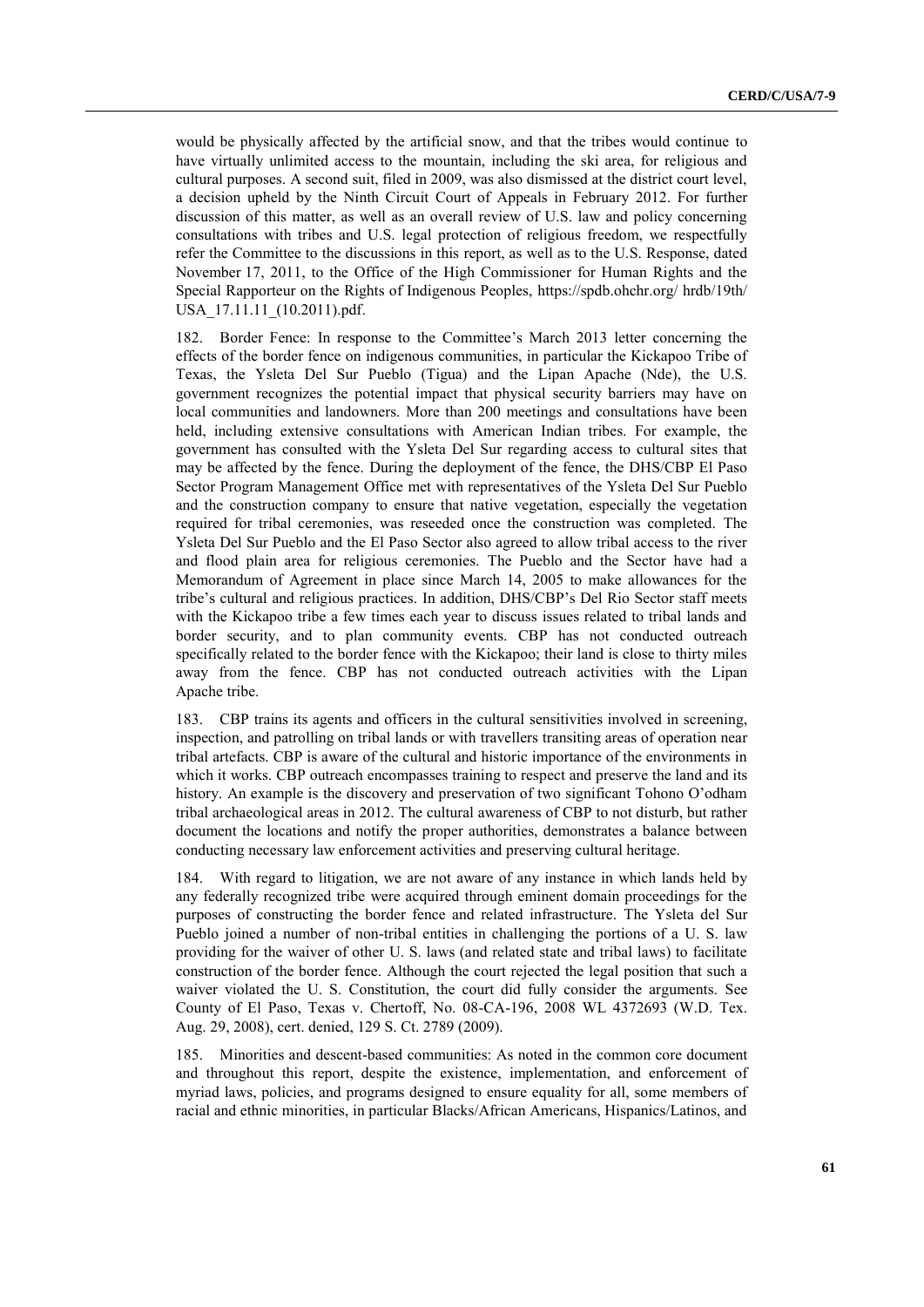Native Americans, continue to experience disproportionate levels of poverty, lower educational attainment, and other problems. Significant progress has been made in these areas, including as a result of the laws, policies and programs described throughout this report, but we recognize that we still have a great distance to go before we reach our goal.

186. Women: Committee guidelines request a description of factors affecting and difficulties experienced in ensuring the equal enjoyment by women, free from racial discrimination, of rights under the Convention. Discrimination based on sex, gender and race or ethnicity can take different forms, including race/ethnic-and gender-based violence, higher poverty rates for women of disadvantaged racial and ethnic groups, differences in educational attainment, and discrimination in the labour market, health care, and other areas. Minority women have made strides in a number of areas; for example, as noted in paragraph 13 of the common core document, in 2009 Hispanic/Latino women were more likely than Hispanic/Latino men to have college degrees or higher – a change from prior years back to 1970. From 1970 to 2009, the percentage of Black/African American women with college degrees also grew faster than that for Black/African American men.<sup>19</sup> Despite gains, however, problems remain for women in general, including minority women – in particular with respect to discrimination in salary and promotions and harassment in employment; discrimination in sale and rental of housing; and violence against women. This section discusses gender related dimensions of race/ethnic discrimination with regard to two particular areas of concern expressed by the Committee – sexual violence and women's health issues.

187. In response to paragraph 26 of the Committee's concluding observations concerning sexual violence, individuals of every race, gender, and background face sexual violence; however, some communities are disproportionately affected. The United States believes that the best response to violence against women – the response most likely to empower survivors and hold offenders accountable – is a response driven and defined by the community served. Recognizing this, the United States provides grants to community organizations serving minority women who are survivors of sexual assault.

188. As noted by the Committee, an area of particular concern is violence against American Indian and Alaska Native women. Addressing such violence is an Administration priority. The problem stems at least in part from the fact that under U.S. law, tribal authorities have been prevented from exercising criminal jurisdiction over non-Indians on Indian lands, and are also limited in their criminal sentencing authority. Provisions proposed by DOJ and included in the 2013 reauthorization of VAWA address this situation with regard to certain common domestic abuse cases, as noted below.

189. Title XI of the 2005 reauthorization of VAWA, "The Safety for Indian Women Act," was designed to strengthen the capacity of Indian tribes and Alaska Natives communities to respond to violent crimes against women. Recognizing that more must be done, in July 2010 President Obama signed the Tribal Law and Order Act, which expands support for BIA and tribal officers; includes new guidelines and training for domestic violence and sex crimes; strengthens tribal courts and police departments; strengthens cooperation among tribal, state, and federal agencies; and enhances programs to combat drug and alcohol abuse and help at-risk youth. In April 2011, the Attorney General approved establishment of a National Coordination Committee to solicit advice about the

<sup>&</sup>lt;sup>19</sup> See U.S. Census Bureau, Statistical Abstract of the United States: 2011, Table 226, http://www. census.gov/population/www/socdemo/educ-attn.html. Annual data on the employment of minority women by employers with at least 100 employees are available from EEOC's Job Patterns for Minorities and Women in Private Industry (EEO-1), [http://www.eeoc.gov/eeoc/statistics/](http://www.eeoc.gov/eeoc/statistics/%20employment/jobpat-eeo1/index.cfm)  [employment/jobpat-eeo1/index.cfm.](http://www.eeoc.gov/eeoc/statistics/%20employment/jobpat-eeo1/index.cfm)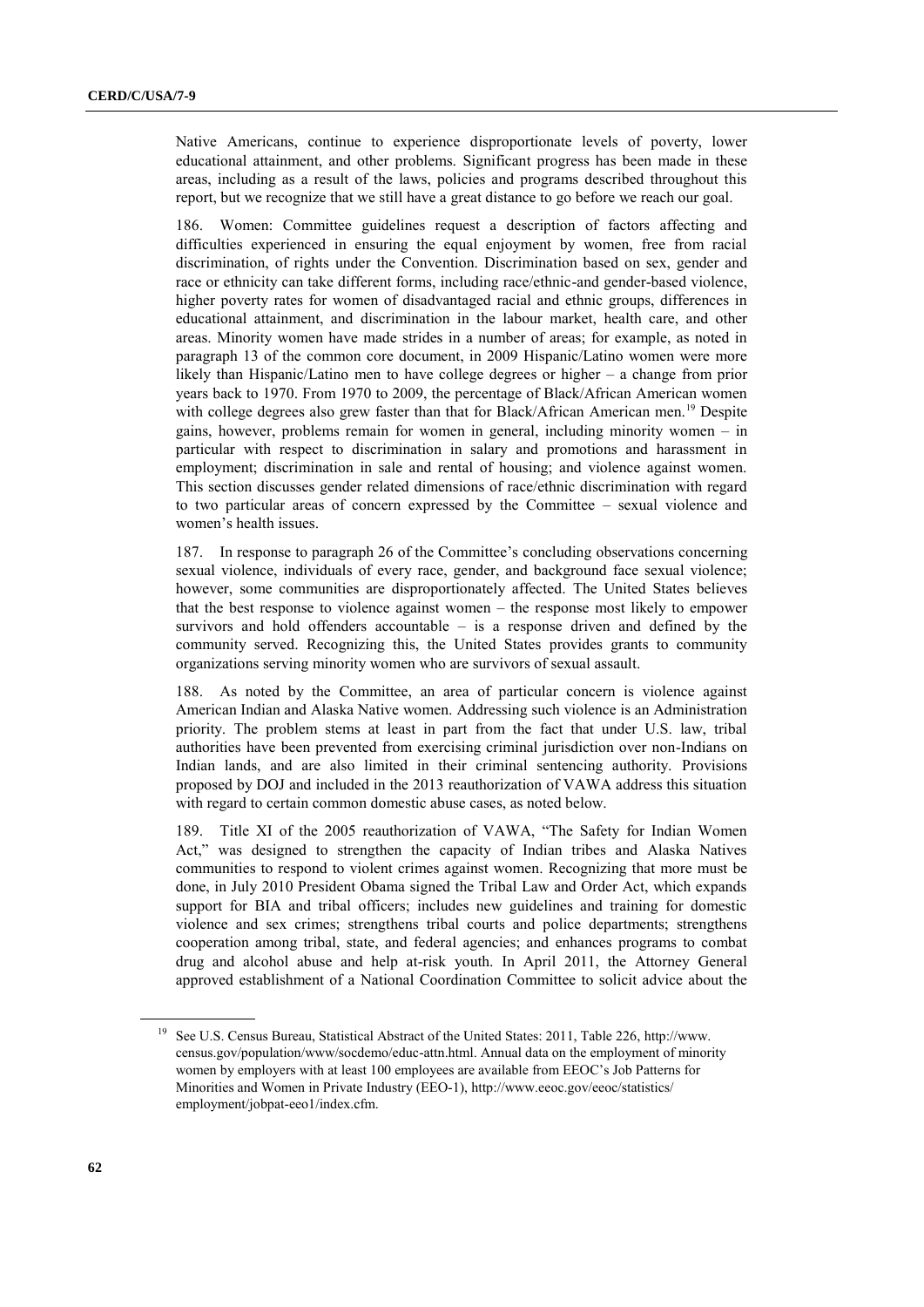complex issues surrounding the response to sexual violence in AI/AN communities and to advise DOJ's Office for Victims of Crime and other DOJ components about the unique cultural issues faced by AI/AN adult and child victims of sexual violence. The Committee, composed of representatives from tribal organizations and federal agencies, is developing recommendations to enhance the ability of federal agencies and tribal communities to address sexual violence against AI/AN adults and children. The 2013 reauthorization of VAWA, signed by President Obama in March of 2013, also significantly improves the safety of Native women and allows federal and tribal law enforcement agencies to hold more perpetrators of domestic violence accountable for their crimes.<sup>20</sup>

190. Numerous federal agencies have programs aimed at preventing violence against Native American women. In FY 2012, the DOJ Office on Violence Against Women (OVW) awarded \$36 million to more than 67 tribal governments and their designees to enhance the ability of tribes to respond to violent crimes, including sexual assault, domestic violence, dating violence and stalking, against AI/AN women; enhance victim safety; and develop education and prevention strategies. DOJ has also provided funding to establish a national clearinghouse on sexual assault for Native women – a one-stop shop where tribes can request on-site training and technical assistance in developing tribal sexual assault codes, establishing Sexual Assault Response Teams, and accessing tools to gain sexual assault forensic evidence collection certifications. In 2012, DOJ provided funding to four tribes to cross-designate tribal prosecutors to pursue violence against women cases in both tribal and federal courts. The Tribal Special Assistant U.S. Attorney initiative is another step in DOJ's on-going efforts to increase engagement, coordination, and action on public safety in tribal communities; it involves OVW, the Executive Office of U.S. Attorneys, and the U.S. Attorneys' Offices in Montana, Nebraska, New Mexico, North Dakota, and South Dakota. Many examples of actions taken to address violence against AI/AN women are listed in the Public Safety section of the December 2012 White House publication, "Continuing the Progress in Tribal Communities," [http://www.whitehouse.gov/sites/](http://www.whitehouse.gov/sites/%20default/files/wh_tnc_accomplishments_report_final.pdf.)  [default/files/wh\\_tnc\\_accomplishments\\_report\\_final.pdf.](http://www.whitehouse.gov/sites/%20default/files/wh_tnc_accomplishments_report_final.pdf.)

191. In FY 2010, HHS awarded \$87 million through the Family Violence Prevention and Services Program in support of more than 1,600 tribal and community-based domestic violence prevention and service programs. Annually, these programs respond to more than 2.7 million calls to crisis hotlines, and provide emergency shelter and other services to more than 119,300 victims of domestic violence and 120,900 children. This funding also supports state, territorial, and tribal programs to prevent family violence and to provide immediate shelter and related assistance for victims of family violence and their dependents. Institutions such as the Asian and Pacific Islander Institute on Domestic Violence, the Institute on Domestic Violence in the African American Community, Casa de Esperanza: the National Latina Network of Healthy Families and Communities, and the National Indigenous Women's Resource Center, Inc. also raise awareness and improve services for minority communities.

<sup>&</sup>lt;sup>20</sup> VAWA 2013 includes a three-pronged strategy to respond to domestic violence in Indian country by: (1) recognizing tribes' concurrent criminal jurisdiction to investigate, prosecute, convict, and sentence both Indians and non-Indians who assault Indian spouses, intimate partners, or dating partners, or who violate protection orders, in Indian country; (2) clarifying that tribal courts have full civil jurisdiction to issue and enforce certain protection orders against both Indians and non-Indians, and; (3) amending the Federal Criminal Code to provide a ten-year offense for assaulting a spouse, intimate partner, or dating partner by strangling or suffocating; a five-year offense for assaulting a spouse, intimate partner, or dating partner resulting in substantial bodily injury; and a one-year offense for assaulting a person by striking, beating, or wounding.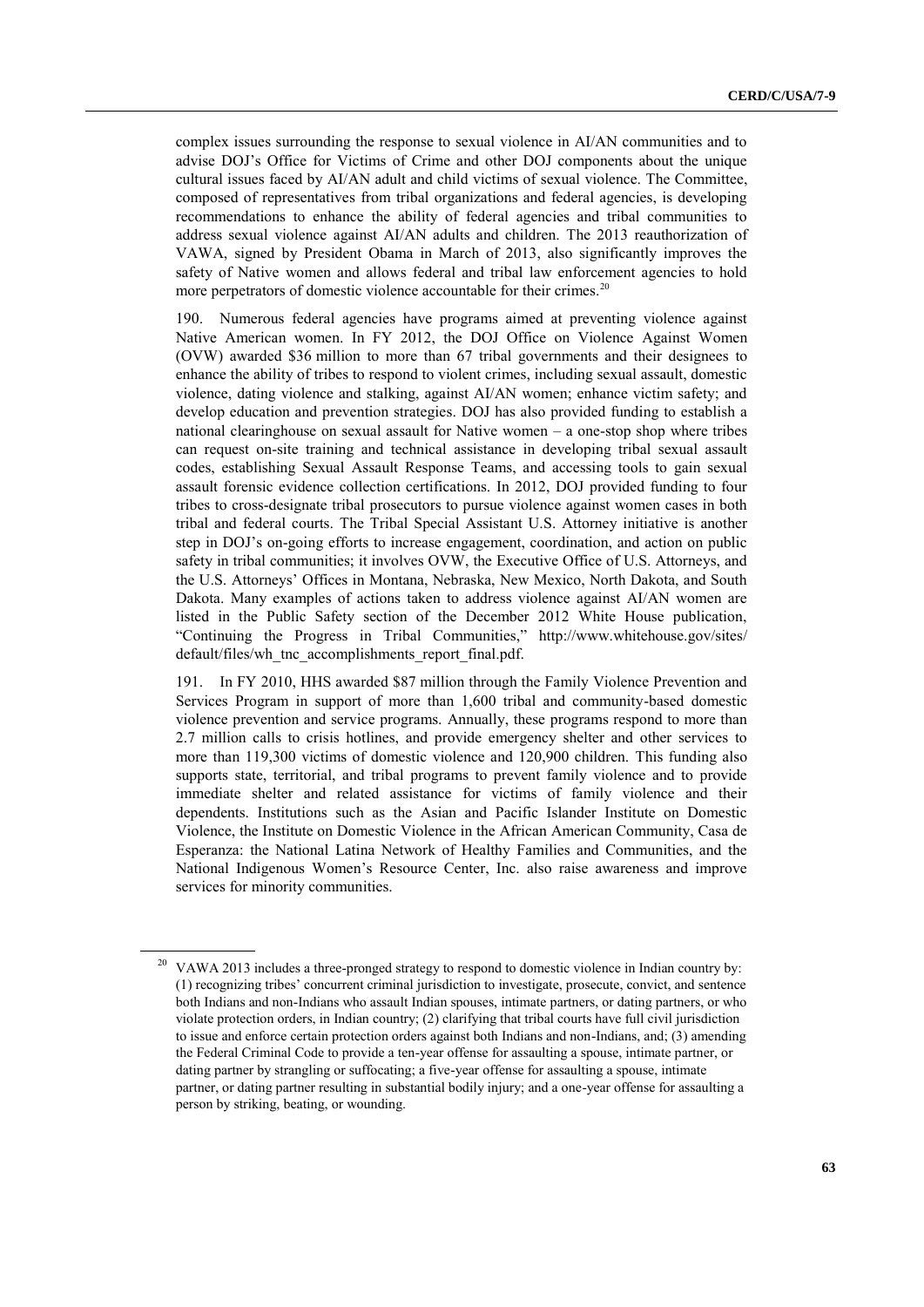192. With regard to educational institutions, in April 2011, Vice President Biden and Secretary of Education Duncan announced ED's issuance of guidance to make clear that under Title IX of the Education Amendments of 1972 discrimination can include sexual violence, and thus any school, college or university receiving federal funds is obligated to respond promptly and effectively to sexual violence. The guidance also provides practical enforcement strategies. In addition, ED's Office of Safe and Healthy Students uses the Internet, listservs, and trainings to elevate the awareness of educators, parents, and students about trafficking of children and to increase identification of trafficked children in schools. A toolkit on trafficking in persons, which will help school personnel better identify and serve students who are vulnerable to trafficking recruitment and students who have been victimized by trafficking, is expected to be available in late 2013. With regard to housing, DOJ and HUD actively enforce the Fair Housing Act's provisions against sexual harassment in housing, including pursuing many cases that involve minority women survivors of such harassment. HUD also issued guidance in 2011 to clarify that residents who are denied or evicted from housing as a result of domestic violence may have the basis to file discrimination complaints under the federal Fair Housing Act.

193. Through its Federal Law Enforcement Training Center (FLETC) and the ICE Victim Assistance Program (VAP), and with the assistance of non-government organizations, DHS actively trains its law enforcement personnel concerning issues related to violence against women in its immigration and law enforcement activities. All VAP providers must adhere to the DOJ Attorney General Guidelines for Victim and Witness Assistance 2011 Edition (rev. May 2012). VAP responds to victims' issues in crimes, including human trafficking, child pornography, child sex tourism, white collar crime, and human rights abuses; and DHS/CRCL's Compliance Branch investigates allegations of sexual assault, harassment, or abuse occurring in DHS detention facilities. DHS is also actively pursuing its "Blue Campaign" to combat human trafficking through enhanced public awareness and law enforcement training.

194. The BJS publication, "Criminal Victimization, 2011," indicates that the overall rate of violent crime declined from 32.1 to 22.5 victimizations per 1,000 persons age 12 and older from 2002 to 2011. This continues a long-term decline from 79.8 victimizations per 1,000 in 1993. Likewise, the rape/sexual assault rate fell from 1.5 per 1,000 persons in 2002 to 1.0 per 1,000 persons in 2010 and 0.9 per 1,000 persons in 2011. The study showed that violence against males and persons 24 and younger occurred at higher or somewhat higher rates than rates of violence against females and persons 25 and older. In 2011, no differences were detected in the rate of violence committed against Blacks/African Americans, Whites, or Hispanics/Latinos. However, the rate of serious violence (rape, sexual assault, robbery, and aggravated assault) for Blacks/African Americans was higher than the rate for Whites and Hispanics/Latinos. About half (49 per cent) of all violent crimes were reported to the police, with violent crimes against females more likely to be reported (58 per cent) than those against males (42 per cent). <http://bjs.gov/content/pub/pdf/cv11.pdf> and [http://www.bjs.gov/index.cfm?ty=nvat.](http://www.bjs.gov/index.cfm?ty=nvat) In January 2012, the Attorney General announced revisions to the Uniform Crime Report's definition of rape, which will lead to a more comprehensive statistical reporting of rape, [http://www.justice.gov/opa/pr/2012/January/12-ag-018.html.](http://www.justice.gov/opa/pr/2012/January/12-ag-018.html)

195. That violence against women is decreasing overall does not negate the serious problems experienced by women who are survivors of violence or the particular intensity of the problem for AI/AN women. The BJS National Crime Victimization Survey for 2011 indicates that the overall rate of violence for Native Americans is 45 per 1,000, with Native American males having a rate of 44 per 1,000 and Native American females with rates of 47 per 1,000, <http://www.bjs.gov/content/pub/pdf/cv11.pdf> and [http://www.bjs.gov/index.](http://www.bjs.gov/index.%20cfm?ty=nvat)  [cfm?ty=nvat.](http://www.bjs.gov/index.%20cfm?ty=nvat)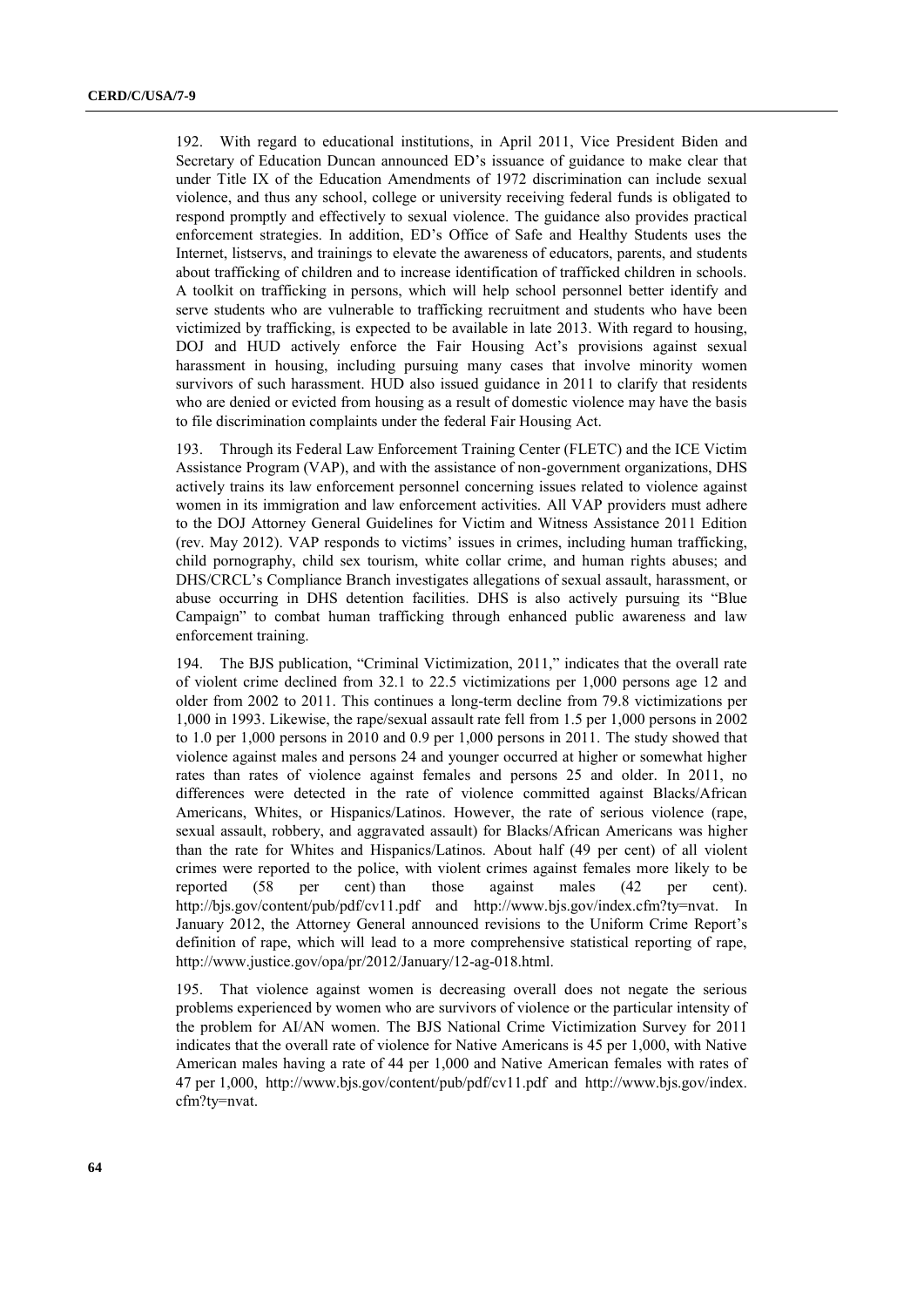196. With regard to paragraph 33 of the Committee's concluding observations, the United States recognizes that more can be done to increase women's access to health care, reduce unintended pregnancies, and support maternal and child health. As President Obama noted in his May 2009 speech at the University of Notre Dame, we must begin "reducing unintended pregnancies, and making adoptions more available, and providing care and support for women who do carry their child to term." In part to address these issues, the White House established the White House Council on Women and Girls in 2009. The United States is also increasing women's access to health care through the ACA which, inter alia, ensures that more women have access to health care services for healthy pregnancies, including screening for harmful conditions and smoking cessation and alcohol counselling programs.

197. The HHS Office of Population Affairs oversees the Title X Family Planning Program, which is the only federal grant program dedicated solely to providing individuals with comprehensive family planning and related preventive health services. This program is designed to provide access to contraceptive services, supplies, and information to all who want and need them. By law, priority is given to persons from low-income families. Title X-supported clinics also provide related preventive health services such as patient education and counselling; breast and cervical cancer screening; sexually transmitted disease (STD) and HIV prevention education, counselling, testing, and referral. In fiscal year 2012, Congress appropriated more than \$297 million for family planning activities under Title X, and in calendar year 2012, 98 Title X grantees provided family planning services to approximately 5 million women and men through a network of more than 4,500 community-based clinics, including state and local health departments, tribal organizations, hospitals, university health centers, independent clinics, community health centers, faithbased organizations, and others. Approximately 75 per cent of U.S. counties have at least one clinic that provides Title X services.

198. Through its Personal Responsibility Education Program, HHS awards grants to state agencies to educate young people on both abstinence and contraception to prevent pregnancy and sexually transmitted infections, including HIV/AIDS. The program targets youth ages 10-19 who are homeless, in foster care, live in rural areas or in geographic areas with high teen birth rates, or are members of racial or ethnic minority groups. The program also supports pregnant youth and mothers under the age of 21.

199. In September 2010, HHS awarded \$27 million to support pregnant and parenting teens and women in states and tribes across the country. Of these funds, \$24 million was awarded to 17 states and tribes through the Pregnancy Assistance Fund, created by the ACA. Also in September 2010, the HHS Office of Adolescent Health awarded \$100 million in teen pregnancy prevention grants to support programs that have been found effective through rigorous research and to test new models and innovative strategies to prevent teen pregnancy. As of September 2012, a total of \$12 million was awarded to 25 tribes, tribal organizations, and urban Indian organizations through the Tribal Maternal, Infant, and Early Childhood Home Visiting (MIECHV) Grant Program. This program also serves high risk American Indian and Alaska Natives, Native Hawaiians, Pacific Islanders, African American, Puerto Rican and other Hispanic ethnicities in high-need maternal and child health disparate communities. In FY 2011, MIECHV grants (totalling \$250 million) were provided to every state.

200. To address the complex challenges to safe motherhood, the Maternal and Child Health Services Title V Block Grant Program provided \$556 million in federal funds for comprehensive maternal health services, including access to prenatal and postnatal care for low-income and at-risk pregnant women. In 2009, more than 39 million individuals were served, including 2.5 million pregnant women, 4.1 million infants, 27.6 million children, and 1.9 million children with special health care needs. The HHS Health Resources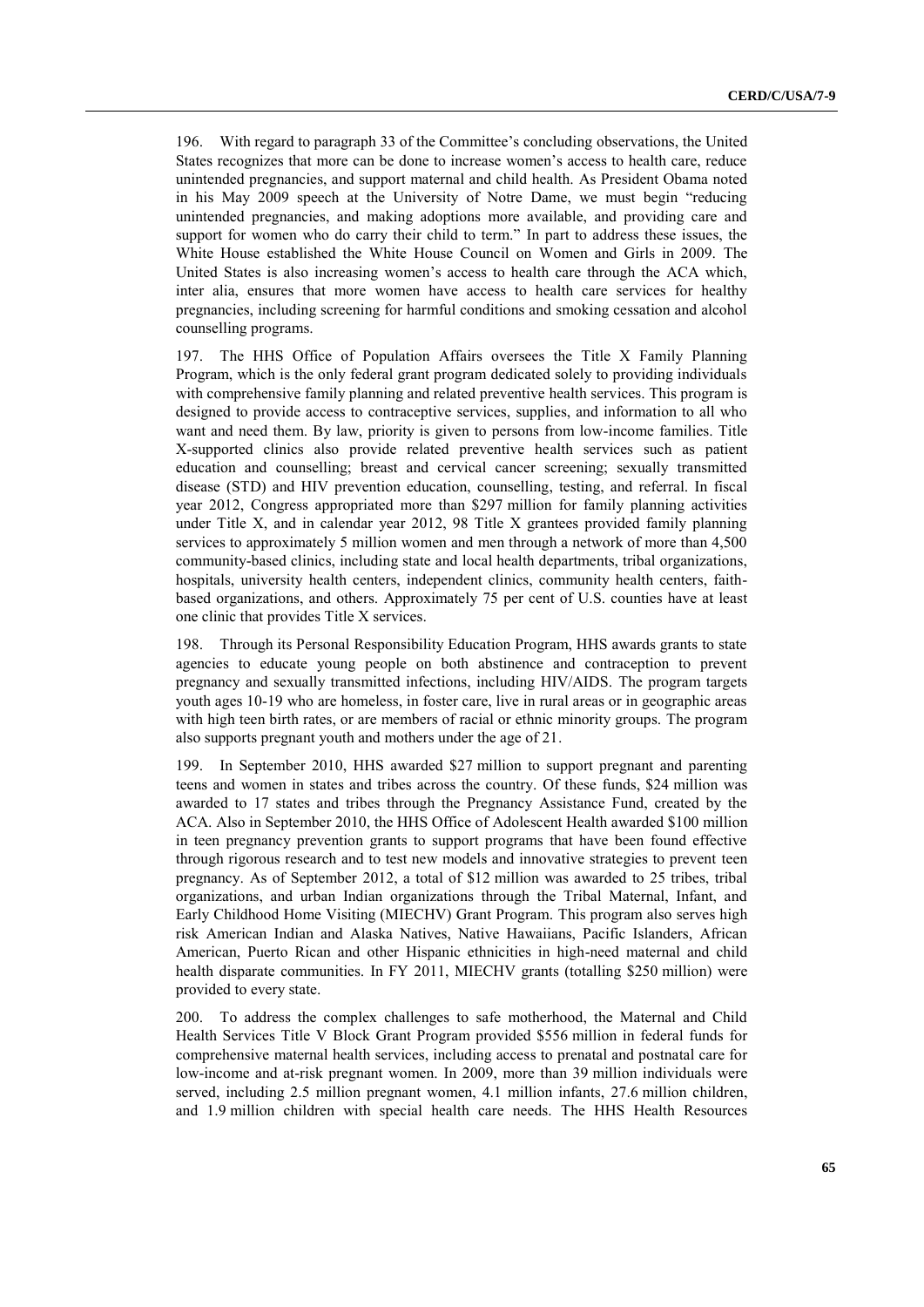Services Administration (HRSA) has also developed the Bright Futures for Women's Health and Wellness Initiative to encourage patient – provider relationships and better health among women across their lifespans. One of its target populations is underserved and minority women.

201. In July 2010, the United States issued a National HIV/AIDS Strategy and Federal Implementation Plan to: (1) reduce HIV incidence; (2) increase access to care and optimize health outcomes; and (3) reduce HIV related health disparities. Also, in March 2012 a working group was established by Presidential Memorandum to look at health-related disparities and the intersection of HIV/AIDS, violence against women and girls, and gender-related health disparities. [http://www.whitehouse.gov/the-press-office/2012/03/30/](http://www.whitehouse.gov/the-press-office/2012/03/30/%20presidential-memorandum-establishing-working-group-intersection-hivaids-)  [presidential-memorandum-establishing-working-group-intersection-hivaids.](http://www.whitehouse.gov/the-press-office/2012/03/30/%20presidential-memorandum-establishing-working-group-intersection-hivaids-) To address disparities in HIV prevention and care involving racial and ethnic minorities and other marginalized populations, the United States is committed to reducing HIV-related mortality in communities at high risk for HIV infection; adopting community-level approaches to reduce HIV infection in high-risk communities; and reducing stigma and discrimination against people living with HIV.

202. The Black/African American infant mortality rate is twice as high as the national average. In May 2007, the HHS Office of Minority Health (OMH) launched A Healthy Baby Begins with You, a national campaign to raise awareness about infant mortality with an emphasis on the Black/African American community, [http://www.minority](http://www.minorityhealth.hhs.gov/templates/%20browse.aspx?lvl=2&lvlid+117) [health.hhs.gov/templates/browse.aspx?lvl=2&lvlid+117.](http://www.minorityhealth.hhs.gov/templates/%20browse.aspx?lvl=2&lvlid+117) Since 2008, OMH has held more than 60 awareness events (health fairs, community meetings, etc.), conducted media outreach, and launched a successful preconception education effort with colleges and universities, including training for more than 1,000 Preconception Peer Educators in more than 100 schools. In addition, in December 2012, OMH launched "Native Generations," a campaign to improve birth outcomes and lower infant mortality rates among AI/AN, [http://www.uihi.org/projects/ native-generations.](http://www.uihi.org/projects/%20native-generations)

#### **B. Racial discrimination mixed with other causes of discrimination**

203. As noted in this report and in Section III B 1 of the common core document, most U.S. laws prohibit discrimination based on a number of different factors, including factors not covered by the Convention. Cases may be brought and won based on multiple types of discrimination.

## **Article 6**

204. U.S. law offers numerous avenues for individuals to seek remedies for acts of racial discrimination. While litigation can be costly, lower-cost administrative remedies are also available in many cases at all levels. Available remedies are described in paragraphs 156- 158 of the common core document and in the response to paragraph 25 of the Committee's concluding observations above.

205. As noted throughout this report, government agencies at all levels and civil society organizations engage in active outreach to provide information concerning rights and remedies. U.S. law and policy also seek to ensure that victims do not fear or endure reprisals for seeking relief from discrimination; retaliation is a basis for suit with regard to employment discrimination. Agencies train their enforcement officials to ensure that they are sufficiently alert to and aware of offenses with racial motives, and that victims can trust that police and judicial authorities will address complaints with fairness and effectiveness. We recognize that responses by authorities do not always meet the standards sought, and we commit to continue to improve outreach and services to victims of discrimination at all levels.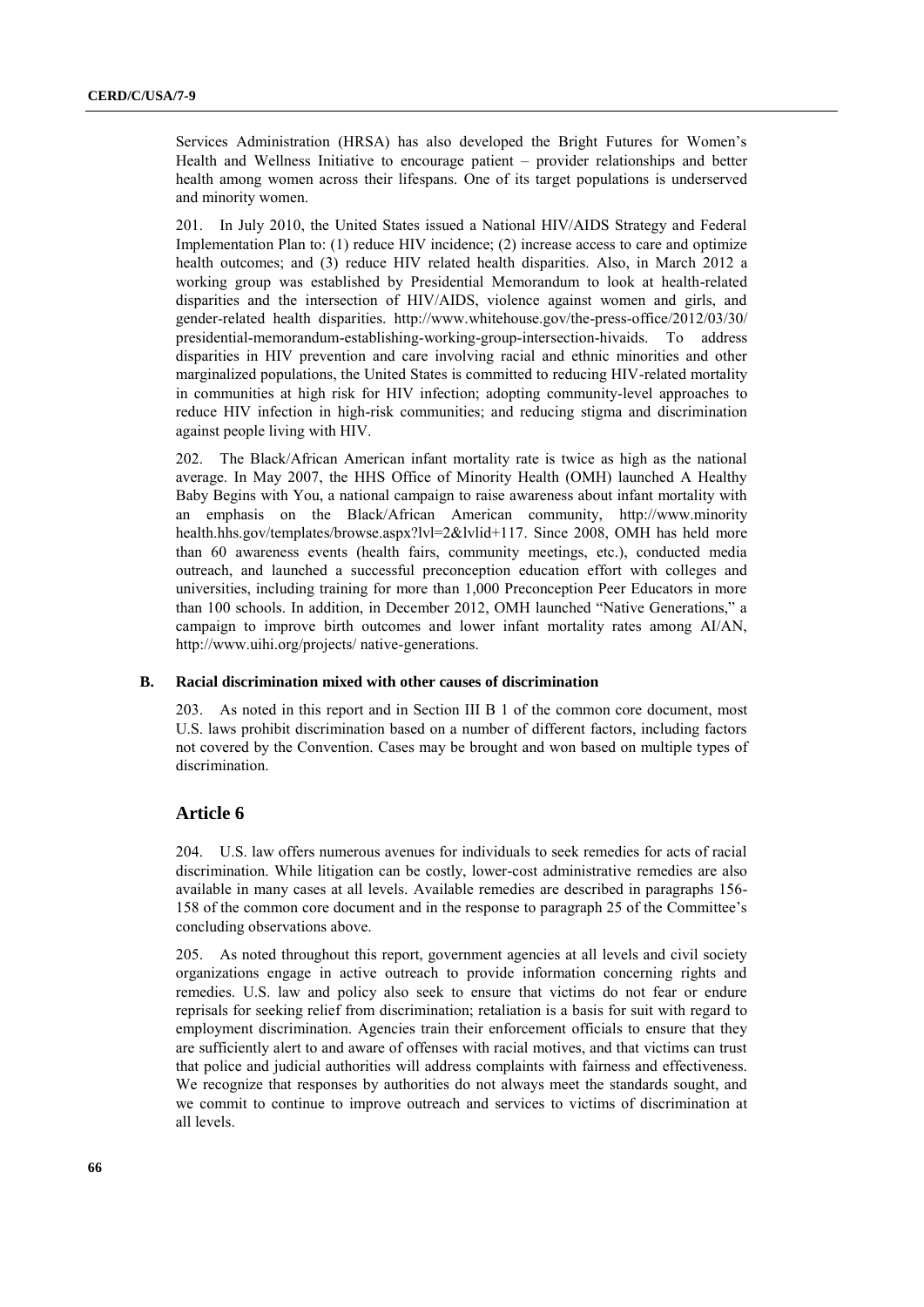206. With regard to issues related to burden of proof in civil proceedings and paragraph 35 of the Committee's concluding observations, as noted above in response to paragraph 10 of the Committee's concluding observations, U.S. law does not invariably require proof of discriminatory intent. While a violation of the U.S. Constitution requires such proof, many of our most fundamental civil rights statutes and regulations go further, prohibiting policies or practices that have an unjustified disproportionate or disparate impact on racial or ethnic minorities and other protected classes. When the facts support the use of disparate impact theory, the United States is committed to using these valuable tools.

207. For example, under Title VII of the Civil Rights Act of 1964, as amended, the principal federal legislation prohibiting race-based employment discrimination, an employer may be liable for employment practices that are intentionally discriminatory (disparate treatment) or that are facially neutral but disproportionately screen out racial or other minorities, absent a demonstration that the challenged practice is job related for the position in question and consistent with business necessity. The burdens of proof in these two types of cases differ.

208. To prevail in a Title VII disparate treatment case, a plaintiff must establish that race or another protected characteristic was a motivating factor for an employment practice. Title VII follows the conventional rule of civil litigation in the United States, which requires the plaintiff to prove his or her case by a preponderance of the evidence. Typically, the plaintiff does this by establishing a prima facie case of discrimination and then by showing that the employer's asserted reason for the employment practice was a pretext for discrimination. A prima facie case of disparate treatment is relatively easy to establish, and therefore may create only a weak inference of discrimination. Its main function is to eliminate some of the more common non-discriminatory reasons for an employment decision, such as that the plaintiff was not qualified for the job. By eliminating these reasons, the prima facie case creates an inference of discrimination in the absence of evidence of a legitimate, non-discriminatory reason for the decision. By presenting evidence that the decision was taken for a non-discriminatory reason, the employer, in turn, can eliminate that inference. To prevail, the plaintiff bears the ultimate burden of proof in showing that the employer's action was motivated by discrimination. Often, this is accomplished by showing that the employer's stated reason for its action was really a pretext for discrimination.

209. A disparate impact claim, on the other hand, requires a plaintiff to isolate a specific employment practice and to show that it has a significant disparate impact on racial or ethnic minorities. In a disparate impact case, once there has been a sufficient showing of impact, the employer's only defense is to show that the action is job related for the position in question and justified by business necessity. An employer is in a much better position than the plaintiff to establish whether its policy is required for safe or efficient business operations, and therefore, the employer bears the burden of proof in showing business necessity. The employee ultimately has an opportunity to rebut the employer's business necessity case by showing that alternative policies or practices could satisfy the employer's needs with less impact on the affected group.

## **Article 7**

210. The United States engages broadly and at all levels in measures to combat prejudice and promote understanding and tolerance.

211. Education and teaching: Development of educational curricula in the United States is decentralized, with primary responsibility for education at the state and local levels. Many schools feature human rights education, and some colleges, universities and law schools have special centers devoted to the study of human rights. Educational programs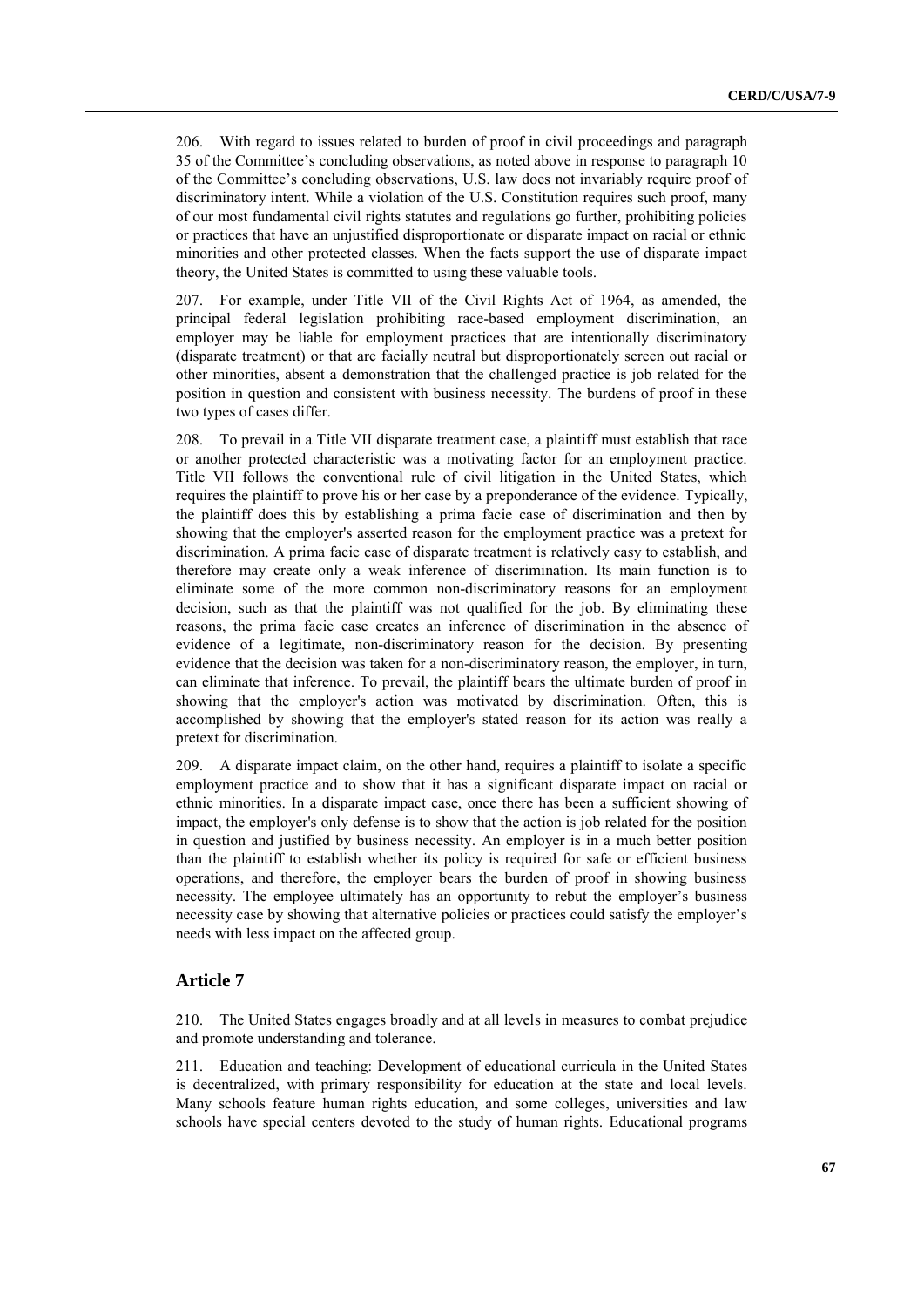are often developed in partnership with NGOs, such as Amnesty International USA and the Education Caucus, a branch of the U.S. Human Rights Network. Although the federal government does not have authority to direct or control curricula or programs of instruction in schools, ED engages in initiatives to further the principles of human rights, civil responsibility, and character development, including knowledge about diverse cultures and religious traditions, tolerance, civility, and mutual respect. Recently ED began a civic learning and engagement initiative to encourage and strengthen high-quality civic education, including civic principles and civic, global, and intercultural literacy, [http://www.ed.gov/civic-learning.](http://www.ed.gov/civic-learning) ED's 2012 report on enhancing civic learning explains that, "[d]one well, civic education teaches students to communicate effectively, to work collaboratively, to ask tough questions, and to appreciate diversity."

212. Culture. Activities to promote cultural understanding, tolerance and friendship among groups are discussed throughout this report, including in the responses to Committee observations 29 and 38 concerning indigenous peoples, above.

213. Information. Although the United States does not have "State media," the federal agencies that address discrimination actively develop and disseminate publications and fact sheets designed to ensure that the issue of racial and ethnic equality is kept in the consciousness of the American public. Publications are available in multiple languages, including Chinese, Arabic, Haitian Creole, Korean, Russian, Spanish, Vietnamese, Farsi, Hindi, Laotian, Urdu, Tagalog, Hmong and Punjabi. For example, all USCIS material available in foreign languages can be found at the USCIS Multilingual Resource Center, [www.uscis.gov/multilingual.](http://www.uscis.gov/multilingual)

214. Racial and ethnic prejudice is also the focus of attention by both print media and other forms of public communication. Newspapers throughout the United States routinely publish articles on issues related to race and ethnicity, and the non-print media increasingly addresses these difficult issues as well. Training and continuing education is available for journalists through a number of organizations and associations.

215. With regard to paragraph 36 of the Committee's concluding observations, in recent years, the U.S. government has increased its outreach to state, tribal, and local human rights organizations concerning the roles they play in implementing U.S. human rights treaty obligations. For example, in 2009, DOS Legal Adviser Koh sent a memorandum to state governors providing information on our human rights treaty obligations and asking that they share the information with their Attorneys General and other relevant officials. Legal Adviser Koh also sent letters requesting input for U.S. human rights reports to state governors in 2010 and to tribal officials in 2011. We also have sought to improve coordination at all levels, working with the International Association of Official Human Rights Agencies. The DOS website, [http://www.state.gov/j/drl/reports/treaties/index.htm,](http://www.state.gov/j/drl/reports/treaties/index.htm) contains considerable information relating to U.S. human rights treaty obligations, including the U.S. reports and the conclusions and observations adopted by the human rights treaty bodies.

216. Other outreach: Other U.S. agencies are also actively engaged in outreach to the public concerning the domestic protections that relate to, and in many cases implement, our CERD and other human rights treaty obligations and related commitments, including the following:

DOJ – DOJ/CRS trains community leaders and law enforcement officers, and conducts community dialogues and mediations to prevent discrimination and to promote peace. CRS has also reached out to identify ways the NGO and law enforcement communities can work together to facilitate reporting, investigation, and prevention of hate crimes.